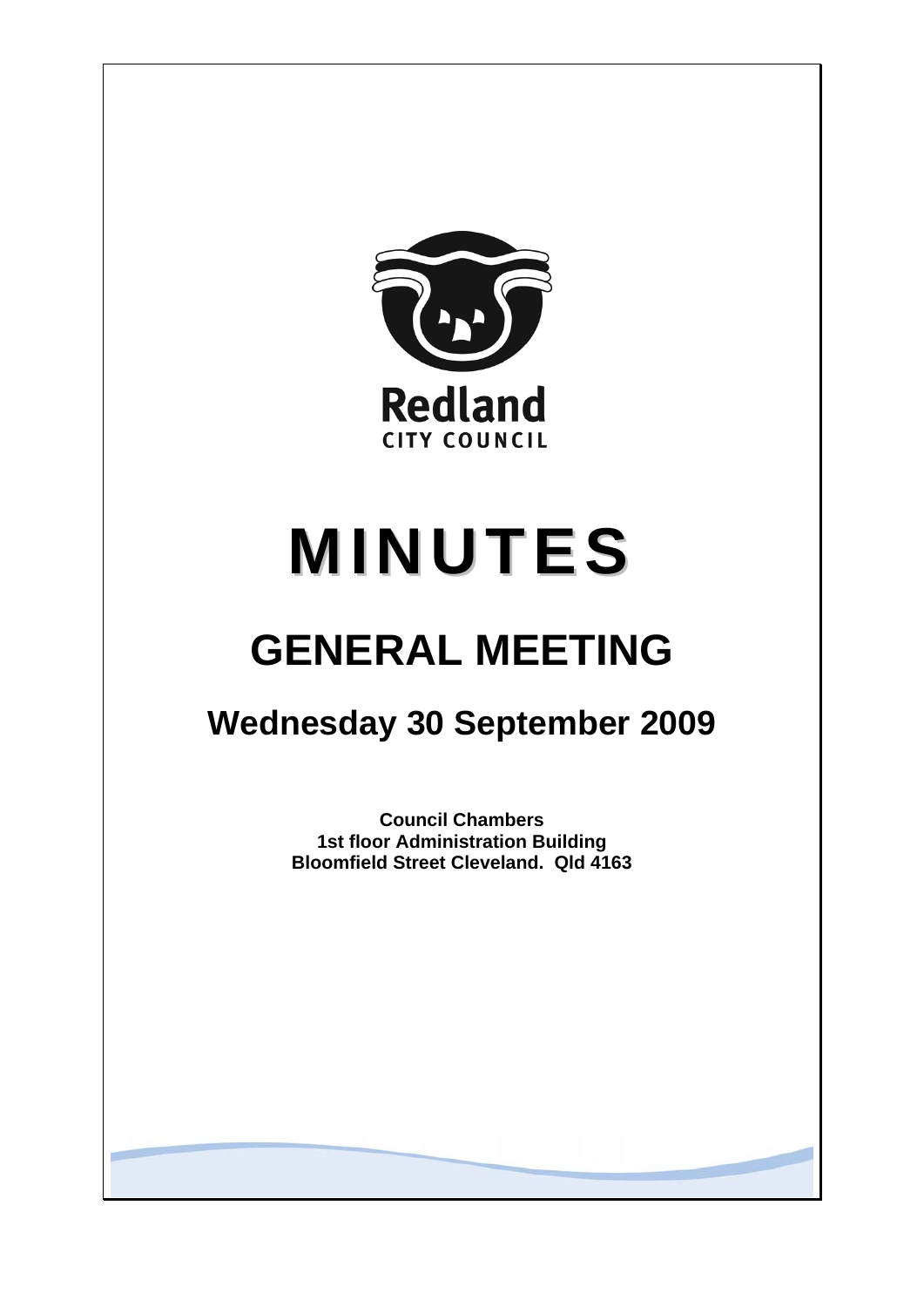### **TABLE OF CONTENTS**

| <b>ITEM</b>  |       | <b>SUBJECT</b>                                                                            | <b>PAGE NO</b> |
|--------------|-------|-------------------------------------------------------------------------------------------|----------------|
| $\mathbf 1$  |       |                                                                                           |                |
| $\mathbf{2}$ |       |                                                                                           |                |
| 3            |       | RECORD OF ATTENDANCE AND LEAVE OF ABSENCE  6                                              |                |
| 4            |       |                                                                                           |                |
|              | 4.1   |                                                                                           |                |
|              | 4.2   | SPECIAL MEETING MINUTES 11 SEPTEMBER 2009 7                                               |                |
| 5            |       | <b>MATTERS OUTSTANDING FROM PREVIOUS GENERAL MEETING</b>                                  |                |
|              | 5.1   |                                                                                           |                |
|              | 5.1.1 | <b>REQUEST FOR REPORT - RESEARCH ON THE IMPACT</b>                                        |                |
|              | 5.1.2 | <b>POTENTIAL FORMATION OF A BUSINESS</b>                                                  |                |
|              | 5.1.3 |                                                                                           |                |
|              | 5.1.4 | PETITION (DIVISION 6) - REQUEST FOR BIKE TRACK<br>BETWEEN MOUNT COTTON VILLAGE AND MOUNT  |                |
|              | 5.1.5 | PETITION (DIVISION 9) - REQUEST FOR FOOTPATHS TO<br>BROSNAN AND BARBER DRIVES, CAPALABA 8 |                |
|              | 5.1.6 |                                                                                           |                |
|              | 5.1.7 | <b>SOLAR LIGHTING - EDDIE SANTAGIULIANA WALKWAY  8</b>                                    |                |
|              | 5.1.8 | <b>CLEVELAND POINT RESERVE MASTER PLAN 9</b>                                              |                |
|              | 5.1.9 |                                                                                           |                |
| 6            |       |                                                                                           |                |
| 7            |       |                                                                                           |                |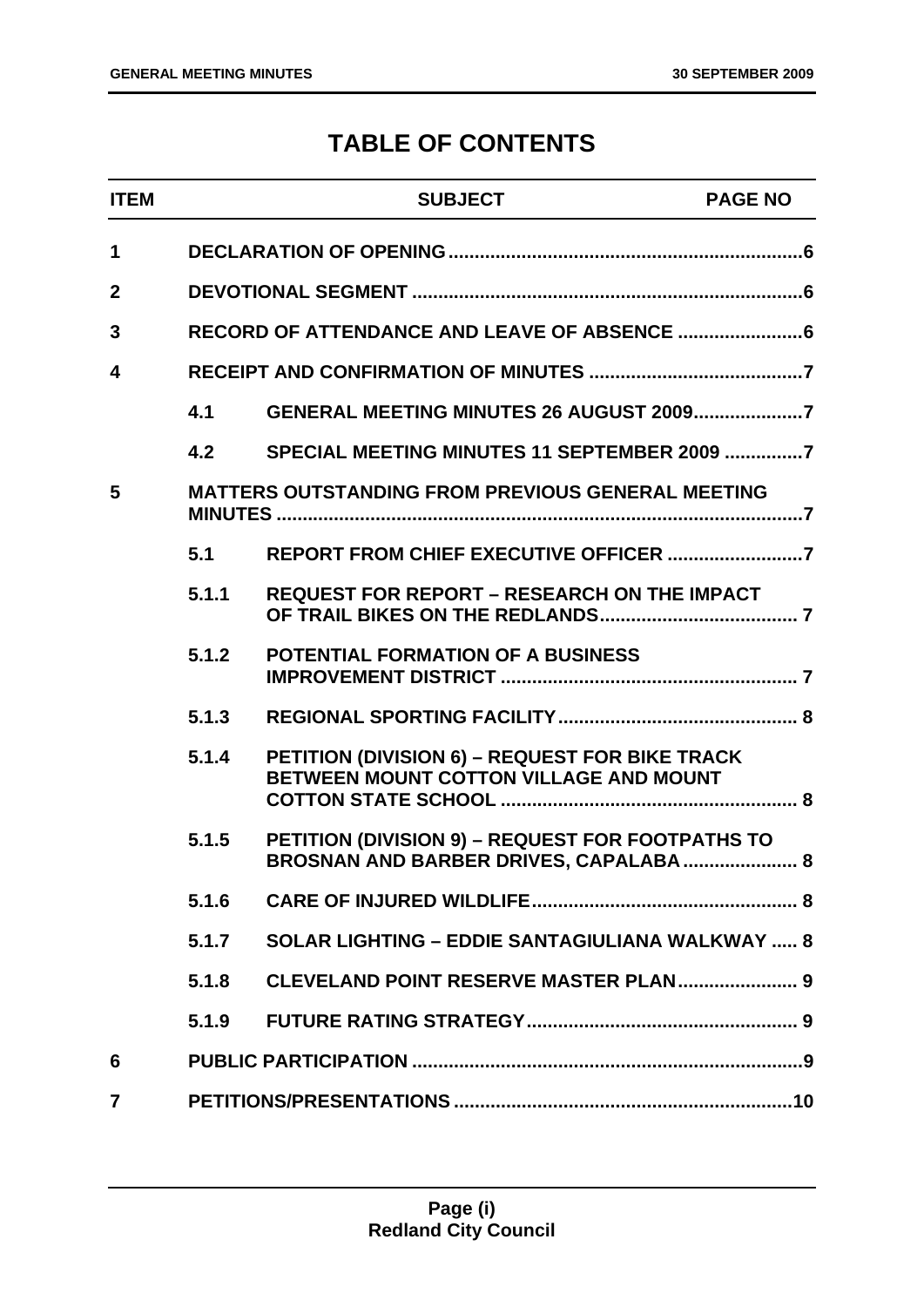|    | 7.1    | PETITION (DIVISION 10) - OBJECTING TO PARTS OF<br>THE CURRENT PLANNED ROADWORKS ON              |
|----|--------|-------------------------------------------------------------------------------------------------|
|    | 7.2    | PETITION (DIVISION 5) - REQUESTING THE SEALING<br>OF KALARA STREET, MACLEAY ISLAND  10          |
|    | 7.3    | PETITION (DIVISION 5) - EXTENSION OF WALKWAY<br>FURTHER DOWN WATERFRONT EASEMENT11              |
|    | 7.4    | <b>PRESENTATION (CR BOWLER) - LOCAL GOVERNMENT</b><br>SUSTAINABLE DEVELOPMENT CONFERENCE 200911 |
| 8  |        |                                                                                                 |
| 9  |        | <b>DECLARATION OF INTEREST ON ANY ITEMS OF BUSINESS11</b>                                       |
|    | 9.1    | <b>MATERIAL PERSONAL INTEREST - ITEM 13.1.1 11</b>                                              |
|    | 9.2    |                                                                                                 |
|    | 9.3    | <b>MATERIAL PERSONAL INTEREST - ITEM 13.4.1  12</b>                                             |
|    | 9.4    | <b>MATERIAL PERSONAL INTEREST - ITEMS 5.1 AND 5.212</b>                                         |
| 10 |        | PLANNING & POLICY COMMITTEE 9/09/09 - RECEIPT AND                                               |
|    | 10.1   |                                                                                                 |
|    | 10.1.1 | <b>INCORPORATION OF THE COUNCIL OF MAYORS (SEQ) 13</b>                                          |
|    | 10.2   |                                                                                                 |
|    | 10.2.1 | PROPOSED ROAD OPENING - SUSAN STREET TO SONIA                                                   |
|    | 10.2.2 | <b>COUNCIL COMMENTS ON PARLIAMENT INQUIRY INTO</b>                                              |
|    | 10.2.3 | DRAFT COUNCIL CLIMATE CHANGE ADAPTATION PLAN 27                                                 |
|    | 10.2.4 | <b>COUNCIL COMMENTS ON DRAFT SEQ CLIMATE</b>                                                    |
|    | 10.3   |                                                                                                 |
|    | 10.3.1 |                                                                                                 |
|    | 10.3.2 | <b>REPORT ON BENCHMARKING TRUCK PARKING  39</b>                                                 |
|    | 10.3.3 |                                                                                                 |
|    |        |                                                                                                 |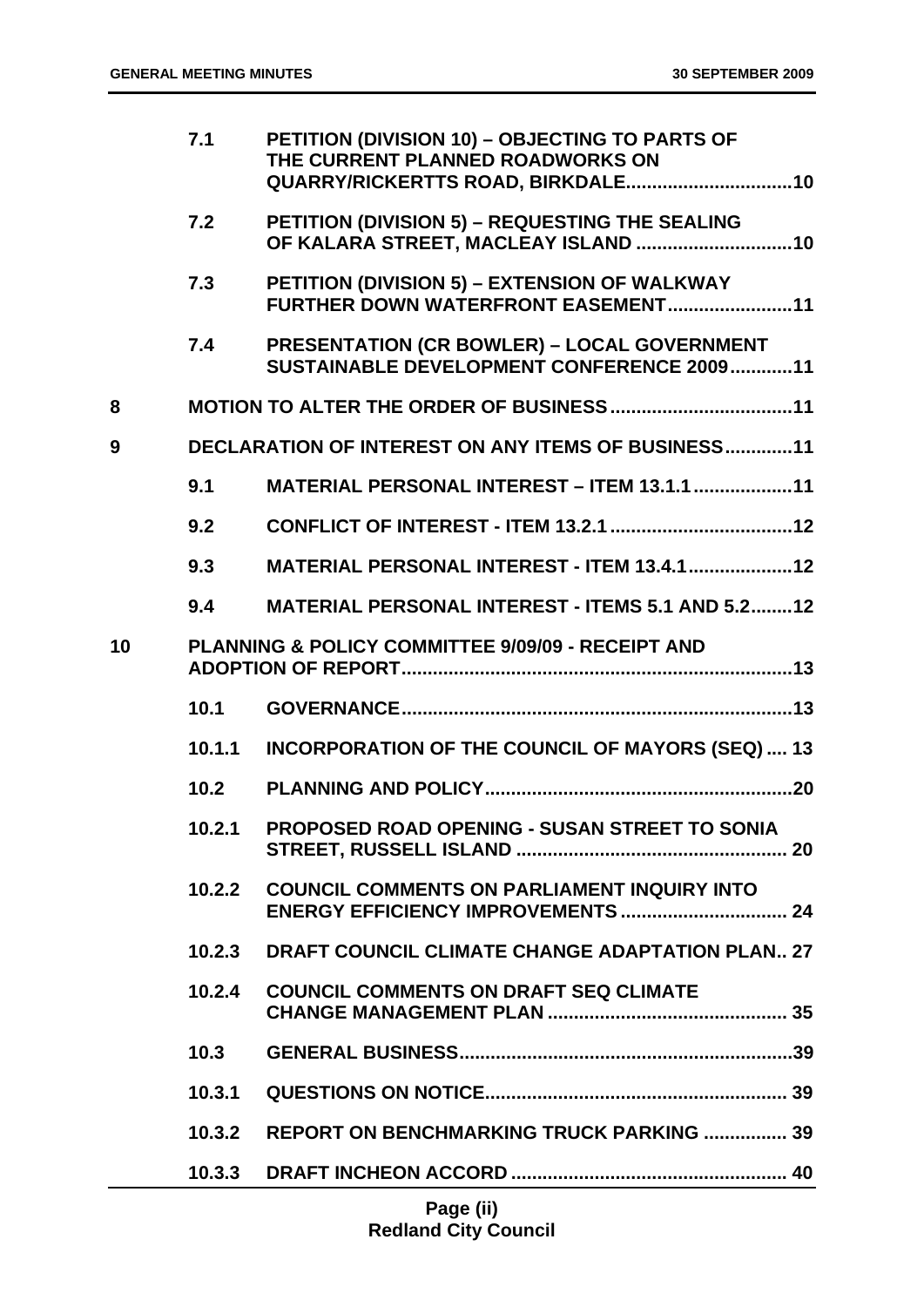|    |        | 10.3.4 INTEGRITY AND ACCOUNTABILITY INQUIRY  40                                                  |  |
|----|--------|--------------------------------------------------------------------------------------------------|--|
| 11 |        | <b>REDLAND WATER COMMITTEE 22/09/09 - RECEIPT AND</b>                                            |  |
|    | 11.1   |                                                                                                  |  |
|    | 11.1.1 | <b>WATER REFORM - LAND TENURE - WASTE WATER</b>                                                  |  |
|    | 11.2   |                                                                                                  |  |
|    | 11.2.1 | REDLAND WATER BUSINESS UNIT REPORT - AUGUST                                                      |  |
|    | 11.3   |                                                                                                  |  |
|    |        |                                                                                                  |  |
| 12 |        | PLANNING & POLICY COMMITTEE 23/09/09 - RECEIPT AND                                               |  |
|    | 12.1   |                                                                                                  |  |
|    | 12.1.1 | <b>REQUEST TO RENAME SECTION OF ALMA STREET,</b><br>THORNESIDE (NOS 37-41 TO QUEENS ESPLANADE) - |  |
|    | 12.1.2 | REDLANDS 2030 CONSULTATION DRAFT  53                                                             |  |
|    | 12.1.3 | <b>COUNCILLORS' CBF DIVISON 4 - PROVISION OF PARK</b>                                            |  |
|    | 12.2   | SMBI COMMUNITIES ADVISORY COMMITTEE REPORT                                                       |  |
|    | 12.2.1 |                                                                                                  |  |
|    | 12.3   |                                                                                                  |  |
|    |        |                                                                                                  |  |
| 13 |        | <b>FINANCE AND CORPORATE MANAGEMENT COMMITTEE</b>                                                |  |
|    | 13.1   |                                                                                                  |  |
|    | 13.1.1 | <b>COMMUNITY CONCERNS RE LEASE OF THE STRADDIE</b>                                               |  |
|    | 13.2   |                                                                                                  |  |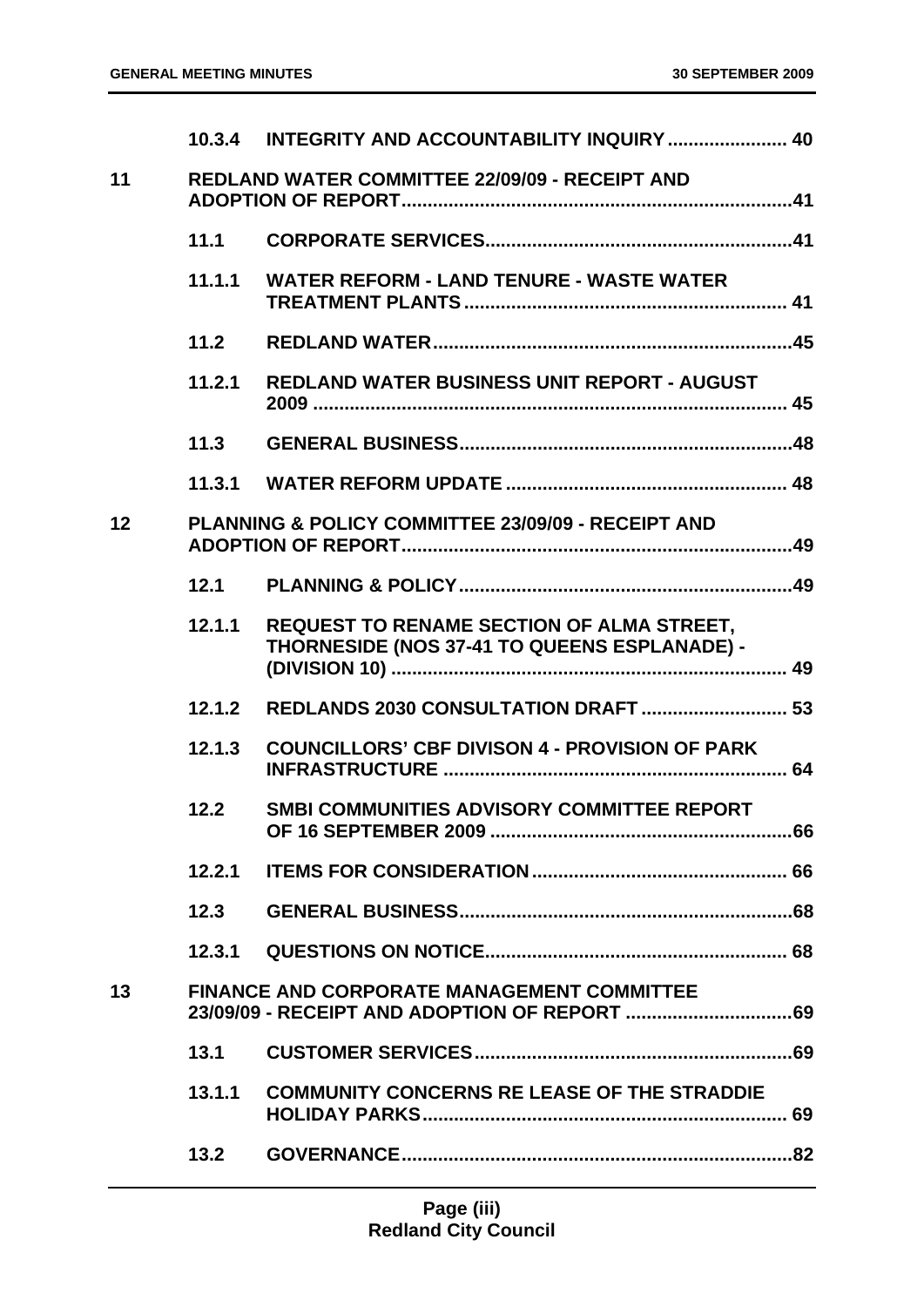|           | 13.2.1 | <b>INVESTIGATION REPORT UNDER SECTION 501E OF THE</b>                                       |
|-----------|--------|---------------------------------------------------------------------------------------------|
|           | 13.2.2 | <b>REMUNERATION OF INDEPENDENT EXTERNAL</b>                                                 |
|           | 13.2.3 | <b>COUNCILLOR REPRESENTATION ON EXTERNAL</b>                                                |
|           | 13.2.4 | <b>CORPORATE BALANCED SCORECARD REPORT 92</b>                                               |
|           | 13.3   |                                                                                             |
|           | 13.3.1 | <b>AUGUST 2009 - MONTHLY FINANCIAL REPORTS  95</b>                                          |
|           | 13.3.2 |                                                                                             |
|           | 13.3.3 |                                                                                             |
|           | 13.3.4 | <b>REQUEST FOR CONTRACT TO BE AWARDED UNDER</b><br>DELEGATED AUTHORITY BY CEO FOR MICROSOFT |
|           | 13.3.5 | <b>DEENYA PARADE RUSSELL ISLAND ACQUISITION 108</b>                                         |
|           | 13.3.6 | <b>MOBILE PHONE TOWERS - COUNCIL ADMINISTRATION</b>                                         |
|           | 13.3.7 | <b>COMMUNITY SERVICE OBLIGATIONS FOR 2008-2009</b>                                          |
|           | 13.3.8 | REDLAND CITY COUNCIL LAND RECORDS117                                                        |
|           | 13.4   |                                                                                             |
|           | 13.4.1 | <b>WASTE MANAGEMENT SERVICES BUSINESS UNIT</b>                                              |
|           |        | 13.4.2 WASTE MANAGEMENT SERVICES PERFORMANCE PLAN                                           |
|           | 13.5   |                                                                                             |
|           | 13.5.1 | <b>PROPOSED MANAGEMENT MODEL FOR NORTH</b>                                                  |
|           |        | 13.5.2 PROVISION OF LEASE FOR THE NORTH STRADBROKE                                          |
| 14        |        |                                                                                             |
| 15        |        |                                                                                             |
| Page (iv) |        |                                                                                             |

## **Redland City Council**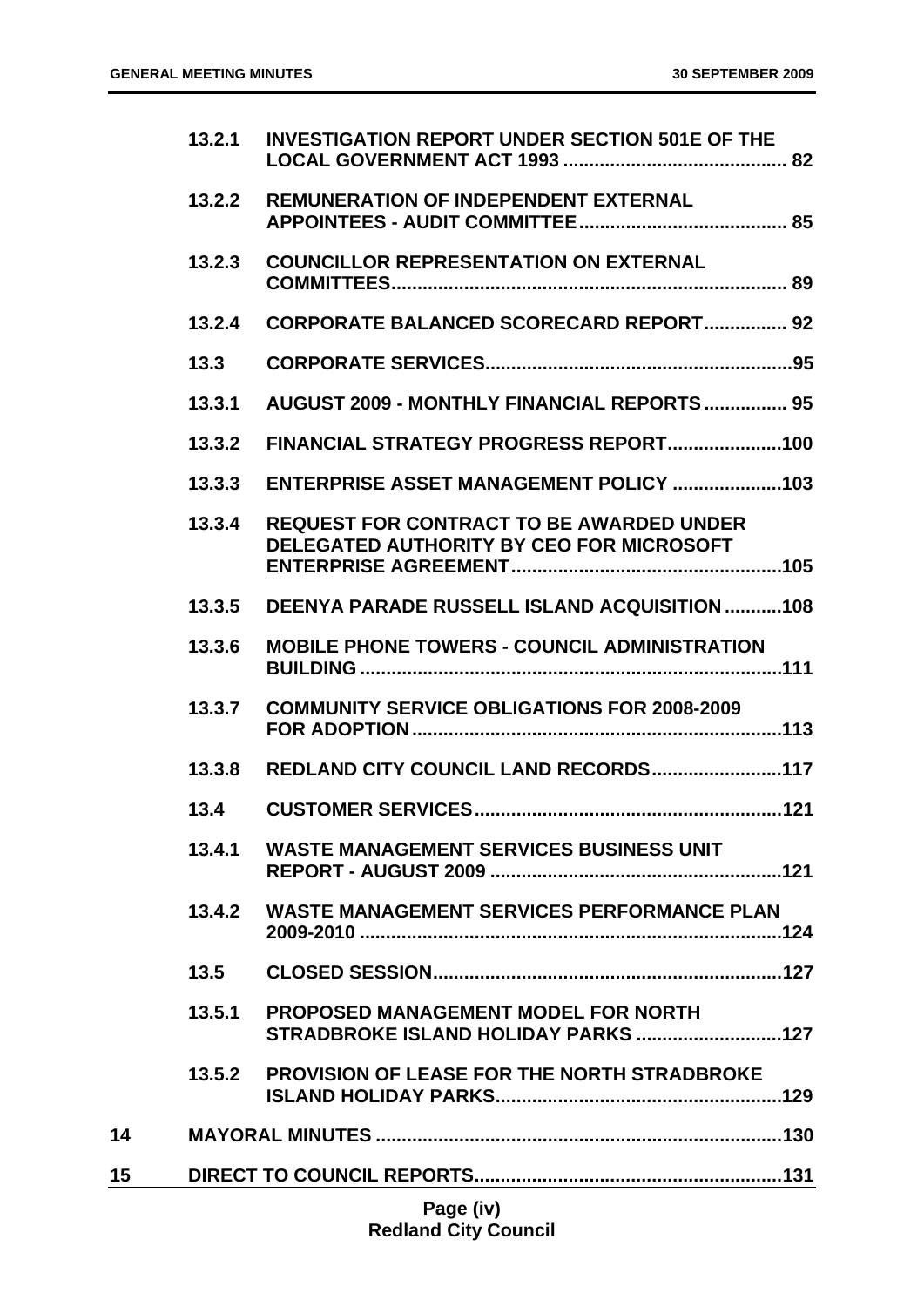| 15.1   |                                                                                                             |
|--------|-------------------------------------------------------------------------------------------------------------|
| 15.1.1 | DRAFT UNAUDITED FINANCIAL STATEMENTS 2008/2009.131                                                          |
| 15.2   |                                                                                                             |
| 15.2.1 | <b>TOURISM ADVISORY FORUM - EXTENSION OF TERM 136</b>                                                       |
|        |                                                                                                             |
| 16.1   |                                                                                                             |
| 16.1.1 | <b>MANAGED PRINT COPY SCAN &amp; FAX SERVICE - 1192-</b>                                                    |
| 16.1.2 | <b>WATER REFORM WATER BUSINESS THREE (WB3)</b><br>MEMORANDUM OF UNDERSTANDING (MOU) 149                     |
|        |                                                                                                             |
| 17.1   | <b>ITEM 16.3 OF MINUTES OF 26/08/09 - APPLICATIONS</b><br>LODGED SPRINGACRE, WOODLANDS, TAYLOR &            |
| 17.2   | <b>REITERATION OF COUNCIL'S OBJECTION TO PUBLIC</b><br><b>HOUSING PROJECT, BIRKDALE RAILWAYS STATION151</b> |
|        |                                                                                                             |
|        |                                                                                                             |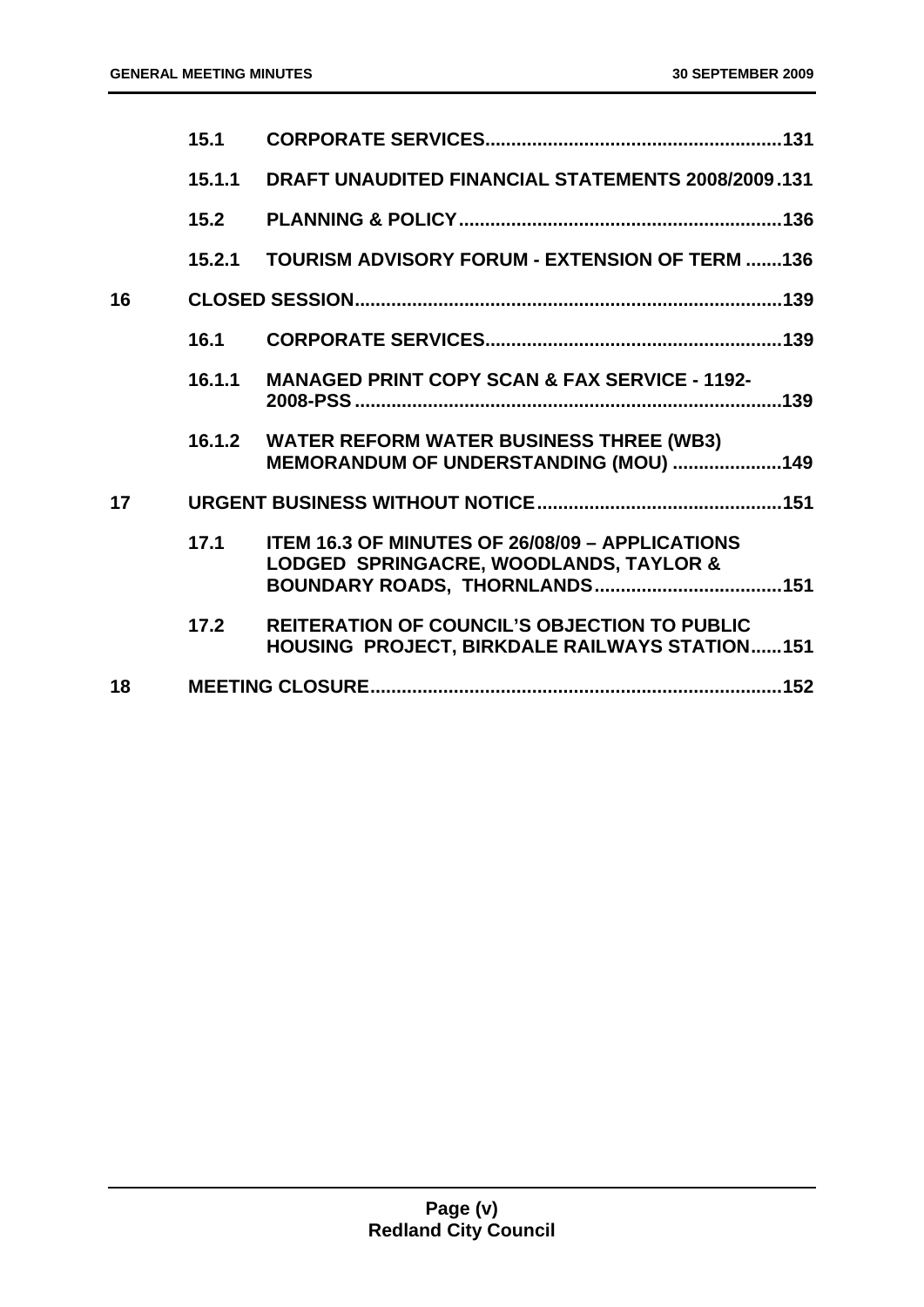#### <span id="page-6-0"></span>**1 DECLARATION OF OPENING**

The Mayor declared the meeting open at 4.03pm and acknowledged the Quandamooka people, who are the traditional custodians of the land on which Council meets. The Mayor also paid Council's respect to their elders, past and present, and extended that respect to any indigenous Australians present.

#### <span id="page-6-1"></span>**2 DEVOTIONAL SEGMENT**

Peter Holmes of the Redlands Ministers' Fellowship led Council in a brief devotional segment.

#### <span id="page-6-2"></span>**3 RECORD OF ATTENDANCE AND LEAVE OF ABSENCE**

#### **MEMBERS PRESENT:**

| Cr M Hobson PSM     | Mayor                                     |
|---------------------|-------------------------------------------|
| Cr T Bowler         | Deputy Mayor and Councillor Division 6    |
| Cr W Boglary        | <b>Councillor Division 1</b>              |
| Cr C Ogilvie        | <b>Councillor Division 2</b>              |
| Cr D Henry          | <b>Councillor Division 3</b>              |
| Cr J Burns          | <b>Councillor Division 4</b>              |
| Cr B Townsend       | <b>Councillor Division 5</b>              |
| Cr M Elliott        | Councillor Division 7 – entered at 4.04pm |
| <b>Cr K Reimers</b> | <b>Councillor Division 8</b>              |
| Cr K Williams       | <b>Councillor Division 9</b>              |
| Cr H Murray         | <b>Councillor Division 10</b>             |
|                     |                                           |

#### **EXECUTIVE LEADERSHIP GROUP:**

| Mr G Stevenson PSM | <b>Chief Executive Officer</b>             |
|--------------------|--------------------------------------------|
| Mrs T Averay       | <b>General Manager Regulatory Services</b> |
| Mr G Photinos      | Acting General Manager Planning and Policy |
| Mr G Soutar        | <b>General Manager Redland Water</b>       |
| Mr M Drydale       | <b>General Manager Corporate Services</b>  |
| Mr M Hyde          | <b>General Manager Customer Services</b>   |
| Mr N Clarke        | <b>General Manager Governance</b>          |
|                    |                                            |

#### **MINUTES:**

Mrs J Parfitt **Corporate Meetings & Registers Team**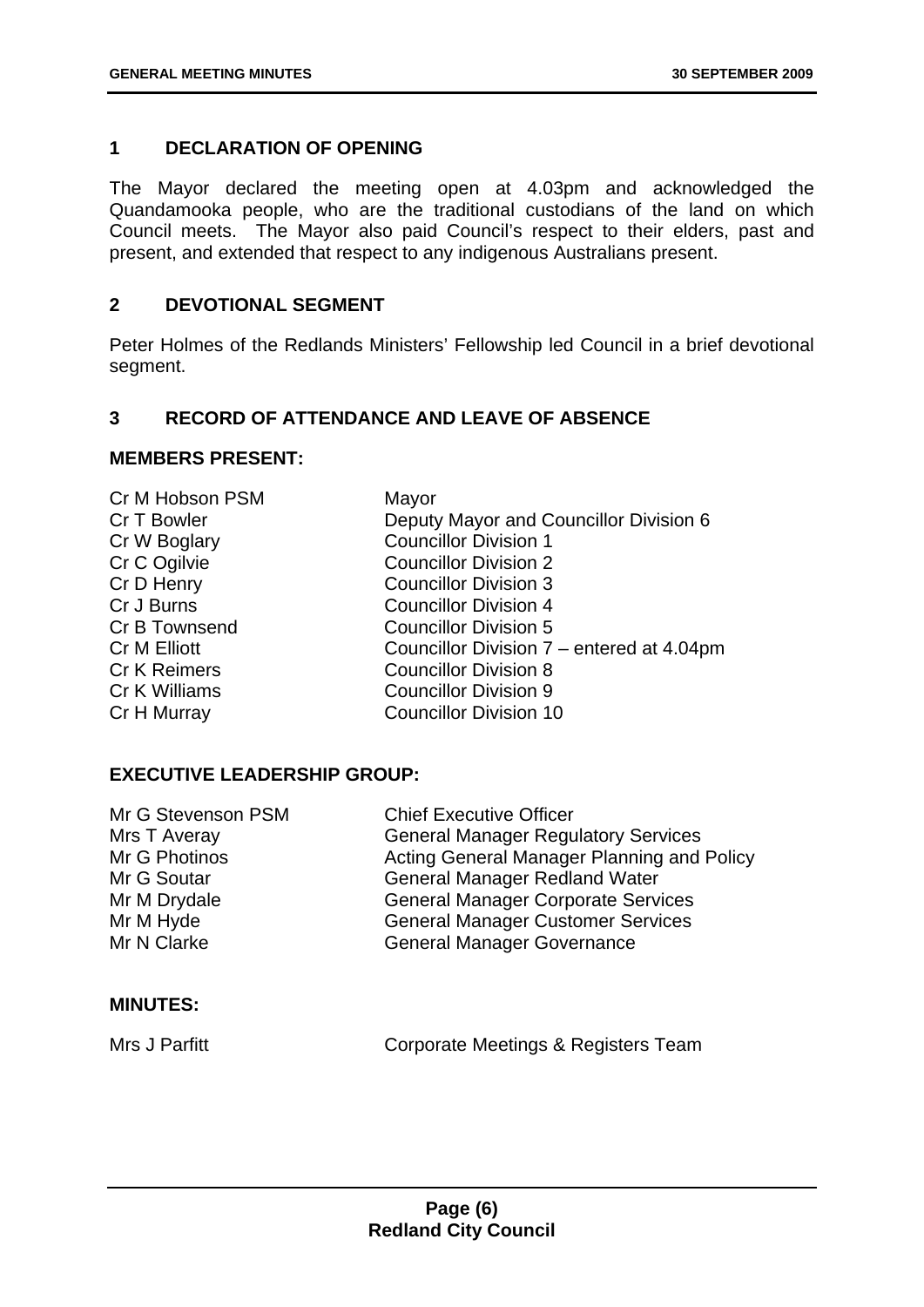Cr Elliott left the meeting at 4.09pm.

#### <span id="page-7-0"></span>**4 RECEIPT AND CONFIRMATION OF MINUTES**

#### <span id="page-7-1"></span>**4.1 GENERAL MEETING MINUTES 26 AUGUST 2009**

| Moved by:    | <b>Cr Bowler</b>  |
|--------------|-------------------|
| Seconded by: | <b>Cr Reimers</b> |

That the minutes of the General Meeting of Council held on 26 August 2009 be confirmed.

#### CARRIED

#### <span id="page-7-2"></span>**4.2 SPECIAL MEETING MINUTES 11 SEPTEMBER 2009**

| Moved by:    | <b>Cr Bowler</b> |
|--------------|------------------|
| Seconded by: | Cr Murray        |

That the minutes of the Special Meeting of Council held on 11 September 2009 be confirmed.

#### CARRIED

#### <span id="page-7-3"></span>**5 MATTERS OUTSTANDING FROM PREVIOUS GENERAL MEETING MINUTES**

#### <span id="page-7-4"></span>**5.1 REPORT FROM CHIEF EXECUTIVE OFFICER**

#### <span id="page-7-5"></span>**5.1.1 REQUEST FOR REPORT – RESEARCH ON THE IMPACT OF TRAIL BIKES ON THE REDLANDS**

At the General Meeting of 30 July 2008, Council resolved that research on the current impacts of trail bikes on the Redlands natural areas be undertaken.

A report addressing this matter will be presented to a future Planning & Policy Committee Meeting.

#### <span id="page-7-6"></span>**5.1.2 POTENTIAL FORMATION OF A BUSINESS IMPROVEMENT DISTRICT**

At the General Meeting of 29 October 2008, Council resolved that a report be prepared and presented to Council outlining the potential formation of a BID (Business Improvement District) in the precinct now formally recognised at CBD (Capalaba Business District).

A report addressing this matter will be presented to a Planning and Policy Committee Meeting in November 2009.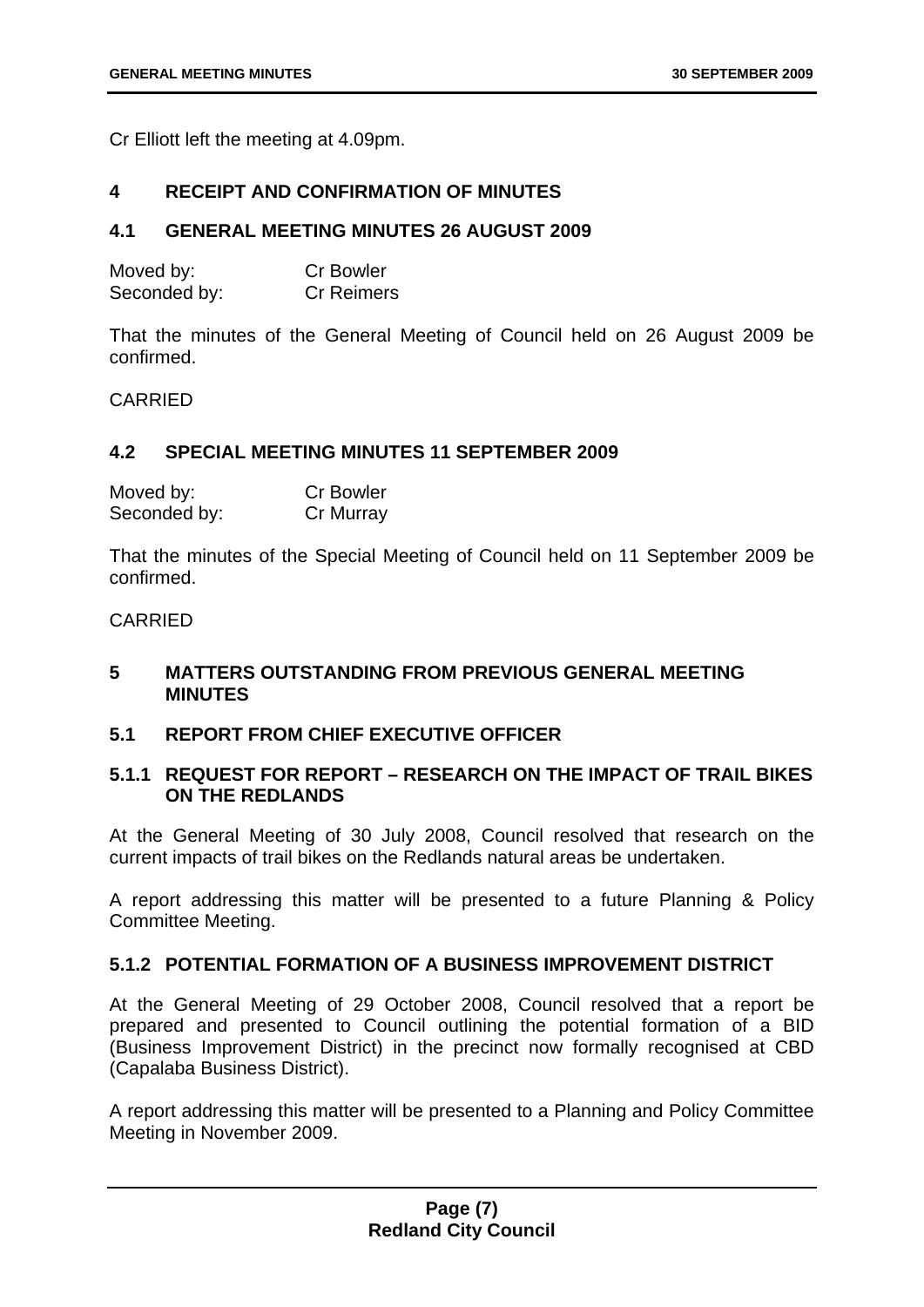#### <span id="page-8-0"></span>**5.1.3 REGIONAL SPORTING FACILITY**

At the General Meeting of 24 June 2009 Council resolved that officers prepare a report investigating acquisition of land for Regional Sporting Facility in the major development area south of Boundary Road.

A report addressing this matter will be presented to a future Planning & Policy Committee Meeting.

#### <span id="page-8-1"></span>**5.1.4 PETITION (DIVISION 6) – REQUEST FOR BIKE TRACK BETWEEN MOUNT COTTON VILLAGE AND MOUNT COTTON STATE SCHOOL**

At the General Meeting of 29 July 2009 Council resolved that the petition requesting that a bike track be built between Mount Cotton Village and Mount Cotton State School be received and referred to the appropriate area of Council for consideration and a report back to Council.

A report addressing this matter will be presented to a Planning & Policy Committee Meeting in December 2009.

#### <span id="page-8-2"></span>**5.1.5 PETITION (DIVISION 9) – REQUEST FOR FOOTPATHS TO BROSNAN AND BARBER DRIVES, CAPALABA**

At the General Meeting of 29 July 2009 Council resolved that the petition requesting that Council provide footpaths for Brosnan and Barber Drives in Capalaba be received and referred to the appropriate area of Council for consideration and a report back to Council.

A report addressing this matter will be presented to 7 October 2009 Planning & Policy Committee Meeting.

#### <span id="page-8-3"></span>**5.1.6 CARE OF INJURED WILDLIFE**

At the General Meeting of 26 August 2009 Council resolved that officers prepare a report that looks at the responsibilities and action in the Redlands that improve the quality and timeliness of care of injured wildlife.

A report addressing this matter will be presented to a future Planning & Policy Committee Meeting.

#### <span id="page-8-4"></span>**5.1.7 SOLAR LIGHTING – EDDIE SANTAGIULIANA WALKWAY**

At the General Meeting of 26 August 2009 Council resolved that officers prepare a report on the feasibility and financial implications of providing solar lighting on, and upgrading of the Eddie Santagiuliana Walkway between the Cleveland CBD and Wharf Street and that this report be brought to Council for review and consideration for inclusion in the capital works program.

A report addressing this matter will be presented to a Planning & Policy Committee Meeting in November 2009.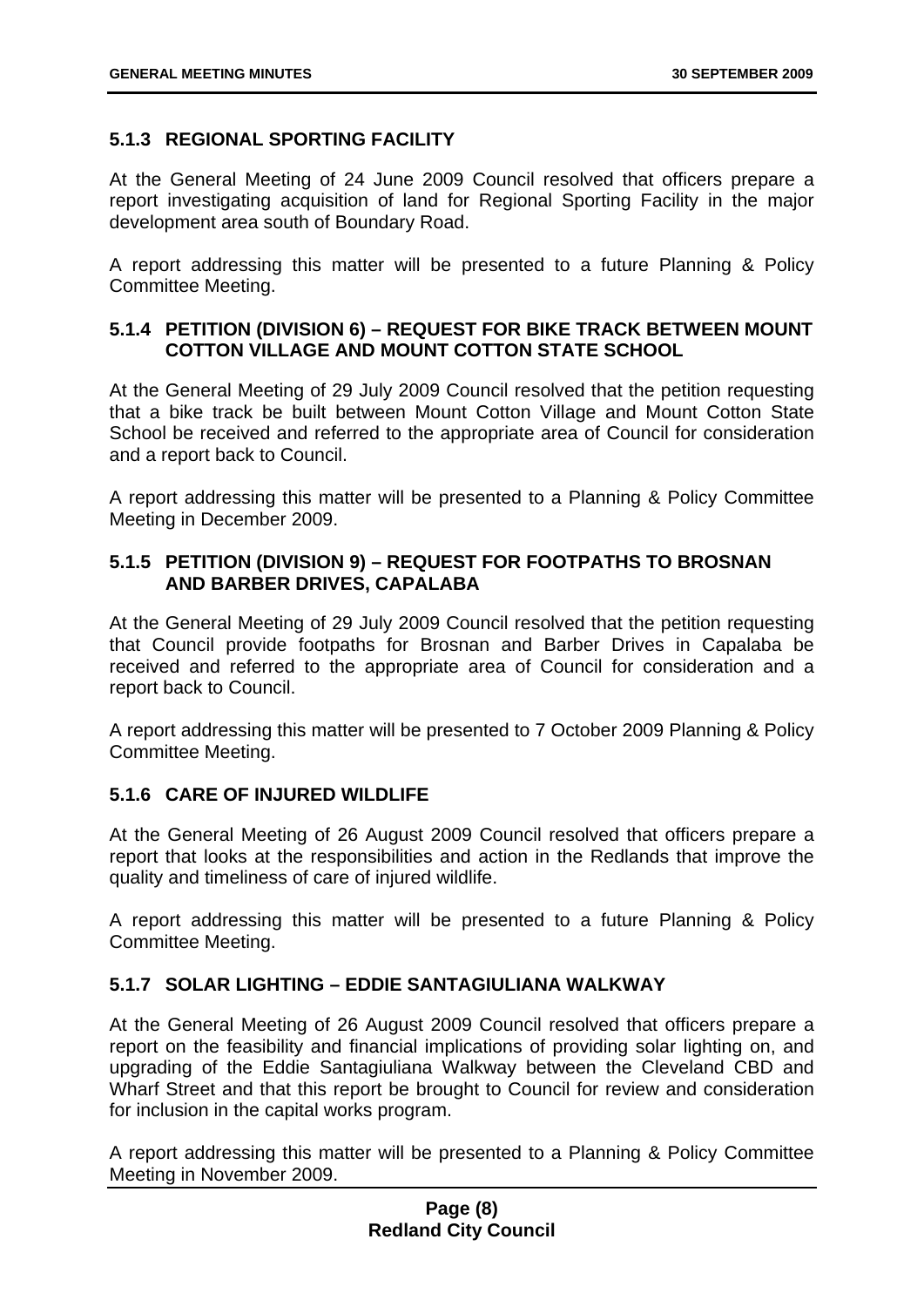#### <span id="page-9-0"></span>**5.1.8 CLEVELAND POINT RESERVE MASTER PLAN**

At the General Meeting of 26 August 2009 Council resolved that officers seek community consultation on alternative Cleveland Point Reserve master plan layouts, subject to the Federal Government funding not being affected on any subsequent changes to the master plan and that the results of the consultation be submitted to a Planning & Policy Committee Meeting.

A report addressing this matter will be presented to a future Planning & Policy Committee Meeting.

#### <span id="page-9-1"></span>**5.1.9 FUTURE RATING STRATEGY**

At the General Meeting of 26 August 2009 Council resolved that a report be prepared outlining options for a future rating strategy to be considered for inclusion in Council's Financial Strategy, with this report to take account of:

- a. The use of a step differential system and explore alternative step arrangements within the current system;
- b. The impacts of current approaches on high UCV properties;
- c. The increased use of separate and special charges; and
- d. That Council consult with representative groups in the preparation of this report.

A report addressing this matter will be presented to the Finance & Corporate Management Committee Meeting in October.

#### <span id="page-9-2"></span>**6 PUBLIC PARTICIPATION**

#### **MOTION TO ADJOURN MEETING**

| Moved by:    | Cr Murray |
|--------------|-----------|
| Seconded by: | Cr Henry  |

That the proceedings of the meeting adjourn for a public participation segment.

#### CARRIED

- 1. Ms G Nemeth from Macleay Island addressed Council in relation to parking at Weinam Creek and asbestos on Macleay Island.
- 2. Mr F Vella of Redland Bay addressed Council in relation to a petition to extend the walkway further down Waterfront Easement at Redland Bay.

Cr Elliott returned to the meeting at 4.13pm.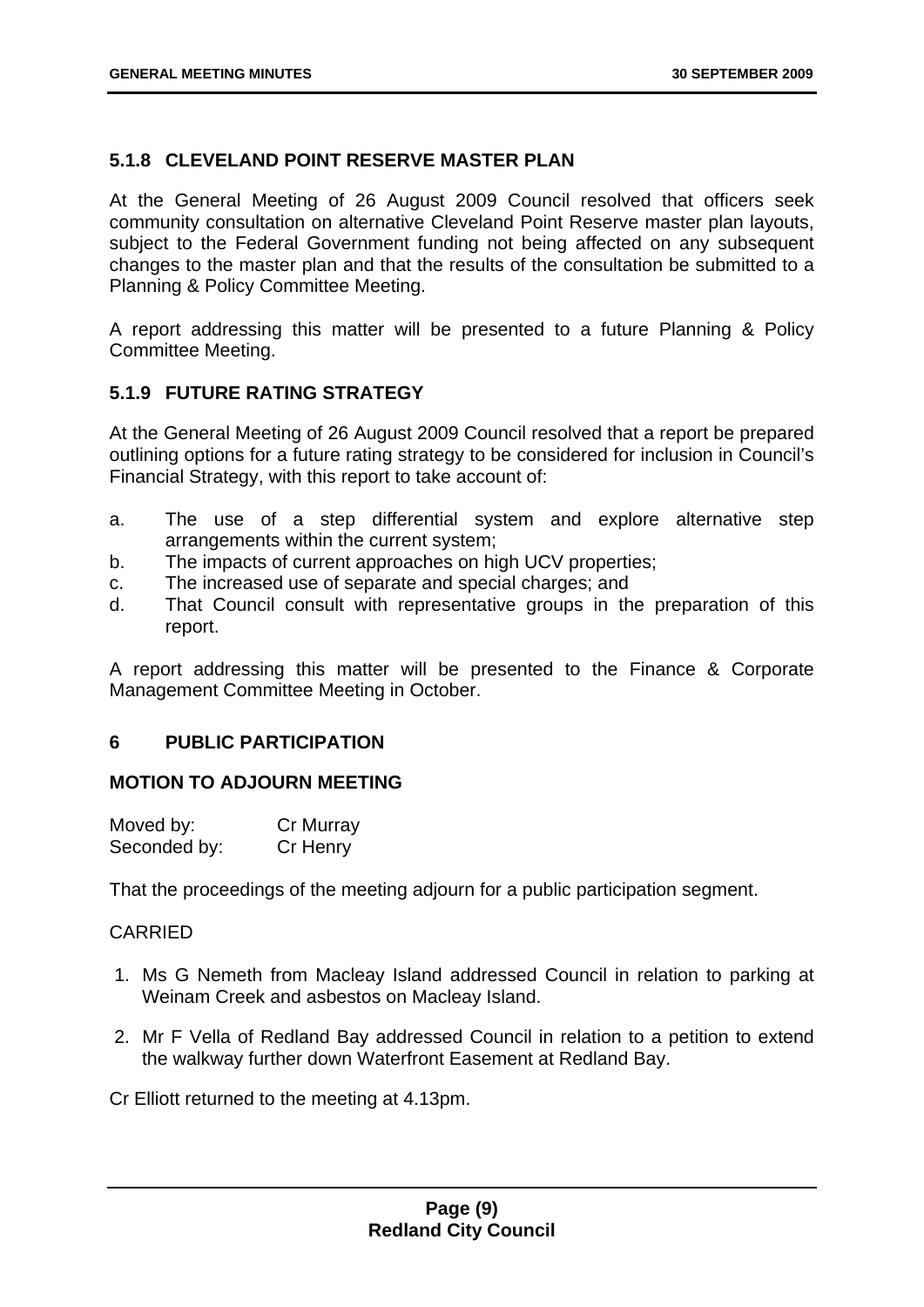#### **MOTION TO RESUME MEETING**

| Moved by:    | <b>Cr Elliott</b>  |
|--------------|--------------------|
| Seconded by: | <b>Cr Townsend</b> |

That the proceedings of the meeting resume.

#### CARRIED

#### <span id="page-10-0"></span>**7 PETITIONS/PRESENTATIONS**

#### <span id="page-10-1"></span>**7.1 PETITION (DIVISION 10) – OBJECTING TO PARTS OF THE CURRENT PLANNED ROADWORKS ON QUARRY/RICKERTTS ROAD, BIRKDALE**

| Moved by:    | Cr Murray         |
|--------------|-------------------|
| Seconded by: | <b>Cr Reimers</b> |

**That the petition, which reads as follows, be received and an acknowledgement letter sent to all petitioners noting that the project, which is currently under a construction contract, has had community engagement on the matters referred to in the petition:** 

*We the undersigned of the Sovereign Park Estate in Birkdale wish to object to parts of the currently planned roadworks on Quarry/Rickertts Road.* 

#### **CARRIED**

#### <span id="page-10-2"></span>**7.2 PETITION (DIVISION 5) – REQUESTING THE SEALING OF KALARA STREET, MACLEAY ISLAND**

| Moved by:    | <b>Cr Townsend</b> |
|--------------|--------------------|
| Seconded by: | Cr Williams        |

**That the petition, which reads as follows, be received and acknowledged and the matter referred for future capital works and that a letter be sent to the principal petitioner advising same:** 

*Request the sealing of Kalara Street, Macleay Island. The residents of Kalara Street have been exposed to dust for many years. Sealing would eliminate the dust hazard. Also it's close proximity to the Bowls Club makes it a popular street for access and parking. Kalara Street is a popular pedestrian access way to the Bowls Club especially at night, sealing would make it safer.* 

**CARRIED**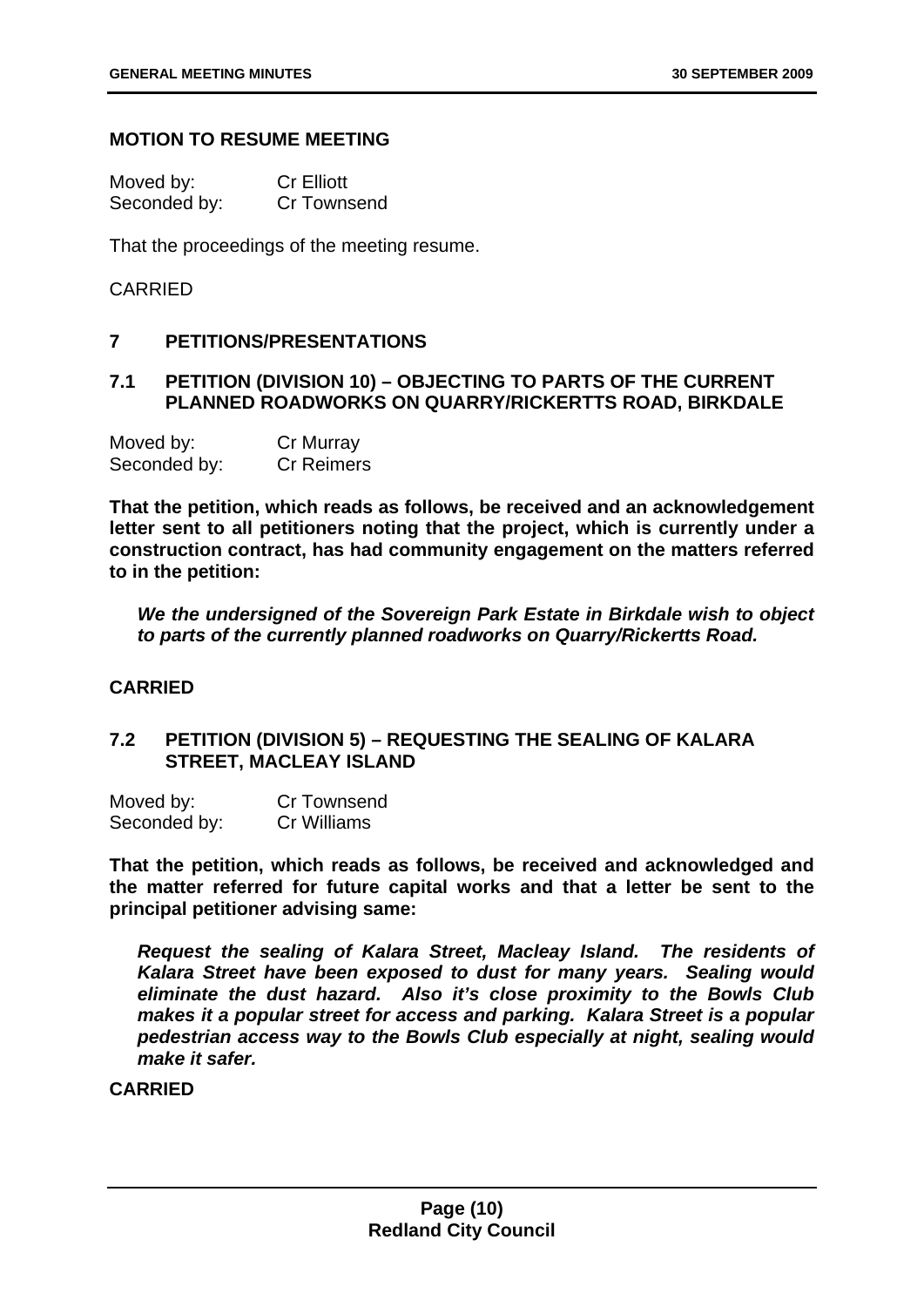#### <span id="page-11-0"></span>**7.3 PETITION (DIVISION 5) – EXTENSION OF WALKWAY FURTHER DOWN WATERFRONT EASEMENT**

| Moved by:    | <b>Cr Townsend</b> |
|--------------|--------------------|
| Seconded by: | Cr Henry           |

**That the petition, which reads as follows, be received and referred to the appropriate area of Council for consideration and a report back to Council at the earliest convenience:** 

*Residents Ratepayers & Electors of Division 5 request that Council extend the walkway further down Waterfront Easement.* 

#### **CARRIED**

#### <span id="page-11-1"></span>**7.4 PRESENTATION (CR BOWLER) – LOCAL GOVERNMENT SUSTAINABLE DEVELOPMENT CONFERENCE 2009**

Cr Bowler gave a presentation to Council on her attendance at the 2009 Local Government Sustainable Development Conference held from 18-19 August 2009 in Melbourne.

Topics discussed included: Expert analysis of Local Government's emissions trading obligations, Climate change and energy efficiency, Integrating sustainability into economic imperatives, Future directions for asset management, Practical approaches to water management, Sustainable planning and urban design, Waste management and resource recovery, Community engagement and Green purchasing and procurement.

#### <span id="page-11-2"></span>**8 MOTION TO ALTER THE ORDER OF BUSINESS**

Nil.

#### <span id="page-11-3"></span>**9 DECLARATION OF INTEREST ON ANY ITEMS OF BUSINESS**

#### <span id="page-11-4"></span>**9.1 MATERIAL PERSONAL INTEREST – ITEM 13.1.1**

At the time in the meeting when this item was raised, Cr Townsend declared a material personal interest in Item 13.1.1 *Community Concerns re Lease of the Straddie Holiday Parks* and left the meeting for discussion and decision on this item stating that her husband owns a company that previously contracted to Council to clean the North Stradbroke Island Caravan Parks and he was contacted by one of the Tenderers during the tender process.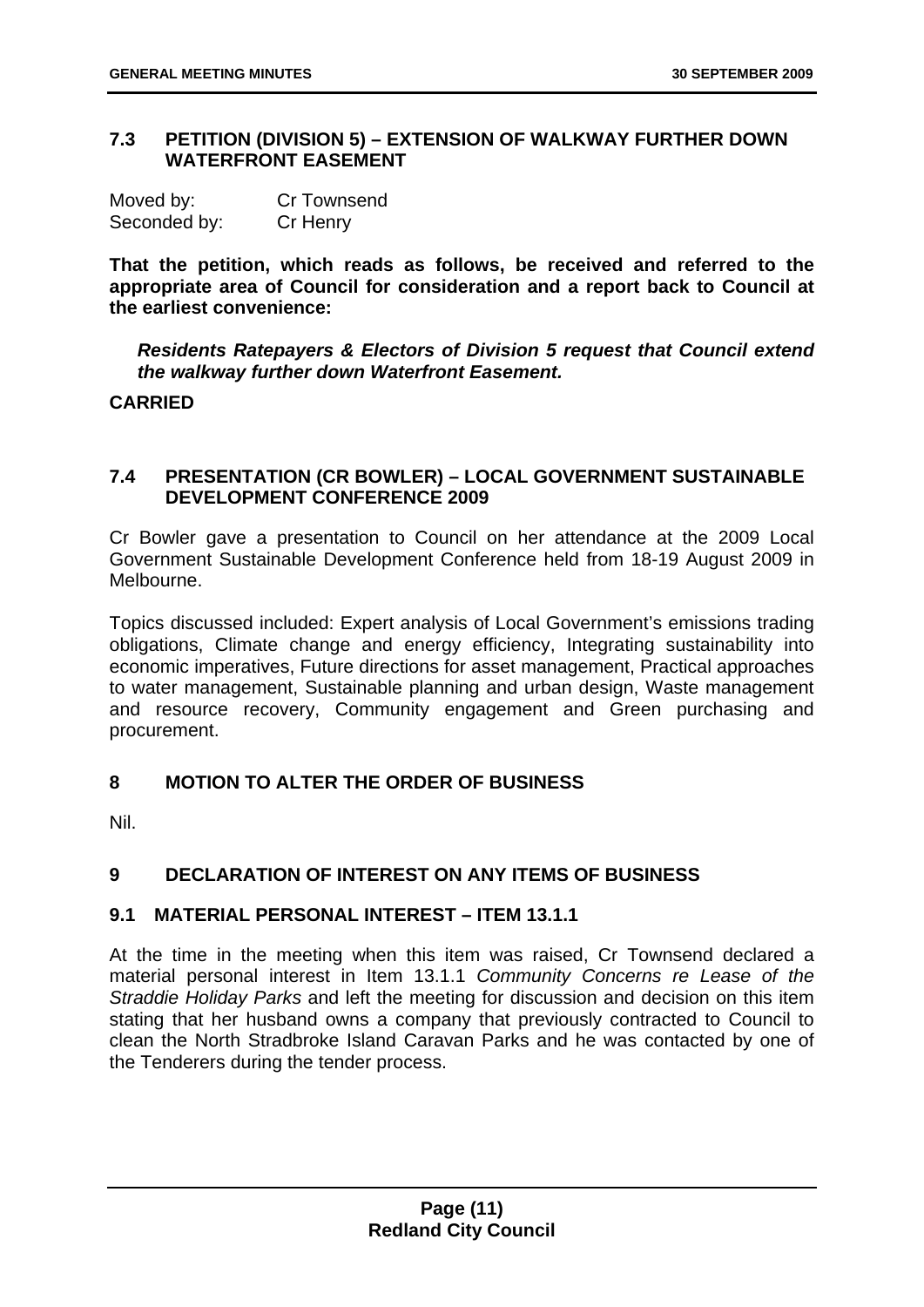#### <span id="page-12-0"></span>**9.2 CONFLICT OF INTEREST - ITEM 13.2.1**

Crs Townsend, Bowler, Boglary, Elliott and Henry declared a conflict of interest in the following item as they had been mentioned in the report and recommendations of the Conduct Review Panel and left the meeting.

Cr Hobson declared a conflict of interest as she had been mentioned in the report and recommendations of the Conduct Review Panel, remaining in the chamber, seeking advice from the Chief Executive Officer.

Cr Williams stated she may have a conflict of interest in this item as the complainant in this matter. Cr Williams remained in the chamber.

The Chief Executive Officer stated that with the departure of Cr Hobson the meeting would lose quorum. He advised that under the circumstances the matter could not be determined by Council at this time. The CEO informed the meeting that he intended to seek direction from the Minister for Local Government on the future handling of this matter.

Crs Townsend, Bowler, Boglary, Elliott and Henry returned.

#### <span id="page-12-1"></span>**9.3 MATERIAL PERSONAL INTEREST - ITEM 13.4.1**

At the time in the meeting when this item was raised, Cr Townsend declared a Material Personal Interest in item 13.4.1 *Waste Management Services Business Unit Report – August 2009* and left the meeting for discussion and decision on this item stating that the report contains information regarding a contract variation which relates to her husband's business.

#### <span id="page-12-2"></span>**9.4 MATERIAL PERSONAL INTEREST - ITEMS 5.1 AND 5.2**

At the time in the meeting when these items were raised, Cr Townsend declared a material personal interest in Item 5.1 *Proposed Management Model for North Stradbroke Island Holiday Parks* and Item 5.2 *Provision of Lease for the North Stradbroke Island Holiday Parks* and left the meeting for discussion and decision on these items stating that her husband owns a company that previously contracted to Council to clean the North Stradbroke Island Caravan Parks and he was contacted by one of the Tenderers during the tender process.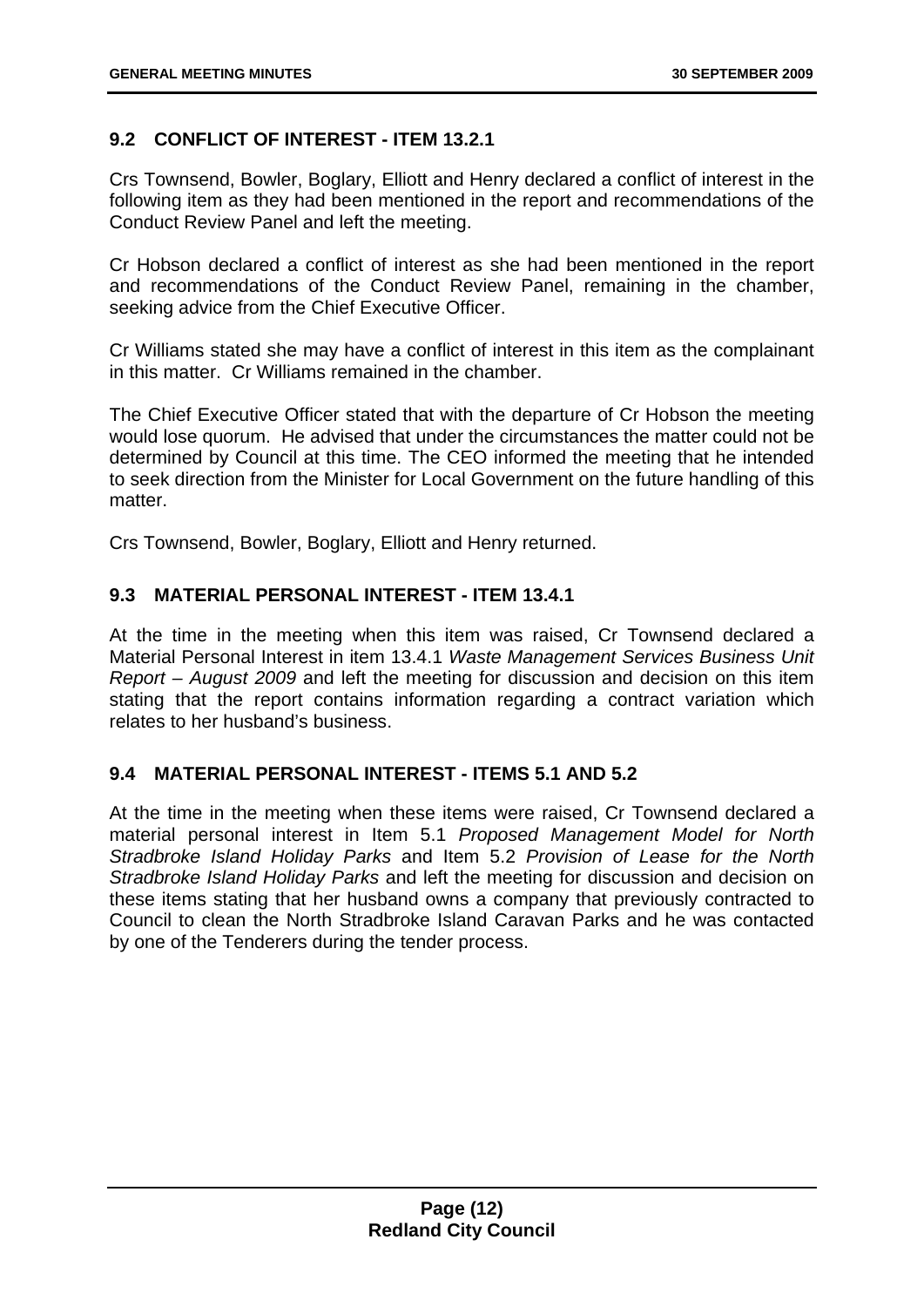#### <span id="page-13-0"></span>**10 PLANNING & POLICY COMMITTEE 9/09/09 - RECEIPT AND ADOPTION OF REPORT**

| Moved by:    | Cr Murray         |
|--------------|-------------------|
| Seconded by: | <b>Cr Reimers</b> |

That the Planning & Policy Committee Report of 9 September 2009 be received.

#### CARRIED

#### <span id="page-13-1"></span>**10.1 GOVERNANCE**

<span id="page-13-2"></span>**10.1.1 INCORPORATION OF THE COUNCIL OF MAYORS (SEQ)** 

| <b>Dataworks Filename:</b>       | <b>GOV - Council of Mayors (SEQ)</b>                                                     |
|----------------------------------|------------------------------------------------------------------------------------------|
| <b>Attachment:</b>               | <b>Constitution of Council of Mayors (SEQ) Pty Ltd</b>                                   |
| <b>Responsible Officer Name:</b> | <b>Nick Clarke</b><br><b>General Manager Governance</b>                                  |
| <b>Author Name:</b>              | <b>Luke Wallace</b><br><b>Manager Corporate Planning, Performance and</b><br><b>Risk</b> |

#### **EXECUTIVE SUMMARY**

At Council's Meeting of 29 July 2009, it was resolved that Redland City Council would remain a committed member of the Council of Mayors (SEQ). A Constitution for the Council of Mayors has now been drafted which deals with matters such as fees, meeting processes and procedures, the rights of members, appointment of executive positions etc. Council of Mayors has requested that Council review the constitution and demonstrate our support or otherwise.

#### **PURPOSE**

The purpose of this report is to present the draft constitution of the Council of Mayors (SEQ) Pty Ltd for Council's consideration and approval. In addition, this report recommends that Council appoint the Mayor, in accordance with Section 10(2)(h) of the constitution, to act on its behalf at all or any meetings of the Company or of any class of members.

#### **BACKGROUND**

In accordance with Section 497 (1)(a)(i) of the *Local Government Act 1993*, Council may take part in forming a company limited by shares if the enterprise is expected to benefit its area.

The Council of Mayors (SEQ) provides a united voice for local government in the south east region of Queensland and a platform for regional collaboration on key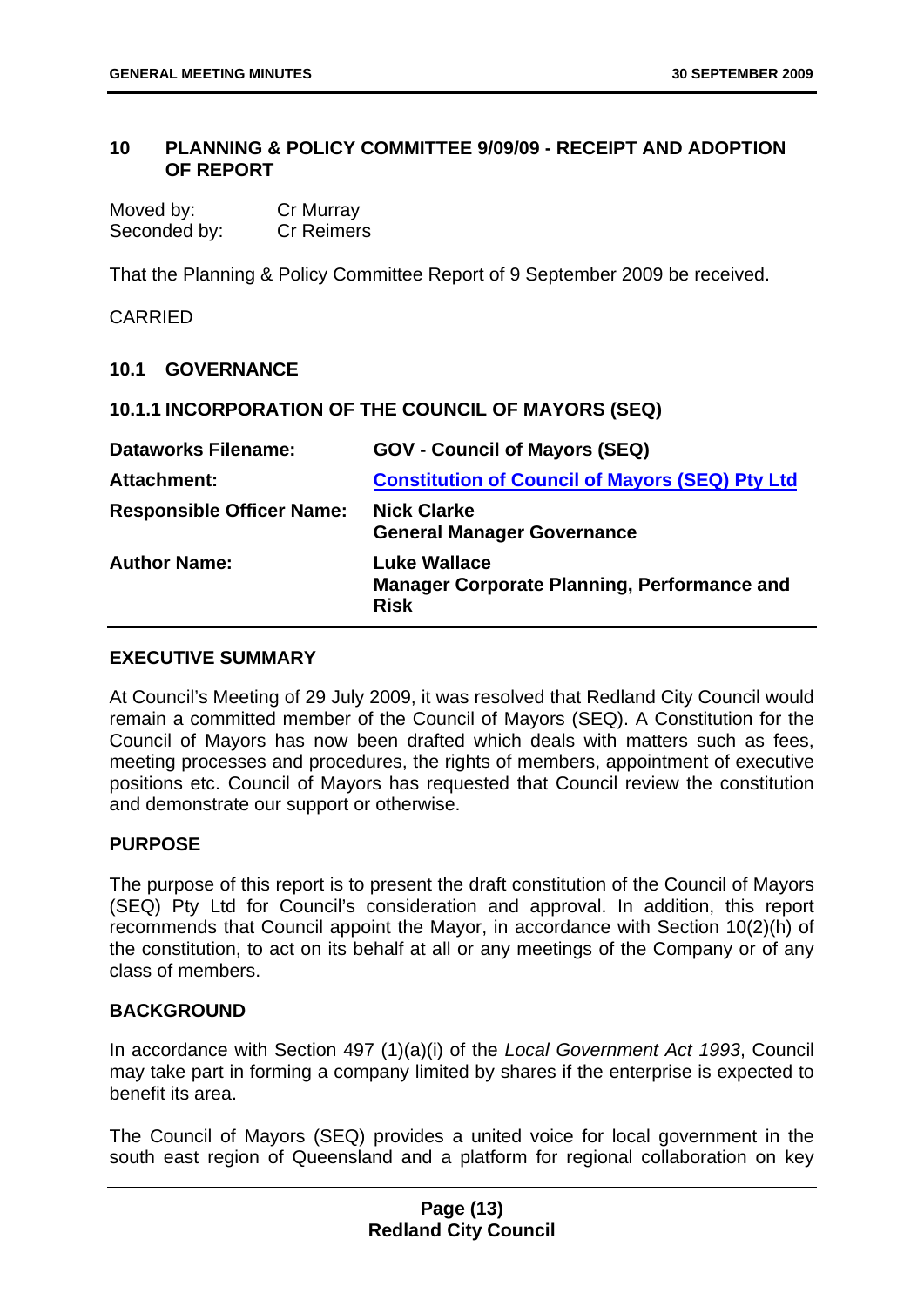issues. Council has been a member of the organisation since September 2005 and was previously a member of the SEQ Regional Organisation of Councils (SEQROC).

At its meeting of 31 July 2009, the Council of Mayors (SEQ) resolved to proceed with incorporation of the entity at the Annual General Meeting on 2 October 2009. Accordingly it has been requested that member Councils review the draft constitution (attached) and endorse a series of resolutions to enable Council of Mayors (SEQ) to move forward with this proposal.

There are several advantages in the incorporation of the Council of Mayors (SEQ) including greater independence from any one particular Council, additional flexibility in conducting business, clearer legal protection for the directors (i.e. the Mayors) and a limitation on the liability of member Councils. In terms of general operations, there are no obvious disadvantages in seeking incorporation.

In addition to dealing with the matter of incorporation, Council is permitted under Section 10(2)(h) of the constitution to appoint a representative to act on its behalf at all or any meetings of the Company or of any class of members. In practical terms this role has always been performed by the Mayor of the day. Council of Mayors has obtained independent legal advice which suggests there are no conflicts of interest in appointing the Mayor to this role.

#### **ISSUES**

The achievement of incorporation for the Council of Mayors (SEQ) will provide a number of positive outcomes for members. These include;

- The capacity for Council of Mayors (SEQ) to enter into legally binding agreements which will enable Council of Mayors (SEQ) to operate independently of any one particular member. This will remove the need for any particular Council to be the legal recipient of government funding on projects
- Related to the above matter, incorporation will overcome recent problems on funded projects with respect to bank accounts and formal project management
- Grant applications will be simplified as will the progress reports to government that are required for most funded projects
- By being independent from any "supervising Council", Council of Mayors (SEQ) will be able to perform in a more neutral capacity as opposed to being dependent on one of the nine Councils and financial management will not have to be undertaken by Brisbane City Council
- Legal protection for the directors (i.e. the Mayors) will be clearer and will fall back on the organisation and its insurance policies
- The liability of member Councils will be limited to the value of their shares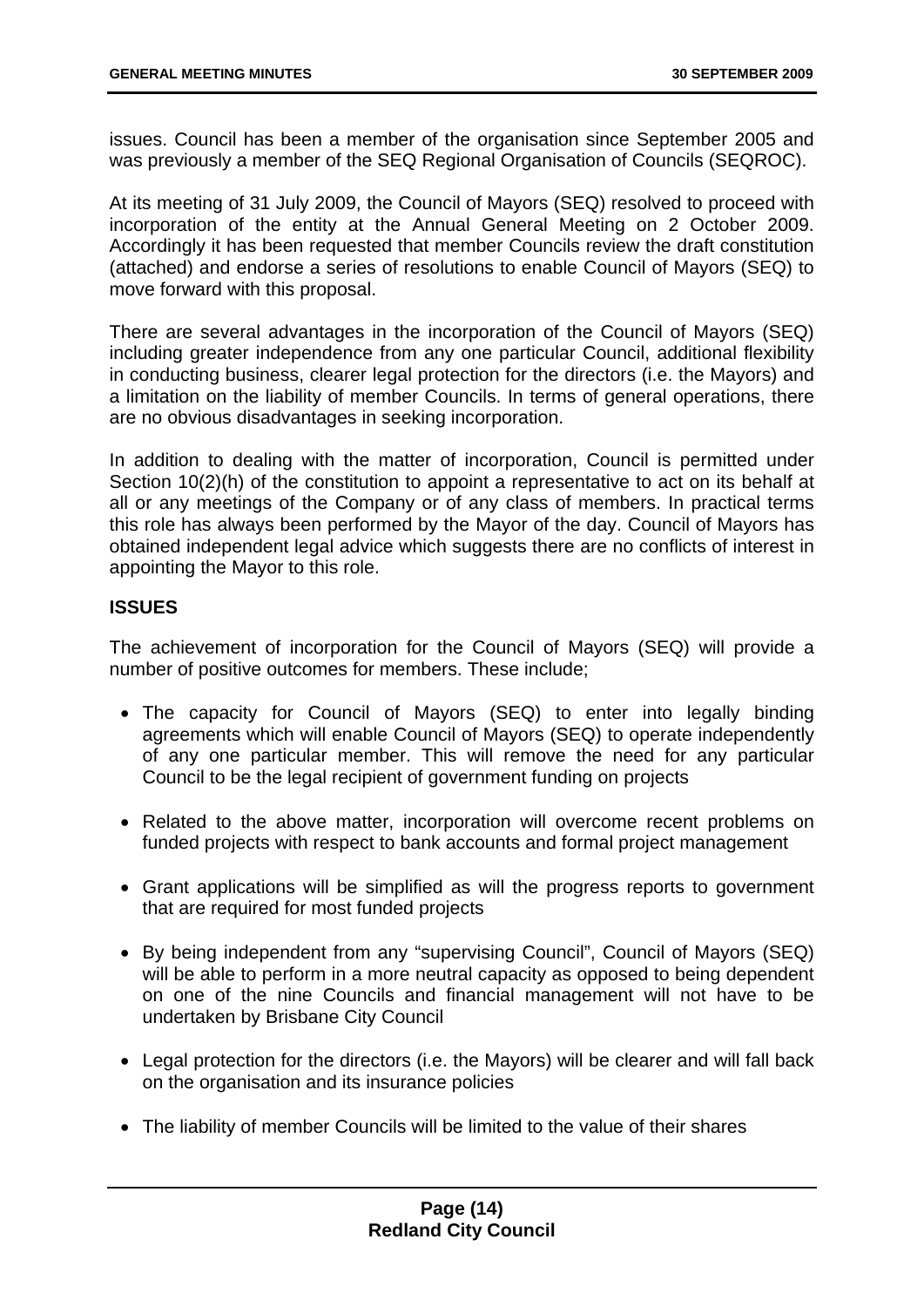It should be noted that the current staffing arrangements and operation of project committees and management committees will not change, so operationally it will be 'business as usual' subsequent to incorporation.

A draft constitution for Council of Mayors (SEQ) is attached. The constitution has been reviewed by several senior officers, including the CEO and the Manager Legal Services, and there are no aspects of the constitution that are considered disadvantageous or harmful to the interests of Redland City Council.

In accordance with the constitution and Section 250D of the *Corporations Act 2001*, Council is permitted under Section 10(2)(h) to appoint a representative to act on its behalf at all or any meetings of the Company or of any class of members. This role has been performed by the Mayor of the day in the past and for practical reasons, and given that Council of Mayors has obtained independent legal advice which suggests there are no conflicts of interest, it is felt that the Mayor should be appointed to this role.

#### **RELATIONSHIP TO CORPORATE PLAN**

The recommendation primarily supports Council's strategic priority to provide effective organisational leadership through strategic planning and accountable and ethical standards of practice.

#### **FINANCIAL IMPLICATIONS**

There are no additional financial implications from the incorporation of the Council of Mayors (SEQ) beyond Council's current financial commitment.

#### **PLANNING SCHEME IMPLICATIONS**

The Land Use Planning Group was consulted and it is considered that the outcome of recommendations in this report will not require any amendments to the Redlands Planning Scheme.

#### **CONSULTATION**

Consultation on this report was undertaken with several senior officers including the CEO, the General Manager Governance, the Manager Legal Services and the Manager Finance.

#### **OPTIONS**

#### **PREFERRED**

- 1. That a Company Limited by Shares be formed and registered to be called "The Council of Mayors (SEQ) Pty Ltd";
- 2. That the Constitution of that company be as set out in Attachment A;
- 3. That the original members and shareholders of the company be as follows:-
	- Brisbane City Council **One Share**
- - Gold Coast City Council **Constant Constant Constant Constant** One Share • Lockyer Valley Regional Council One Share

#### **Page (15) Redland City Council**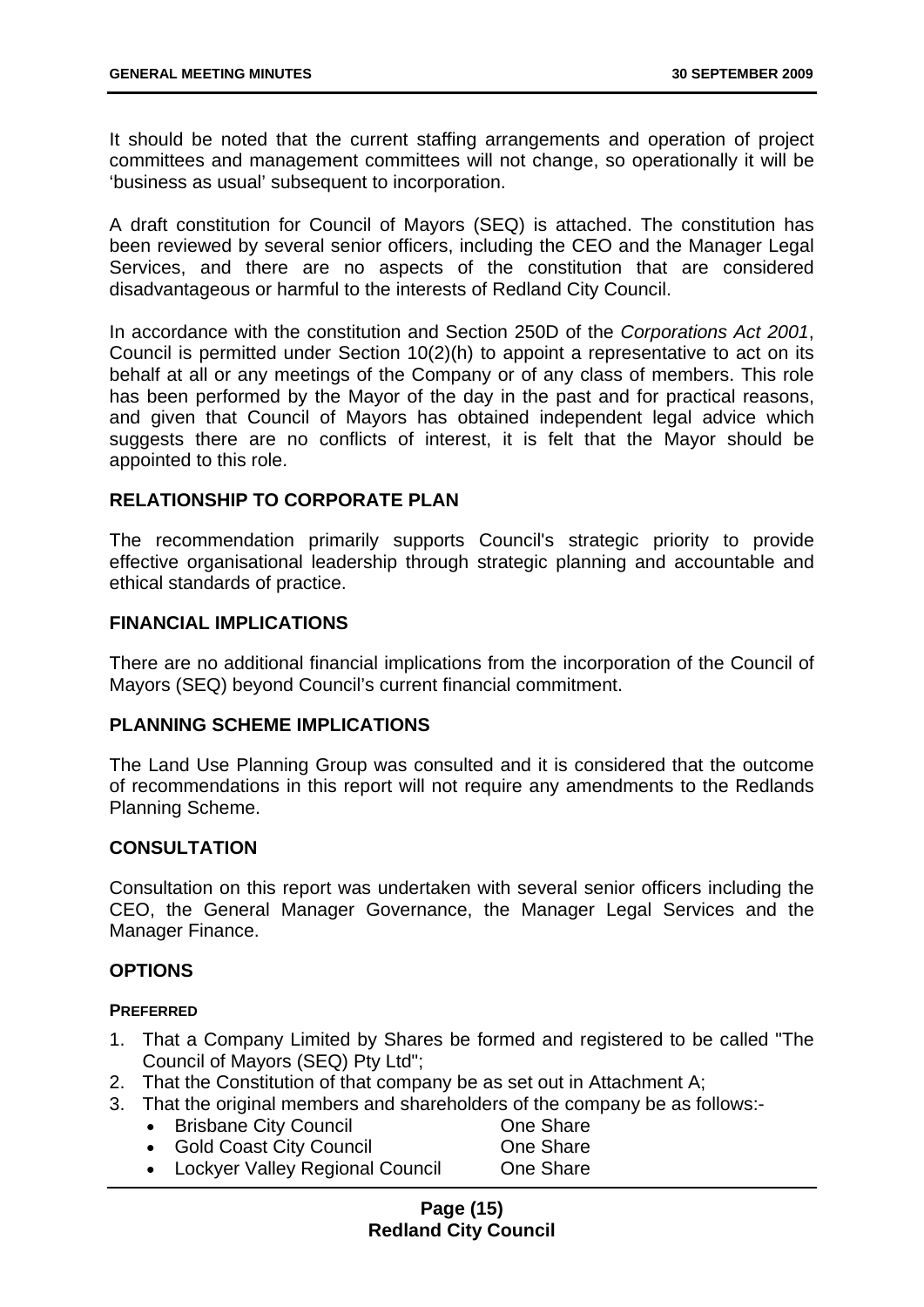- Logan City Council **Canadian Cone Share**
- Redland City Council **Canadian Cone Share** One Share
- Scenic Rim Regional Council **One Share**
- Somerset Regional Council **Canada Cone Share**
- Sunshine Coast Regional Council One Share
- Toowoomba Regional Council One Share
- 4. That the first board of the company be as follows:-
	- Cr Campbell Newman Brisbane City Council
	-
	-
	-
	-
	-
	- Cr Graeme Lehmann Somerset Regional Council
	-
- 
- 
- 
- 
- 
- Cr Ron Clarke Gold Coast City Council
- Cr Steve Jones Lockyer Valley Regional Council
- Cr Pam Parker Logan City Council
- Cr Melva Hobson Redland City Council
- Cr John Brent Scenic Rim Regional Council
	-
- Cr Bob Abbot Sunshine Coast Regional Council
- Cr Peter Taylor Toowoomba Regional Council
- 5. That the registered office of the company be as follows:- Level 5

239 George Street Brisbane Q 4001

- 6. That all of the assets and liabilities, bank accounts and staff (including the Executive Director) be transferred by the Council of Mayors and/or Brisbane City Council (under their existing contractual arrangements) to the company;
- 7. That the Executive Director be authorised to finalise any agreement necessary to give effect to (6) for board approval;
- 8. That the auditor of the company be the Queensland Audit Office; and
- 9. That in accordance with Section 10(2)(h) of the constitution of the Council of Mayors (SEQ) Pty Ltd, and Section 250D of the Corporations Act 2001, the Mayor be appointed as Council's representative to act on its behalf at all or any meetings of the Company or of any class of members.

#### **ALTERNATIVE**

That Council does not endorse the incorporation of the Council of Mayors (SEQ) Pty Ltd and advises the Executive Director accordingly.

#### **OFFICER'S RECOMMENDATION**

- 1. That a Company Limited by Shares be formed and registered to be called "The Council of Mayors (SEQ) Pty Ltd";
- 2. That the Constitution of that company be as set out in Attachment A;
- 3. That the original members and shareholders of the company be as follows:-

| <b>Brisbane City Council</b> | One Share |
|------------------------------|-----------|
| • Gold Coast City Council    | One Share |

#### **Page (16) Redland City Council**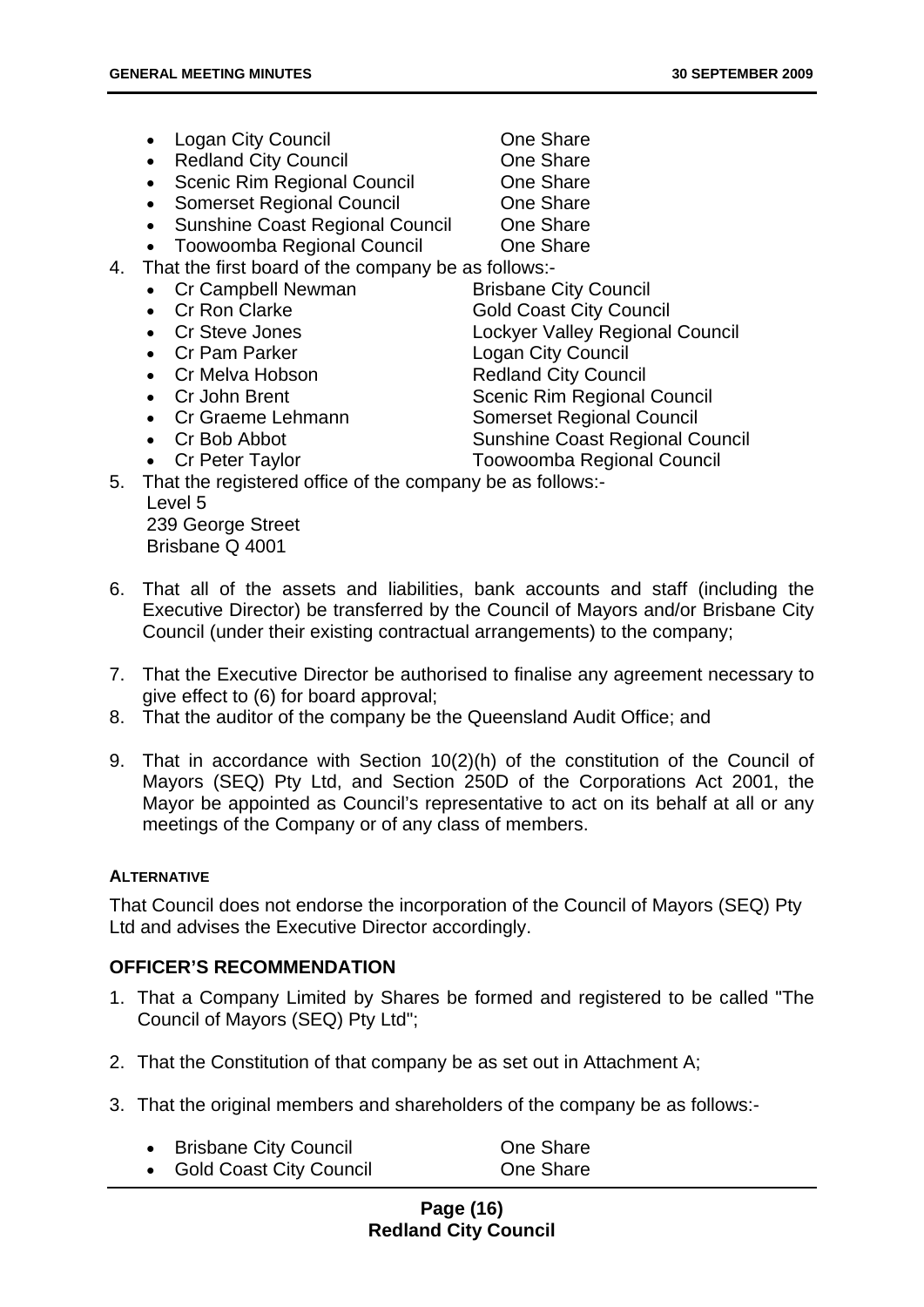- Lockyer Valley Regional Council One Share
- Logan City Council **Canadian Cone Share**
- Redland City Council **Canadian Cone Share** One Share
- Scenic Rim Regional Council **One Share**
- Somerset Regional Council **One Share**
- Sunshine Coast Regional Council One Share
- Toowoomba Regional Council One Share
- 4. That the first board of the company be as follows:-
	- Cr Campbell Newman Brisbane City Council
	-
	-
	-
	- Cr Melva Hobson Redland City Council
	-
	-
	-
	-

• Cr Ron Clarke Gold Coast City Council • Cr Steve Jones Lockyer Valley Regional Council • Cr Pam Parker Logan City Council • Cr John Brent Scenic Rim Regional Council • Cr Graeme Lehmann Somerset Regional Council • Cr Bob Abbot Sunshine Coast Regional Council • Cr Peter Taylor Toowoomba Regional Council

5. That the registered office of the company be as follows:-

Level 5 239 George Street Brisbane Q 4001

- 6. That all of the assets and liabilities, bank accounts and staff (including the Executive Director) be transferred by the Council of Mayors and/or Brisbane City Council (under their existing contractual arrangements) to the company;
- 7. That the Executive Director be authorised to finalise any agreement necessary to give effect to (6) for board approval;
- 8. That the auditor of the company be the Queensland Audit Office; and
- 9. That in accordance with Section 10(2)(h) of the constitution of the Council of Mayors (SEQ) Pty Ltd, and Section 250D of the Corporations Act 2001, the Mayor be appointed as Council's representative to act on its behalf at all or any meetings of the Company or of any class of members.

#### **COMMITTEE DISCUSSION**

Committee noted that an amended attachment – *Constitution of the Council of Mayors (SEQ) Pty Ltd* – had been distributed before the meeting with the following amendments:

- Page 9 clause 2.6 the word "powers" be inserted after the word 'statutory'. This then reflects the current constitution.
- Page 29 clause 11.4 (d) the restriction on the powers of directors requiring unanimous resolutions of all members at a general meeting was supposed to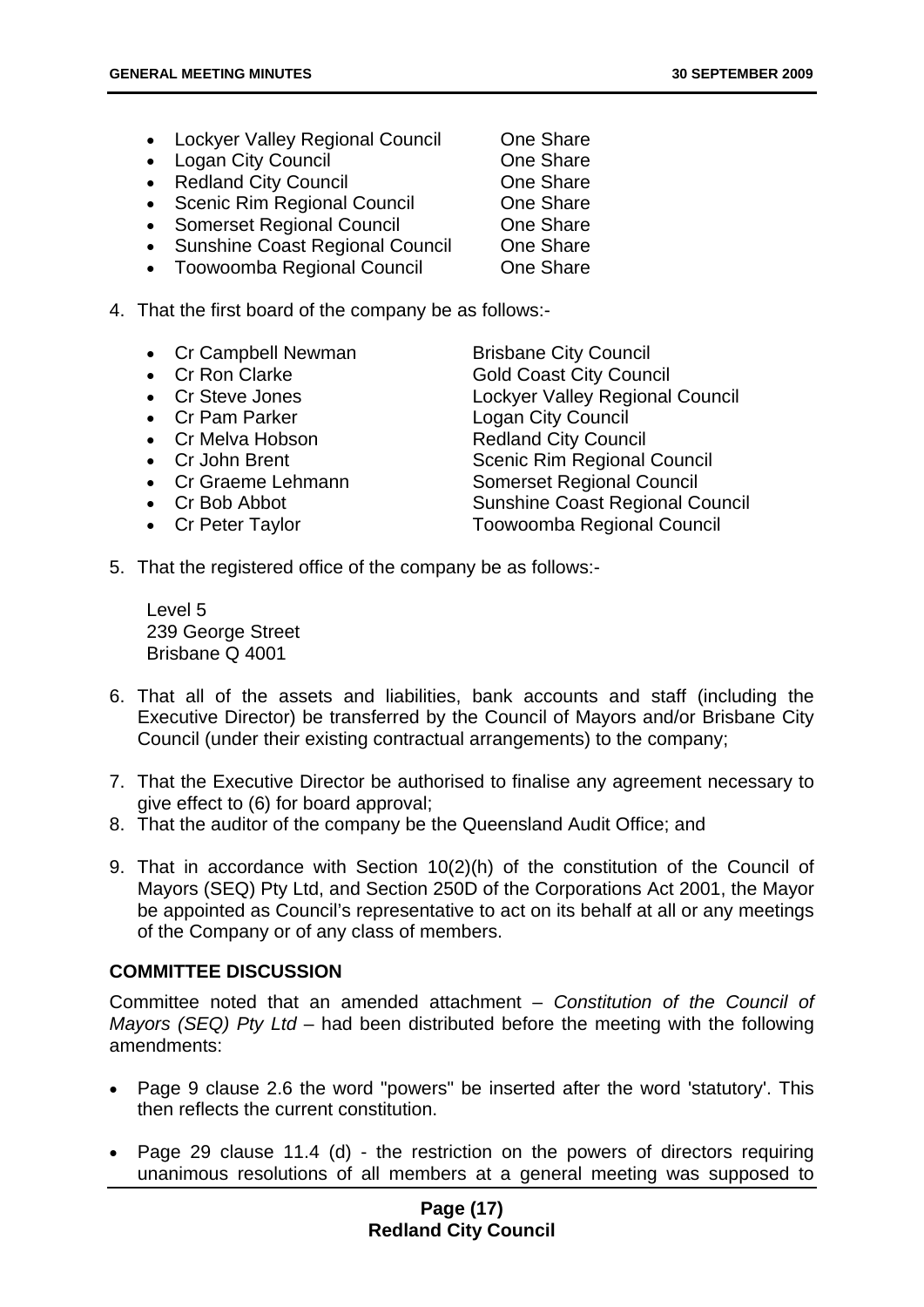apply only to all provisions relating to shares. The constitution contains other express provisions limiting the Directors' powers (e.g. clause 11.5 requires a two thirds majority). The provision in the draft appears to be one from a very early draft that included references to clause with no content or no powers, or, even more significantly, would have rendered inoperable the general powers of the Board to run the company (11.4.a) and the two-thirds majority expressed inserted in the restrictions clause (11.5). The revised clause refers only to all provisions relating to share capital and transfer of shares as intended.

#### **COMMITTEE RECOMMENDATION/ COUNCIL RESOLUTION**

| Moved by:    | Cr Murray   |
|--------------|-------------|
| Seconded by: | Cr Townsend |

**That Council resolve as follows:** 

- **1. That a Company Limited by Shares be formed and registered to be called "The Council of Mayors (SEQ) Pty Ltd";**
- **2. That the amended Constitution of that company be as set out in Attachment A;**
- **3. That the original members and shareholders of the company be as follows:-**

|                                                    | <b>Brisbane City Council</b>           | <b>One Share</b> |
|----------------------------------------------------|----------------------------------------|------------------|
|                                                    | <b>Gold Coast City Council</b>         | <b>One Share</b> |
|                                                    | <b>Lockyer Valley Regional Council</b> | <b>One Share</b> |
|                                                    | <b>Logan City Council</b>              | <b>One Share</b> |
|                                                    | <b>Redland City Council</b>            | <b>One Share</b> |
|                                                    | <b>Scenic Rim Regional Council</b>     | <b>One Share</b> |
|                                                    | <b>Somerset Regional Council</b>       | <b>One Share</b> |
|                                                    | <b>Sunshine Coast Regional Council</b> | <b>One Share</b> |
|                                                    | <b>Toowoomba Regional Council</b>      | <b>One Share</b> |
| That the first heard of the compony he oo follows: |                                        |                  |

**4. That the first board of the company be as follows:-** 

| <b>Gold Coast City Council</b><br><b>Cr Ron Clarke</b><br>$\bullet$<br><b>Cr Steve Jones</b><br>$\bullet$<br><b>Logan City Council</b><br><b>Cr Pam Parker</b><br>$\bullet$<br><b>Redland City Council</b><br><b>Cr Melva Hobson</b><br>$\bullet$<br><b>Scenic Rim Regional Council</b><br><b>Cr John Brent</b><br>$\bullet$<br><b>Somerset Regional Council</b><br><b>Cr Graeme Lehmann</b><br>$\bullet$ | $\bullet$ | <b>Cr Campbell Newman</b> | <b>Brisbane City Council</b>           |
|-----------------------------------------------------------------------------------------------------------------------------------------------------------------------------------------------------------------------------------------------------------------------------------------------------------------------------------------------------------------------------------------------------------|-----------|---------------------------|----------------------------------------|
|                                                                                                                                                                                                                                                                                                                                                                                                           |           |                           |                                        |
|                                                                                                                                                                                                                                                                                                                                                                                                           |           |                           | <b>Lockyer Valley Regional Council</b> |
|                                                                                                                                                                                                                                                                                                                                                                                                           |           |                           |                                        |
|                                                                                                                                                                                                                                                                                                                                                                                                           |           |                           |                                        |
|                                                                                                                                                                                                                                                                                                                                                                                                           |           |                           |                                        |
|                                                                                                                                                                                                                                                                                                                                                                                                           |           |                           |                                        |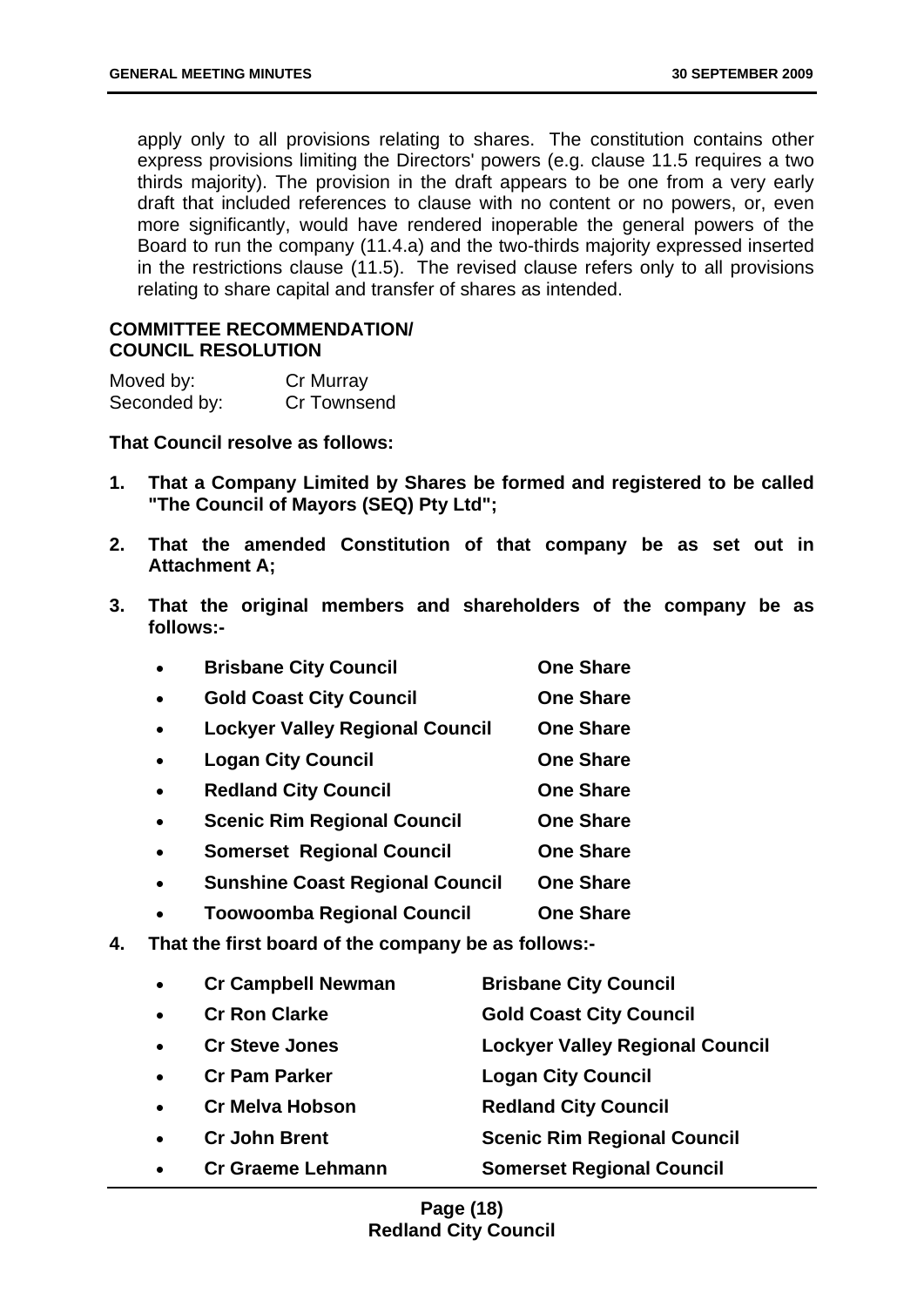- **Cr Bob Abbot Sunshine Coast Regional Council** 
	-
- **Cr Peter Taylor Toowoomba Regional Council**
- **5. That the registered office of the company be as follows:-**

**Level 5 239 George Street Brisbane Q 4001** 

- **6. That all of the assets and liabilities, bank accounts and staff (including the Executive Director) be transferred by the Council of Mayors and/or Brisbane City Council (under their existing contractual arrangements) to the company;**
- **7. That the Executive Director be authorised to finalise any agreement necessary to give effect to (6) for board approval;**
- **8. That the auditor of the company be the Queensland Audit Office; and**
- **9. That in accordance with Section 10(2)(h) of the constitution of the Council of Mayors (SEQ) Pty Ltd, and Section 250D of the** *Corporations Act 2001***, the Mayor be appointed as Council's representative to act on its behalf at all or any meetings of the Company or of any class of members.**

**CARRIED**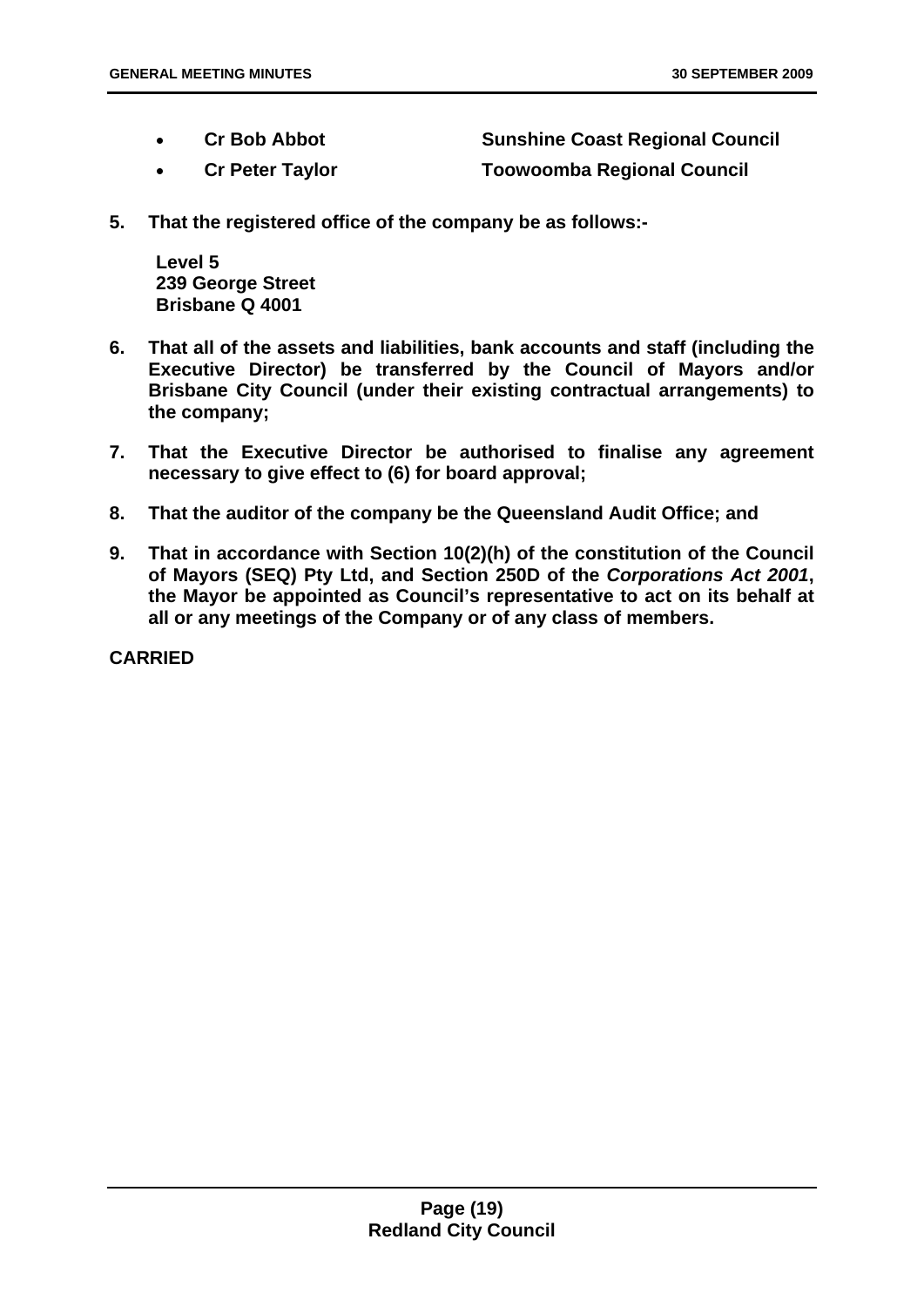#### <span id="page-20-0"></span>**10.2 PLANNING AND POLICY**

#### <span id="page-20-1"></span>**10.2.1 PROPOSED ROAD OPENING - SUSAN STREET TO SONIA STREET, RUSSELL ISLAND**

| <b>Dataworks Filename:</b>       | <b>RTT Road Reserves</b>                                       |
|----------------------------------|----------------------------------------------------------------|
| <b>Attachments:</b>              | <b>Proposed access</b><br><b>Zoning Map</b>                    |
| <b>Responsible Officer Name:</b> | <b>David Elliott</b><br><b>Manager Infrastructure Planning</b> |
| <b>Author Name:</b>              | <b>Tom McErlain</b><br><b>Draftsman</b>                        |

#### **EXECUTIVE SUMMARY**

As part of the Southern Moreton Bay Island Planning and Land Use Strategy [SMBIPLUS], Council resolved to provide all weather road access to two dwelling houses and unconstrained vacant private lots on Sonia Street. Currently, Council provides access to Sonia Street via a gravel road that follows the established road reserve network which is subject to drainage constraints and land that is of very high conservation value. Formalising an alternative access route to Sonia Street will allow the current access to be closed and the area to be rehabilitated.

The SMBIPLUS identified an alternative all weather access route via Kay Street through a privately owned rural property. Council officers have inspected this alternative route and found that it would require the removal of mature trees and require the acquisition of part of the rural property. To avoid removal of the mature trees and partial acquisition of the private property an alternative all weather access route over two lots in Council ownership is recommended. The recommended route would provide an all weather access link to Sonia Street from Susan Street to the south.

#### **PURPOSE**

To seek Council endorsement for the establishment of a road reserve over lot 128 RP132856, 11 Susan Street and lot 139 RP132856, 12 Sonia Street in accordance with the *Land Act 1994* and the *Land Title Act 1994*. These two lots are currently owned by Council.

To seek Council' endorsement to construct a gravel access road from Susan Street to Sonia Street in the event that the subject land be opened as road.

#### **BACKGROUND**

In response to the long-standing regional land use and conservation issues created by the unregulated and inappropriate subdivision of the Southern Moreton Bay Islands [SMBI] during the 1960s/1970s, Council in partnership with the State Government commissioned the SMBIPLUS in 1996. Following significant technical

#### **Page (20) Redland City Council**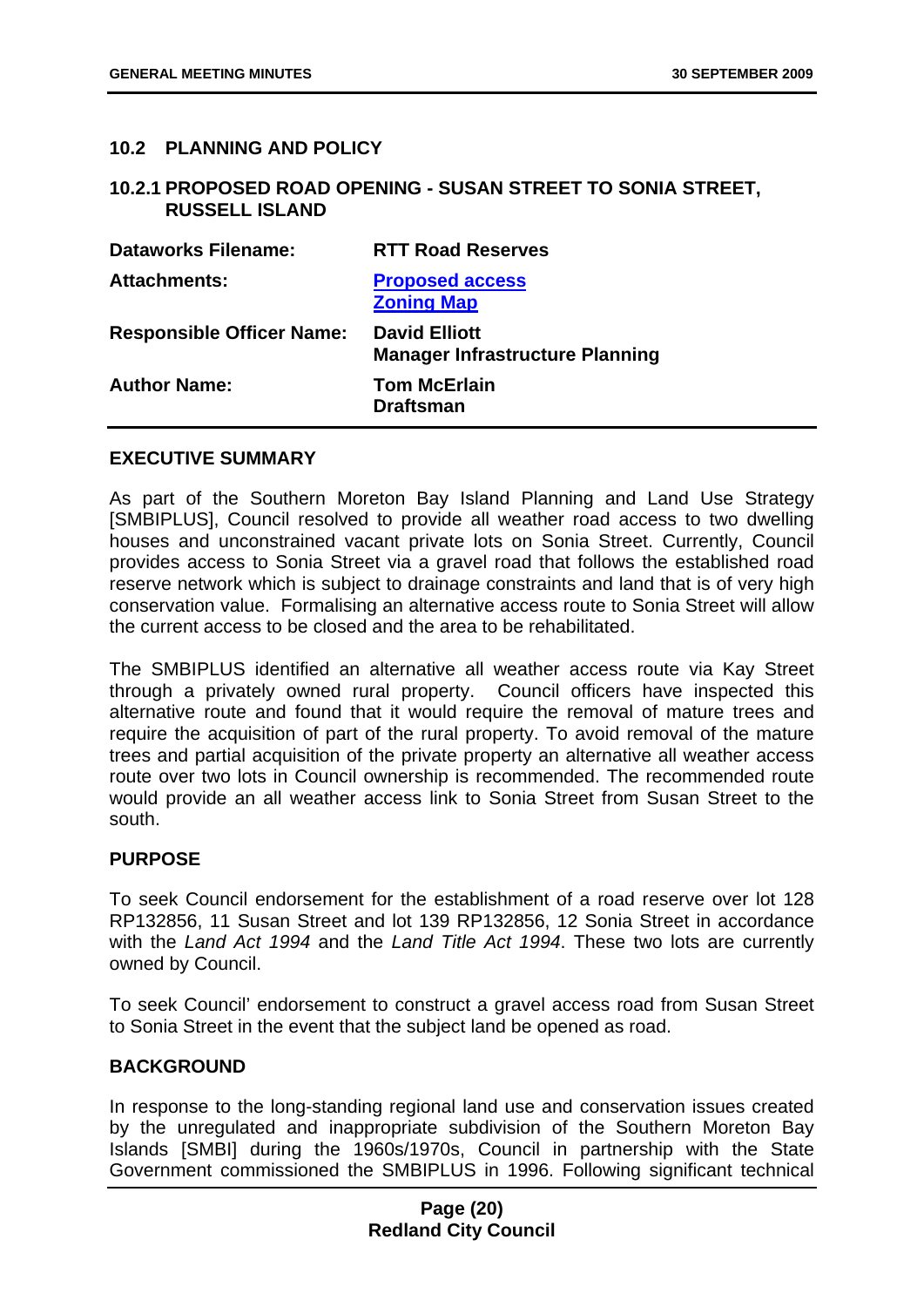investigation and community consultation, Council endorsed the SMBIPLUS as the preferred framework for the development and conservation of the Islands in 1999.

As part of the SMBIPLUS, drainage investigations found that part of the road reserve network intended to provide access into Sonia Street is subject to flooding during a 1% AEP [Annual Exceedance Probability] event. Ecological investigations also found the subject area of the road reserve to be of very high conservation value.

To provide all weather access to two existing dwelling houses on Sonia Street and a number of vacant private lots included in the Residential A at the time an alternative access route was identified. The identified alternative access would link Sonia Street to Kay Street to the west through a private rural property. The alternative access route would require Council acquisition of part of the rural property.

Currently, access to Sonia Street is provided by Council via a temporary gravel road 200m in length that follows the established road reserve network which is drainage constrained and of very high conservation value. Providing alternative all weather access will allow the current temporary access to be closed and the area to be rehabilitated.

#### **ISSUES**

A detailed investigation by Council officers of the alternative access route to Sonia Street identified by the SMBIPLUS has found that as well as Council acquisition of part of the rural property it would also require the removal of mature trees. To avoid partial acquisition and the removal of the mature trees a second alternative access route to Sonia Street that links to Susan Street to the south through two Council owned lots is recommended.

The two Council owned lots recommended for the alternative route to link to Susan Street are currently included in the Conservation Sub-Area CN1 zone. The inclusion of the two lots within the CN1 zone is based on the access constraint to Sonia Street and the identification of medium conservation values over the area. It is important to note that medium conservation areas include areas of the Islands that have primarily landscape and aesthetic value and were not recommended for absolute protection. In fact, the medium conservation area covers large areas of southern Russell Island that are included within the SMBI Residential zone. ..

The provision of all weather access to Sonia Street through the two Council lots will not remove the medium conservation values identified as the extent of disturbance required will be minimised to the extent necessary for a single lane access route to potentially service six dwelling houses on Sonia Street. The majority of vegetation on the two Council lots will be retained and the land will continue to provide landscape and aesthetic value.

Providing all weather access through the two Council lots will also provide environmental benefits. These include: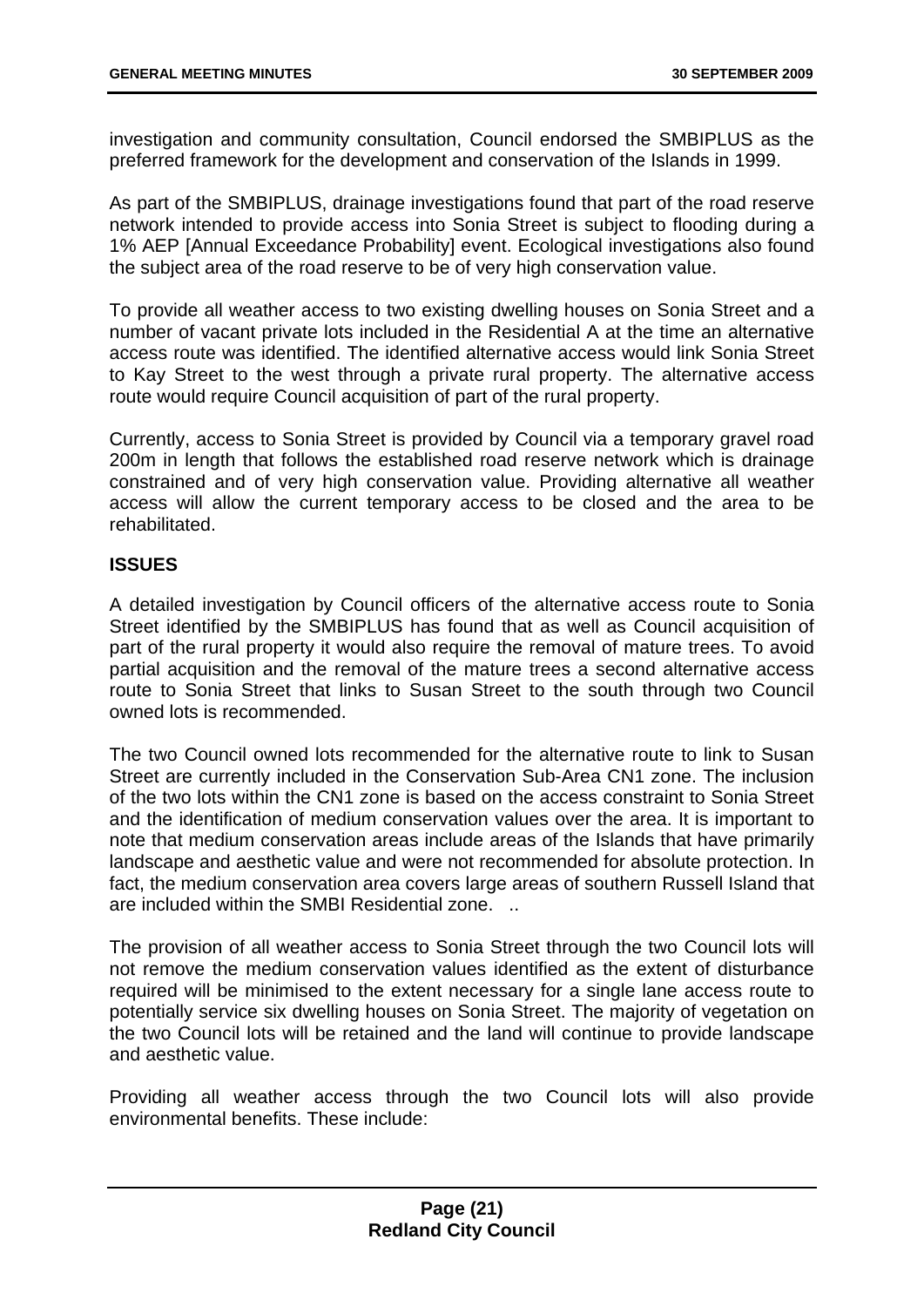- Providing opportunity to remove the 200m gravel road that currently provides access and rehabilitate this area identified as having very high conservation value; and
- avoiding the need to remove mature trees on the rural property identified by the SMBIPLUS to provide alternative access to Sonia Street; and

Providing formal all weather access to Sonia Street will also result in the reinstatement of a residential zoning to three vacant private lots on Sonia Street and support the amendment of one vacant private lot from a drainage problem zoning to a residential zoning.

#### **RELATIONSHIP TO CORPORATE PLAN**

The recommendation primarily supports Council's strategic priority to provide and maintain water, waste services, roads, drainage and support the provision of transport and waterways infrastructure.

#### **FINANCIAL IMPLICATIONS**

The cost associated with the Officer's Recommendation such as the gravel access (approximately \$5,000), road opening application fee (approximately \$600), survey (approximately \$3,500) and legal fees (approximately \$1,000). The funding required will be referred to the relevant budget quarterly review.

#### **PLANNING SCHEME IMPLICATIONS**

The Land Use Planning Group was consulted and it is considered that following amendments will be required as a result of the Officer's Recommendation:

- Inclusion of 7, 10, 11 and 14 Sonia Street, Russell Island within the SMBI Residential zone from the CN1 zone;
- Removal of the Community Purposes Sub-Area CP7 [infrastructure] zone from 65-81 South End Road and inclusion within the Rural Non-Urban Sub-Area RN3 zone.

#### **CONSULTATION**

The Manager Infrastructure Planning has consulted with the Divisional Councillor, Property Services Manager, Principal Advisor Urban and Rural Planning, Senior Advisor Spatial Management, Roads and Drainage Services Manager and Land Development Services Manager.

#### **OPTIONS**

#### **PREFERRED**

- 1. That Council apply to the Department of Natural Resources and Water to surrender the subject lots to the State to be opened as road;
- 2. That Council construct a gravel access from Susan Street to Sonia Street within three months of the subject land being opened as road; and
- 3. That the Chief Executive Officer be delegated authority to sign all necessary documentation associated with the transfer of the subject lots for road purposes.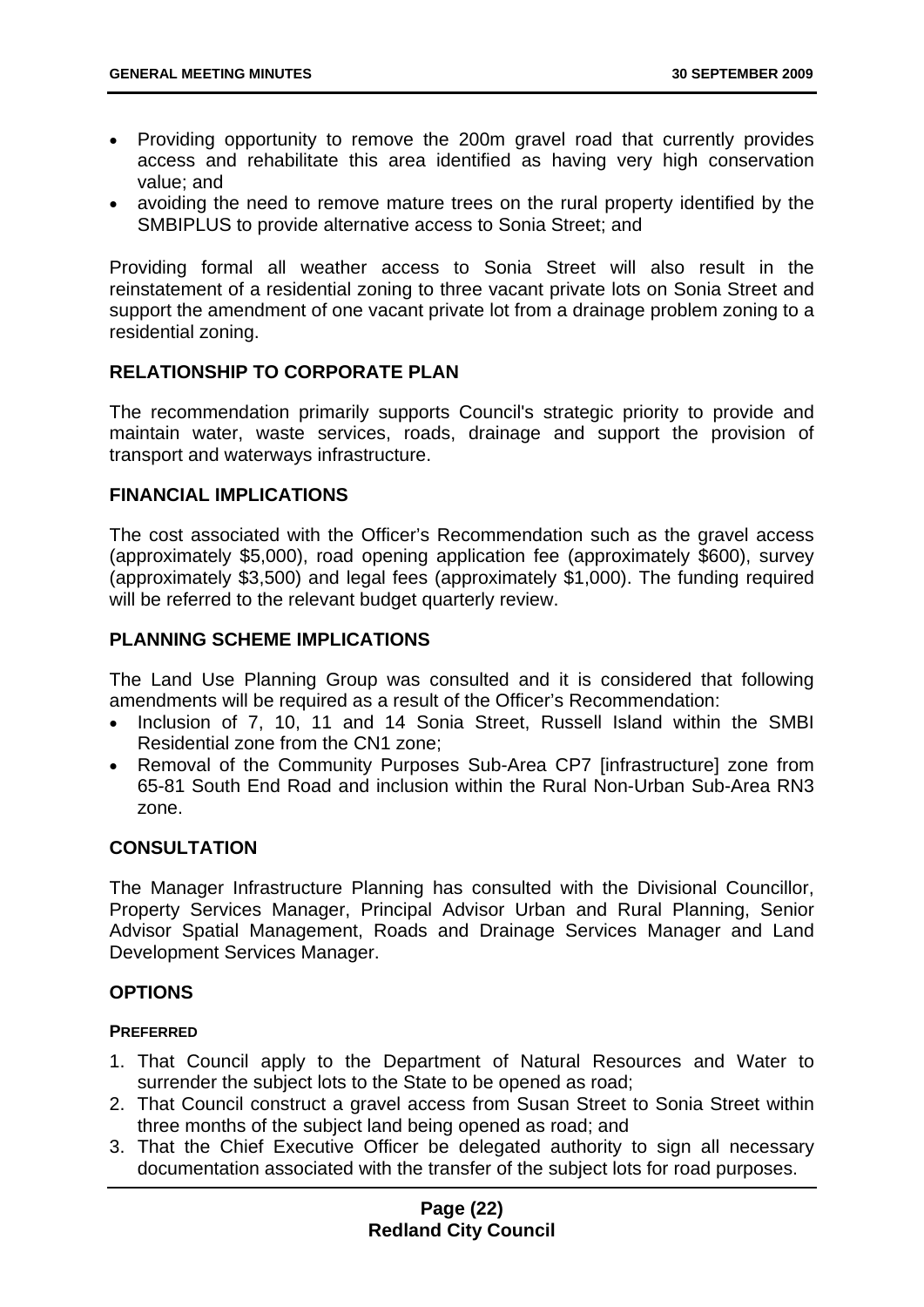#### **ALTERNATIVE**

That Council provide formal all weather access to Sonia Street via the route identified in the SMBIPLUS.

#### **OFFICER'S/COMMITTEE RECOMMENDATION/ COUNCIL RESOLUTION**

Moved by: Cr Murray Seconded by: Cr Reimers

**That Council resolve as follows:** 

- **1. To apply to the Department of Natural Resources and Water to surrender the subject lots to the State to be opened as road;**
- **2. To construct a gravel access from Susan Street to Sonia Street within three months of the subject land being opened as road; and**
- **3. That the Chief Executive Officer be delegated authority to sign all necessary documentation associated with the transfer of the subject lots for road purposes.**

**CARRIED**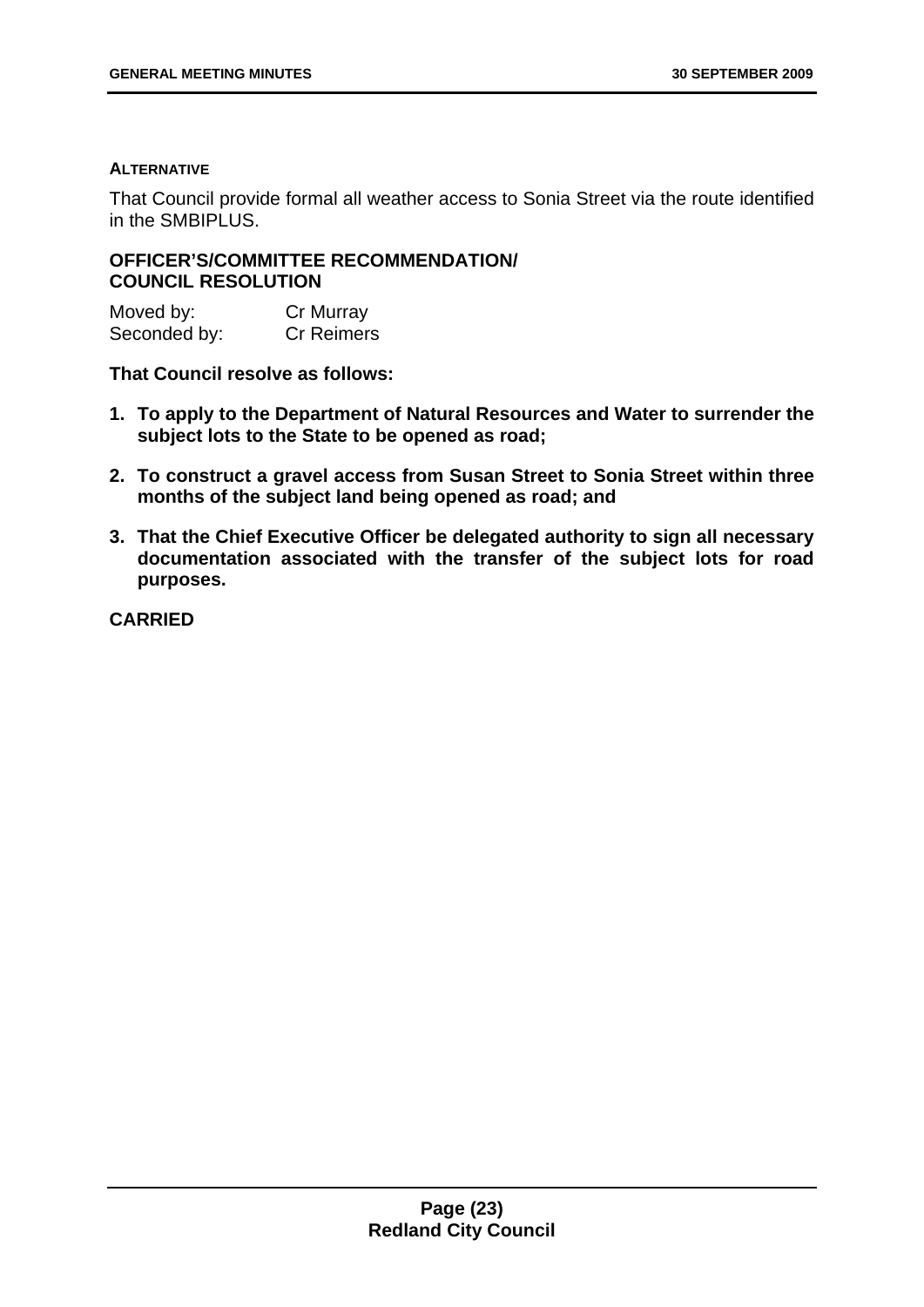#### <span id="page-24-0"></span>**10.2.2 COUNCIL COMMENTS ON PARLIAMENT INQUIRY INTO ENERGY EFFICIENCY IMPROVEMENTS**

| <b>Dataworks Filename:</b>       | <b>EM Response to Climate Change</b>                                                        |
|----------------------------------|---------------------------------------------------------------------------------------------|
| <b>Attachments:</b>              | <b>Council Comments on Parliament Inquiry Into</b><br><b>Energy Efficiency Improvements</b> |
| <b>Responsible Officer Name:</b> | Angela Wright<br><b>Acting Manager Environmental Management</b>                             |
| <b>Author Name:</b>              | <b>Warren Mortlock</b><br><b>Senior Adviser Environmental Protection</b>                    |

#### **EXECUTIVE SUMMARY**

This report seeks retrospective Council approval of comments prepared by Council officers and forwarded to the Queensland Parliament Environment and Resources Committee Inquiry into energy Efficiency improvements.

#### **PURPOSE**

To seek retrospective Council approval of comments prepared by Council officers and forwarded to the Queensland Parliament Environment and Resources Committee Inquiry into energy Efficiency improvements.

#### **BACKGROUND**

- On 23 April 2009 the Legislative Assembly resolved: `That the Environment and Resources Committee investigate the economic and environmental potential provided by energy efficiency improvements for households; communities; industry; and government. In undertaking this inquiry, consideration should be given to:
	- o the economic and environmental costs and benefits arising from energy efficiency improvements;
	- o potential barriers and impediments to improved energy efficiency;
	- o potential policy options for energy efficiency improvements, with an emphasis on initiatives that are cost effective for individual producers and consumers; and
	- o the role of the Carbon Pollution Reduction Scheme and other Commonwealth Government initiatives in encouraging energy efficiency.'
- The committee is to report to the Legislative Assembly by 30 November 2009 and comments were sought by COB 17<sup>th</sup> August.
- The attached comments were forwarded to Environment and Resources Committee on August 17<sup>th</sup>.
- John Cherry, Executive Director, Council of Mayors (CoM) forwarded comments from the CoM at the same time.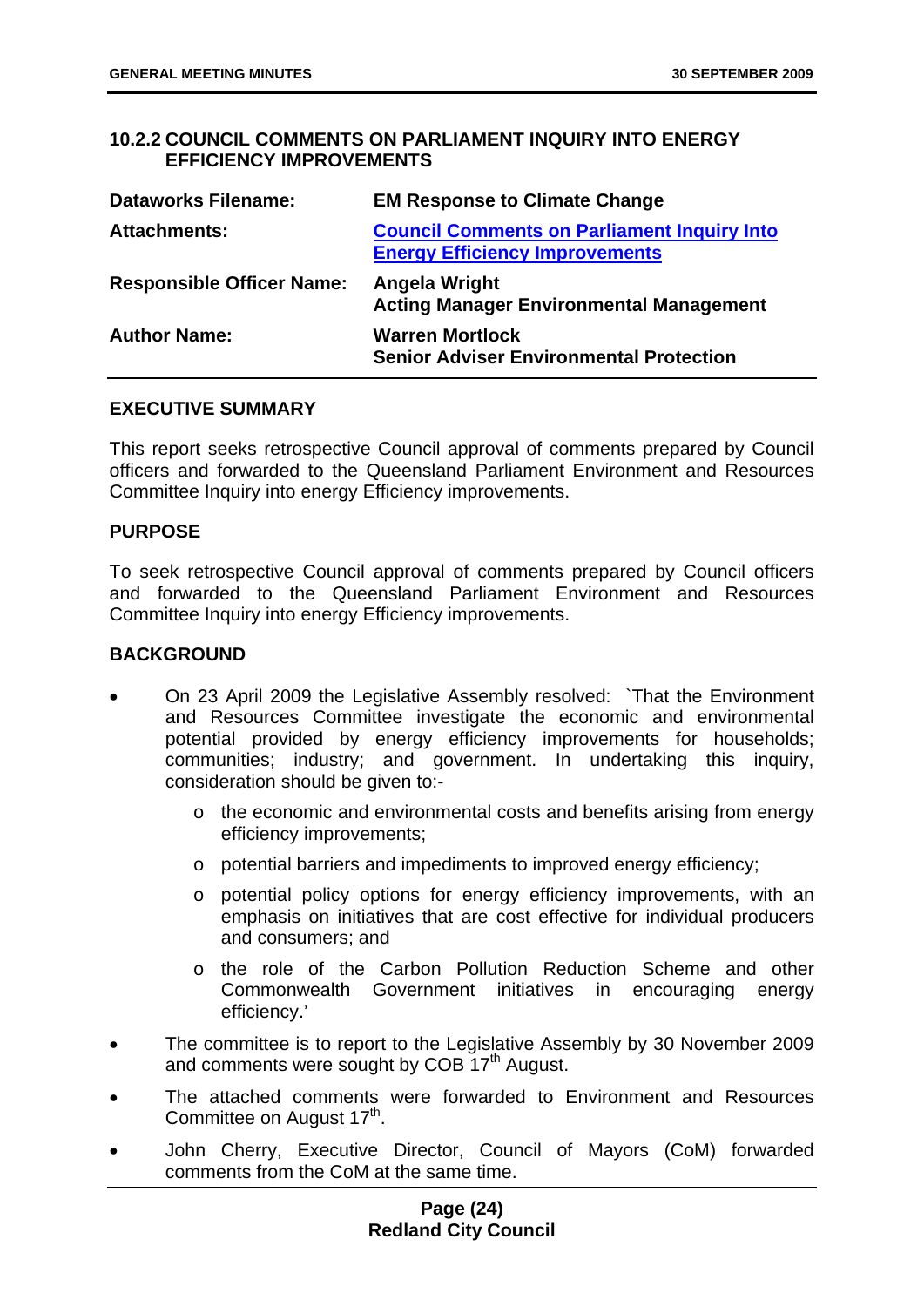#### **ISSUES**

Following receipt of Council's comment, Mr Hansen, Research Director for the Environment and Resources Committee contacted Council to request that Council's endorsement be forwarded to the Environment and Resources Committee, as the submission has a different standing at the inquiry if left as officer level.

#### **RELATIONSHIP TO CORPORATE PLAN**

The recommendation does not directly support a specific strategic priority of Council. However, the recommendation ensures that Council has a say in regional policy and legislative matters of concern to Council and the Redland community.

#### **FINANCIAL IMPLICATIONS**

There are no direct financial implications for Council from the recommendation.

#### **PLANNING SCHEME IMPLICATIONS**

The Land Use Planning Group was consulted and it is considered that the outcome of recommendations in this report will not result in amendments to the Redlands Planning Scheme.

#### **CONSULTATION**

Consultation on energy efficiency has taken place with representatives across Council recently in the preparation of Council's Carbon Audit and implementation plan. Comments were sought widely from Corporate Services, Customer Services, and Planning and Policy.

#### **OPTIONS**

#### **PREFERRED**

That Council resolve as follows:

- 1. To endorse the comments in the attachment; and
- 2. Forward this comment to Mr Hansen, Research Director for the Environment and Resources Committee directly.

#### **ALTERNATIVE**

That Council resolve to provide further direction regarding the comment.

#### **OFFICER'S/COMMITTEE RECOMMENDATION/ COUNCIL RESOLUTION**

| Moved by:    | Cr Murray         |
|--------------|-------------------|
| Seconded by: | <b>Cr Reimers</b> |

#### **That Council resolve as follows:**

**1. To endorse the comments in the attachment; and**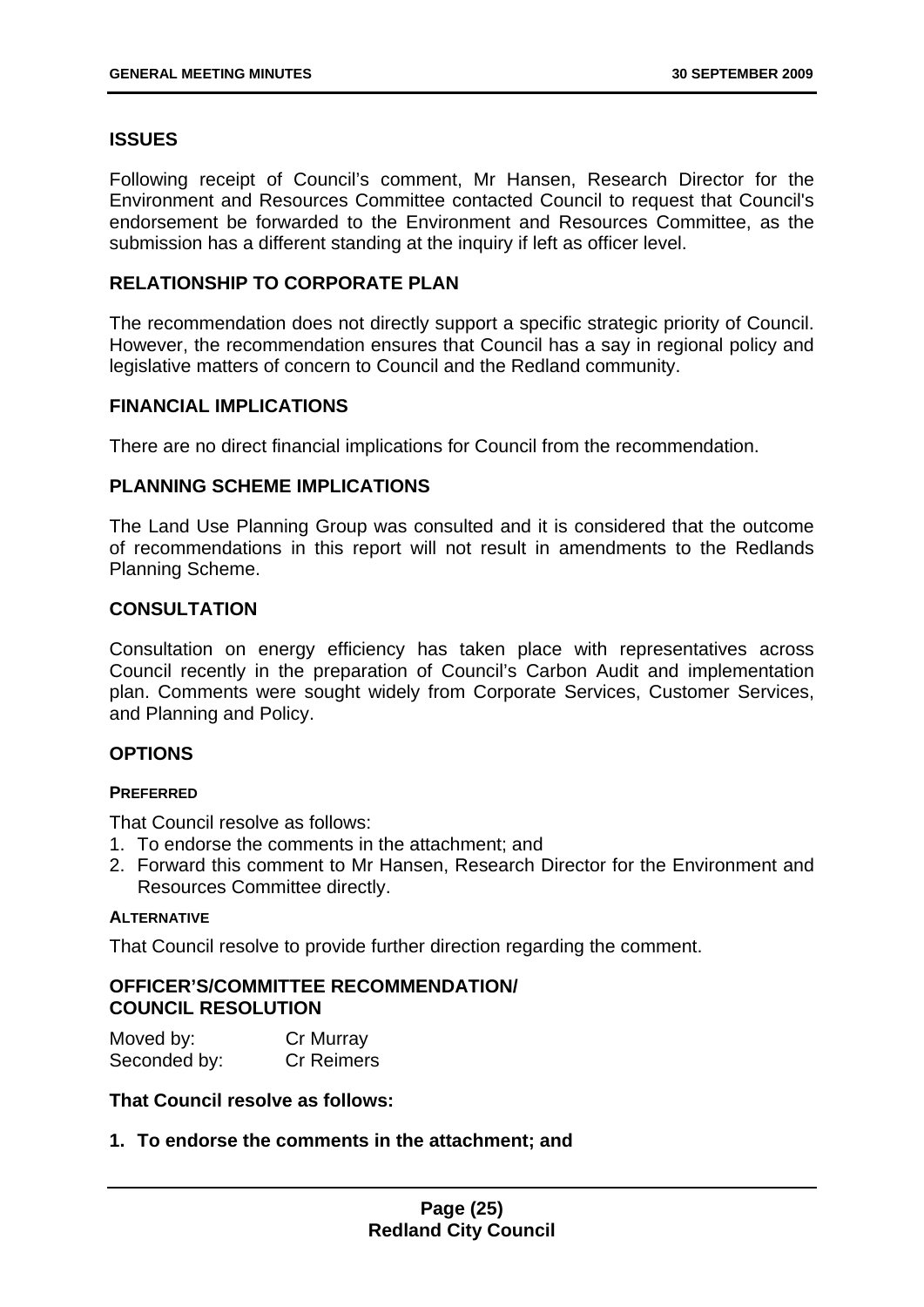**2. Forward this comment to Mr Hansen, Research Director for the Environment and Resources Committee directly.** 

**CARRIED**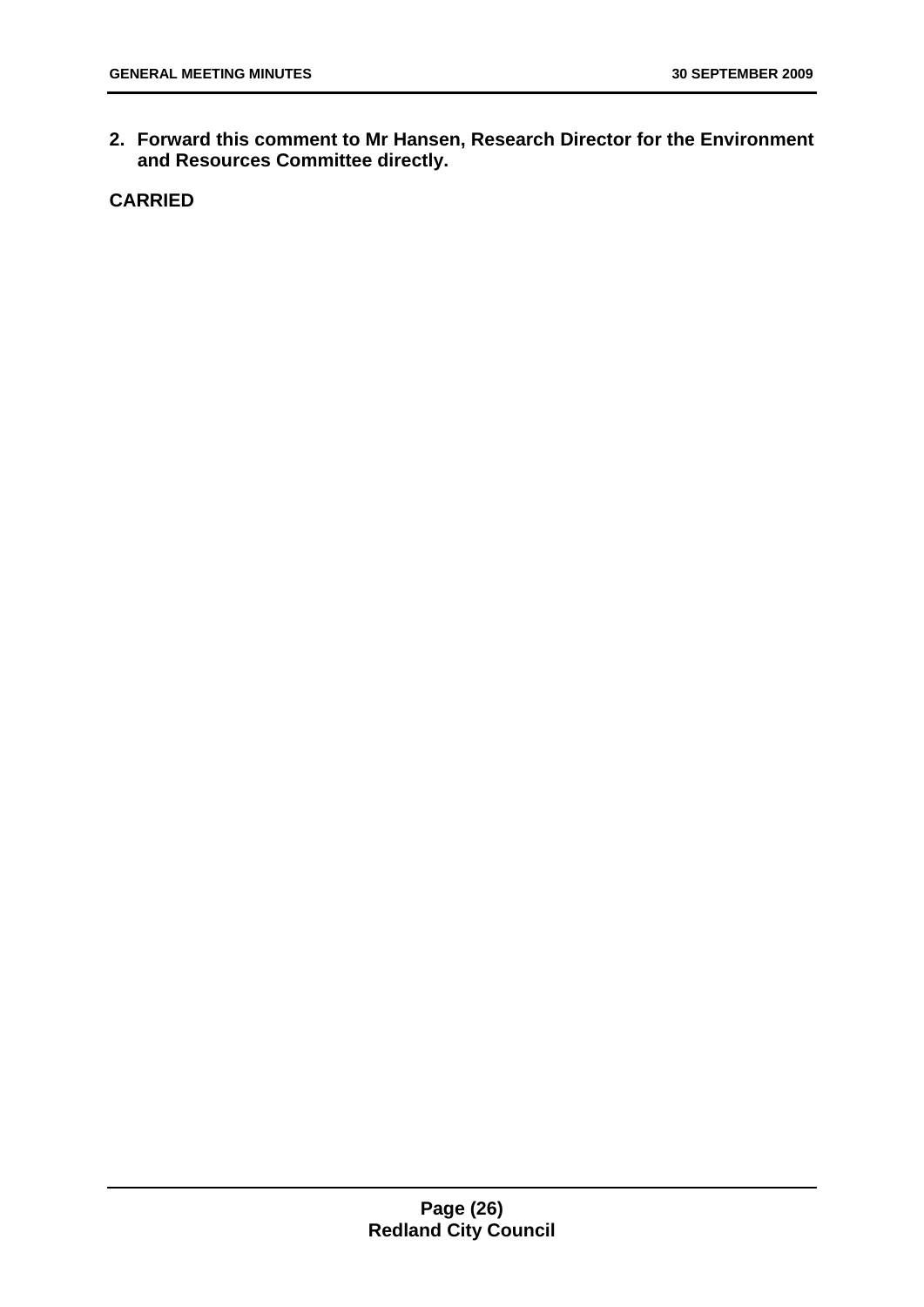#### <span id="page-27-0"></span>**10.2.3 DRAFT COUNCIL CLIMATE CHANGE ADAPTATION PLAN**

| <b>Dataworks Filename:</b>       | <b>EM Response to Climate Change</b>                                                                                                           |
|----------------------------------|------------------------------------------------------------------------------------------------------------------------------------------------|
| <b>Attachments:</b>              | <b>Climate Change Adaptation Plan</b>                                                                                                          |
| <b>Responsible Officer Name:</b> | Angela Wright<br><b>Acting Manager Environmental Management</b>                                                                                |
| <b>Author Name:</b>              | <b>Warren Mortlock</b><br><b>Senior Adviser Environmental Protection</b><br><b>Helena Malawkin</b><br><b>Advisor Environmental Performance</b> |

#### **EXECUTIVE SUMMARY**

A Draft Climate Change Adaptation Plan has been prepared for Council by consultants Marsden Jacobs and Broadleaf International. It is the culmination of a project funded by Council and the Australian Government under it's Local Adaptation Pathways Program. The adaptation plan addresses the risks previously identified in the Redland City Council Climate Change Risk Assessment Report, which was adopted by Council in June 2009. Following the recent acceptance of the Draft Climate Change Adaptation Plan by the Department of Climate Change (DCC), the plan is now presented to Council for comment and adoption.

Climate change poses many challenges for Redland City Council. As a result of the adaptation workshop and subsequent analysis, it is clear that the Council has already made significant advances towards addressing many of the priority climate change risks. It is also clear that there is ample opportunity for Redland City Council to advance its approach to climate change adaptation.

#### **PURPOSE**

To seek Council comments on and adoption of the Draft Redland City Council Climate Change Adaptation Plan Report as a basis for planning and policy response to climate change.

#### **BACKGROUND**

- Corporate Environment Policy POL-2644, commits Council to "Ensure that the consequences of climate change for Redland City are understood and planning minimises the potential adverse impacts on natural ecosystems and the community".
- Council received \$50,000 of Federal Government funding under the "Local Adaptation Pathways Program" in May 2008, and Council subsequently committed to match the contribution from the DCC in the 2008/09 budget and provide in-kind support.
- In September 2008 consultants Marsden Jacobs and Broadleaf International (MJA) appointed.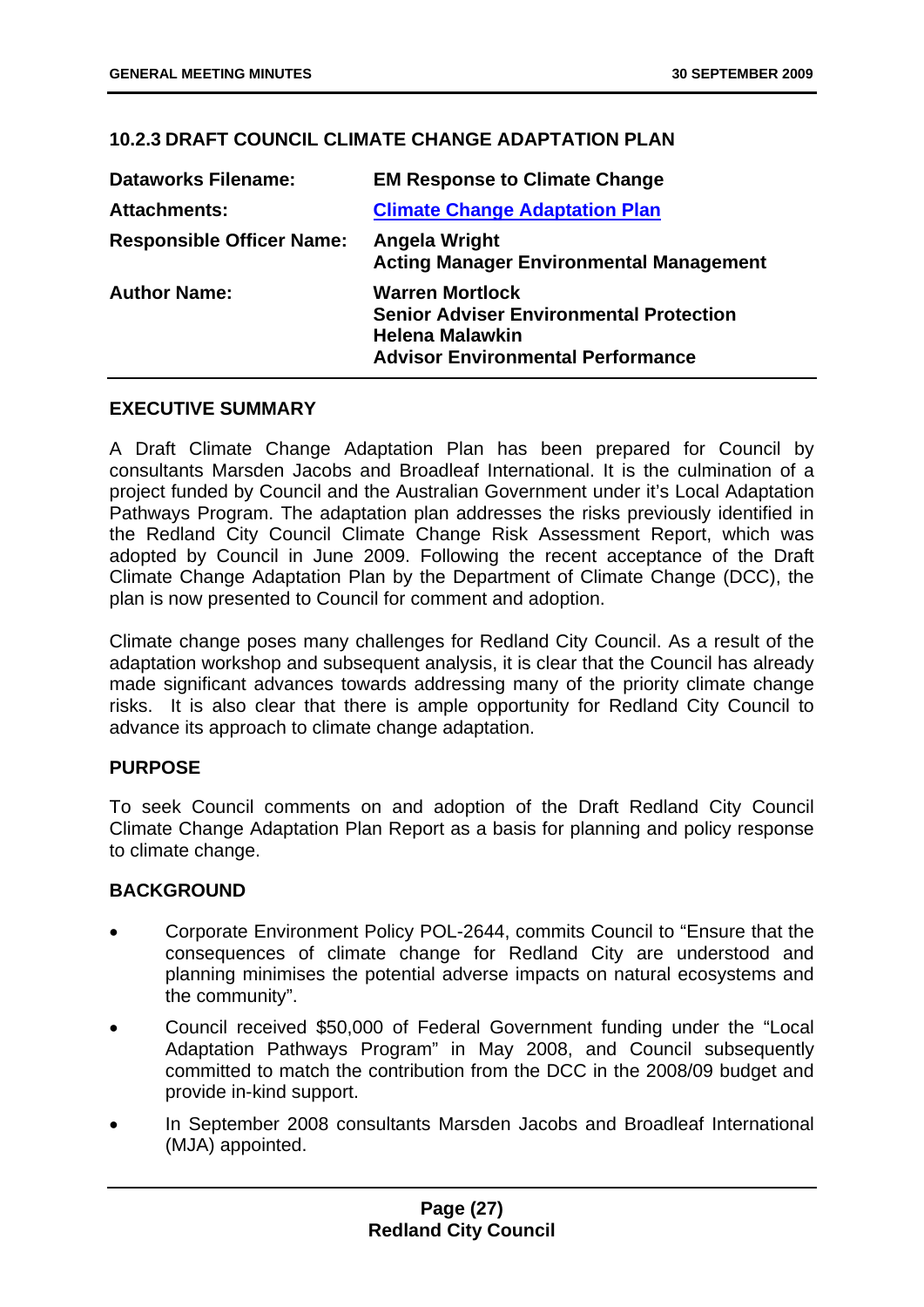- The Redland City Council Climate Change Risk Assessment Report was adopted as a basis for planning and policy response to climate change at the General Meeting of 24 June 2009.
- The identified climate risks are being added to the corporate risk register and responsibilities for ownership allocated.
- An internal workshop to develop the adaptation plan was held in April 2009, which has led to the development of the draft Redland City Council Climate Change Adaptation Plan Report.
- The Department of Climate Change (DCC) provided comments and approval of the Draft Adaptation Plan on 24th July, in accordance with the requirements of the contract signed between the DCC and Council for this Local Adaptation Pathways Program (LAPP) project. Our commitments under this contract will be complete with the DCC endorsement of the Final Adaptation Plan.

#### **ISSUES**

#### **Climate change policy**

Response to climate change is a rapidly evolving area of public policy. The following are just some of the major policy and legislation arising in July and August alone – and though relevant to this report, as has been pointed out previously, it is difficult for Councillors and Officers to keep up to date with such a volume of material.

The Queensland State government is really only just getting up a 'head of steam' on response to climate change, and has just developed the SEQ Climate Change Management Plan public consultation draft.

The State Government has recently published the:

- 'Queensland Renewable Energy Plan' as a Toward Q2 initiative;
- 'SEQ Climate Change Management Plan public consultation draft' (which proposes to bring Queensland into line with NSW, SA, and Vic in adopting 0.8 m sea level rise by 2100);
- 'ClimateQ: toward a greener Queensland' presents the revised strategy for Queensland's response to climate change – see http://www.climatechange.qld.gov.au/whats\_being\_done/queensland\_climate [change\\_strategy](http://www.climatechange.qld.gov.au/whats_being_done/queensland_climate_change_strategy).

The Australian Government has:

- Introduced the Carbon Pollution Reduction Scheme to the Senate;
- The Government has released exposure draft legislation to implement the expanded national Renewable Energy Target (RET) scheme.
- Published guidelines 'Climate Change Adaptation Actions for Local Government', by SMEC Australia – see <http://www.climatechange.gov.au/impacts/publications/local-government.html>.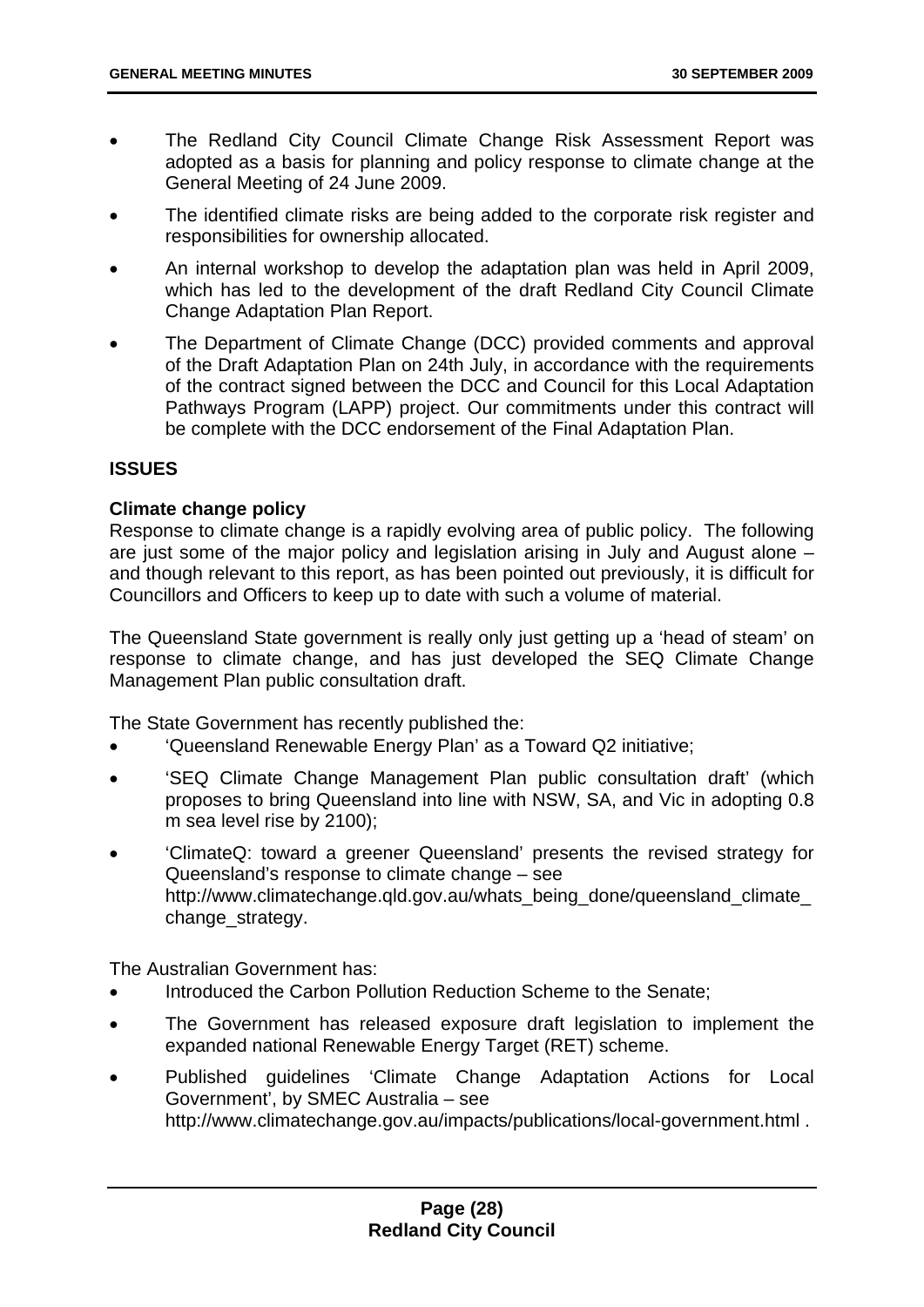• Published an interim update of Australia's emissions projections of domestic emissions for the Kyoto period of 2008-12 illustrating the 'abatement challenge' Australia faces in meeting its 2020 targets.

#### **Climate change science**

Climate change science is also rapidly evolving, and much relevant research has been published since the last Intergovernmental Panel on Climate Change (IPCC) Fourth Assessment Report released in 2007. Two recent review and summaries of the science on climate change with special reference to impacts in Australia were published by the DCC:

- 'Australia's biodiversity and Climate Change: summary for policy makers' by the Climate Change Expert Advisory Group as a strategic assessment of the vulnerability of Australia's biodiversity to climate change: see [http://www.climatechange.gov.au/science;](http://www.climatechange.gov.au/science)
- 'Climate Change 2009; Faster Change and More Serious Risks', by Will Steffen: see above web address. Steffen is a member of the Climate Change Expert Advisory Group.

#### **Local government's response to climate change**

Local government has been the leading government sector nationally on the response to climate change, and Redland City has been at the forefront in its response. For ten years prior to the publishing of the Climate Change Adaptation Actions for Local Government report by DCC, the International Council for Local Environment Initiatives (ICLEI) has led Councils in cooperative action on climate change through their Cities for Climate Protection Program (CCP), for which the Federal Government has recently withdrawn funding. The demise of CCP marks the end of the era characterised by voluntary action on climate change, and the start of a regulated era beginning with the Carbon Pollution Reduction Scheme and a looming host of Federal and State initiatives.

The current level of uncertainty of climate change projections makes it difficult for local governments to prioritise their commitment to adaptation. The priority for local government is to continue its progress on climate change and move from its focus on early reduction of greenhouse gas emissions (mitigation) to an early focus on adaptation – both planning and action. Most other SEQ Councils have recently completed or are finalising broad climate change strategies that embrace early adaptation actions. Redland City Council officers routinely network with these Councils and share information and approaches.

#### **Redlands response to climate change**

Response to climate change requires mitigation to reduce greenhouse gas (GHG) emissions which are the source of the problem and adaptation which includes the actions we take to manage risks and impacts posed by changes occurring in climate (real or predicted).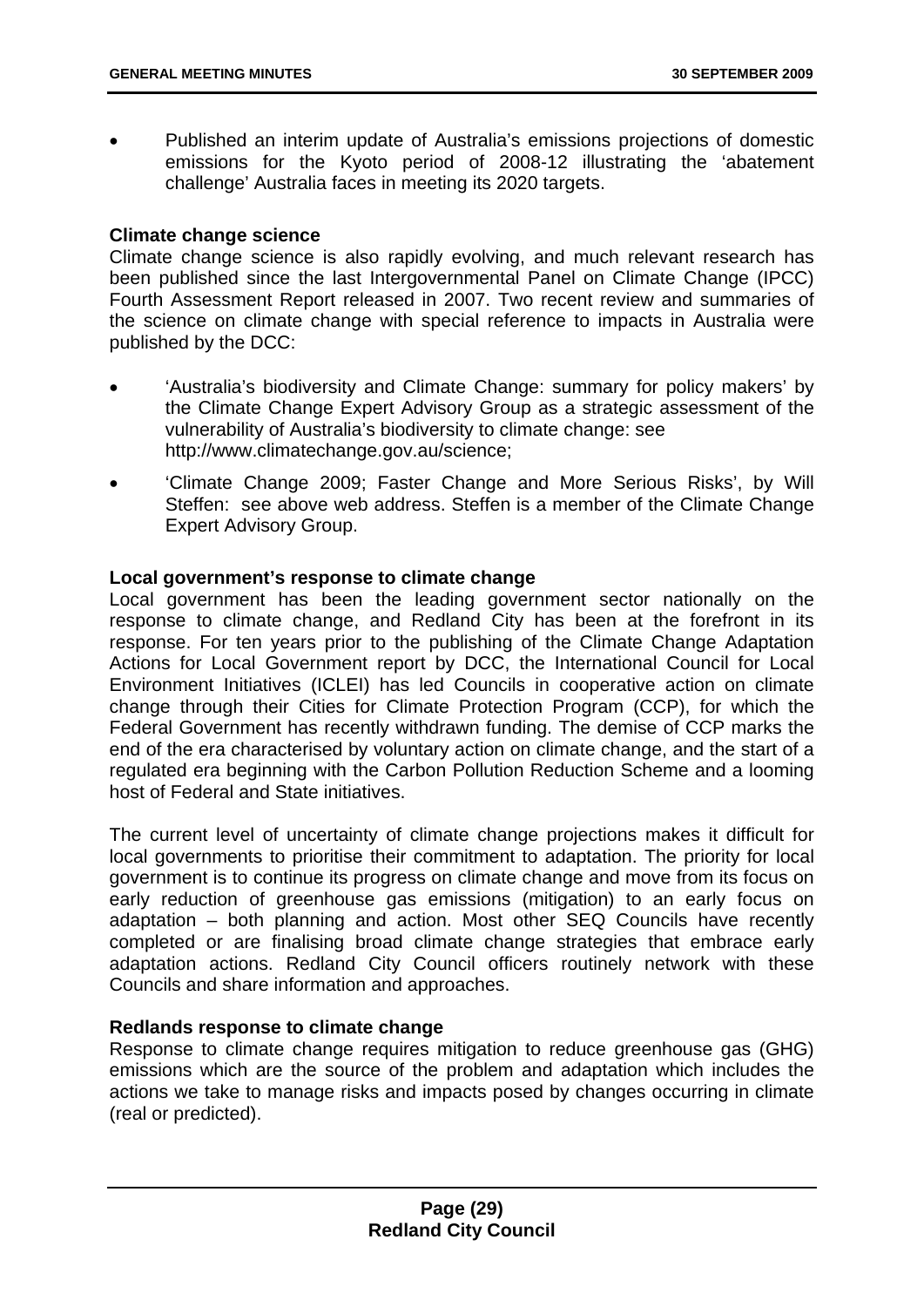#### *Mitigation*

Council has been a participant in the Cities for Climate Protection Program (CCP) since 1999. The CCP Milestone 5 Report completed in July 2007, and a comprehensive Audit by ARUP in February 2009 showed that GHG emissions reductions were not meeting Local Greenhouse Action Plan 2004 – 2010 (LGAP) targets. The LGAP is culminating in 2010 and its review imminent. Council will not meet its LGAP corporate target - of 25% reduction in emissions by 2010 over 1998 levels. Without proposed investment in emissions reduction in 09/10 financial year, corporate emissions are likely to remain 30% higher in 2010 than in 1998.

There are a number of emissions efficiencies planned, which may see the target of 25% being achieved. When landfill (and water and wastewater) is excluded, Council has a 30% increase in corporate emissions between 1998 and 2007/08, despite significant per-capita reductions in emissions. The continuing increases stem from the fast growing Redland City population, and the additional buildings, staff and services provided by Council. On a per staff member basis, building and facility emissions have decreased by 14% and fleet emissions decreased by 15% overall and 45% per passenger vehicle.

There is no prospect that the Redland community will meet its LGAP target by 2010. Based on CCP and ABS Census figures, the community emissions profile indicates a 171% increase in GHG emissions between 1996 and 2006. Our increasing population drives substantial net increase in the community emissions of the Redlands. The LGAP appears to have had little if any impact on this trend.

It is proposed that a Redland City Council Climate Change Strategy be prepared bringing together the high level planning for both Council adaptation and mitigation on climate change. This strategy would replace the Local Greenhouse Action Plan. The strategy would propose actions to identify broader risks and impacts on the community from climate change and include additional actions that Council may take to address these at a later date.

#### *Adaptation*

Climate change poses many challenges for Redland City Council. As a result of the adaptation workshop and subsequent analysis, it is clear that the Council has already made significant advances towards addressing many of the priority climate change risks. It is also clear that there is ample opportunity for Redland City Council to advance its approach to climate change adaptation.

The risk assessment followed the approach described in the Australian Greenhouse Office (AGO) publication, Climate Change Impacts and Risk Management: A Guide for Business and Government, which is based on the Australian standard for Risk Management AS/NZS4360 2004 (as required by our LAPP funding agreement with DCC).

Three principles further characterise the approach:

Focus on the priority climate change risks;

• Recognition that adaptive management approaches build on existing measures and management systems (a new requirement to imbed into our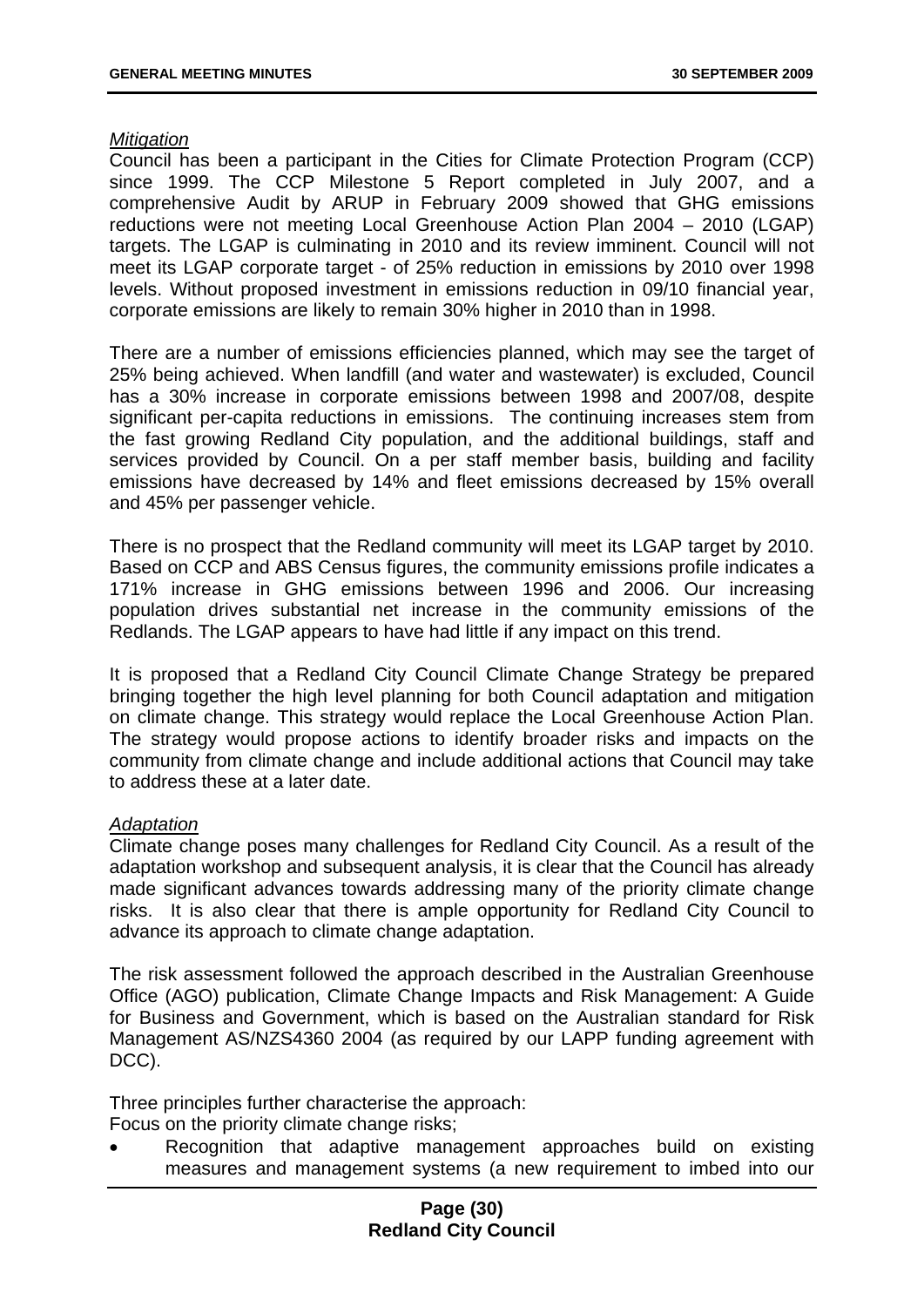existing management structures and systems not a new requirement on its own);

Use of criteria to assess existing controls in place for climate change risks and recommending new adaptation measures only where these are needed.

At this stage, planning is only concerned with the climate change risks to Council, and does not include detailed examination of risks to the community per se. The risk assessment focussed on the risks of climate change to Council assets and services. Risks were examined in three time periods: immediate term (next five years); medium term (to 2030) and longer term (beyond 2030). Outcomes of the risk assessment, including a full risk register, are detailed in Redland's Climate Change Risk Assessment report (adopted by Council June 2009). This approach limits the current work to a manageable scale and allows Council to better understand climate change risks before taking the next step to look at the impacts of climate change on the wider community and how Council has control or influence over these. Many Council risks are of course also community risks, and our planning therefore already has something of a whole community perspective. While Council can support, inform and encourage local residents, business and organisations to plan for climate change, it can't force them to plan, nor can it do their planning for them.

#### **Redland City Council Adaptation Plan**

A Draft Climate Change Adaptation Plan (in Attachment) has been prepared for Council by consultants Marsden Jacobs and Broadleaf International. It is the culmination of a project funded by Council and the Australian Government under it's Local Adaptation Pathways Program. The adaptation plan addresses the risks previously identified in the Redland City Council Climate Change Risk Assessment Report, which was adopted by Council in June 2009.

Following the recent acceptance of the Draft Climate Change Adaptation Plan by the Department of Climate Change (DCC), the plan is now presented to Council for comment and adoption.

Forty eight (48) climate change risks were previously identified, discussed and rated across five Key Elements (Community & Social Planning, Corporate Services, Environment, Infrastructure and Planning & Development) and 31 Risk Categories.

The Adaptation Plan focuses on the **twenty one** 'priority risks' identified, for which the plan makes **38 recommendations** to Council on revised or new measures required to address these priority risks. The 38 recommendations cut across all of the priority risks and encompass a range of different response streams including 'onground' works, amendments to strategies and plans, changes to the planning scheme, further research on potential impacts or possible measures, community information and education and improved liaison and coordination with other levels of government.

#### **Next steps**

The Adaptation Plan is not an end in itself. A Redland City Council Climate Change Strategy will now be developed in-house by June 2010 - based on the Risk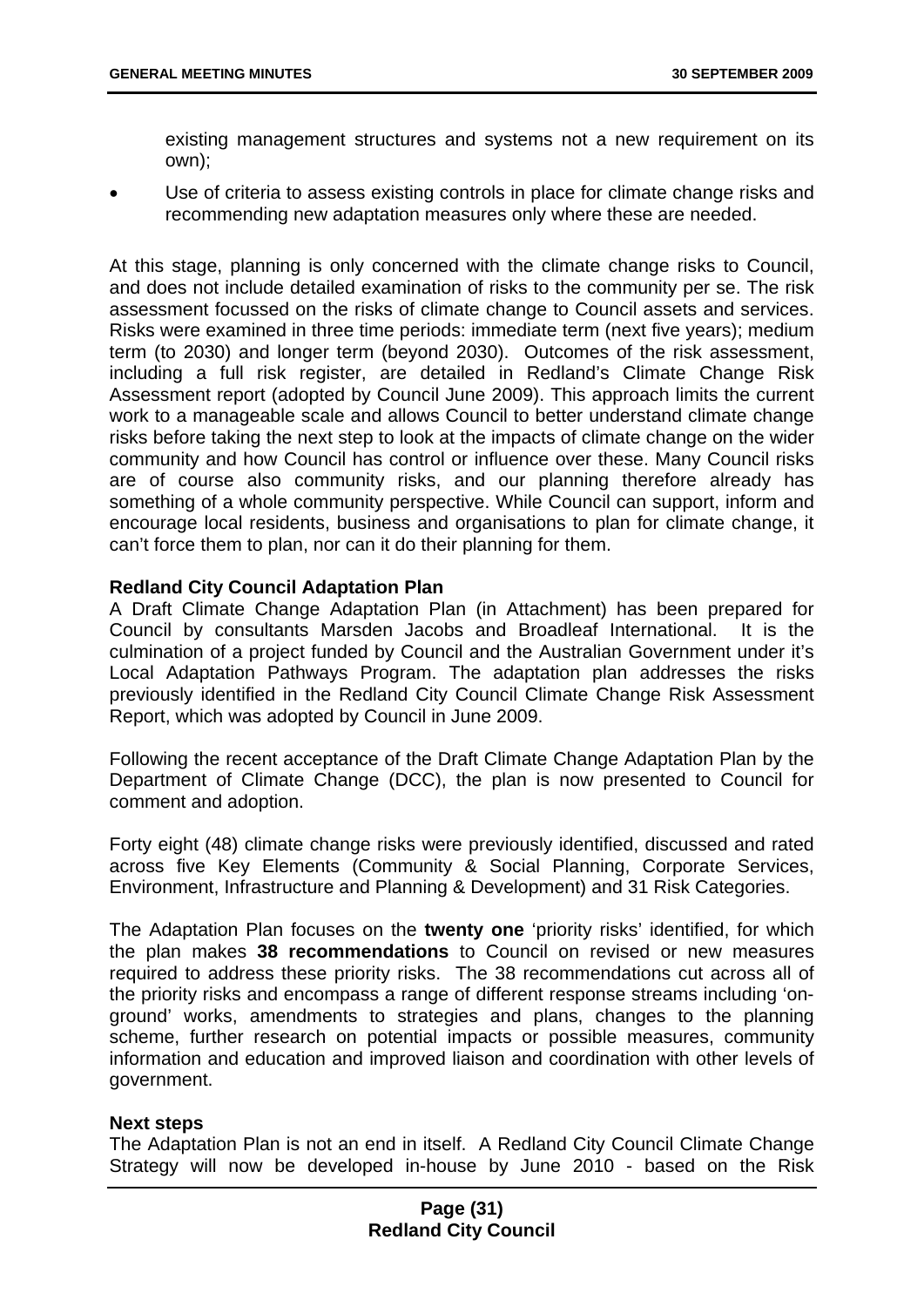Assessment and Adaptation Plan reports prepared by MJA, and in-house GIS and policy analysis carried out over the last 12 months. The Adaptation Plan presents sufficient information and direction on corporate climate change actions until then.

The Plan provides recommendations for each risk that the responsible areas of Council may follow. Council has added all 48 risks to its risk register and will now begin the challenge of implementing the recommended measures for the 21 priority risks (only at this stage). This will require the prioritisation of responses for each priority risk by the areas responsible across Council.

Because of the cross-Council nature of the Adaptation Plan and its implementation, a high level direction and co-ordination by Council on responsibilities and implementation through the risk framework is required. It is proposed that Council monitor implementation and progress on this plan by way of an annual report to Council.

Very few of these risks are 'environmental'. Rather, they arise mainly where Council provides services and infrastructure to the community and to Council's own assets. Many of the risks identified require much further investigation (eg. Foreshore protection) and for some the science is simply not yet available to support rigorous analysis (eg. acid sulphate soils).

#### **RELATIONSHIP TO CORPORATE PLAN**

The recommendation supports most, if not all, of Council's strategic priorities.

#### **FINANCIAL IMPLICATIONS**

There is no urgency resulting from the Adaptation Plan such that Council need to allocate extraordinary budget at this stage. Response to climate change should be included progressively (without haste) into Council policy, planning and operations, becoming "business-as-usual". Adaptation actions need to be prioritised and incorporated into coming operating and capital budgets as requirements are fully understood and projects develop over (say) the next ten years.

More detailed studies are required and recommended as a result of Adaptation Planning.

Council already expends on mitigation activities to its current capacity.

#### **PLANNING SCHEME IMPLICATIONS**

The Land Use Planning Group was consulted and it is considered that the outcome of recommendations in this report will result in possible amendments to the Redlands Planning Scheme. The Adaptation Plan identifies the areas for potential future amendments to the Planning Scheme. Council's implementation of best practice response to climate change in its planning scheme seems dependent on legislative change by State government in key respects. Any changes required would receive due process.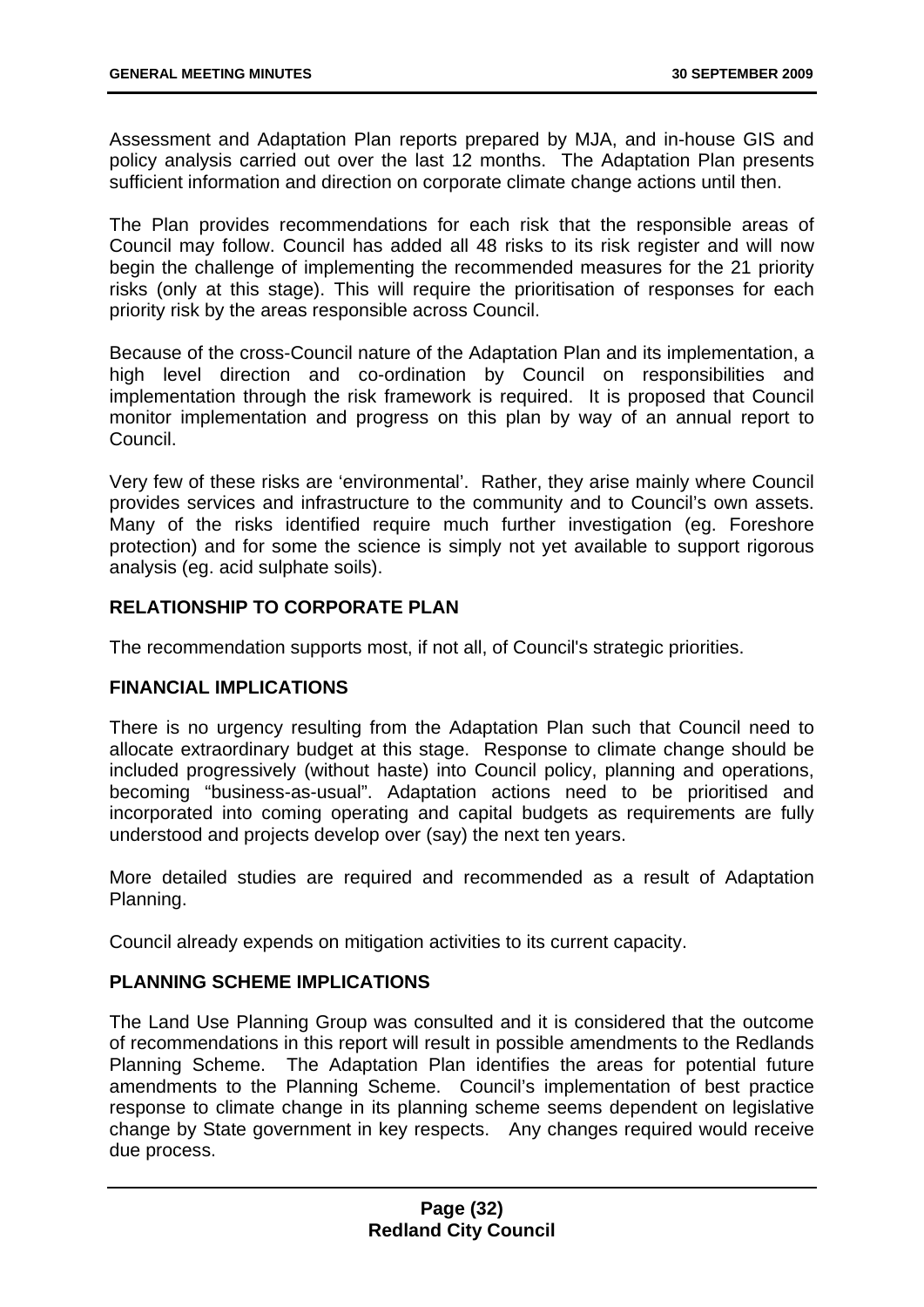#### **CONSULTATION**

Consultation has taken place with representatives across Council during the preparation of the Risk Assessment Report, and continues with Adaptation Planning. This has included Corporate Services, Customer Services, Planning and Policy and Redland Water in:

- risk identification and analysis workshop (October 2008);
- draft risk assessment report forwarded to all workshop participants for comment (November 2008 and March 2009);
- Climate Change Risk Issues Paper (released as a Redlands 2030 Fact Sheet);
- An internal workshop to develop the adaptation plan was held in April 2009, which has led to the development of the draft Redland City Council Climate Change Adaptation Plan Report.
- Adaptation Plan Report forwarded to all workshop participants for comment (July/August 2009);

#### **OPTIONS**

#### **PREFERRED**

That Council resolve as follows:

- 1. To adopt the Redland City Council Climate Change Adaptation Plan;
- 2. Add all climate risks to the corporate risk register, allocate responsibilities for ownership, prioritise and implement the Adaptation Plan recommendations for the 21 priority risks;
- 3. The Chief Executive Officer to report to Council annually on co-ordination and progress with implementation.

#### **ALTERNATIVE**

That Council resolve to provide further direction on steps necessary before the *Redland City Council Climate Change Adaptation Plan* can be adopted.

#### **OFFICER'S/COMMITTEE RECOMMENDATION/ COUNCIL RESOLUTION**

| Moved by:    | Cr Murray         |
|--------------|-------------------|
| Seconded by: | <b>Cr Reimers</b> |

#### **That Council resolve as follows:**

- **1. To adopt the Redland City Council Climate Change Adaptation Plan;**
- **2. Add all climate risks to the corporate risk register, allocate responsibilities for ownership, prioritise and implement the Adaptation Plan recommendations for the 21 priority risks; and**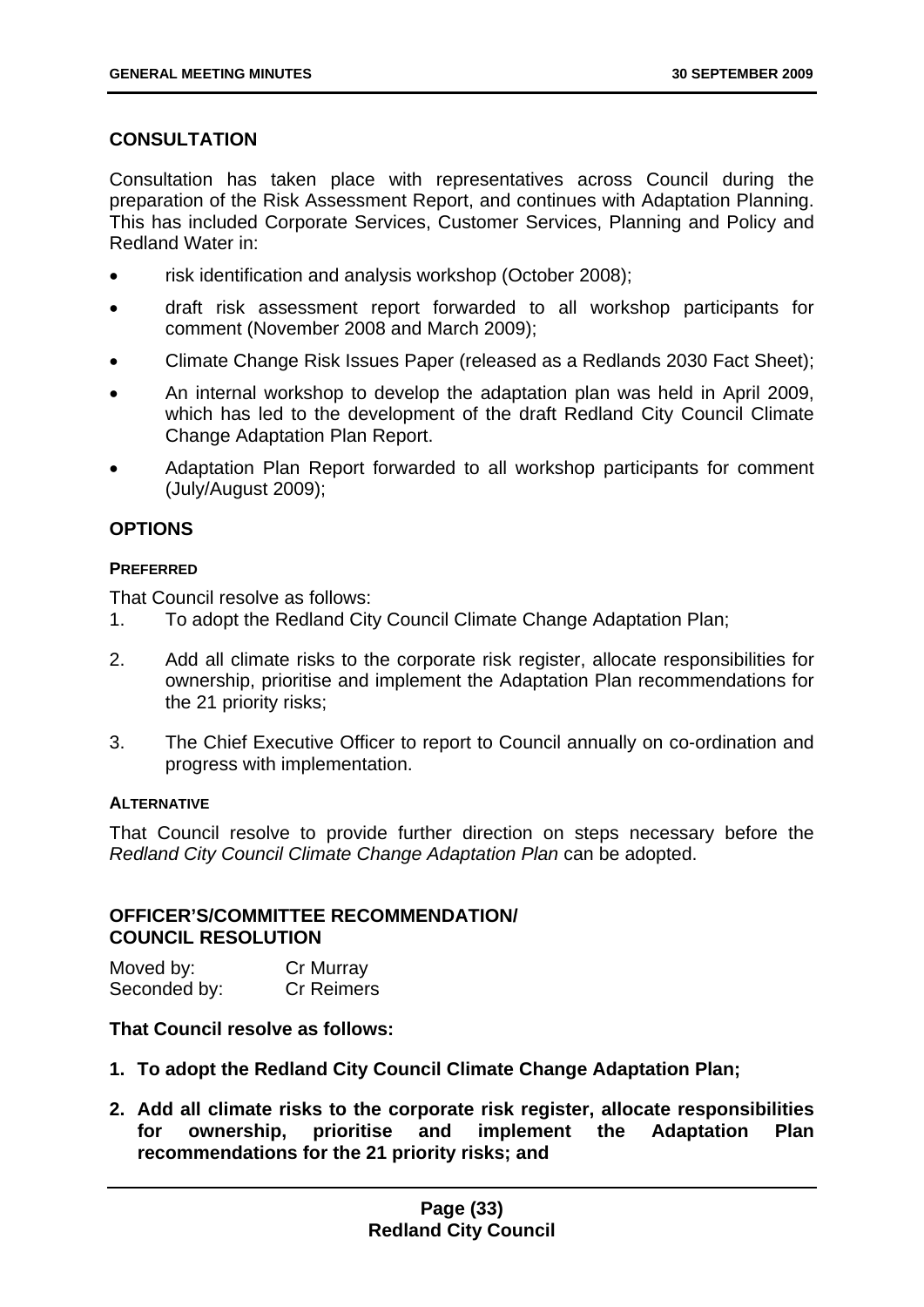**3. The Chief Executive Officer to report to Council annually on co-ordination and progress with implementation.** 

**CARRIED**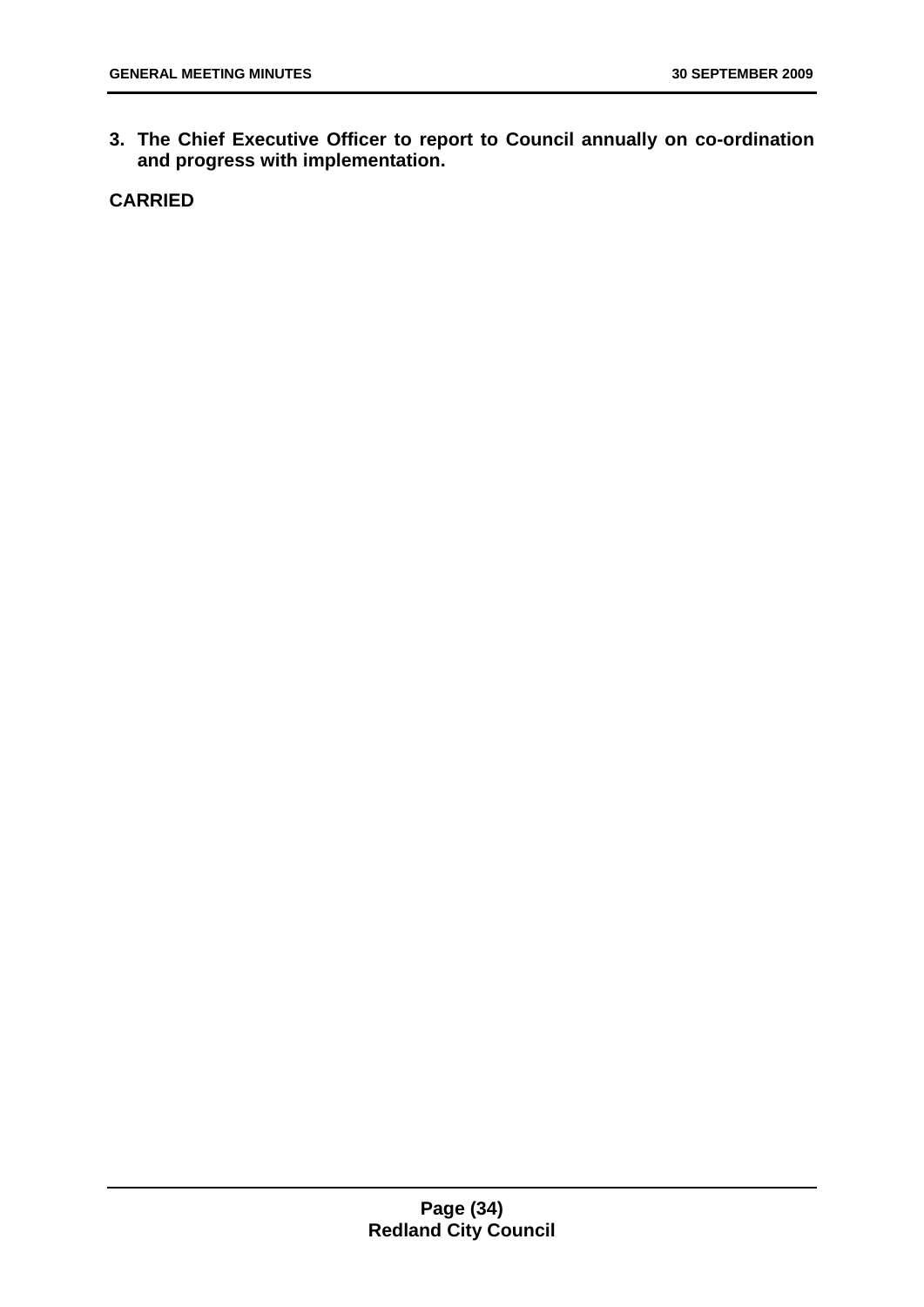#### <span id="page-35-0"></span>**10.2.4 COUNCIL COMMENTS ON DRAFT SEQ CLIMATE CHANGE MANAGEMENT PLAN**

| <b>Dataworks Filename:</b>       | <b>EM Climate Change</b>                                                      |
|----------------------------------|-------------------------------------------------------------------------------|
| <b>Attachments:</b>              | <b>Council Comments on Draft SEQ Climate Change</b><br><b>Management Plan</b> |
| <b>Responsible Officer Name:</b> | Angela Wright<br><b>Acting Manager Environmental Management</b>               |
| <b>Author Name:</b>              | <b>Helena Malawkin</b><br><b>Adviser Environmental Performance</b>            |

#### **EXECUTIVE SUMMARY**

This report seeks Council approval of comments prepared by Council officers in response to the draft *SEQ Climate Change Management Plan* (CCMP). The Queensland Department of Infrastructure and Planning (DIP) has released the Plan for public consultation. The CCMP describes draft actions to implement the climate change policies of the *South East Queensland Regional Plan 2009-2031*.

#### **PURPOSE**

To seek Council approval of comments prepared by Council officers in response to the draft *SEQ Climate Change Management Plan*. Comments are expected to be returned to the Department of Infrastructure and Planning by 11 September 2009.

#### **BACKGROUND**

- The recently released SEQ Regional Plan 2009 2031 contains climate change principles, policies and programs on climate change relevant to local government. These are concerned with reducing greenhouse gas emissions, natural hazards and climate change adaptation. Under Program 1.4.4, the plan seeks to '*align and coordinate the implementation of regional policies to increase resilience to and reduce risk from natural hazards, including the projected effects of climate change, through the SEQ Climate Change Management Plan'.*
- The SEQ Climate Change Management Plan (CCMP) is currently a draft for public consultation. The consultation period closes Friday 11 September 2009.
- The State Government has also recently published the 'Queensland Renewable Energy Plan' as a Toward Q2 initiative, and 'ClimateQ: toward a greener Queensland' presents the revised strategy for Queensland's response to climate change – see [http://www.climatechange.qld.gov.au/whats\\_being\\_done/queensland\\_climate\\_](http://www.climatechange.qld.gov.au/whats_being_done/queensland_climate_change_strategy) [change\\_strategy](http://www.climatechange.qld.gov.au/whats_being_done/queensland_climate_change_strategy).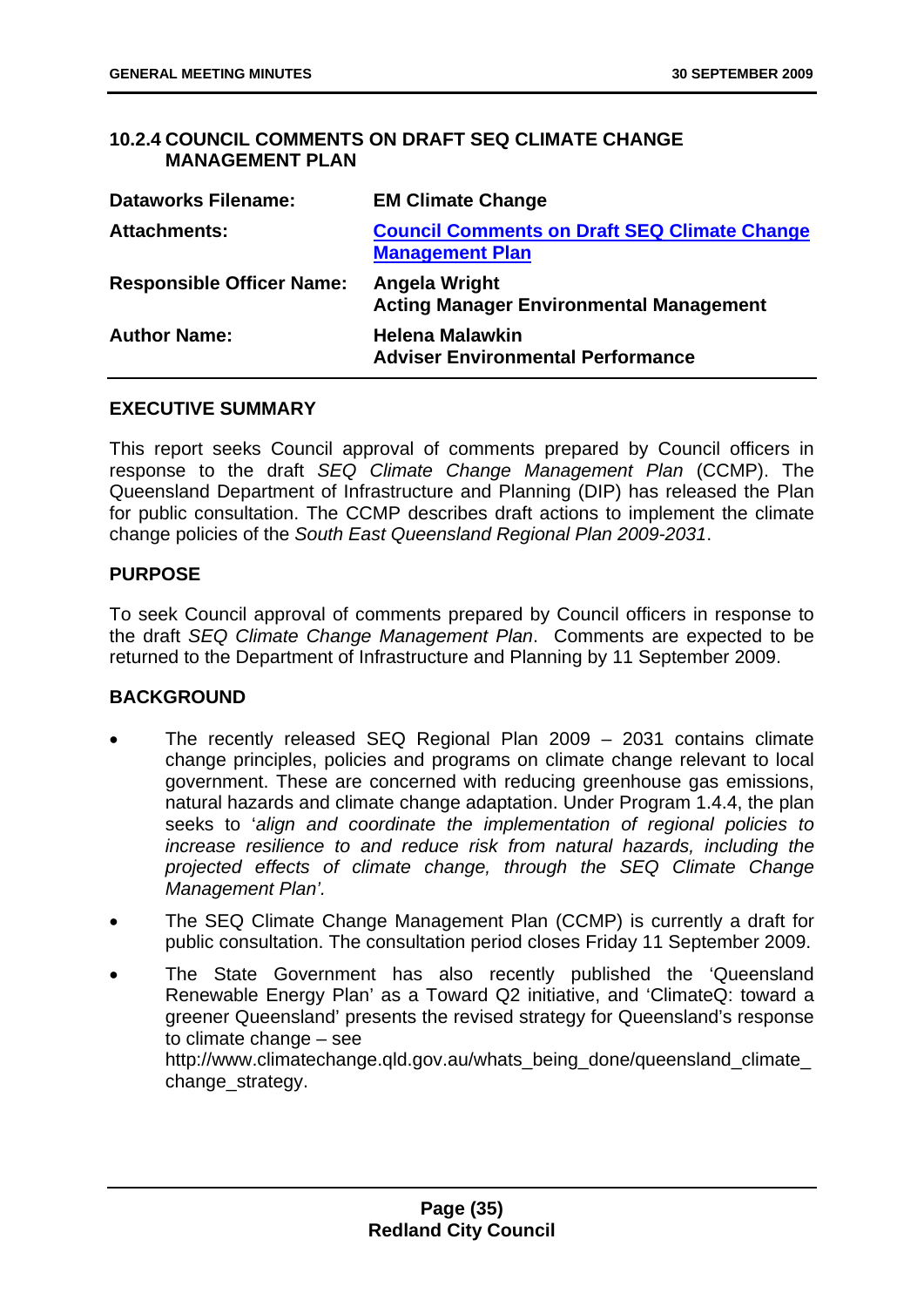# **ISSUES**

A comment has been prepared by Council officers and is provided in attachment. It is proposed to forward this comment to Department of Infrastructure and Planning.

Response to climate change is a rapidly evolving area of public policy and the Queensland State government is really only just getting up a 'head of steam' on its response. The State has struggled to develop the CCMP and there are still major policy issues outside the scope of the SEQ Regional Plan and the CCMP to be resolved. There appears to be continuing friction between State Departments responsible for climate change, and multiple policy instruments are emerging.

On July 16th, John Cherry, Executive Director, Council of Mayors forwarded initial comments on the Draft CCMP to State government. The Council of Mayors (SEQ):

`*expressed disappointment with the timidity of the draft CCMP and believe that SEQ Councils are already much more advanced with climate change responses than this document provides. Council staff provided extensive comments in technical workshops over many months in developing this plan but there is little to show for that effort. I appreciate that the State is resource constrained and that the document is about providing some leadership particularly on DIP's work program. But as a blueprint for addressing climate change issues in SEQ, councils are looking (and will require) far more in terms of policy guidance than is outlined in the plan*.'

The Council of Mayors (SEQ) is expected to submit extensive comments to provide during the formal consultation period.

### **RELATIONSHIP TO CORPORATE PLAN**

The recommendation does not directly support a specific strategic priority of Council. However, the recommendation ensures that Council has a say in regional policy and legislative matters of concern to Council and the Redland community.

### **FINANCIAL IMPLICATIONS**

There are no direct financial implications for Council from the recommendation.

### **PLANNING SCHEME IMPLICATIONS**

The Land Use Planning Group was consulted and it is considered that the outcome of recommendations in this report will not result in amendments to the Redlands Planning Scheme.

### **CONSULTATION**

Consultation on climate change response has taken place with representatives across Council recently in the preparation of Council's own Adaptation Plan. Comments were sought widely from Corporate Services, Customer Services, Planning and Policy and Redland Water on the CCMP on July 31.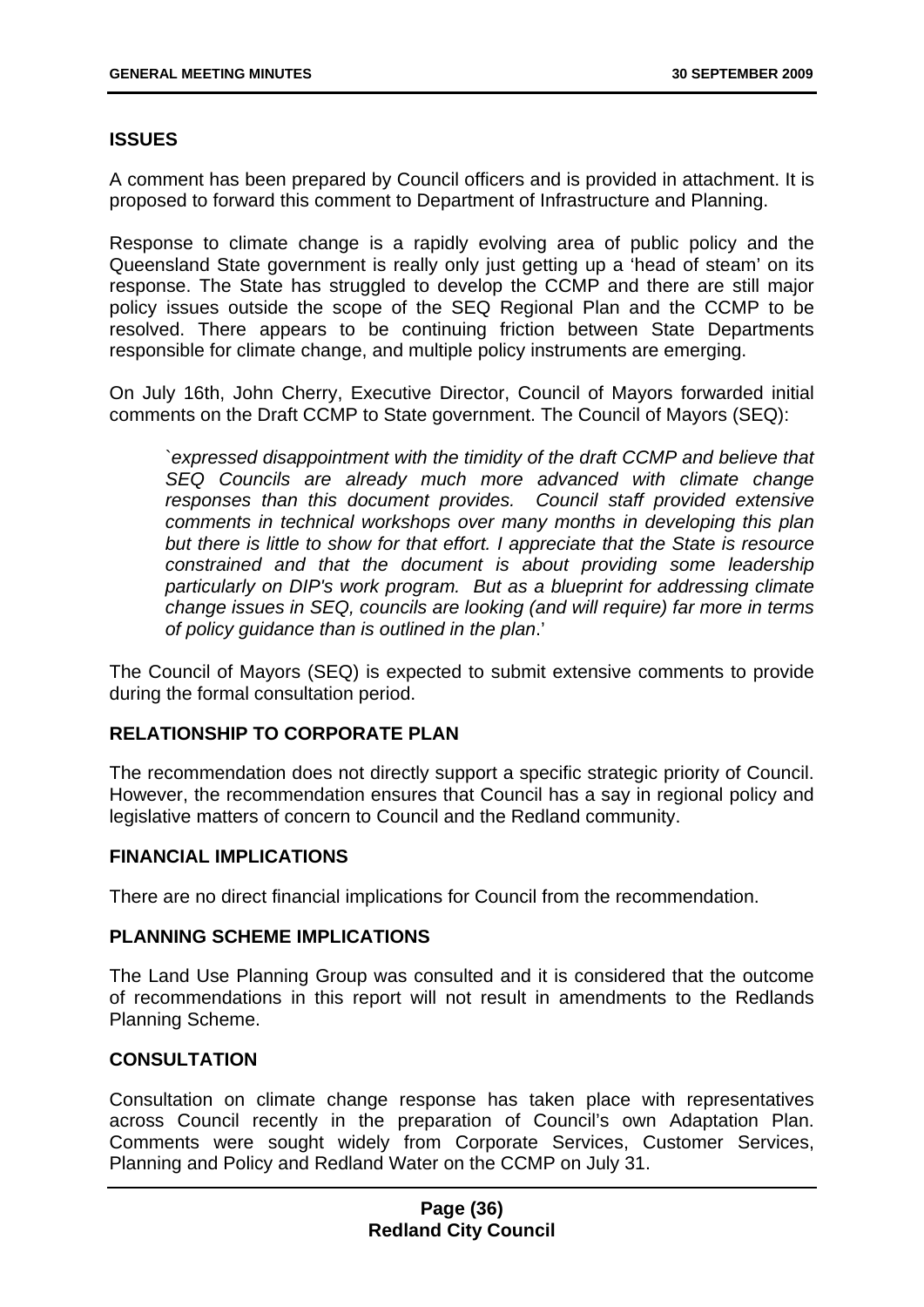In the spirit of focussing on the positive, Officers from a number of SEQ Councils met on 19<sup>th</sup> August to discuss the CCMP and the key requirements for an improved Plan. The most significant shared concerns that the revised CCMP should include were identified as:

- Clear identification of regional level risks as a basis and framework for the plan;
- Serious treatment of mitigation principles and priorities;
- Recognition of the need for and working toward regional targets for mitigation and adaptation;
- Regional coordination and delivery of key information (data) for planning and to evaluate the impact of plan actions (eg. energy data).

## **OPTIONS**

#### **PREFERRED**

That Council resolve to endorse the comments in the Attachment as Council's submission to the draft SEQ Climate Change Management Plan.

#### **ALTERNATIVE**

That Council resolve to provide further direction regarding the comment.

### **OFFICER'S RECOMMENDATION**

That Council resolve to endorse the comments in the Attachment as Council's submission to the draft SEQ Climate Change Management Plan.

### **PROCEDURAL MOTION AT COMMITTEE**

That the item lie on the table in order to discuss Item 1.1, due to the arrival of Mr J Cherry.

In accordance with Part 3, Division 5, Section 29(7) of Subordinate Local Law No 5 (Meetings), a procedural motion is required, *"that the item be taken from the table"* before the matter can be reconsidered and concluded.

### **PROCEDURAL MOTION AT COMMITTEE**

That the item be taken from the table.

## **COMMITTEE RECOMMENDATION/ COUNCIL RESOLUTION**

Moved by: Cr Murray Seconded by: Cr Reimers

**That Council resolve to endorse the comments in the attachment as Council's submission to the draft SEQ Climate Change Management Plan with the following additional comments:**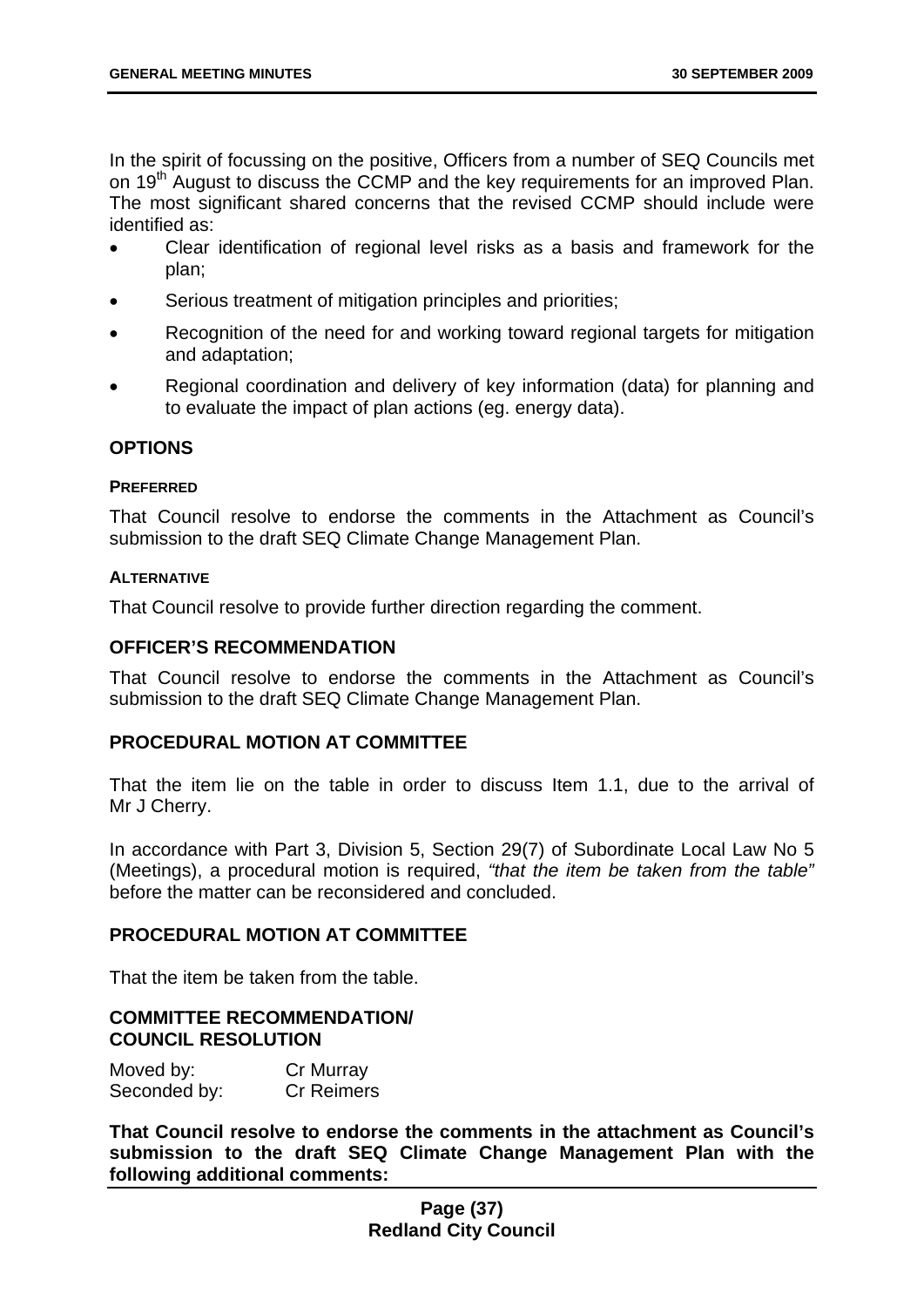- **1. That a scientific excellence panel be appointed to oversee the science of the plan (under governance and review);**
- **2. That the development of TODs should be paralleled with improvements of public transport. These improvements should deliver efficient and reliable public transport as planned in the SEQ Integrated Regional Transport Plan (Draft Action 3);**
- **3. To ensure that multi unit housing is sensibly designed both environmentally (energy efficient) and socially (open space and noise related issues);**
- **4. Implement the Queensland Government's 'green door' policy to fast-track new sustainable developments that are consistent with local planning schemes;**
- **5. Amend the comments for draft action 12 by including the words, after the words 'energy sources', 'including transport and vehicles';**
- **6. Amend the comments for draft action 17 by including the words, after the words 'waste strategy position', 'which should include waste avoidance, minimisation, diversion and improved recycling';**
- **7. Amend the comments for draft action 18 by including the additional words, 'that the State government should have a major community education program targeting community and commercial sectors;**
- **8. Amend comments for draft action 21 by including new words, 'to identify coastal areas where development is not desirable';**
- **9. General Comments** 
	- **a. for the state to development a population policy based on limits to growth where climate change is one such limit and that the precautionary principle be applied where development has not yet occurred in coastal and low lying areas;**
	- **b. Increased awareness of how population growth impacts on climate change mitigation and adaptation and the need for integrated policies that link population pressures with continued need for continued per capita reduction of green house gases and the implementation of improved technologies.**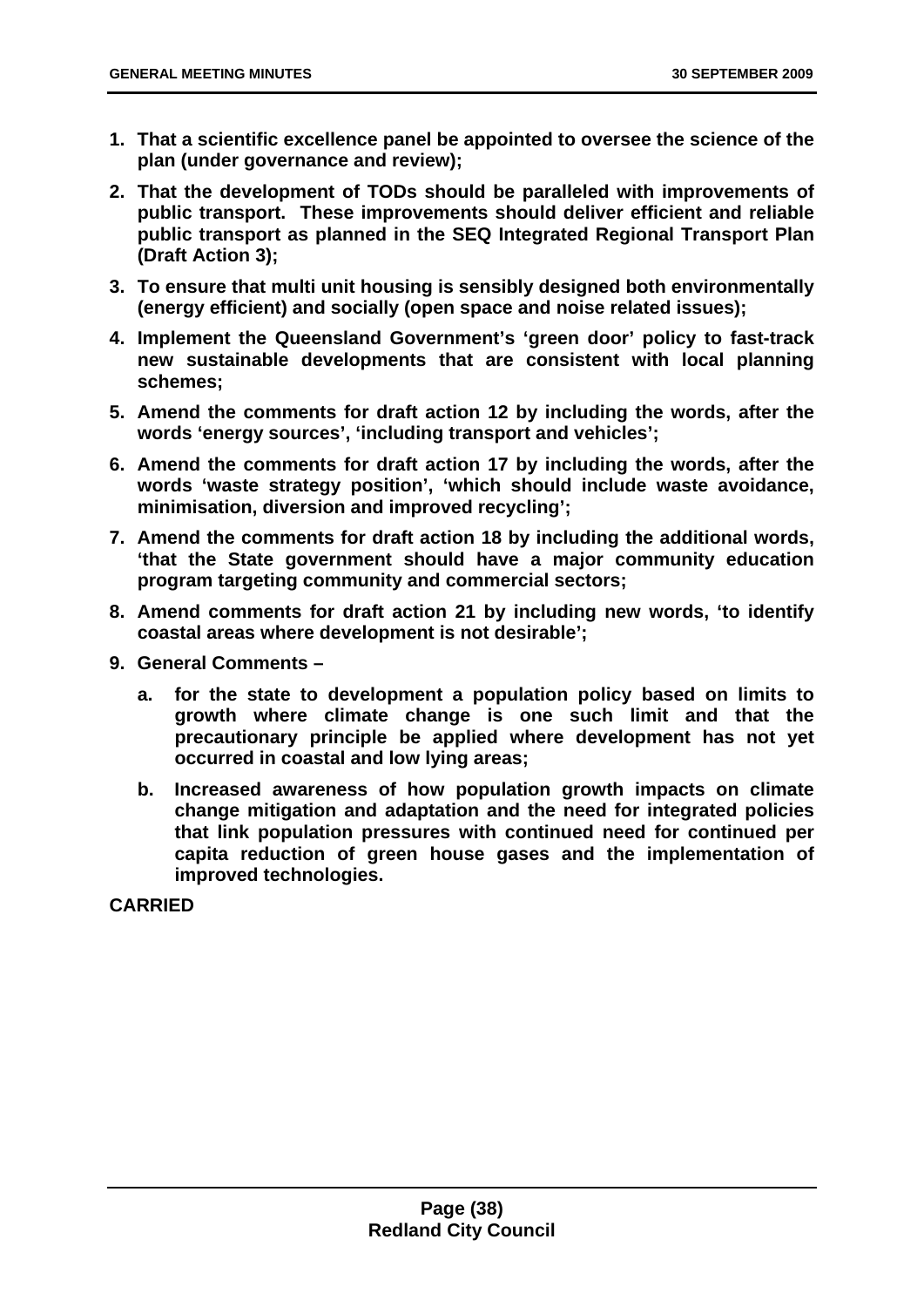# **10.3 GENERAL BUSINESS**

Permission was granted for the following items of general business to be raised.

## **10.3.1 QUESTIONS ON NOTICE**

### **Cr Williams:**

- 1. What Council local laws or regulations apply to large events, including the erection of temporary structures, held on private property?
- 2. Have we received a response or acknowledgement from the Premier and/or Head of the Opposition on the petition of 1000+ signatures regarding fluoridation of our drinking water?

## **Cr Elliott:**

- 1. Will the Water Commission's restraints on watering our ovals going to affect our Workplace Health & Safety liability.
- 2. Investigate opportunities for further mobile home parks in the Redlands and make provision for them in our Planning Scheme.

### **COMMITTEE RECOMMENDATION/ COUNCIL RESOLUTION**

| Moved by:    | Cr Murray         |
|--------------|-------------------|
| Seconded by: | <b>Cr Reimers</b> |

# **That these questions be taken on notice and responded to by the Chief Executive Officer.**

## **CARRIED**

# **10.3.2 REPORT ON BENCHMARKING TRUCK PARKING**

Cr Murray moved a motion to request for a report regarding how to benchmark numbers of trucks which could be permitted to be accommodated on blocks in areas which Council regards as suitable for truck parking.

Cr Murray withdrew the motion and in accordance with section 22(4) of the Subordinate Local Law No. 5 (Meetings) where there was no objection, was withdrawn with the consent of the meeting.

## **COMMITTEE RECOMMENDATION/ COUNCIL RESOLUTION**

| Moved by:    | Cr Murray         |
|--------------|-------------------|
| Seconded by: | <b>Cr Reimers</b> |

**That the General Business Item be noted.**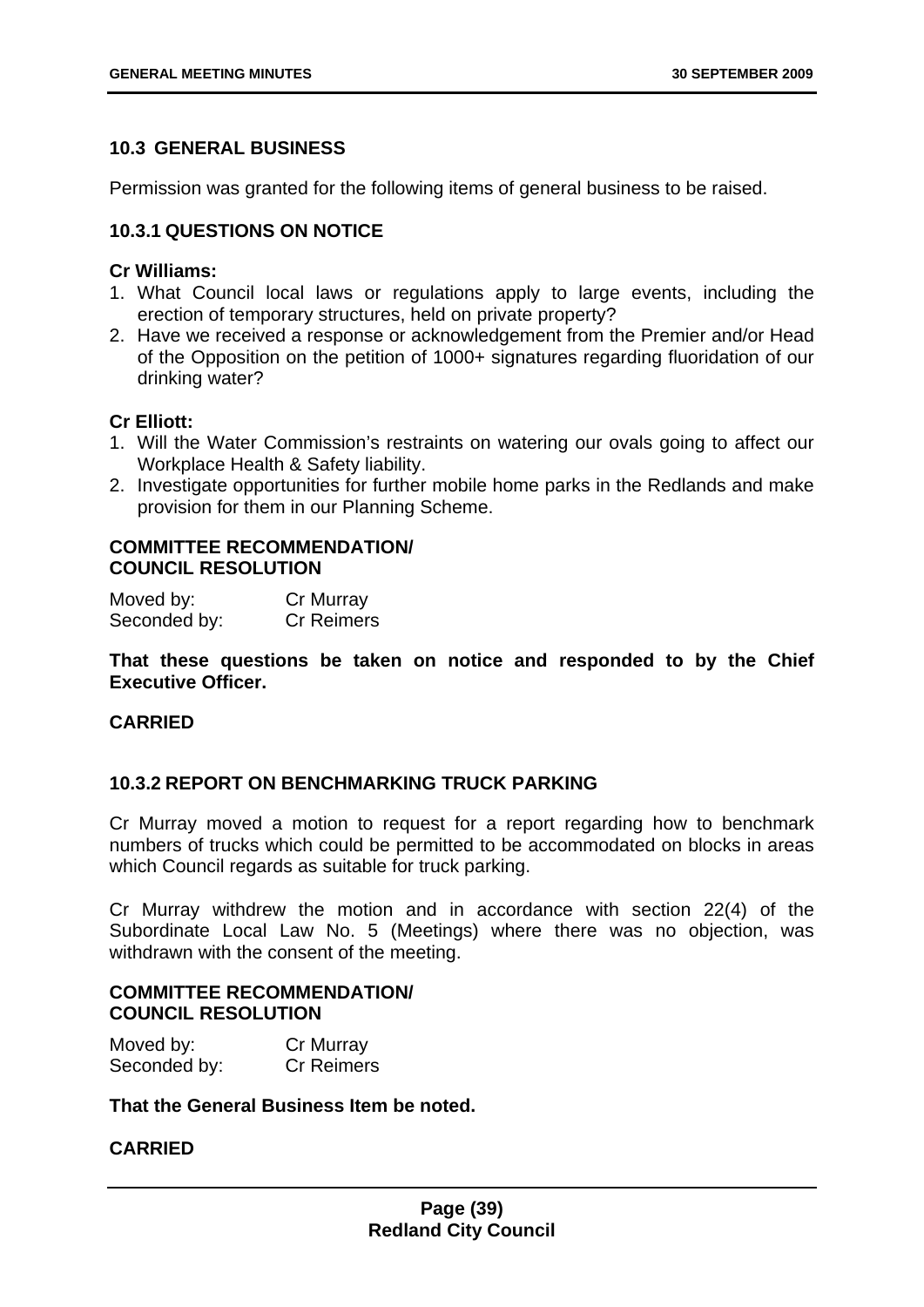### **10.3.3 DRAFT INCHEON ACCORD**

#### **COMMITTEE RECOMMENDATION/ COUNCIL RESOLUTION**

| Moved by:    | Cr Murray         |
|--------------|-------------------|
| Seconded by: | <b>Cr Reimers</b> |

**That Council note and endorse the signing of the Incheon Accord by the Mayor**  while attending the Mayors' Forum of the 7<sup>th</sup> Asia Pacific Cities Summit in **Incheon, Korea on 15 September 2009.** 

#### **CARRIED**

#### **10.3.4 INTEGRITY AND ACCOUNTABILITY INQUIRY**

### **COMMITTEE RECOMMENDATION/ COUNCIL RESOLUTION**

| Moved by:    | Cr Ogilvie |
|--------------|------------|
| Seconded by: | Cr Henry   |

**That Council resolve to make a late submission to Queensland State Government's 'Integrity and Accountability Inquiry' stating support for the full implementation of all CMC legislative reform recommendations from the Gold Coast City Council inquiry, including the recommendation regarding preelection disclosure of election donations, with Councillors' additional comments to be included in the submission.**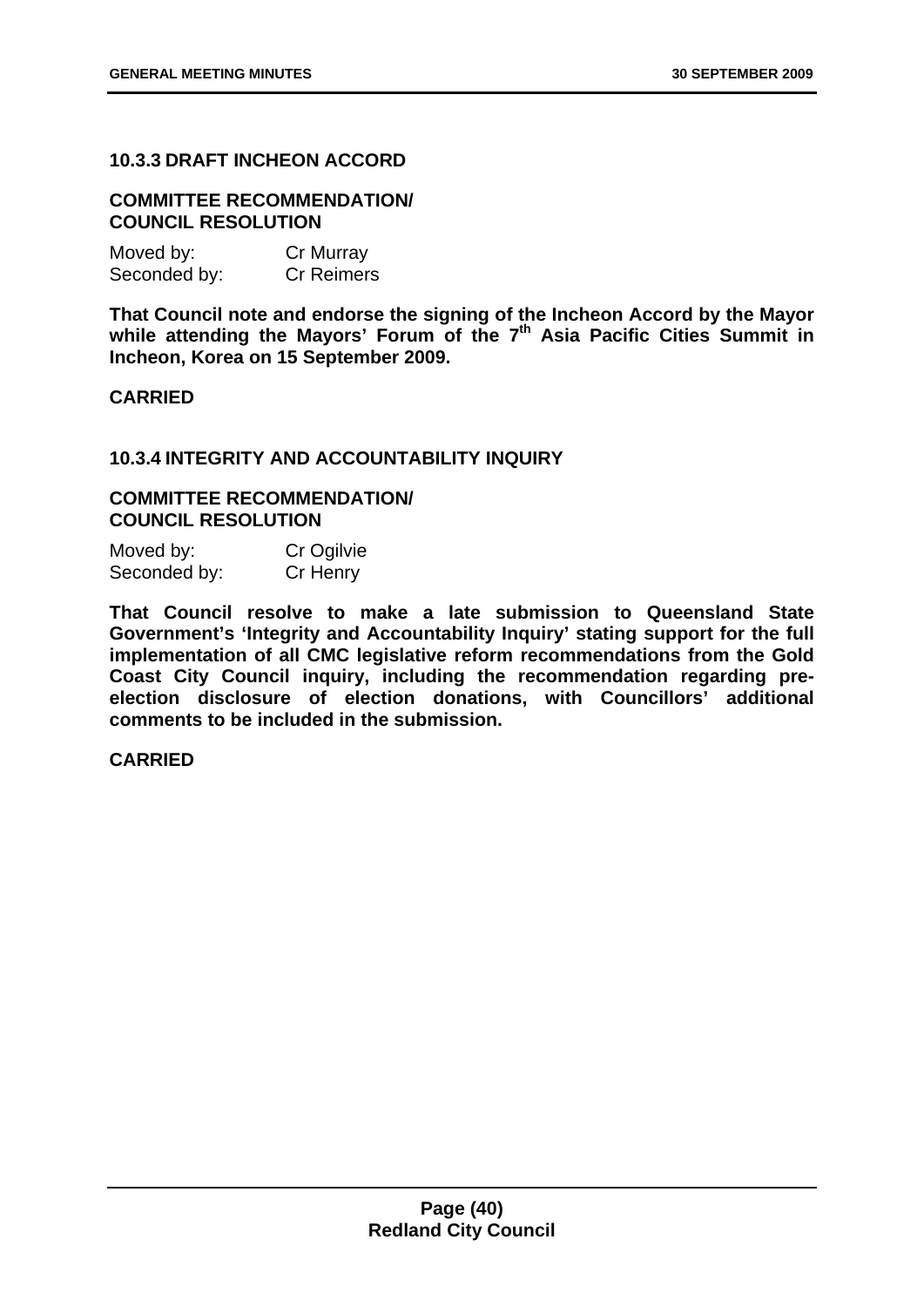## **11 REDLAND WATER COMMITTEE 22/09/09 - RECEIPT AND ADOPTION OF REPORT**

| Moved by:    | Cr Henry   |
|--------------|------------|
| Seconded by: | Cr Boglary |

That the Redland Water Committee Report of 22 September 2009 be received.

### CARRIED

### **11.1 CORPORATE SERVICES**

### **11.1.1 WATER REFORM - LAND TENURE - WASTE WATER TREATMENT PLANTS**

| <b>Dataworks Filename:</b>       | <b>GOV WRAD PCG - Legal &amp; Regulatory - Land</b><br><b>Tenure</b> |
|----------------------------------|----------------------------------------------------------------------|
| <b>Responsible Officer Name:</b> | <b>Eleanor Bray</b><br><b>Water Reform Manager</b>                   |
| <b>Author Name:</b>              | <b>Diane Green</b><br><b>Water Reform Program Coordinator</b>        |

#### **EXECUTIVE SUMMARY**

Redland City Council (RCC) is currently undertaking a land tenure project in relation to the south-east Queensland (SEQ) Water Reform Program (WRP) coordinated through the Council of Mayors (COM). The land tenure project has been established to identify land parcels for transfer to the new water business.

At the General Meeting of 29 April 2009, council resolved to delegate authority to the Chief Executive Officer (CEO) to survey and reconfigure/amalgamate land in preparation for transfer to the SEQ Distribution Entity (Interim) Pty Ltd (SEQDE). As the state government confirmed its support for an alternate water reform model from SEQDE (Interim) Pty Ltd to 3 new retail and distribution water businesses, the resolution above requires amendment to reflect the new water entity, Water Business 3 (WB3), which will contain Gold Coast, Logan and Redland City Councils' water businesses.

### **PURPOSE**

The purpose of this report is to seek council approval to amend the council General Meeting resolution of 29 April 2009 to change the reference from SEQ Distribution Entity (Interim) Pty Ltd to the new water business (WB3) containing Gold Coast, Logan and Redland City Councils' water businesses.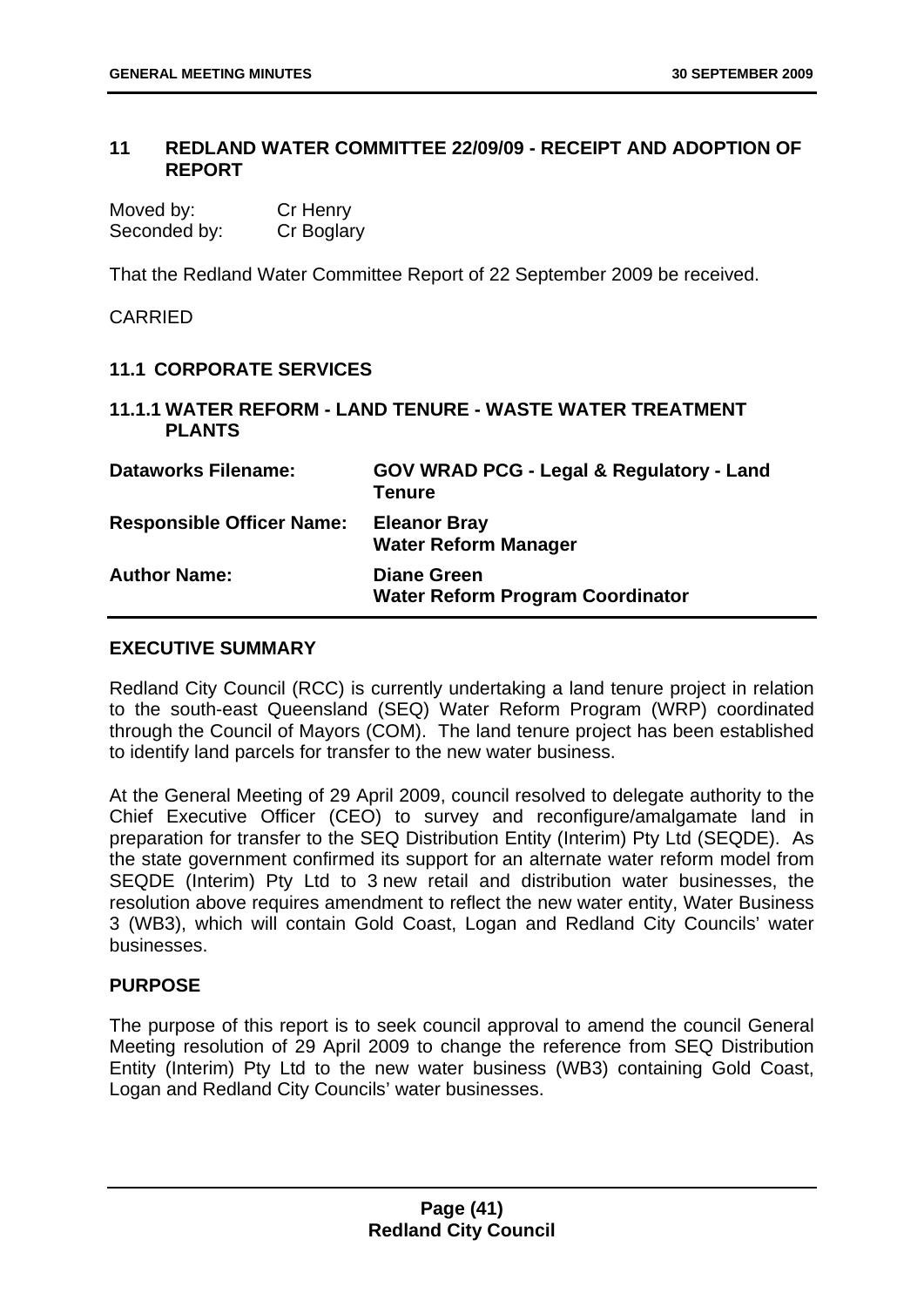# **BACKGROUND**

In May 2009, the state government indicated they would consider an alternate water reform model if it reduced business implementation costs and met with water reform policy objectives. In response, the Council of Mayors (CoM) proposed an alternate water reform model comprising 3 integrated distribution and retail businesses instead of one distribution business (SEQ Distribution Entity (Interim) Pty Ltd) and 3 retail businesses.

On 18 July 2009, the state government confirmed its support for 3 new distribution and retail businesses. One of these distribution and retail businesses will be made up of Gold Coast, Logan and Redland City Councils' water businesses.

At its General Meeting of 29 April 2009, council resolved, in preparation for transfer of identified land parcels to SEQDE (Interim) Pty Ltd, to delegate authority to the CEO to:

- 1. Survey and reconfigure and/or amalgamate, as appropriate, and in accordance with the details in this report:
	- a. site 1 Mooloomba Road, Point Lookout Lot 130 on SL13002 and Lot 46 on SL2484;
	- b. site 2 Ballow Road, Dunwich Lot 1/2 on SP117361, Lot 123 on SL8150 and Lot 67 on SP104056;
	- c. site 3 Quarry Road, Thorneside Lot 2 on SP133567;
	- d. site 4 Smith Street, Capalaba Lot 2 on RP165277 and Lot 3 on RP150397;
	- e. site 5 Link Road, Victoria Point Lot 56 on SL8061, Lot 3 on RP173508 and Lot 2 on RP196484;
	- f. site 6 German Church Road, Redland Bay Lot 3 on SP117639;
	- g. site 7 Weippin Street, Cleveland Lot 171 on SL7400; and
- 2. Make, vary, discharge and execute any relevant contracts in this matter.

Due to the alternate water reform model, reference to SEQDE (Interim) Pty Ltd needs to change to the new water business comprising Gold Coast, Logan and Redland City Councils' water businesses.

### **RELATIONSHIP TO CORPORATE PLAN**

The recommendation primarily supports Council's strategic priority to provide and maintain water services and support the provision of infrastructure.

### **FINANCIAL IMPLICATIONS**

There are no financial implications as a result of this report.

# **CONSULTATION**

No additional consultation was required.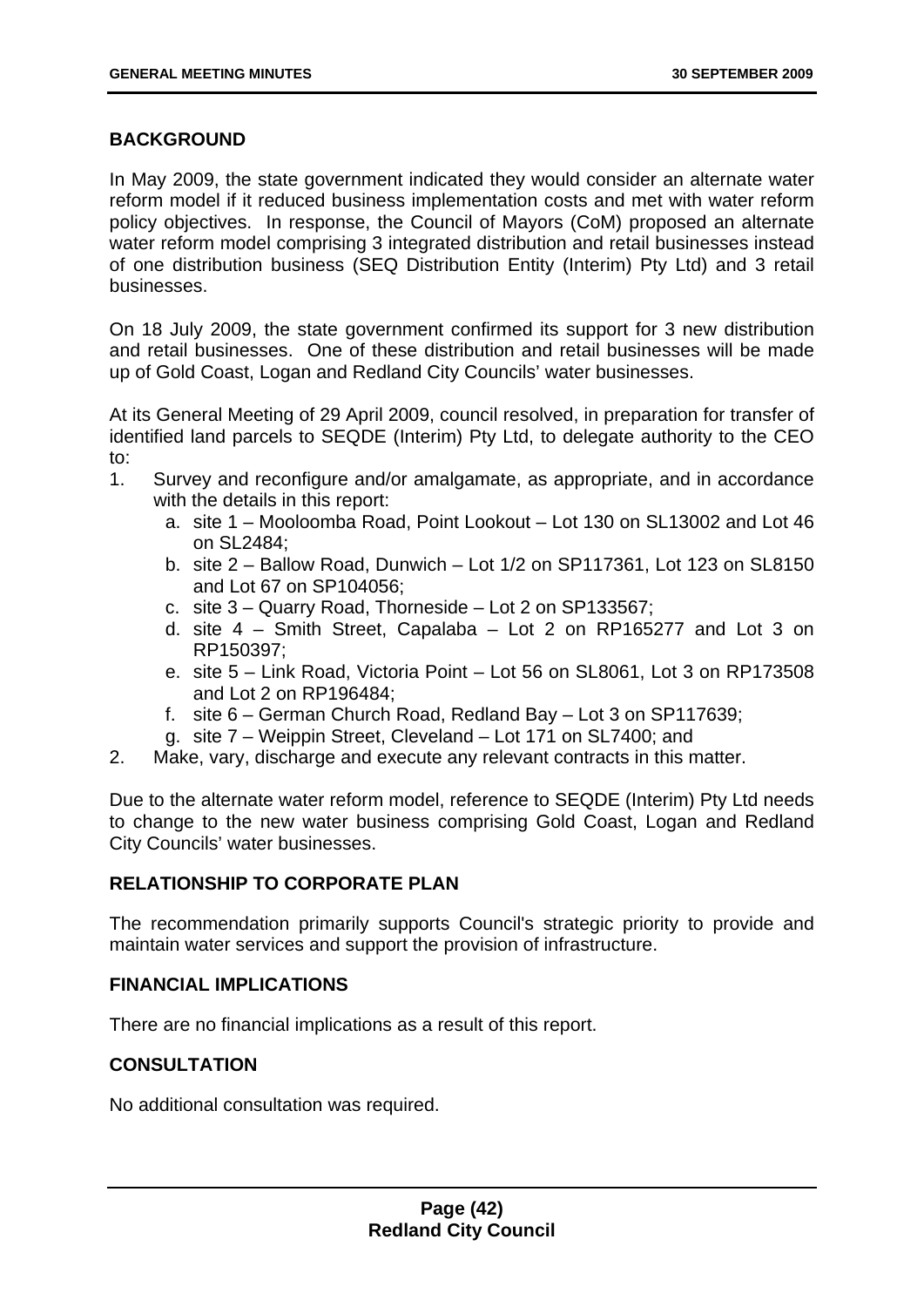# **OPTIONS**

### **PREFERRED**

That Council resolve, in preparation for transfer of identified land parcels to the new water business, to delegate authority to the Chief Executive Officer to:

- 1. Survey and reconfigure and/or amalgamate, as appropriate, and in accordance with the details in this report:
	- a. site 1 Mooloomba Road, Point Lookout Lot 130 on SL13002 and Lot 46 on SL 2484;
	- b. site 2 Ballow Road, Dunwich Lot 1/2 on SP117361, Lot 123 on SL8150 and Lot 67 on SP104056;
	- c. site 3 Quarry Road, Thorneside Lot 2 on SP133567;
	- d. site 4 Smith Street, Capalaba Lot 2 on RP165277 and Lot 3 on RP150397;
	- e. site 5 Link Road, Victoria Point Lot 56 on SL8061, Lot 3 on RP173508 and Lot 2 on RP196484;
	- f. site 6 German Church Road, Redland Bay Lot 3 on SP117639;
	- g. site 7 Weippin Street, Cleveland Lot 171 on SL7400; and
- 2. Make, vary, discharge and execute any relevant contracts in this matter

# **OFFICER'S/COMMITTEE RECOMMENDATION/ COUNCIL RESOLUTION**

| Moved by:    | Cr Henry  |
|--------------|-----------|
| Seconded by: | Cr Murray |

**That Council resolve, in preparation for transfer of identified land parcels to the new water business, to delegate authority to the Chief Executive Officer to:** 

- **1. Survey and reconfigure and/or amalgamate, as appropriate, and in accordance with the details in this report:** 
	- **a. site 1 Mooloomba Road, Point Lookout Lot 130 on SL13002 and Lot 46 on SL2484;**
	- **b. site 2 Ballow Road, Dunwich Lot 1/2 on SP117361, Lot 123 on SL8150 and Lot 67 on SP104056;**
	- **c. site 3 Quarry Road, Thorneside Lot 2 on SP133567;**
	- **d. site 4 Smith Street, Capalaba Lot 2 on RP165277 and Lot 3 on RP150397;**
	- **e. site 5 Link Road, Victoria Point Lot 56 on SL8061, Lot 3 on RP173508 and Lot 2 on RP196484;**
	- **f. site 6 German Church Road, Redland Bay Lot 3 on SP117639;**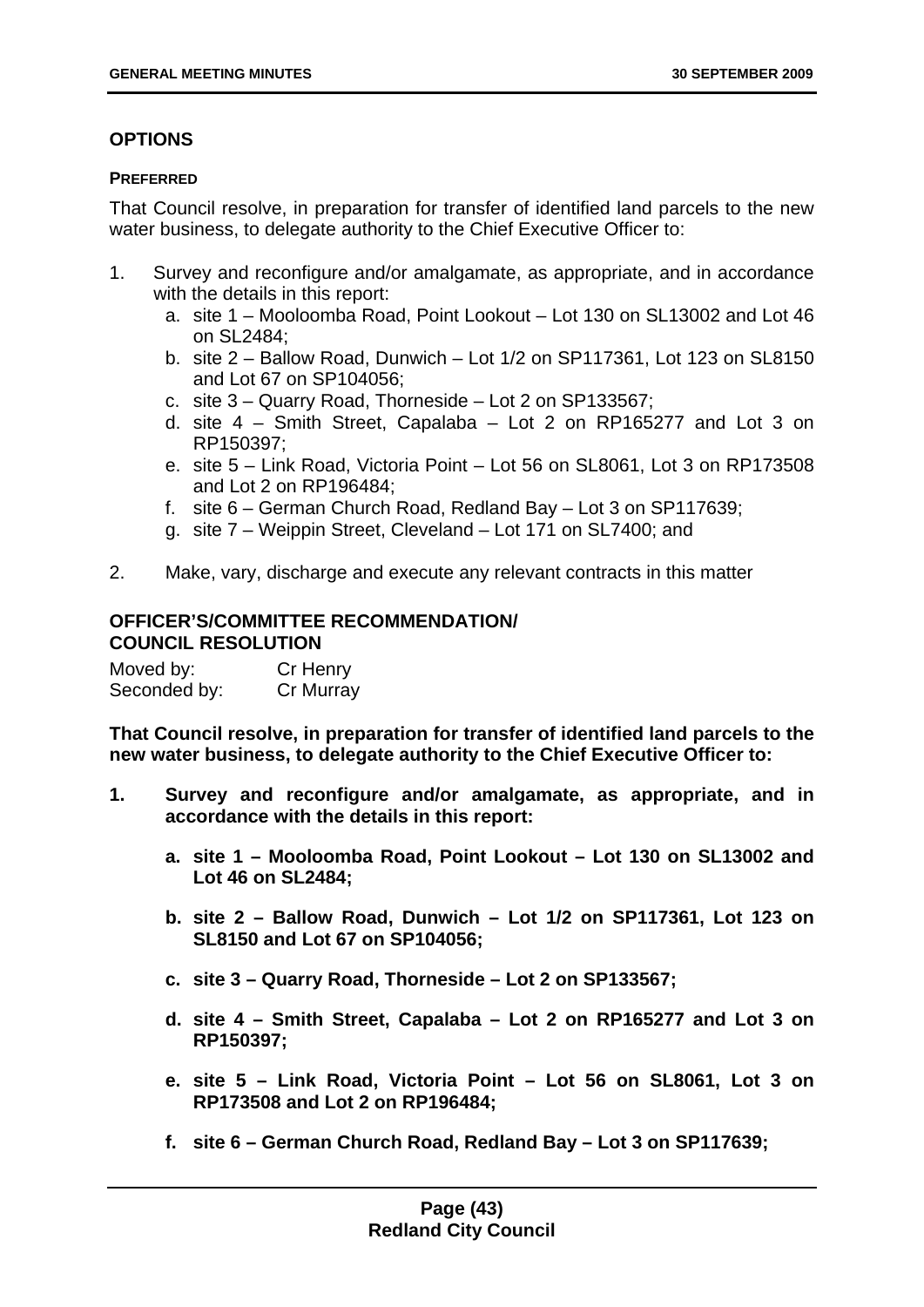**g. site 7 – Weippin Street, Cleveland – Lot 171 on SL7400; and** 

**2. Make, vary, discharge and execute any relevant contracts in this matter. CARRIED**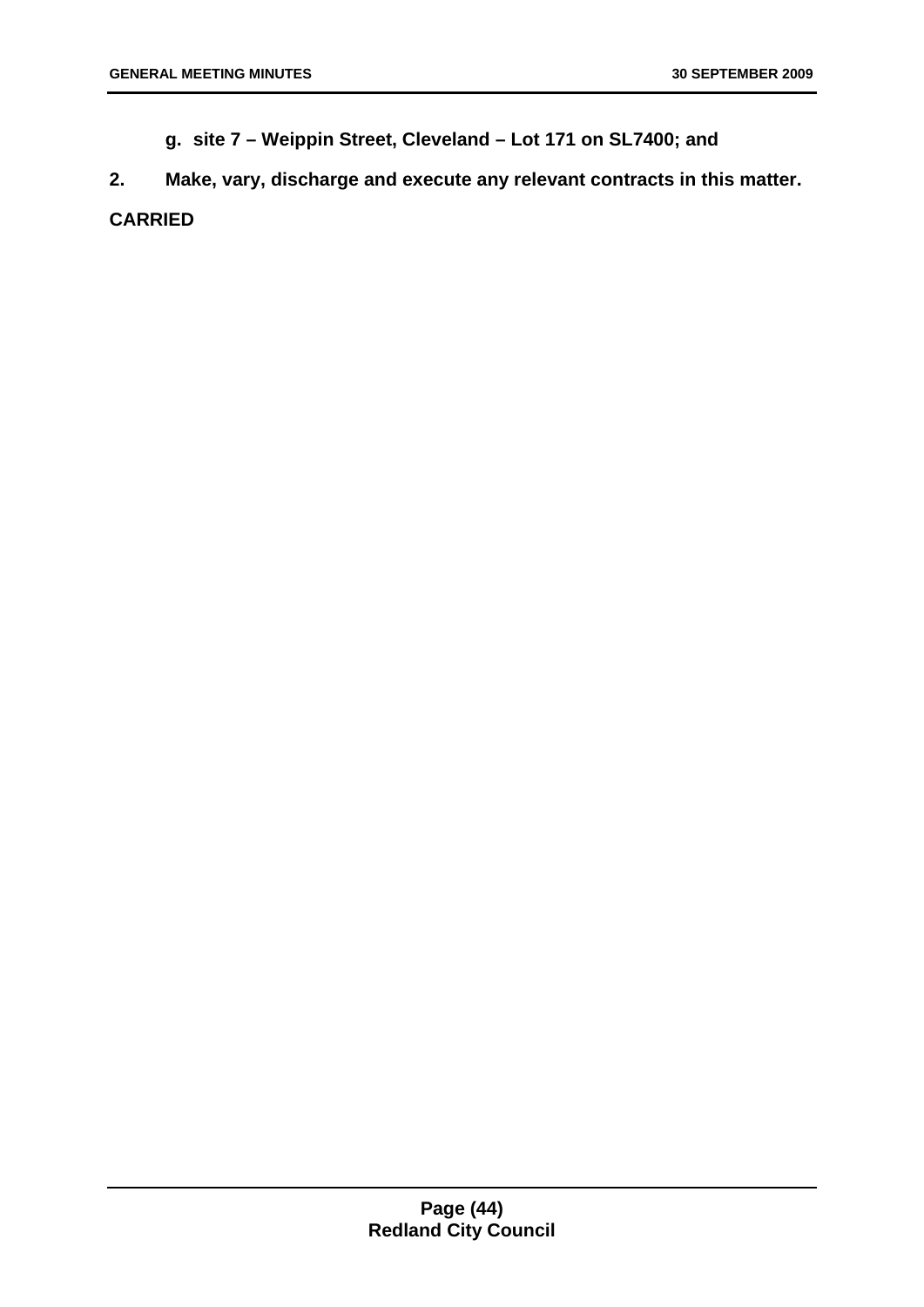### **11.2 REDLAND WATER**

#### **11.2.1 REDLAND WATER BUSINESS UNIT REPORT - AUGUST 2009**

| <b>Dataworks Filename:</b>       | <b>WW Redland Water Committee</b><br><b>WS Redland Water Committee</b>                                                         |
|----------------------------------|--------------------------------------------------------------------------------------------------------------------------------|
| <b>Attachments:</b>              | <b>Business Unit Report - August 2009</b><br>Appendix A - Wastewater treatment plants<br>supplementary performance information |
| <b>Responsible Officer Name:</b> | <b>Gary Soutar</b><br><b>General Manager, Redland Water</b>                                                                    |
| <b>Author Name:</b>              | <b>Gary Soutar</b><br><b>General Manager, Redland Water</b>                                                                    |

#### **EXECUTIVE SUMMARY**

The Redland Water (RW) business unit report is presented to council for noting. The report provides the business unit's performance for the month of August 2009 and covers financial and non-financial indicators for water and wastewater.

It is expected that, most of the time the report findings will be "business as usual". Where exceptions occur, these will be highlighted.

The report provides a regular opportunity for council to consider the RW's performance and to respond to any exceptional reporting.

Council is provided with the option to accept the report or, accept it and request additional information or a review of performance.

#### **PURPOSE**

To report on the ongoing performance of the business unit against key performance indicators (KPIs).

#### **BACKGROUND**

RW's performance plan identifies KPIs for which performance targets have been agreed with council. Reporting is done each month through the RW committee.

#### **ISSUES**

The report is provided to council as a means of monitoring the performance of RW for the activities of water and wastewater.

The first part of the report comprises a "snapshot" of the business unit's achievement in meeting KPIs (year-to-date) and financial report card.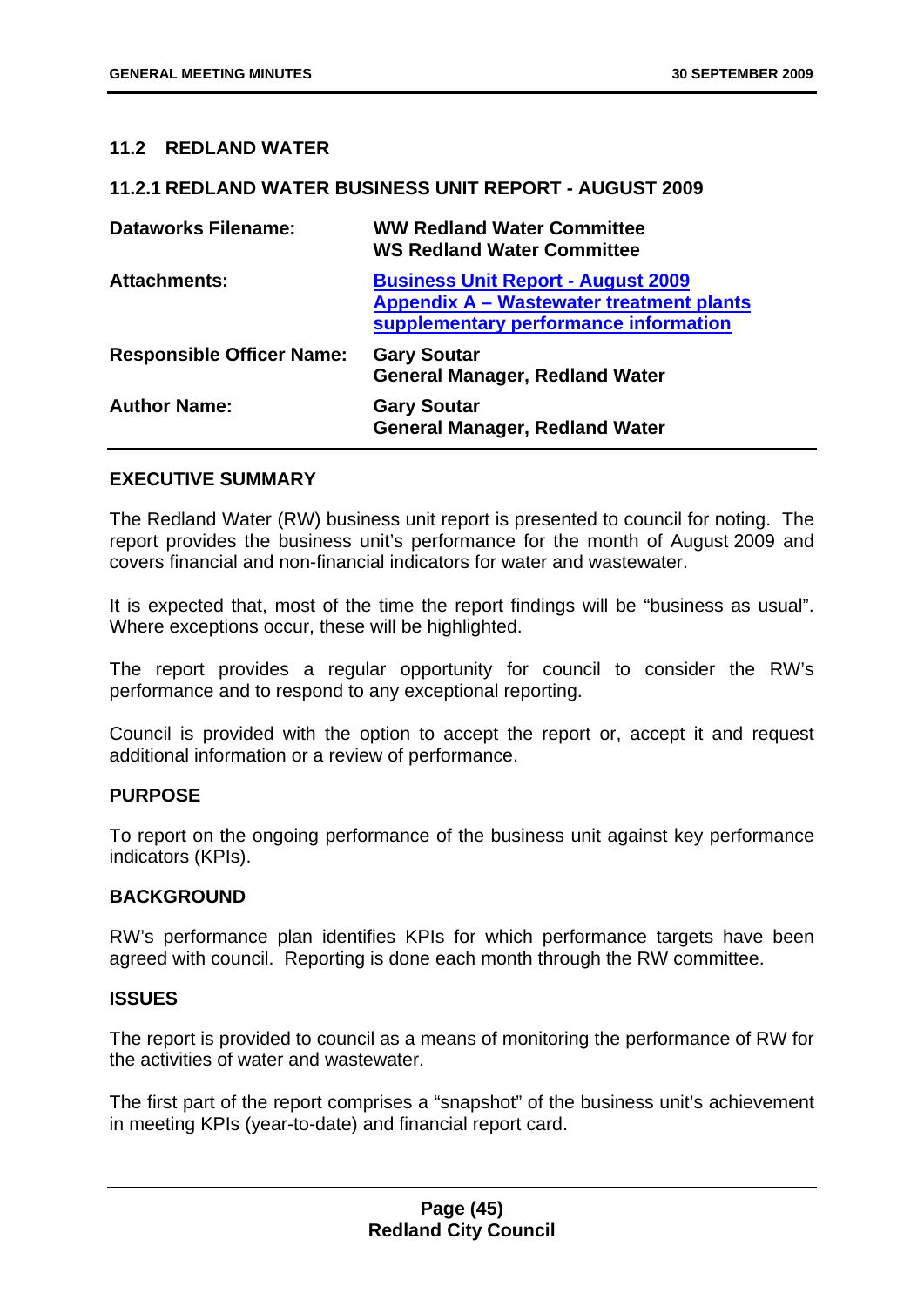The report then provides specific financial report and commentary, capital expenditure (graphically) and a detailed customer overview.

The main body of the report focuses on actual levels of achievement against the KPIs for the month. Where exceptions have occurred and targets not met, an explanation is given as well as action taken to improve performance.

The report closes with a summary of the major issues for each group during the month.

# **RELATIONSHIP TO CORPORATE PLAN**

The recommendation primarily supports council's strategic priority to provide and maintain water and wastewater services to sustain our community.

Providing this report also supports council's governance strategic priority to provide a clear organisational direction supported by effective leadership and a framework of policies, plans and strategies that are responsive to the community's needs and which promote accountable and ethical standards of practice.

## **FINANCIAL IMPLICATIONS**

There are no direct financial implications resulting from this report. Financial implications may result where council requests a performance review or requests an increase in performance standards.

# **CONSULTATION**

Consultation has occurred with:

- Manager Treatment Operations, RW;
- Manager Customer Service & Business Performance, RW; and
- Senior Advisor, Financial Management, RW.

### **OPTIONS**

### **PREFERRED**

That Council resolve to accept the Redland Water business unit report for August 2009, as presented in the attachment.

### **ALTERNATIVE**

That Council accepts the report and requests additional information or a review of performance.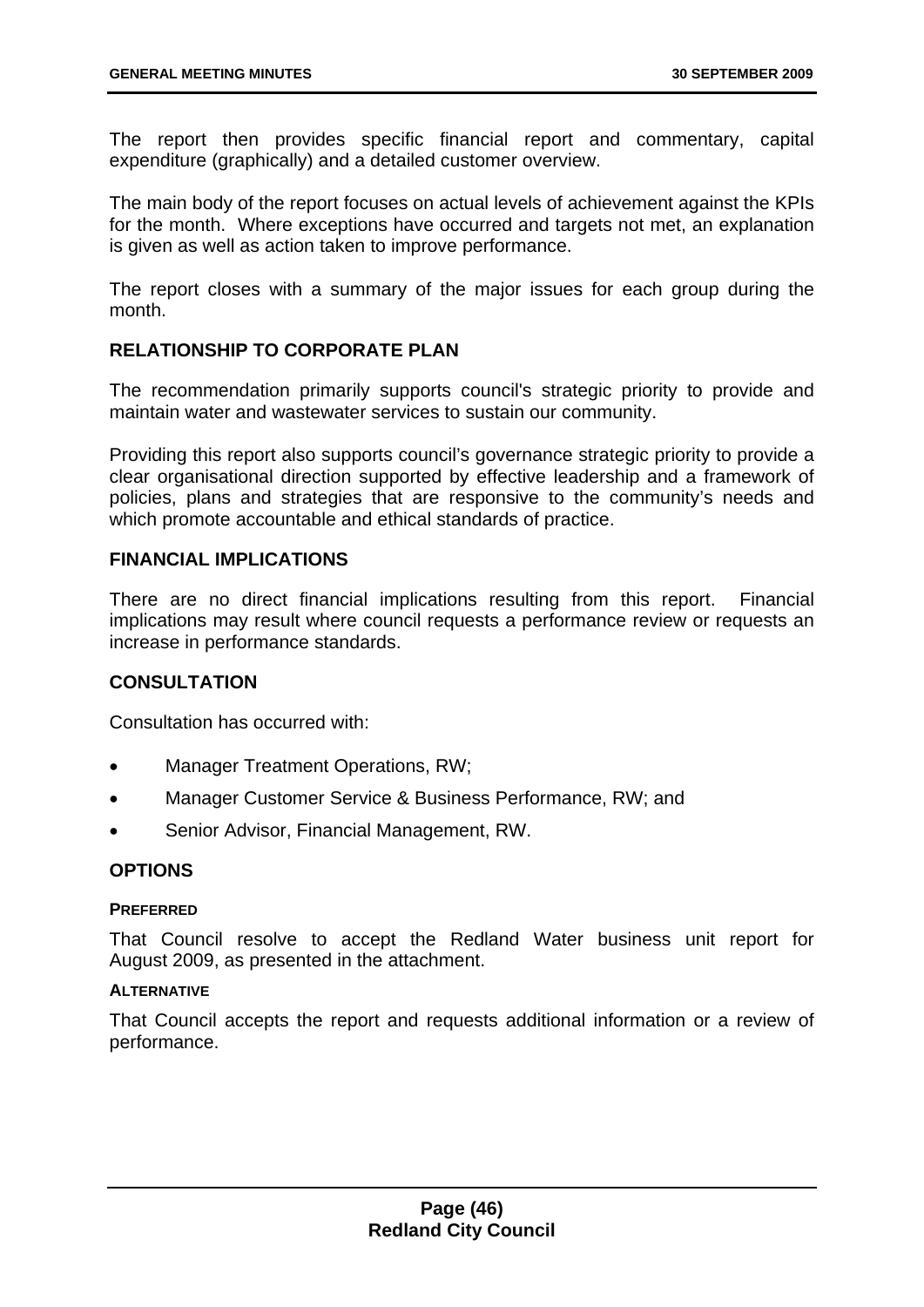### **OFFICER'S/COMMITTEE RECOMMENDATION/ COUNCIL RESOLUTION**

| Moved by:    | Cr Henry         |
|--------------|------------------|
| Seconded by: | <b>Cr Murray</b> |

**That Council resolve to accept the Redland Water business unit report for August 2009, as presented in the attachment.**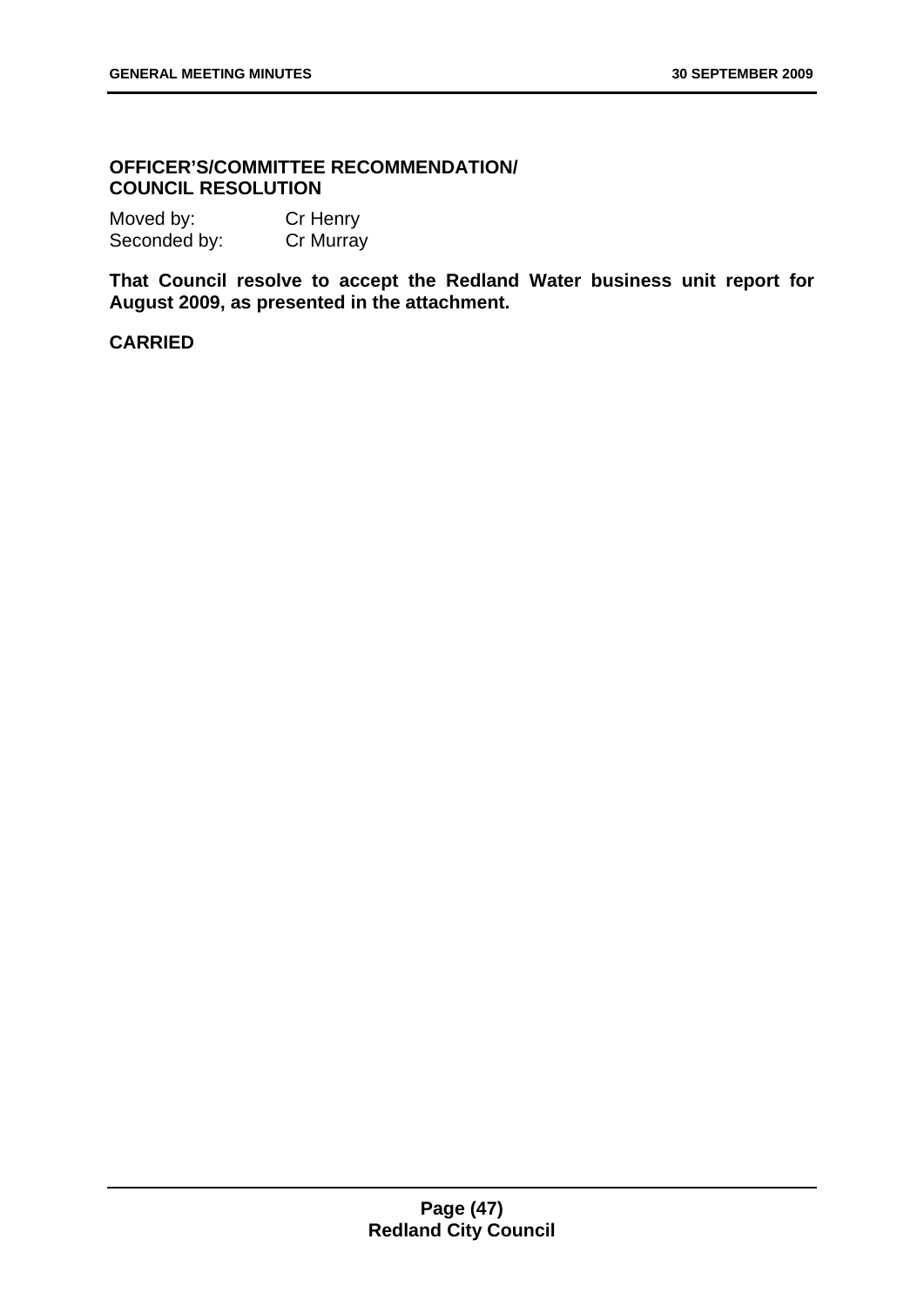# **11.3 GENERAL BUSINESS**

Permission was granted to raise the following confidential item of general business.

## **MOTION TO CLOSE COMMITTEE MEETING**

The Committee Meeting was closed to the public to discuss item 3.1 under the *Local Government Act 1993* Section 463(1) "*(h) other business for which a public discussion would be likely to prejudice the interests of the local government or someone else, or enable a person to gain a financial advantage*."

The committee meeting was again opened to the public.

## **11.3.1 WATER REFORM UPDATE**

The Manager Water Reform provided a briefing on the following water reform matters:

- 1. Equity Determination;
- 2. Water Business Three Establishment; and
- 3. Land Use Plan and Development Assessment

#### **COMMITTEE RECOMMENDATION/ COUNCIL RESOLUTION**

| Moved by:    | Cr Henry  |
|--------------|-----------|
| Seconded by: | Cr Murray |

#### **That the water reform update be noted.**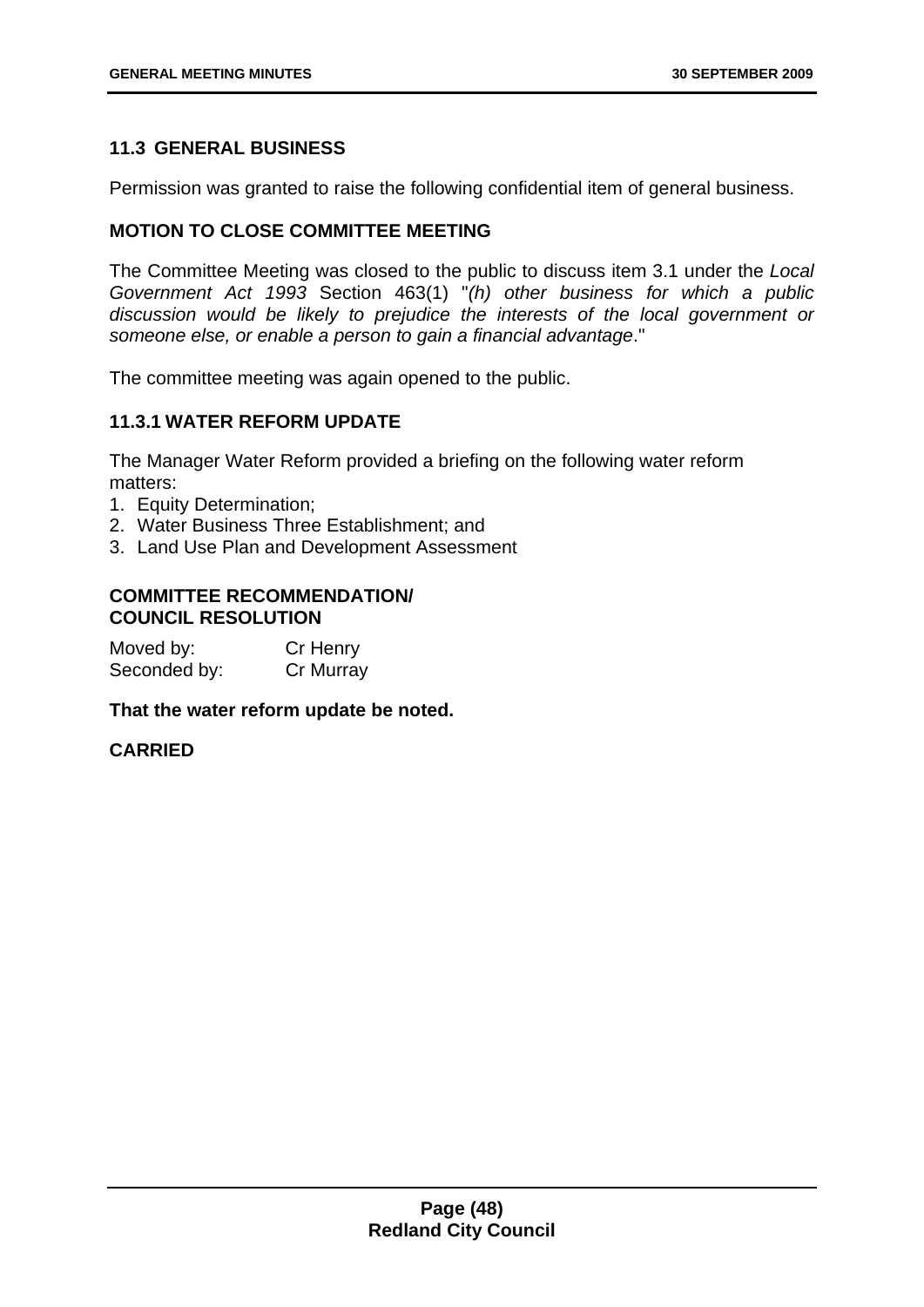### **12 PLANNING & POLICY COMMITTEE 23/09/09 - RECEIPT AND ADOPTION OF REPORT**

Moved by: Cr Ogilvie Seconded by: Cr Townsend

That the Planning & Policy Committee Report of 23 September 2009 be received.

## CARRIED

## **12.1 PLANNING & POLICY**

# **12.1.1 REQUEST TO RENAME SECTION OF ALMA STREET, THORNESIDE (NOS 37-41 TO QUEENS ESPLANADE) - (DIVISION 10)**

| <b>Dataworks Filename:</b>       | <b>RTT Naming - Roads</b>                                              |
|----------------------------------|------------------------------------------------------------------------|
| <b>Attachments:</b>              | <b>Locality Plan for Alma Street, Thorneside</b>                       |
| <b>Responsible Officer Name:</b> | <b>David Elliott</b><br><b>Manager Infrastructure Planning</b>         |
| <b>Author Name:</b>              | <b>Abdish Athwal</b><br><b>Senior Engineer Traffic &amp; Transport</b> |

# **EXECUTIVE SUMMARY**

At the General Meeting of 26 August 2009, Council resolved as follows:

*"To investigate the renaming of road reserve from 37 Alma Street to Queens Esplanade, Thorneside to "Wader Court" in accordance with Council's criteria for renaming streets and bring this report to a Planning and Policy Committee in September, due to its urgency."* 

This report recommends that the northern section of Alma Street, Thorneside shown on the plan attached to the report be renamed in accordance with Guideline GL-3012-003 '*Assessment for Renaming of Streets''*, subject to further consultation with local residents to finalise a new street name from those proposed in the report.

### **PURPOSE**

To respond to the Council resolution requesting an investigation of the renaming of the northern section of the Alma Street, Thorneside road reserve from numbers 37-41 to Queens Esplanade.

### **BACKGROUND**

At the General Meeting of 26 August 2009, Council resolved to investigate the renaming of road reserve from 37 Alma Street to Queens Esplanade, Thorneside to "Wader Court" in accordance with Council's criteria for renaming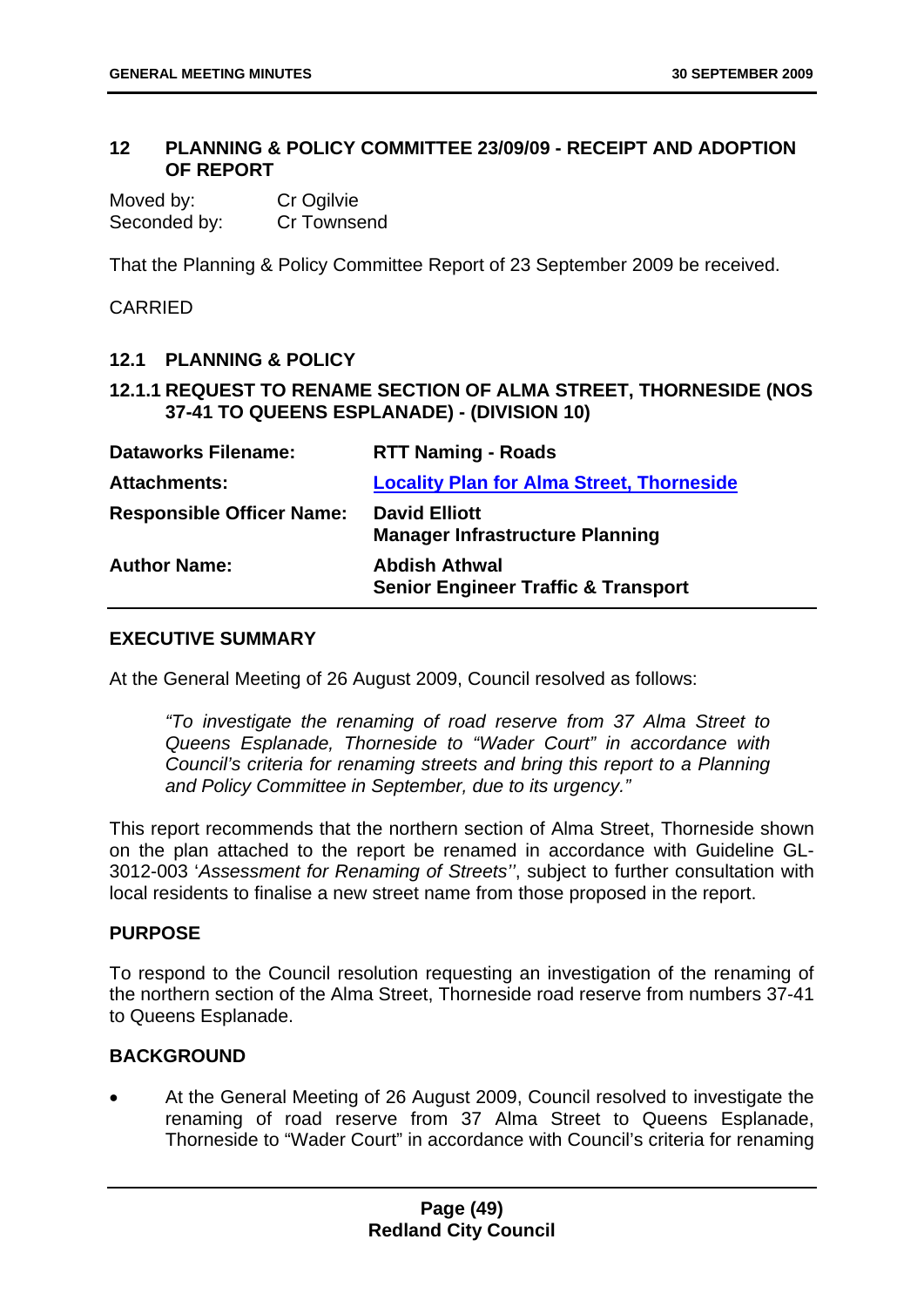streets and bring this report to a Planning and Policy Committee in September, due to its urgency.

- In Council's Red-E-Map database Alma Street is shown as a through connect from Mooroondu Road to Queens Esplanade.
- The UBD however shows Ruth Street as the connection from Queens Esplanade to the un-constructed portion of Alma Street south of Ruth Street [refer to attached plan].

## **ISSUES**

### *CURRENT STREET NAMING*

Due to the steepness of the terrain Alma Street, between David Street and Queens Esplanade, will never become a through street.

Due to the planned development of properties 43-47 and 37-41 currently in progress, there is a need to rename this section of Alma Street to eliminate potential confusion with the section south of David Street.

Since Ruth Street as shown on Council's Red-E-Map database starts from number 1 (one), it is not feasible to continue it through to Queens Esplanade as indicated on the UBD directory and accommodate future numbers for properties 43-47 and 37-41.

### *RENAMING STREET*

Council's Guideline, GL-3012-003 '*Assessment for renaming of Streets*' sets out the process required for changing a street or road name. As it is intended for it to never become a through street, it is clear that there is a community benefit in renaming the northern section to assist future road users.

### *POSSIBLE NAMES FOR RENAMING STREET*

A list of possible names is as follows:

- Naomi, Esther or Joel Court biblical names in keeping with a number of other streets in the area [ie Ruth, Saul and David];
- Evelyn Court after Evelyn Cairncross, a former long term resident of Alma Street, but now deceased;
- Baywalk Court due to its close proximity to the bay.

Wader Street, originally suggested by the Divisional Councillor, is now not considered to be suitable following subsequent consultation with local residents.

It is recommended that further consultation be undertaken with local residents to select a name from the proposed list.

# **RELATIONSHIP TO CORPORATE PLAN**

The recommendation primarily supports Council's strategic priority to provide and maintain water, waste services, roads, drainage and support the provision of transport and waterways infrastructure.

## **Page (50) Redland City Council**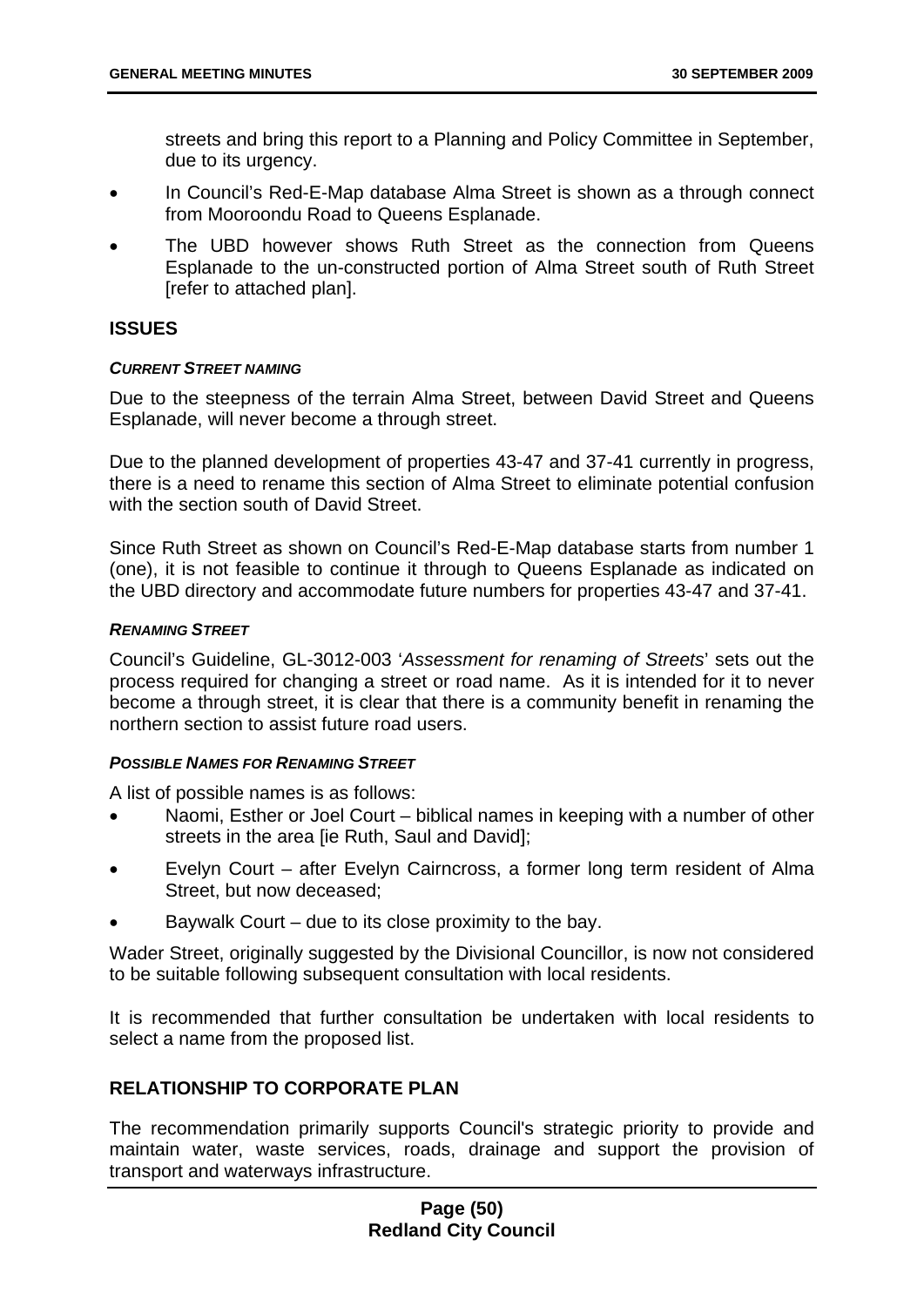## **FINANCIAL IMPLICATIONS**

The cost implications are minimal and can be absorbed in the existing 2009-2010 budget.

# **PI ANNING SCHEME IMPLICATIONS**

The Land Use Planning Group was consulted and it is considered that the outcome of recommendations in this report will not require any amendments to the Redlands Planning Scheme.

## **CONSULTATION**

The Divisional Councillor has informed the Infrastructure Planning Group that consultation has been carried out with all affected stakeholders and supports the recommendations contained in this report.

Further consultation with local residents, in accordance with Guideline GL-3012-003 '*Assessment for renaming of Streets*', is proposed to select a final name from the proposed list.

# **OPTIONS**

## **PREFERRED**

That Council resolve as follows:

- 1. That the northern section of Alma Street, Thorneside shown on the plan attached to the report, be renamed in accordance with Guideline GL-3012-003 '*Assessment for Renaming of Streets''*;
- 2. That further consultation in accordance with the above guideline be undertaken with local residents to finalise a new street name from those proposed in the report; and
- 3. That the Chief Executive Officer be delegated authority to approve the renaming of the street once the public consultation has been completed.

# **ALTERNATIVE**

No alternative suggested.

## **OFFICER'S/COMMITTEE RECOMMENDATION/ COUNCIL RESOLUTION**

| Moved by:    | Cr Ogilvie |
|--------------|------------|
| Seconded by: | Cr Boglary |

## **That Council resolve as follows:**

**1. That the northern section of Alma Street, Thorneside, shown on the plan attached to the report be renamed in accordance with Guideline, GL-3012-003** *Assessment for Renaming of Streets***;**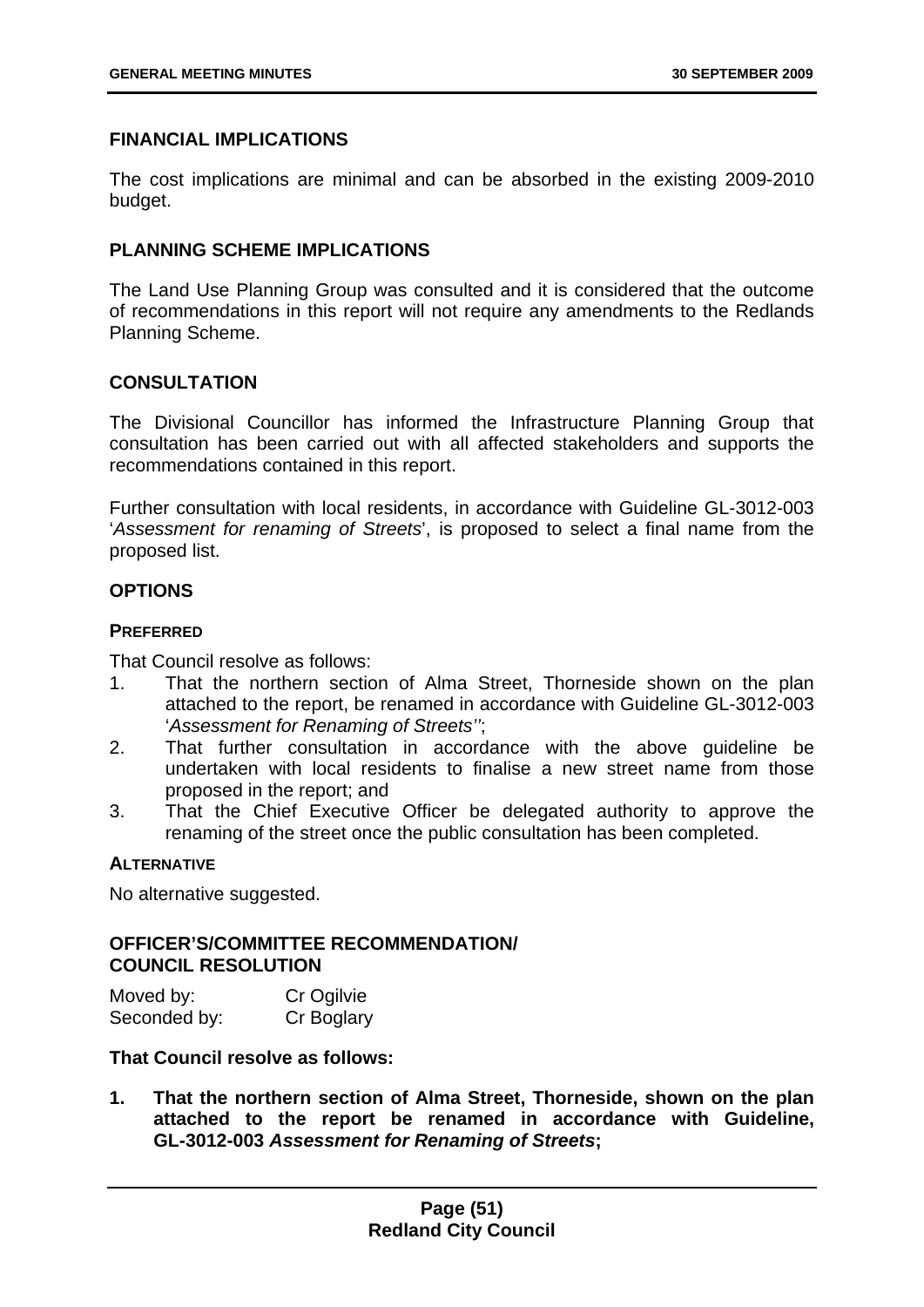- **2. That further consultation in accordance with the above guideline be undertaken with local residents to finalise a new street name from those proposed in the report; and**
- **3. That the Chief Executive Officer be delegated authority to approve the renaming of the street once the public consultation has been completed.**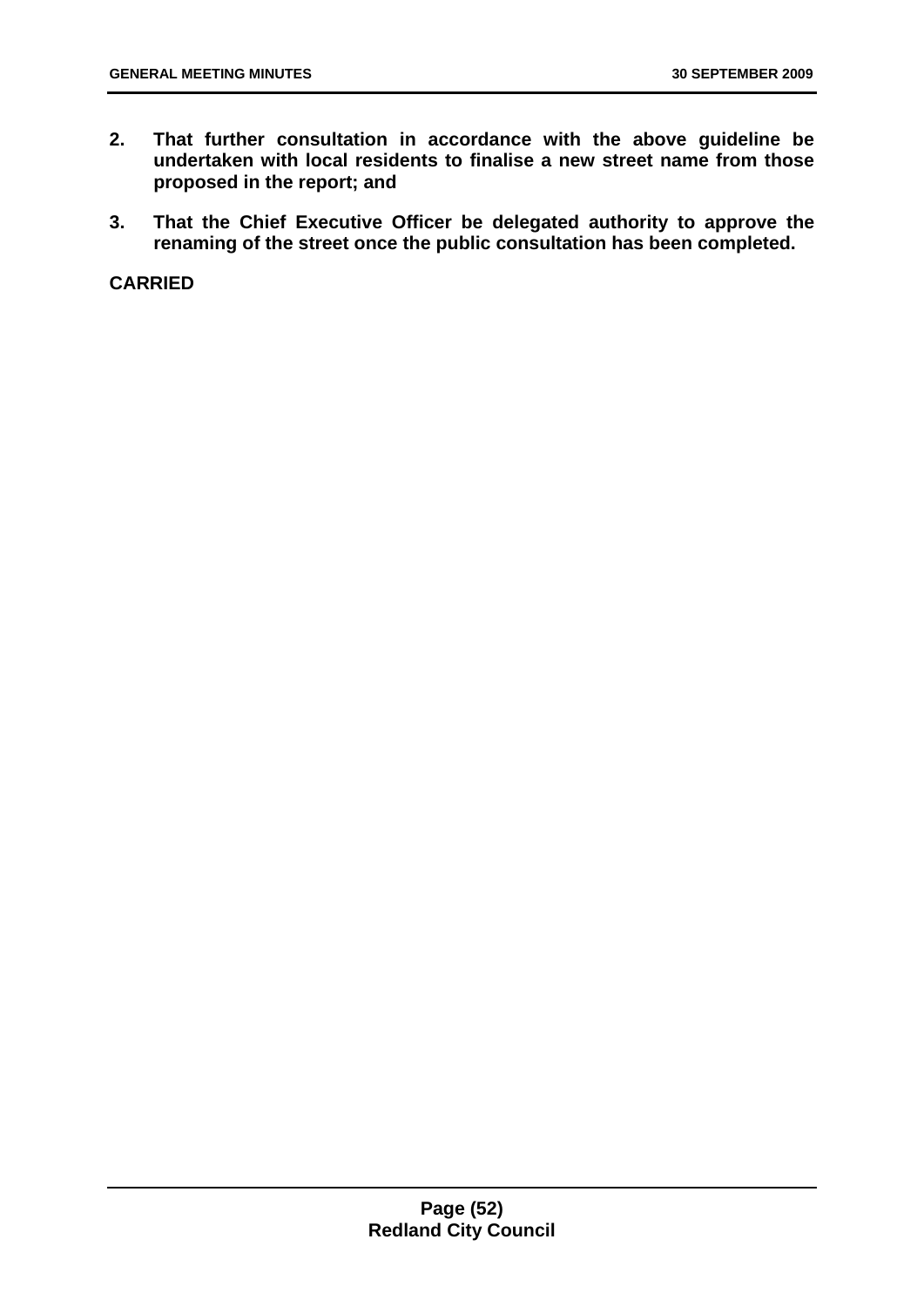# **12.1.2 REDLANDS 2030 CONSULTATION DRAFT**

| <b>Dataworks Filename:</b>       | <b>CS Redlands 2030 Community Plan</b>                                  |
|----------------------------------|-------------------------------------------------------------------------|
| Attachment:                      | <b>Redlands 2030 Consultation Draft</b>                                 |
| <b>Responsible Officer Name:</b> | <b>Roberta Bonnin</b><br><b>Manager Community &amp; Social Planning</b> |
| <b>Author Name:</b>              | <b>Colette Torrance</b><br><b>Community Plan Project Manager</b>        |

# **EXECUTIVE SUMMARY**

Redland City Council launched the Redlands 2030 Community Plan process in February 2009. When the community plan is finally completed in early 2010 it will set a strategic vision for the Redlands to 2030.

Community engagement commenced in February 2009 and continued until July 2009. Following the completion of the first stage of engagement the data acquired through over 30 different forms of engagement has been recorded and analysed using a web-based data management tool. The Community Reference Group has had an ongoing role in data analysis. Based on this analysis the community vision, priorities and goals have been identified and are now articulated in the *Redlands 2030 Consultation Draft*.

The *Consultation Draft* will go out for a four week period of public consultation, planned from the 5 October 2009 until the 30 October 2009. Once public consultation is complete the final Redlands 2030 Community Plan will be developed and formatted and presented to Council for endorsement. The Community Plan will inform Council's decision-making in the development of the Corporate Plan.

# **PURPOSE**

The purpose of this report is for Council to approve the release of the *Redlands 2030 Consultation Draft* for public comment for a minimum four week consultation period.

# **BACKGROUND**

In June 2008/9 Council authorised the budget for Stage 1 of Redlands 2030. Stage I contained media campaigns, the development of educational material, community engagement, data collection and analysis, and draft plan with indicators and breakthroughs

Council was kept informed of the stages and progress of the Community Plan through a workshop, Council report, presentation and four briefing notes: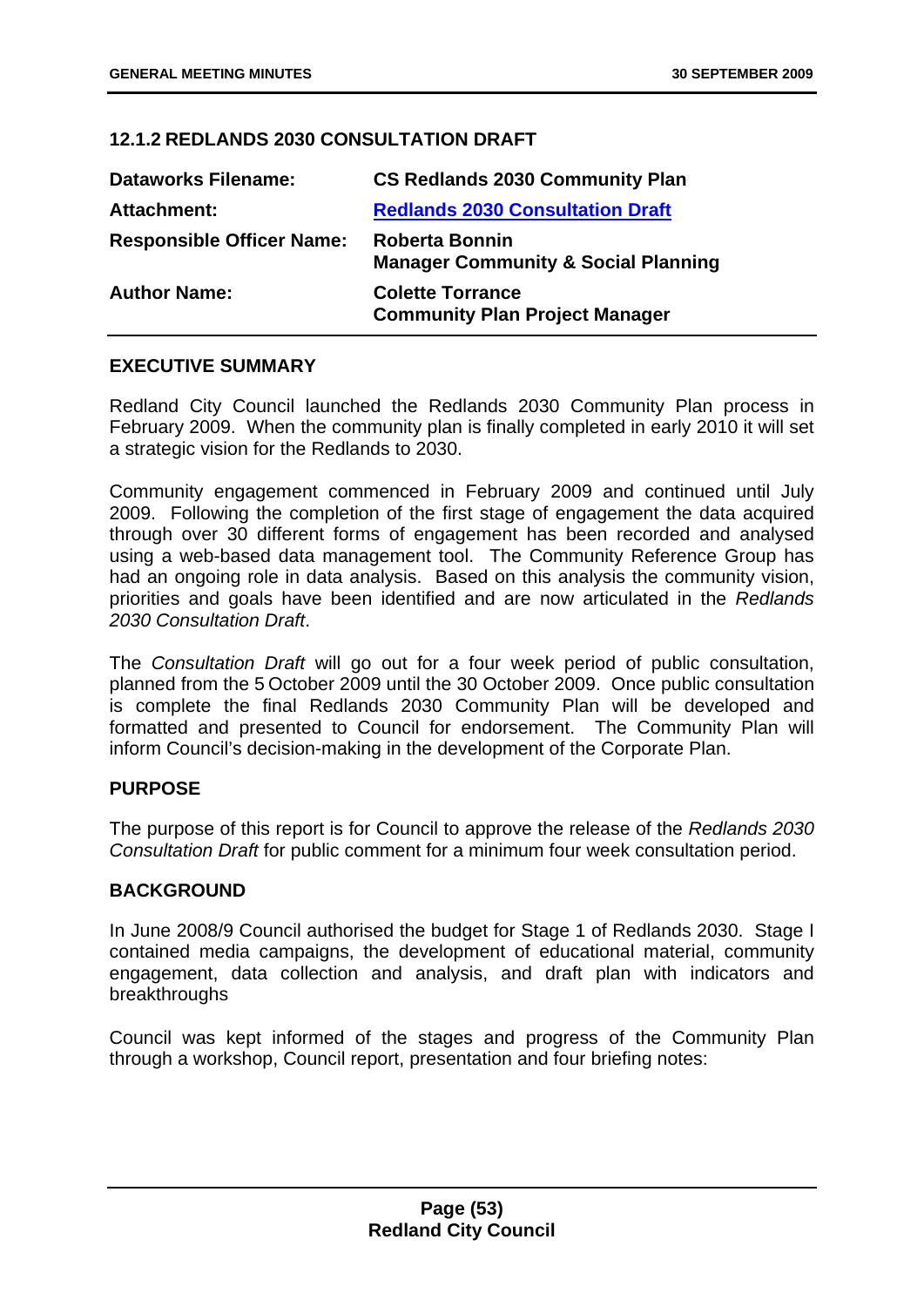#### **October 2008 - Councillor Workshop: Community Plan Engagement Strategy**

• Presentation on Phillips Group Consultancy community plan roadmap, research into Redlands' preferred forms of consultation and cross-city engagement program

### **December 2008 - Report to Council: Community Plan Inception Report**

- Audit and analysis of the last community plan, Vision 2005 and Beyond
- "Redlands 2030: creating our future" approved as name for the new community plan.
- Approval provided to pilot three engagement networks during Redlands 2030 process in line with Council's *Community Engagement Policy 3053 and Strategy*.
- Approval provided to seek an increase in the budget for IT and advertising.

## **January 2009 - Briefing Note: Launch, Process and Engagement Plan**

- Approval for Redlands 2030 February public launch to the community
- Updates given on Community Reference Group, Community Feedback Network recruitment, the engagement plan and information papers/fact sheets

## **April 2009 - Briefing Note: Update on Process and Engagement Plan**

• Updates given on cultural program, further engagement events, emerging themes, process of analysis and deliberation, Community Reference Group and Community Feedback Network

## **July 2009 - Briefing Note: Approval for workshop Presentation: Data Analysis, Outcome Areas and Corporate Plan**

• Presentation on outcome of engagement process, *Phillips Groups Data Analysis Report*, Outcome areas, proposed format of the community plan, and relationship between community plan and corporate plan

# **September 2009 - Briefing Note: Outcome Areas and Media Awareness Campaign**

- Outcome Areas with priorities and goals provided to the Councillors
- Attention drawn to the media awareness campaign commencing in September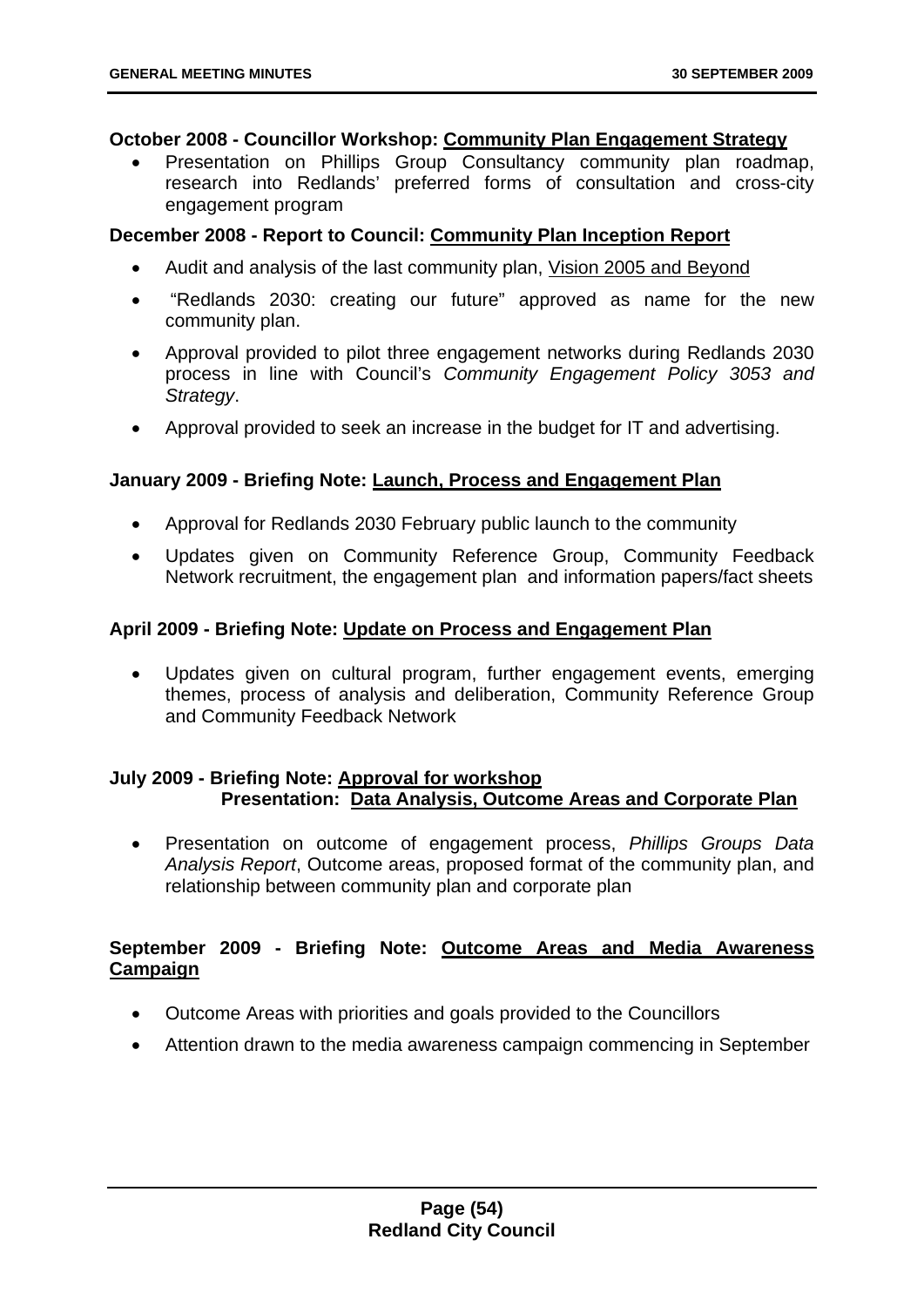### **ISSUES**

### **Engagement process**

From February to July 2009 more than 2,500 community members participated in visioning workshops, youth activities, phone, mail and internet surveys and web forums, wrote individual and group submissions and returned over 450 postcards. This material was stored in a substantial database and was then analysed to draw out the visions, outcomes, priorities and goals contained in this draft.

In addition, an arts program, *Stories of the Redlands*, brought together artists and residents to explore and express their values and visions through the medium of song, film, painting, sculpture, photography and the written word. These creative works were considered as part of the community plan drafting process along with the views of participants in the more traditional engagement sessions convened across the Redlands.

Over 60 trained volunteers from Council and the Metropolitan South Institute of TAFE recorded and facilitated at the various workshops, Speakouts and meetings held at all times of the day and night.

The Community Feedback Network, an on-line group of over 320 residents independently selected through market research to represent the demographic profile of the Redlands were surveyed to provide their views on key issues that had arisen during the consultation process. The extensive survey containing 171 questions was a form of ground-truthing to help verify the priorities and goals included in the draft. An experienced professional social researcher on the CRG was involved in developing the survey tool along with Council officers.

The Community Reference Group has met regularly from April 2009 onwards to provide input and feedback on the progress of the plan and assist in the drafting process. The 46 registered members of this group, who are a voice for the various communities living in the Redlands, will continue to be involved in the development of the plan and its implementation.

### **Analysis and deliberation**

The community's views recorded through more than 30 different engagement activities were recorded into a web-based data management system, *Consultation Manager*. From this database, the Phillips Group consultants produced extensive verbatim reports and a *Redlands 2030 Data Analysis Report*. Senior Council managers and the Community Reference Group were given transcripts of material stored in the database in order to cross check the consultants' analysis.

Deliberative processes to highlight both qualitative and statistical data were developed by the consultants and adopted by internal community plan working groups and the Community Reference Group to articulate the themes arising from the data, and then the key outcomes, priorities, goals and vision statements to be included in the draft.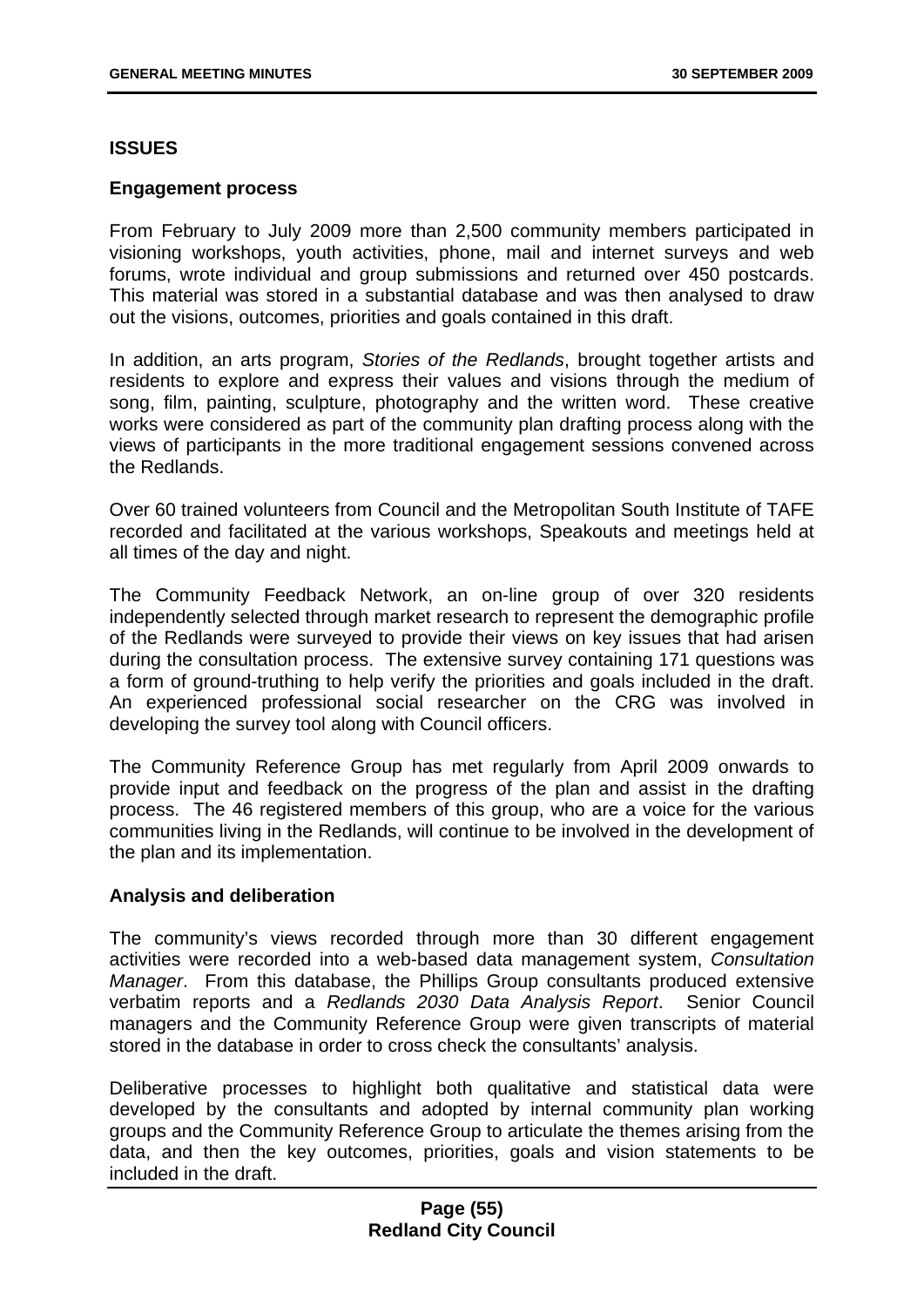Based on these deliberative processes the Redlands 2030 Consultation Draft contains eight outcome areas that reflect the different aspects of the community's visions, their priorities and goals. Senior mangers and officers from Planning and Policy provided advice to support the development and review of the eight outcome areas and goals.

Indicators and targets for each of the eight outcome areas were elicited through ongoing connection between an internal indicators working group led by Corporate Planning, Performance and Risk, and government and academic advisers undertaking indicators research around Australia. Two members of the CRG were also involved in developing indicators

Breakthrough changes and projects that will accelerate progress to achieve the vision were based on suggestions from the community about what to do more of or do differently to achieve the vision and fleshed out with examples of Council proposals for future work drawn from the ten year Operational Plan and CAPEX.

### **Status of the Redlands 2030 Consultation Draft**

The visions, priorities and goals within the body of the attached *Redlands 2030 Consultation Draft* are drawn from: an analysis of the detailed data stored in Consultation Manager; from the artwork developed through *Stories of the Redlands;* and through extensive discussion with the Community Reference Group and senior managers. The material has been sorted and collated to reflect the aspirations of the Redlands community and its accuracy will be tested through the next phase of public consultation.

Matters that have had consistent and widespread support have been included. Where matters were consistently raised but the balance of views was unclear, goal statements indicate that further consideration is required. Matters which may be inconsistent with State planning legislation have been included to reflect the community's views.

In addition to the aspirational content derived from community engagement, the *Redlands 2030 Consultation Draft* also contains a section encouraging the community to think about Council's longer term financial planning. This section addresses the question "How do we pay for what we want now and into the future?" which was one of the eight critical questions devised for the Phase 1 community engagement process. Not enough information was collected to answer this question so it is being included as part of the consultation process.

Under the *Local Government Act 2009,* local governments must ensure that a community plan is developed and that the community plan drives the council's corporate plan, long term financial plan and long term asset management plan. It is important to remember that the Community Plan is a high level visionary document.

Redlands 2030 visioning process has set a twenty year vision – creating our future. The final Redlands 2030 community plan which will be presented to Council will have a ten year life with a major review after five years and an annual review of its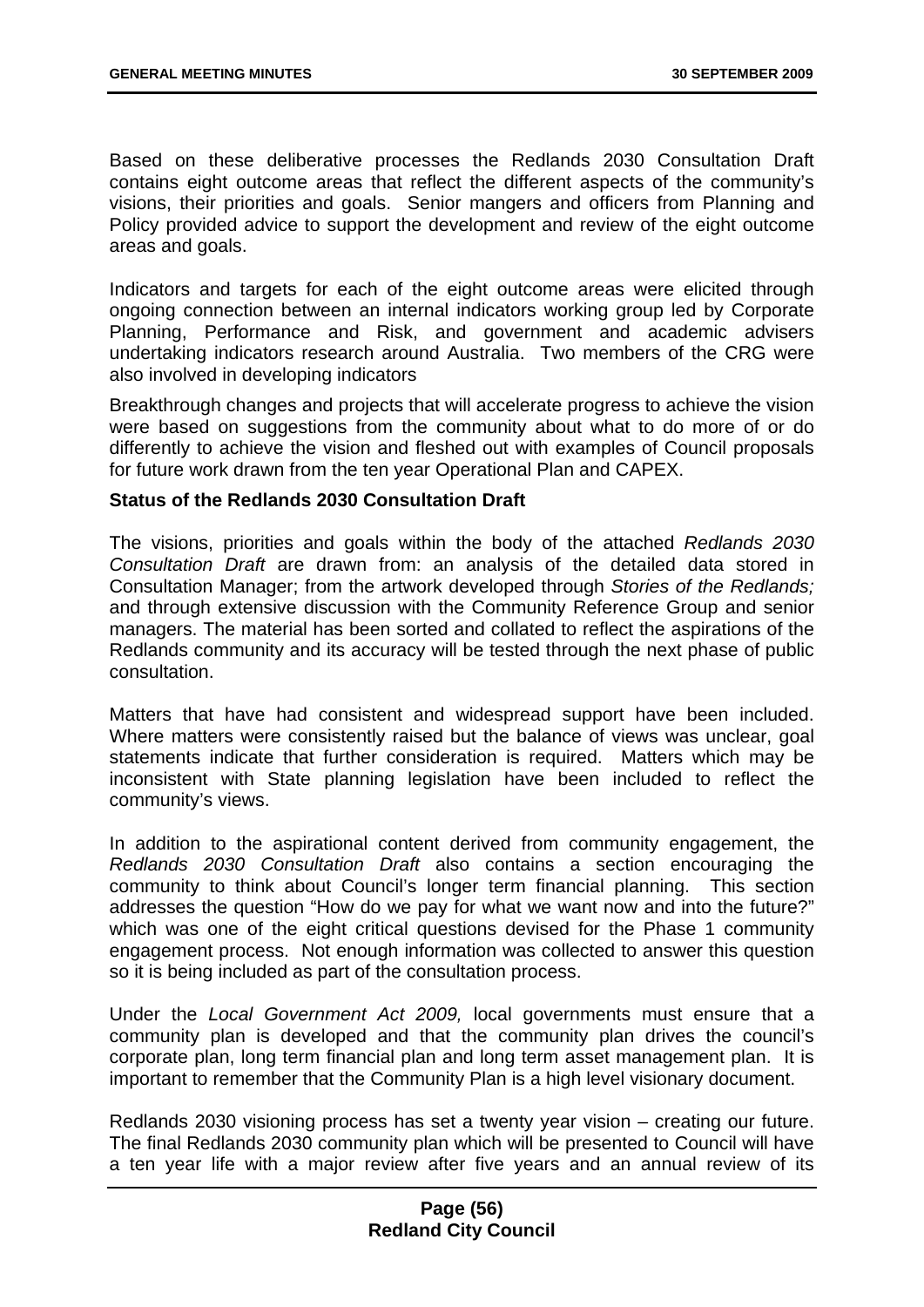implementation through Council's planning instruments. The community plan drives the Corporate Planning process and as such the Corporate Plan will be the document that moves the community's vision, priorities and goals into Councils core business. Council must consider in its corporate planning process the role it will take in implementing the community vision.

The *Redlands 2030 Consultation Draft* has been prepared as a document for public consultation. It is anticipated that during the consultation period, Council will receive submissions on the content of the draft. The submissions will be recorded and analysed any proposed changes to the draft will be contained in a detailed consultation report which will be prepared following the consultation period. Proposed changes will be considered by the Community Reference Group prior to the development of a final plan.

## **Public Consultation Strategy**

Public consultation is planned to take place from 5 October until 30 October with a summit bringing it to a conclusion on the 7 November. The timescale associated with public consultation is linked to the timeline for the development of the Corporate Plan. With the Corporate Plan set to be in place by June 2010 it is imperative that the Community Plan is complete no later than February 2010. These dates recognise the fact that the two documents are being developed in parallel and are actively addressing the intersection between community plan content and corporate plan decision-making processes.

During the 4 week consultation phase there will be a program of activity to raise awareness in the community of the content of the draft plan and the direction this document will set for the future of the Redlands. Residents will be strongly encouraged to submit their views on draft during this phase. Based on advice from Marketing and Communications, the Community Reference Group and councillors, the following engagement activities have been proposed:

### **Presentations**

- community members and interest groups who participated during the engagement phase will have the opportunity to attend scheduled events throughout the community
- requests from additional groups for presentations will be considered
- a summit will be held to present the draft and the outcome of the arts program, and to summarise the feedback and host a final discussion on the draft

### **Displays**

• Structured displays will be set up in Customer Service Centres and Libraries and will be considered for other strategic locations throughout the city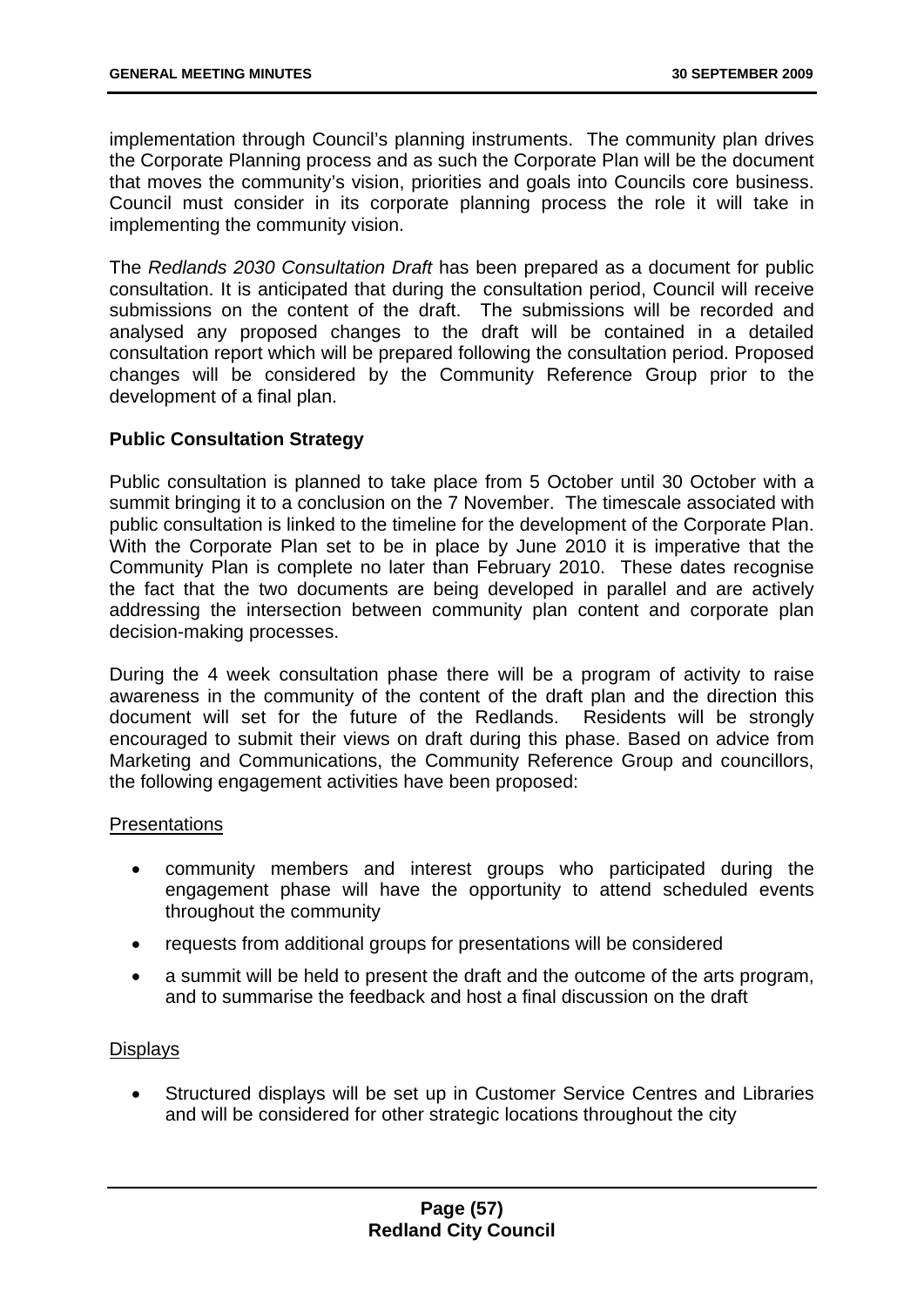### Distribution of hard copy *Redlands 2030 Consultation Draft*

- Hard copies will be available for distribution to schools;
- Access to hard copies of Redlands 2030 Consultation Draft will be available across the city and within the mobile libraries.

### Media Campaign

- Advertising and editorial campaign (already commenced);
- Radio interviews if requested.

### Submission Opportunities

Members of the community and non-resident land owners will be able to lodge submissions in the following ways:

- Hard copy response forms will be available for completion.
- 1300 number will be available for community members to call.
- Online survey.
- Written submissions and emails.
- Records retained from participation at an engagement event.

### Other Consultation

- Newsletter 3 will be distributed to the public via the Bayside Bulletin on the mainland and as an e-attachment in island media or post box delivery;
- A second survey will be undertaken with the Community Feedback Network and also with other members of the community who registered for online contact during the Redlands 2030 community engagement process.

# **RELATIONSHIP TO CORPORATE PLAN**

To provide effective organisational leadership through strategic planning and accountable and ethical standards of practice.

# **FINANCIAL IMPLICATIONS**

Funds of \$57,050 have been allocated in the 2009/10 budget for Stage 2 of the Redlands 2030 community planning project. These funds will be expended in the delivery of public display and advertising of the *Redlands 2030 Consultation Draft*, finalisation of the plan, publication and launch of the final Redlands 2030 Community Plan and integration into the Corporate Planning Process.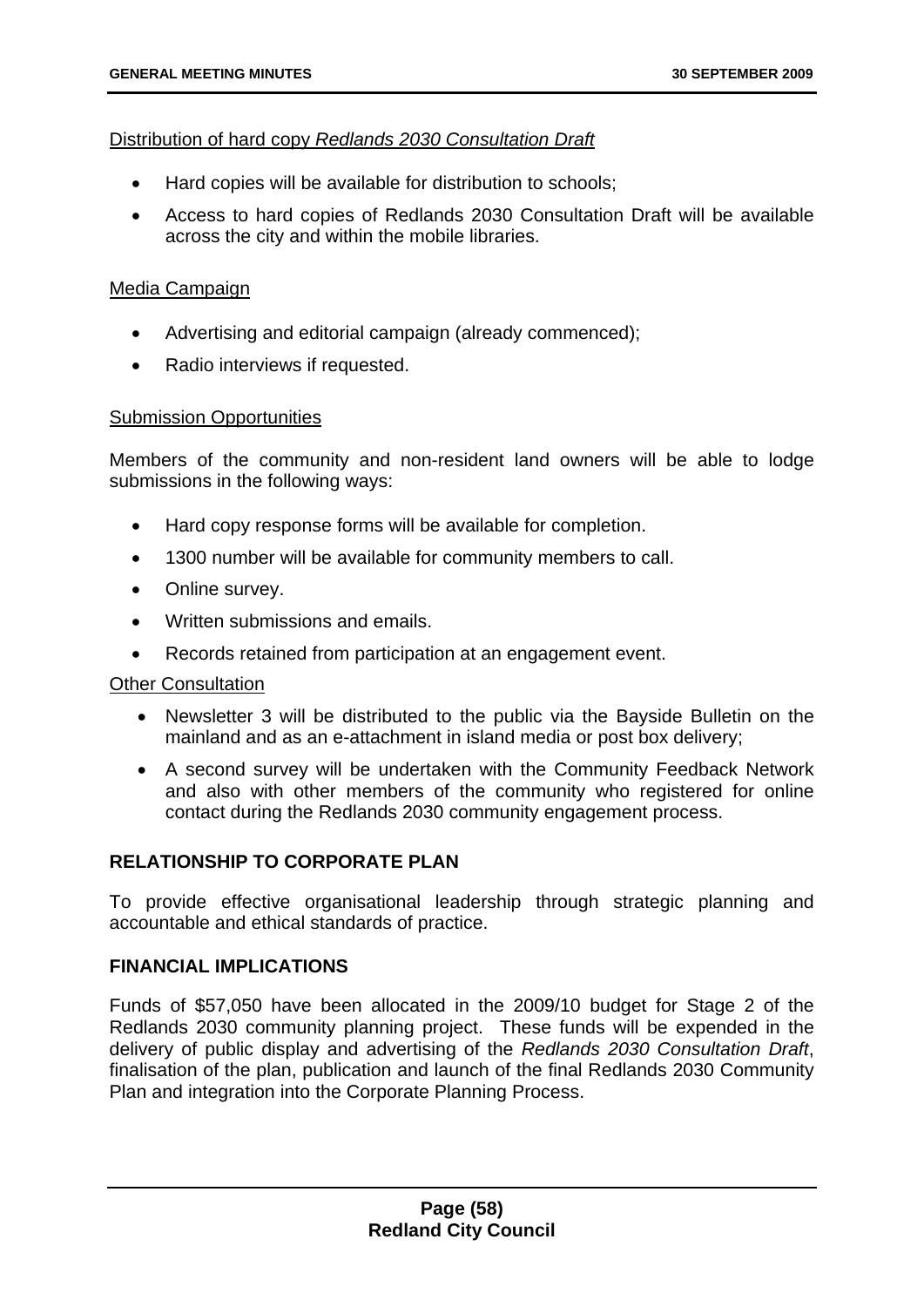# **PLANNING SCHEME IMPLICATIONS**

The Land Use Planning Group was consulted and it is considered that the outcome of recommendations in this report will not result in amendments to the Redlands Planning Scheme.

# **CONSULTATION**

Consultation has been undertaken throughout the development of *Redlands 2030 Consultation Draft* with a number of internal and external stakeholders including:

- The Redlands resident and business community;
- Community Reference Group;
- Project Control Group;
- ELG & Senior Managers;
- Council staff;
- Department of Infrastructure Planning.

The draft outcome areas, priorities and goals were distributed to Council's Senior Management Group and any requests for amendments were included where possible. The draft outcome areas, priorities and goals were then circulated to ELG. No changes were requested. The General Manager Corporate Services and the Manager Finance provided the copy of the Financial Sustainability section included in the *Consultation Draft*.

# **OPTIONS**

### **PREFERRED**

That Council resolve to approve the release of the Redlands 2030 Consultation Draft for public comment for a minimum four week consultation period.

### **ALTERNATIVE**

That Council resolve to approve the release of the Redlands 2030 Consultation Draft for public comment for a minimum four week consultation period, with identified areas to be amended for further tested during the public consultation phase.

# **OFFICER'S RECOMMENDATION**

That Council resolve to approve the release of the *Redlands 2030 Consultation Draft* for public comment for a minimum four week consultation period.

# **COMMITTEE RECOMMENDATION**

1. That the Officer's Recommendation be adopted with an amendment to the consultation draft Introduction section, "The Question of Financial Sustainability", as follows: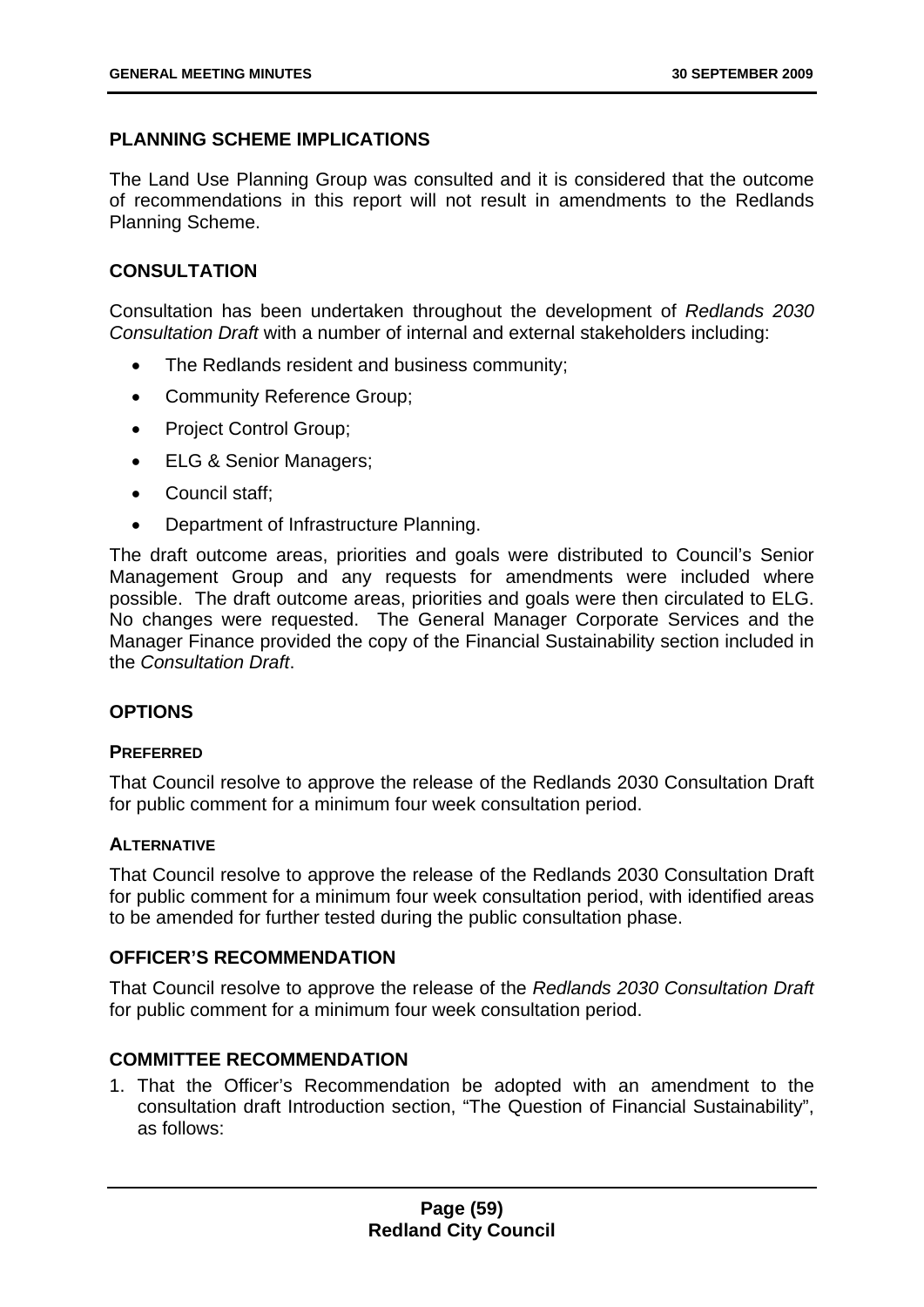Paragraph 1 – Addition of the words, "*How will Council prioritise and pay for the aspirational objectives that are contained in the community plan within the limited resources it has at its disposal?"* before the words, *"This question still needs to be addressed."*

Paragraph 5 – Addition of the words, *"Council's capacity to take on more debt is limited as this adds increased financial operational costs through paying the interest that is charged on them and repaying the debts when they become due."* after the first sentence, and *"The community is asked to consider whether it would*  be willing to take on more debt bearing in mind that this must be done in a *financially sustainable way."* as the last sentence.

Therefore, section to read as follows:

The Question of Financial Sustainability

A question that was not answered during the first phase of community engagement was: How will Council prioritise and pay for the aspirational objectives that are contained in the community plan within the limited resources it has at its disposal? This question still needs to be addressed.

Council's total expenditure for 2009/2010 including key community infrastructure, operational services and depreciation is approximately \$250 million. Most of the revenue, around 66%, comes from general rates, utility charges and levies. Only 13% comes from other external sources such as grants, subsidies and contributions. Fees and charges based on a user pays principle amount to another 7% of the total cash funding.

The structure of the general rates from which most of Council's income is derived, is based on unimproved capital value of the land. This means that landowners contribute the bulk of Council revenue and the majority of these landowners are residential ratepayers. Differential rating and rate capping has been introduced over the last six years and has provided some capacity to address the issue of equity and the impact of valuation changes. Concessions are available for full and part pensioners.

There are a number of options for increasing revenue to pay for growing expenditure requirements and the community is asked to consider how this could be done equitably. Increasing residential rates across the Redlands or imposing new levies for specifically targeted community benefit may affect some residents more than others. The option to increase commercial and industrial rates may not be attractive if it deters rather than stimulates business development and economic investment. Another option is to reduce expenditure on current priorities to pay for more pressing needs.

Currently Council has quite modest loan borrowings and plans for only modest growth. Council's capacity to take on more debt is limited as this adds increased financial operational costs through paying the interest that is charged on them and repaying the debts when they become due. The source of funds to repay debt growth is largely limited to residential ratepayers who represent the vast majority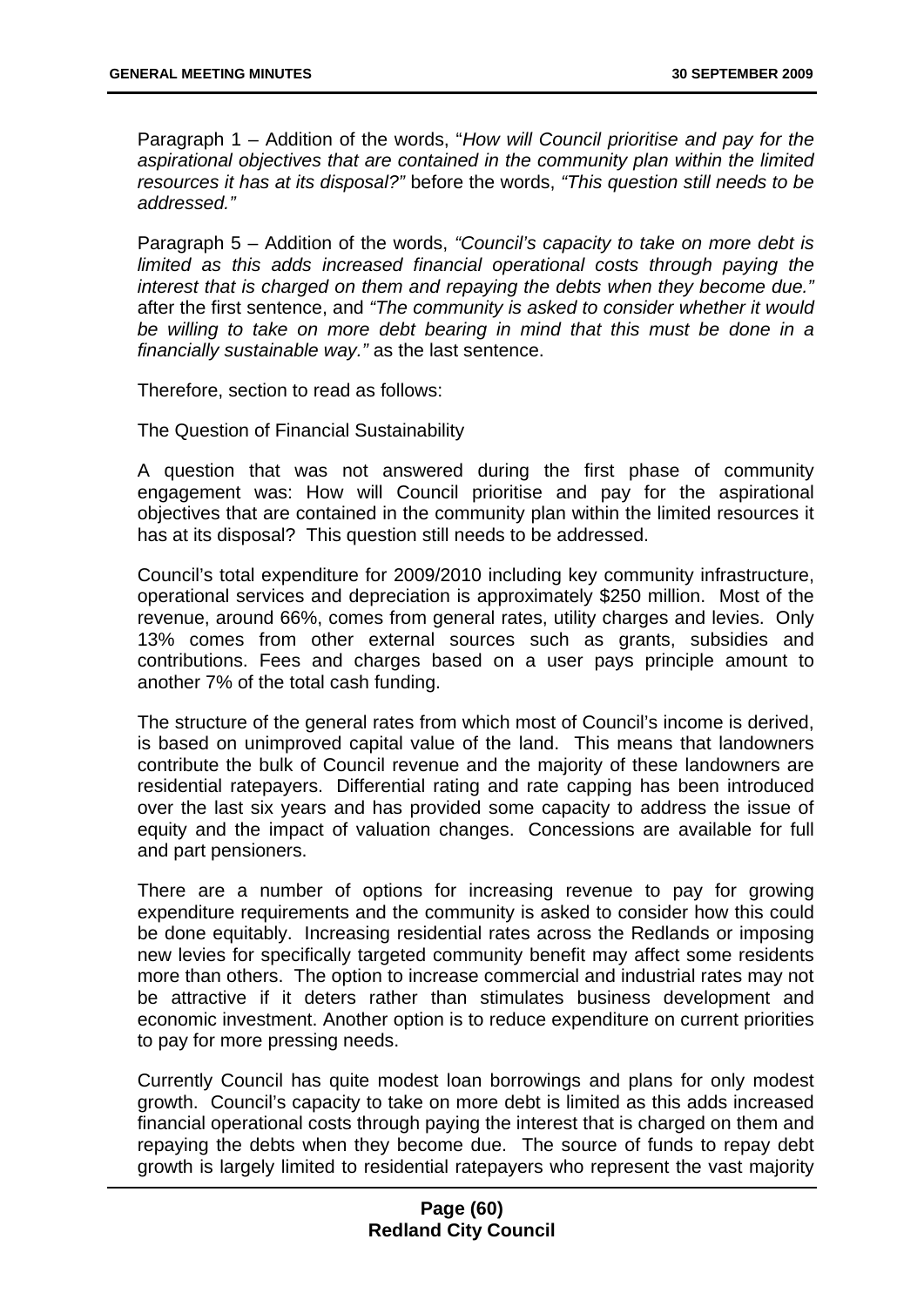of the rating pool. Increased borrowings may also result in a potential shift of the financial burden of repayment to future generations. Investment in revenue generating assets may be a good use of borrowings should returns be adequate, largely Council's asset are not revenue generating. The community is asked to consider whether it would be willing to take on more debt bearing in mind that this must be done in a financially sustainable way.

The outcomes and goals articulated by the community will need a sound financial model to implement them. Now is the ideal time to have your say on revenue and expenditure in response to the Redlands 2030 Consultation Draft.

2. That Council resolve to approve the release of the *Redlands 2030 Consultation Draft* for public comment for a minimum four week consultation period.

# **COUNCIL RESOLUTION**

| Moved by:    | Cr Ogilvie |
|--------------|------------|
| Seconded by: | Cr Henry   |

**That the Committee Recommendation be adopted with the following amendments:** 

**1. That the 'preamble' on the contents page be amended by deleting the last sentence of the second paragraph. Preamble to read as follows:** 

*REDLANDS 2030 CONSULTATION DRAFT contains the Redland community's views, visions and values for the future of the Redlands. Following a further period of community consultation, the Redlands 2030 Community Plan will be finalised and then presented to Redland City Council for endorsement.*

*Responsibility for the achievement of the aspirations contained in the Redlands 2030 Community Plan will rest with all levels of government, the broader community and individuals living in or visiting the Redlands.* 

*Redland City Council acknowledges the co-contribution and partnership with the Phillips Group Pty Ltd in the preparation of the Redlands 2030 Consultation Draft and their considerable work in producing the Redland 2030 Data Analysis Report (Phillips Group 2009)*

**2. That the third paragraph on page 3 under the heading 'A Changing World' be amended to read:** 

*The Draft SEQ Regional Plan (2009 – 2031), was released for comment in December 2008. The State's draft plan outlined the need for planning to manage population growth, make better use of existing urban areas and urban footprint and respond to regional pressures on transport systems*  and infrastructure. The SEQ Regional Plan was finalised on the 28<sup>th</sup> July *2009.*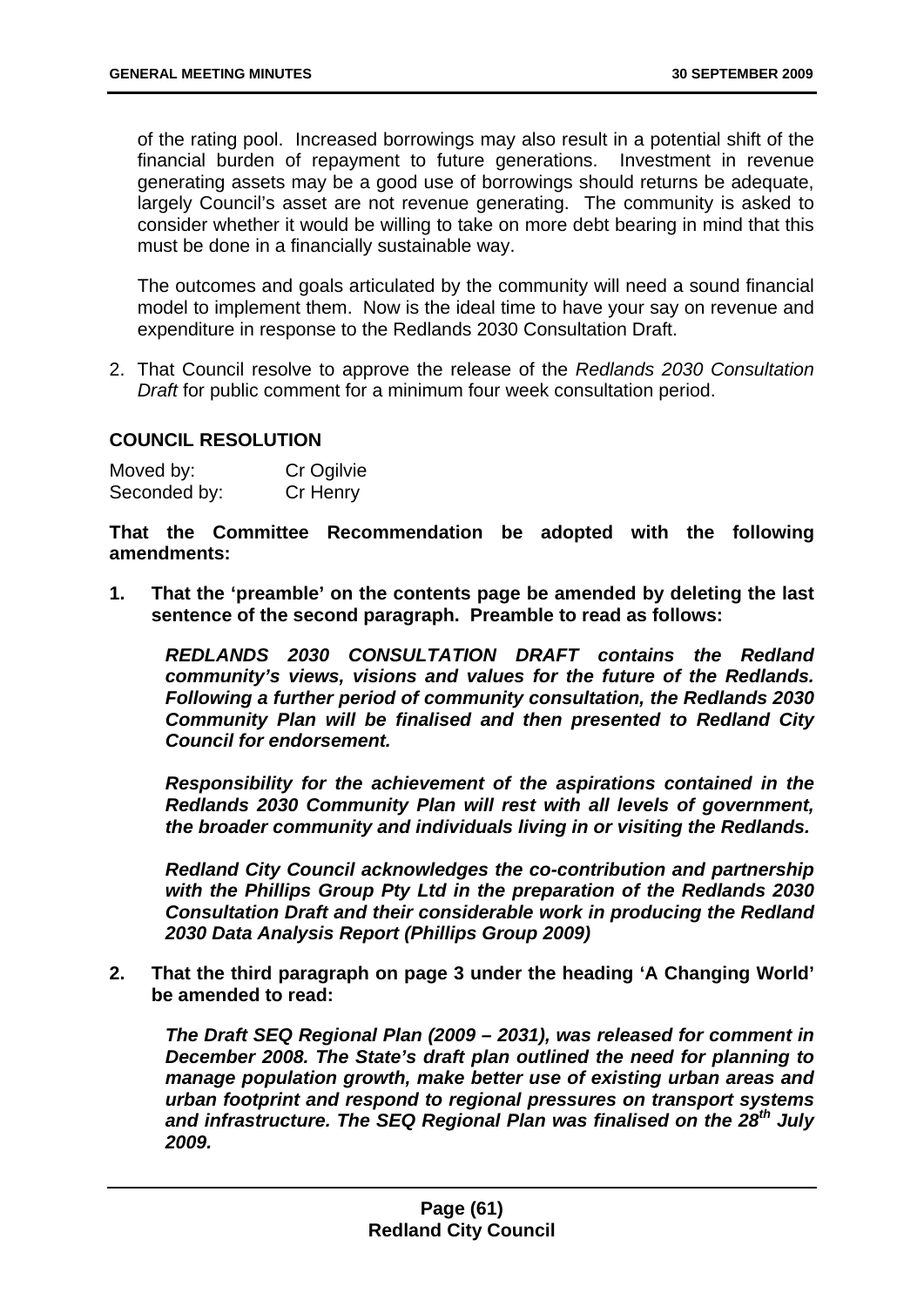**3. That the words, "Maintain or" be deleted from the Indicator "Secure and safe community' on page 25 of the attachment.** 

The motion was put as follows:

- **1. That Council resolve to approve the release of the** *Redlands 2030 Consultation Draft* **with the following amendments:**
	- **a. That the consultation draft Introduction section, "The Question of Financial Sustainability", be amended as follows:**

**Paragraph 1 – Addition of the words, "***How will Council prioritise and pay for the aspirational objectives that are contained in the community plan within the limited resources it has at its disposal?"* **before the words,** *"This question still needs to be addressed."*

**Paragraph 5 – Addition of the words,** *"Council's capacity to take on more debt is limited as this adds increased financial operational costs through paying the interest that is charged on them and repaying the debts when they become due."* **after the first sentence, and** *"The community is asked to consider whether it would be willing to take on more debt bearing in mind that this must be done in a financially sustainable way."* **as the last sentence;** 

**b. That the 'preamble' on the contents page be amended by deleting the last sentence of the second paragraph. Preamble to read as follows:** 

*REDLANDS 2030 CONSULTATION DRAFT contains the Redland community's views, visions and values for the future of the Redlands. Following a further period of community consultation, the Redlands 2030 Community Plan will be finalised and then presented to Redland City Council for endorsement.*

*Responsibility for the achievement of the aspirations contained in the Redlands 2030 Community Plan will rest with all levels of government, the broader community and individuals living in or visiting the Redlands.* 

*Redland City Council acknowledges the co-contribution and partnership with the Phillips Group Pty Ltd in the preparation of the Redlands 2030 Consultation Draft and their considerable work in producing the Redland 2030 Data Analysis Report (Phillips Group 2009).*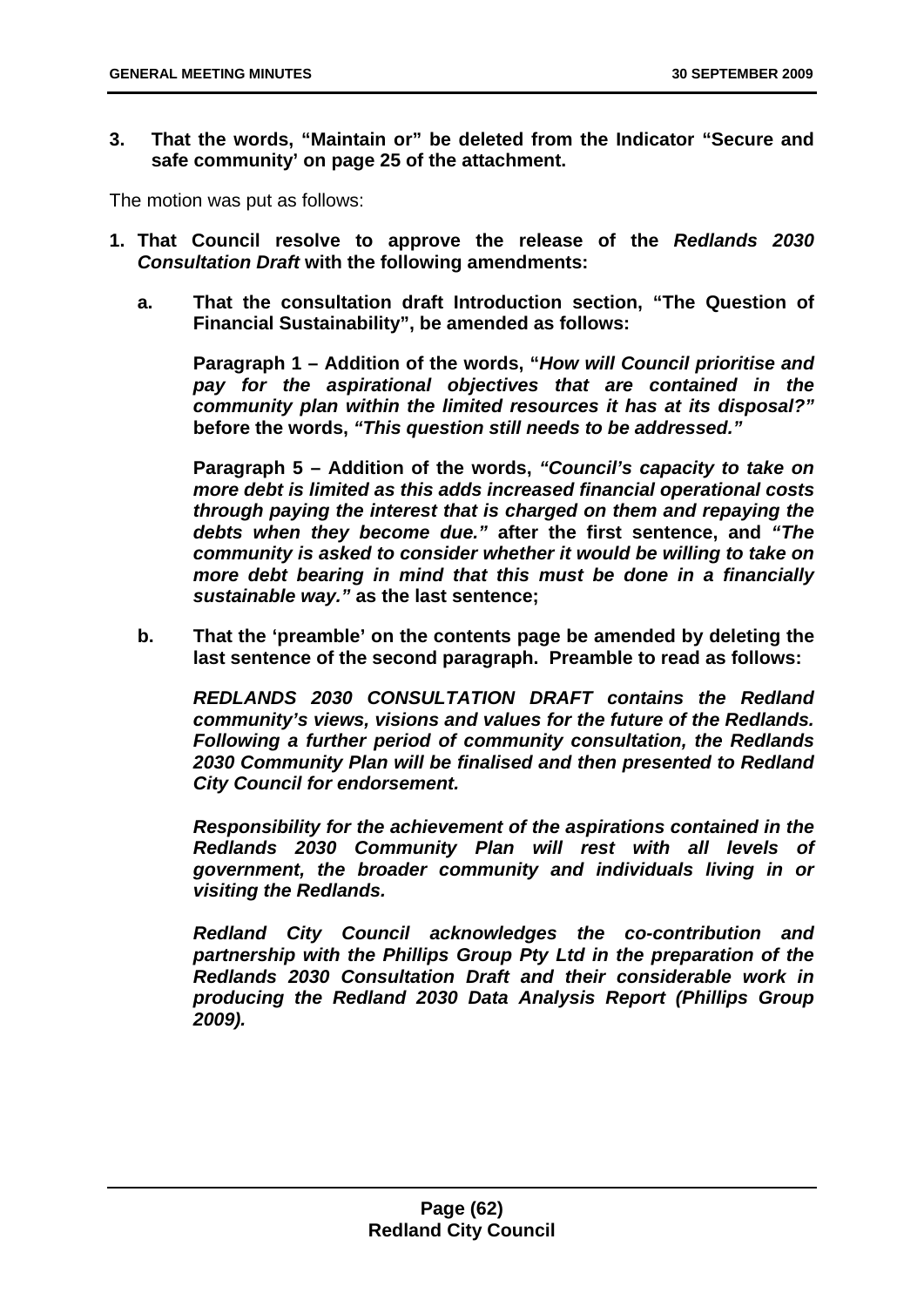**c. That the third paragraph on page 3 under the heading 'A Changing World' be amended to read:** 

*The Draft SEQ Regional Plan (2009 – 2031), was released for comment in December 2008. The State's draft plan outlined the need for planning to manage population growth, make better use of existing urban areas and urban footprint and respond to regional pressures on transport systems and infrastructure. The SEQ Regional Plan was finalised on the 28th July 2009;* 

- **d. That the words, "Maintain or" be deleted from the Indicator "Secure and safe community' on page 25 of the attachment; and**
- **2. That Council approve the release of the Redlands 2030 Consultation Draft for public comment for a minimum four week consultation period.**

# **CARRIED**

A division was called for.

Crs Burns, Reimers, Murray, Elliott, Bowler, Townsend, Henry, Ogilvie, Boglary and Hobson voted in the affirmative.

Cr Williams voted in the negative.

The motion was declared by the Mayor as **CARRIED**.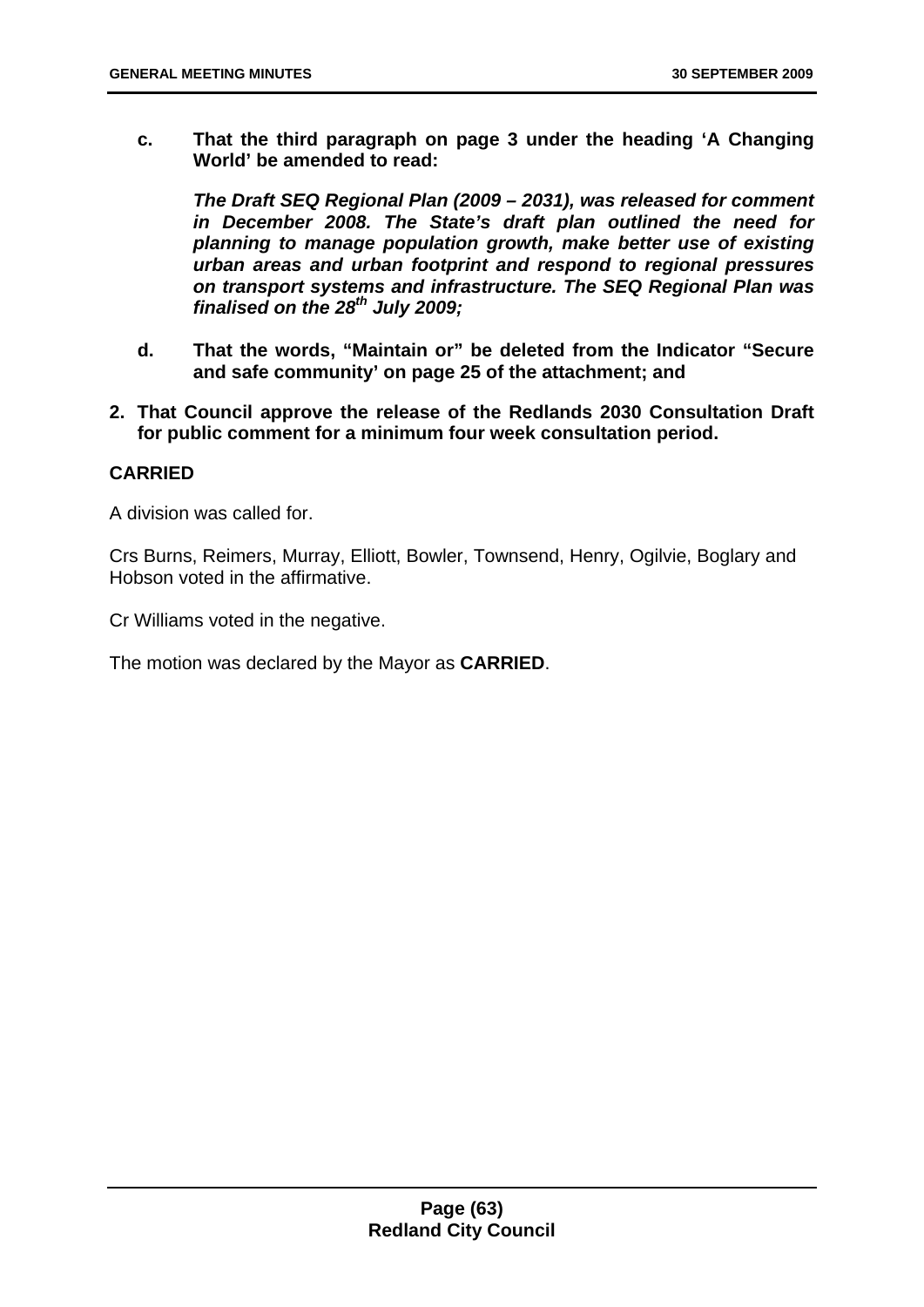# **12.1.3 COUNCILLORS' CBF DIVISON 4 - PROVISION OF PARK INFRASTRUCTURE**

| <b>Dataworks Filename:</b>       | <b>P&amp;R Planning - Division 4</b>                            |
|----------------------------------|-----------------------------------------------------------------|
| <b>Responsible Officer Name:</b> | Angela Wright<br><b>Acting Manager Environmental Management</b> |
| <b>Author Name:</b>              | <b>Emma Baker</b><br><b>Advisor Landscape Architect</b>         |

## **EXECUTIVE SUMMARY**

Council annually allocates in its budget an amount for discretional spending by Divisional Councillors known as the Councillors Community Benefit Fund (CCBF). All requests for funding individual projects with a greater expenditure that \$5000 requires approval from Council.

This request is for an amount of \$12,100.00 (GST exclusive) to be allocated for the installation of a new play fort and slide at Coochiemudlo Island Foreshore West.

## **PURPOSE**

The purpose of this report is to seek approval from Council for an allocation from the Division 4 proportion of CCBF of \$12,100 (GST exclusive) for the installation of a new fort and slide structures at Coochiemudlo Island Foreshore West, located at 1-21 Victoria Parade South, Coochiemudlo Island.

# **BACKGROUND**

Requests have been received for improved park playground facilities on the western foreshore of Coochiemudlo Island to meet the expectation of community and in accordance with the Open Space Plan 2004-2016 regional park embellishment standards. . Consequently the Division 4 Councillor has requested that facilities be upgraded and added to within the play area.

In consultation with the Landscape Architect for Open Space Planning, it was recommended that new play equipment be installed into the existing playground to expand the play opportunities within the foreshore recreational area. Quotations were sought from suppliers from the Council's Register of Pre-Qualified Suppliers Parks Infrastructure (1176-2008-PCO) and submitted to the to the Divisional 4 Councillor for approval.

### **ISSUES**

With consultation with the Divisional Councillor and the community, proposed landscape master planning of the foreshore west area may take place in the near future to provide additional recreation opportunities within a regional destination park.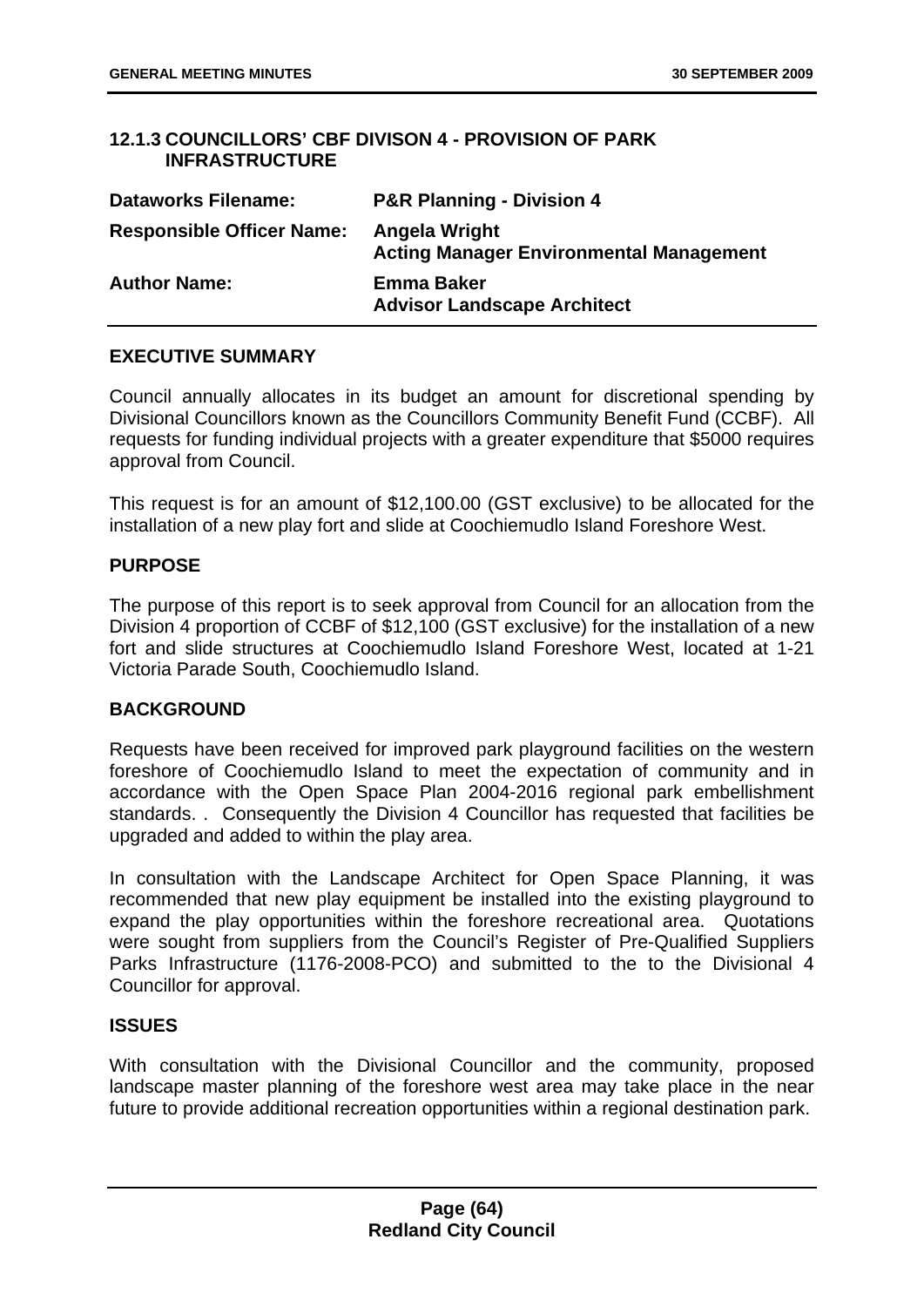The Divisional Councillors currently have funding available in 2009/2010 allocation of the Community Benefit Fund to support the Officer's Recommendation and is in accordance with the Councillors' Community Benefit Guideline GL-2034.

## **RELATIONSHIP TO CORPORATE PLAN**

The recommendation primarily supports Council's strategic priority to Build safe, strong and self reliant communities with access to community services, infrastructure and opportunities for participation in community life.

## **FINANCIAL IMPLICATIONS**

The Divisional Councillor supports this project and has sufficient funds to allocate an amount of \$12,100.00(GST exclusive) from the Division 4 portion of the CCBF.

## **PLANNING SCHEME IMPLICATIONS**

It is considered that the outcome of recommendations in this report will not result any amendments to the Redlands Planning Scheme.

## **CONSULTATION**

The Division 4 Councillor and the Landscape Architect Open Space Planning have been consulting with the Coochiemudlo Island Progress Association about this project and requested the Asset Services Officer to assist with the sourcing of costs for this project to be undertaken.

### **OPTIONS**

### **PREFERRED**

That Council resolve to approve an allocation of \$12,100.00 (GST exclusive) from the Division 4 portion of the Councillors' Community Benefit Fund for the supply and installation of a new play fort and new slide structure at Coochiemudlo Island Foreshore West (Victoria Parade).

### **ALTERNATIVE**

That Council not approve the allocation of \$12,100.00(GST exclusive) for this project.

## **OFFICER'S/COMMITTEE RECOMMENDATION/ COUNCIL RESOLUTION**

| Moved by:    | Cr Ogilvie |
|--------------|------------|
| Seconded by: | Cr Boglary |

**That Council resolve to approve an allocation of \$12,100.00 (GST exclusive) from the Division 4 portion of the Councillors' Community Benefit Fund for the supply and installation of a new play fort and new slide structure at Coochiemudlo Island Foreshore West (Victoria Parade).**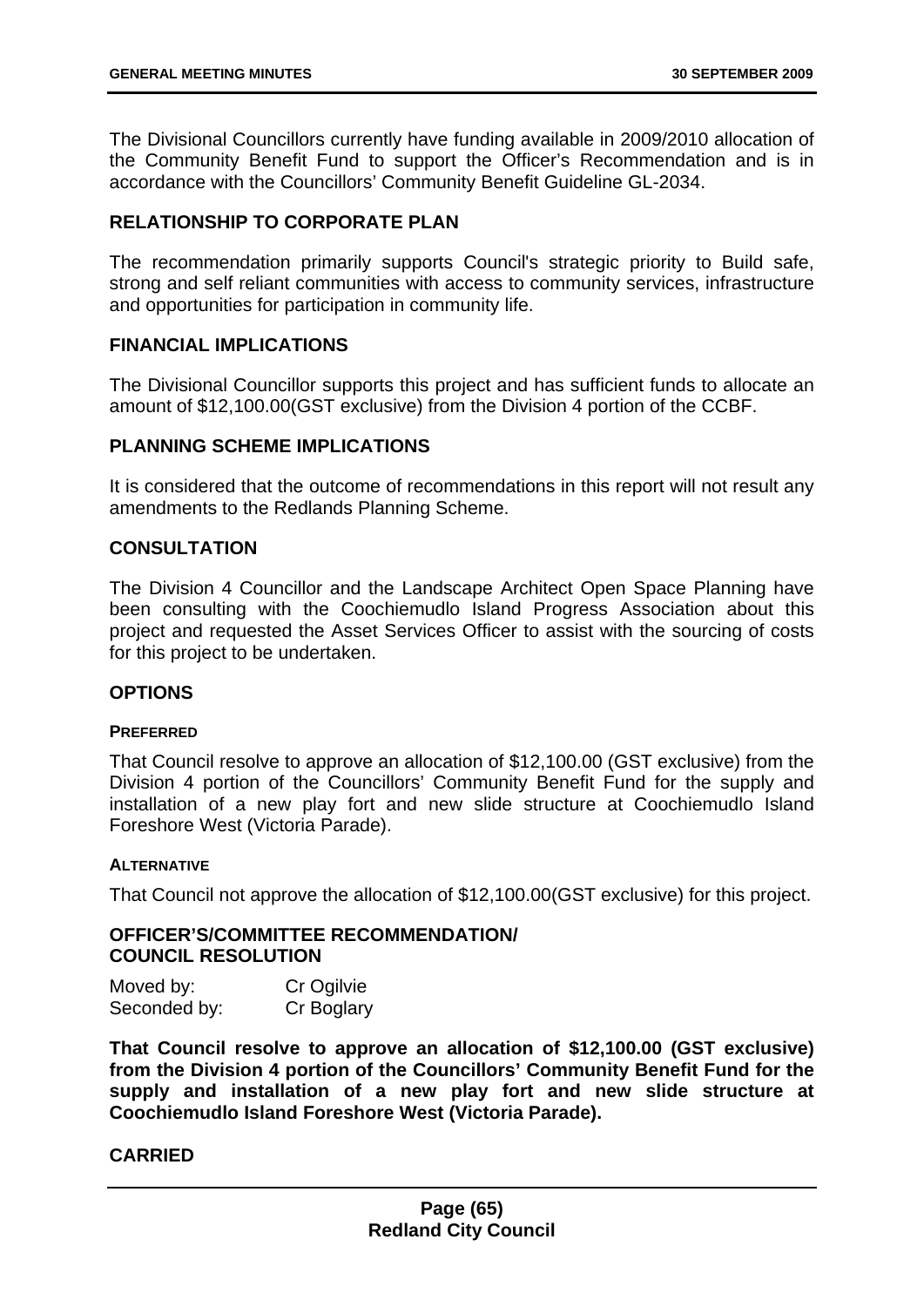### **12.2 SMBI COMMUNITIES ADVISORY COMMITTEE REPORT OF 16 SEPTEMBER 2009**

## **12.2.1 ITEMS FOR CONSIDERATION**

| <b>Dataworks Filename:</b>       | <b>GOV SMBI Advisory Committee</b>                                          |
|----------------------------------|-----------------------------------------------------------------------------|
| <b>Attachment:</b>               | <b>Committee Report</b>                                                     |
| <b>Responsible Officer Name:</b> | <b>Gary Photinos</b><br><b>Acting General Manager Planning &amp; Policy</b> |
| <b>Committee Manager:</b>        | <b>Mark Conlan</b><br><b>Principal Advisor - SMBI Strategies</b>            |

### **EXECUTIVE SUMMARY**

The SMBI Communities Advisory Committee met on Wednesday, 16 September 2009 at Macleay Island Progress Association Hall. Attached is a copy of the Committee Report from this meeting.

The following reports were considered by the Advisory Committee:

### **1.1 South East Queensland Regional Planning Update:**

Recommendation to Advisory Committee was -

- to note the update on the release of the SEQ Regional Plan 2009-2031; and
- to discuss the future influences of transport planning being undertaken at the regional level, through the Commencing SEQ 2031 project on the SMBI.

### **1.2 Redland City Transport Planning Review:**

Recommendation to Advisory Committee was -

- to note the information provided in the report,
- for the Advisory Committee to be provided with a copy of the project plan when finalised; and
- to discuss the role of the Committee in the community engagement for the project.

## **1.3 Draft Queensland Coastal Plan 2009:**

Recommendation to Advisory Committee was -

- to note the release of the Draft Queensland Coastal Plan 2009 and the deadline for comment on the draft plan being 31 October 2009; and
- to discuss the matter of providing comments to Council for inclusion as part of Council's submission to the draft Queensland Coastal Plan 2009.

#### **1.4 Council Updates and Review of Actions from Previous Meetings:** Recommendation to Advisory Committee was -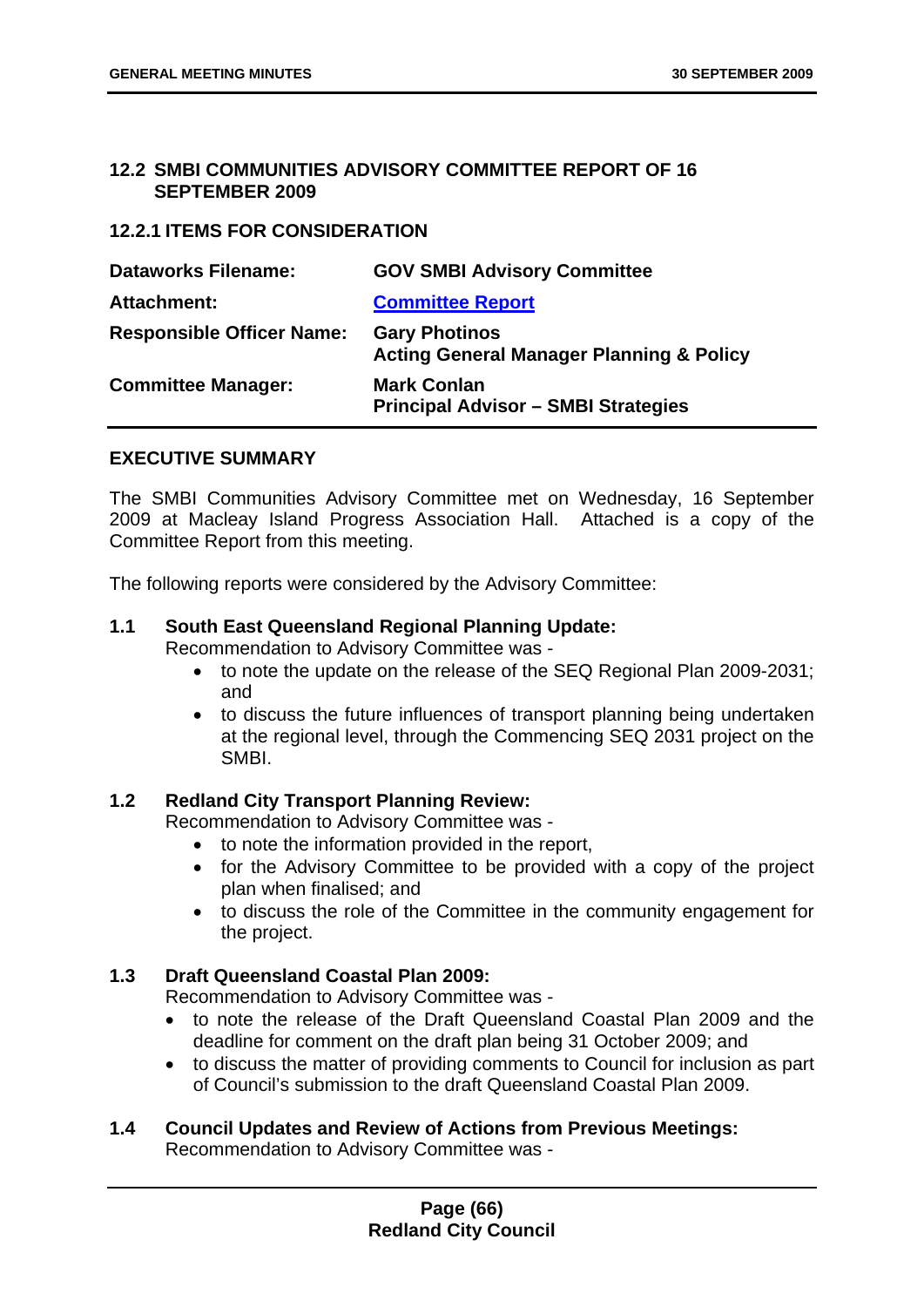• to review and note the update of action arising from previous meetings as presented.

### **1.5 Administrative Matters:**

Recommendation to Advisory Committee was -

- to discuss and decide on the appropriate communication channels for individuals or island community groups to contact the Advisory Committee;
- to provide agreement to the future workshops and meetings program; and
- to discuss the preferred option on how the Advisory Committee can review and respond to planning documents potentially having implications on the SMBI.

The items presented to the Committee were discussed and it is recommended that Council resolve in accordance with the following Officer's Recommendation.

## **OFFICER'S/COMMITTEE RECOMMENDATION**

That Council resolve as follows:

- 1. To receive the attached SMBI Communities Advisory Committee Report; and
- 2. To note that the Chief Executive Officer will deal with any operational or administrative recommendations from this Advisory Committee Report and where appropriate, report to the next Planning & Policy Committee meeting with recommendations for consideration by that Committee.

## **COUNCIL RESOLUTION**

| Moved by:    | Cr Townsend      |
|--------------|------------------|
| Seconded by: | <b>Cr Bowler</b> |

**That Council resolve as follows:** 

- **1. To receive the attached SMBI Communities Advisory Committee Report; and**
- **2. To note that the Chief Executive Officer will deal with any operational or administrative recommendations from this Advisory Committee Report and where appropriate, report to the next Planning & Policy Committee meeting with recommendations for consideration by that Committee; and**
- **3. That consideration of the meeting schedule for the Advisory Committee be deferred and considered at its November 2009 meeting.**

**CARRIED** (unanimously)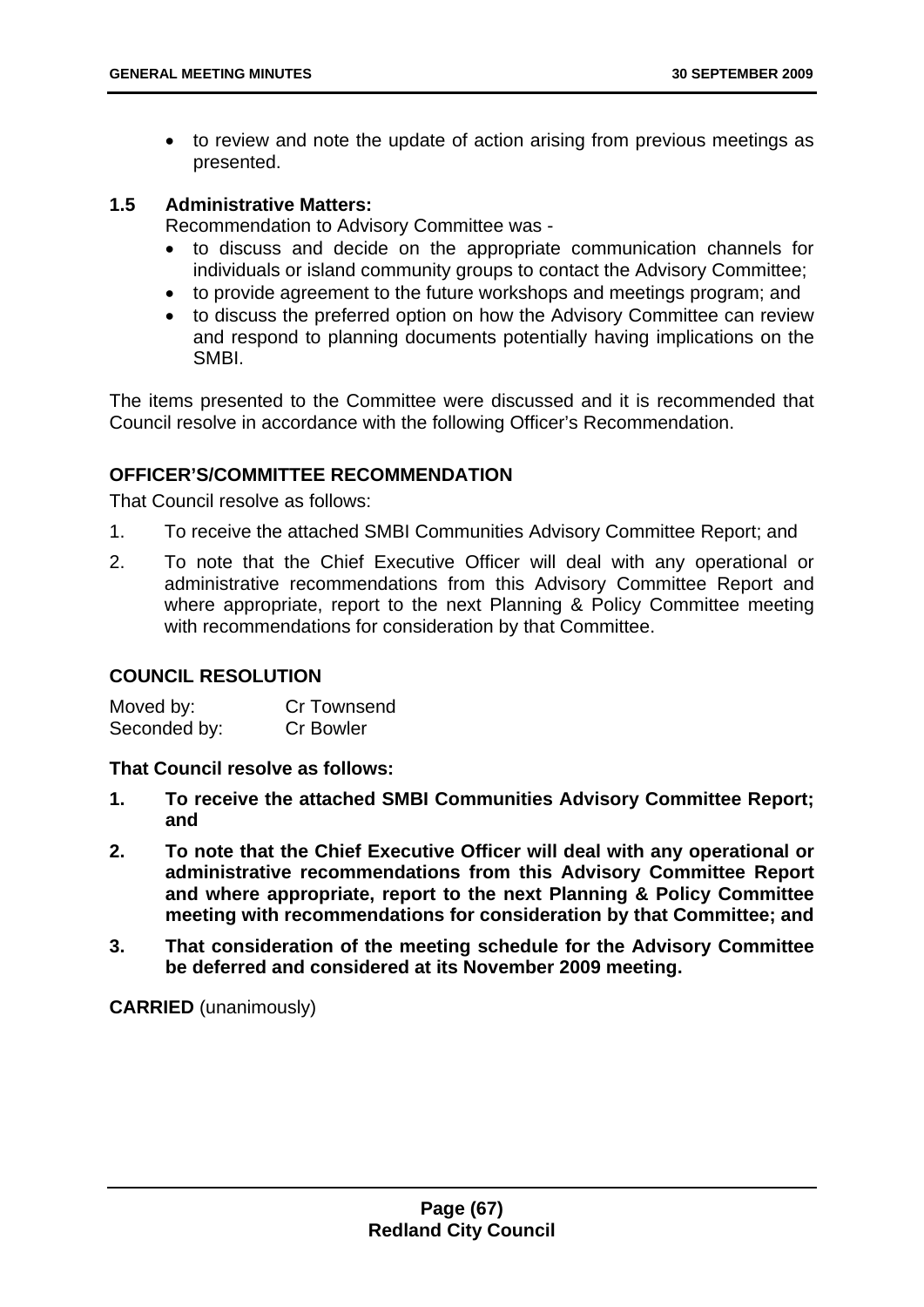# **12.3 GENERAL BUSINESS**

Permission was granted for the following items of general business to be raised.

## **12.3.1 QUESTIONS ON NOTICE**

#### **Cr Townsend:**

1. At what stage is the review of the local law in respect to the banning of smoking on jetties/pontoons?

### **Cr Murray:**

- 1. Requested that the review on truck laws be brought back to committee as soon as possible.
- 2. Requested that consideration be given to the provision of designated hockey fields for Redlands Hockey Association.

## **COMMITTEE RECOMMENDATION/ COUNCIL RESOLUTION**

Moved by: Cr Murray Seconded by: Cr Elliott

**That these questions be taken on notice and responded to by the Chief Executive Officer.**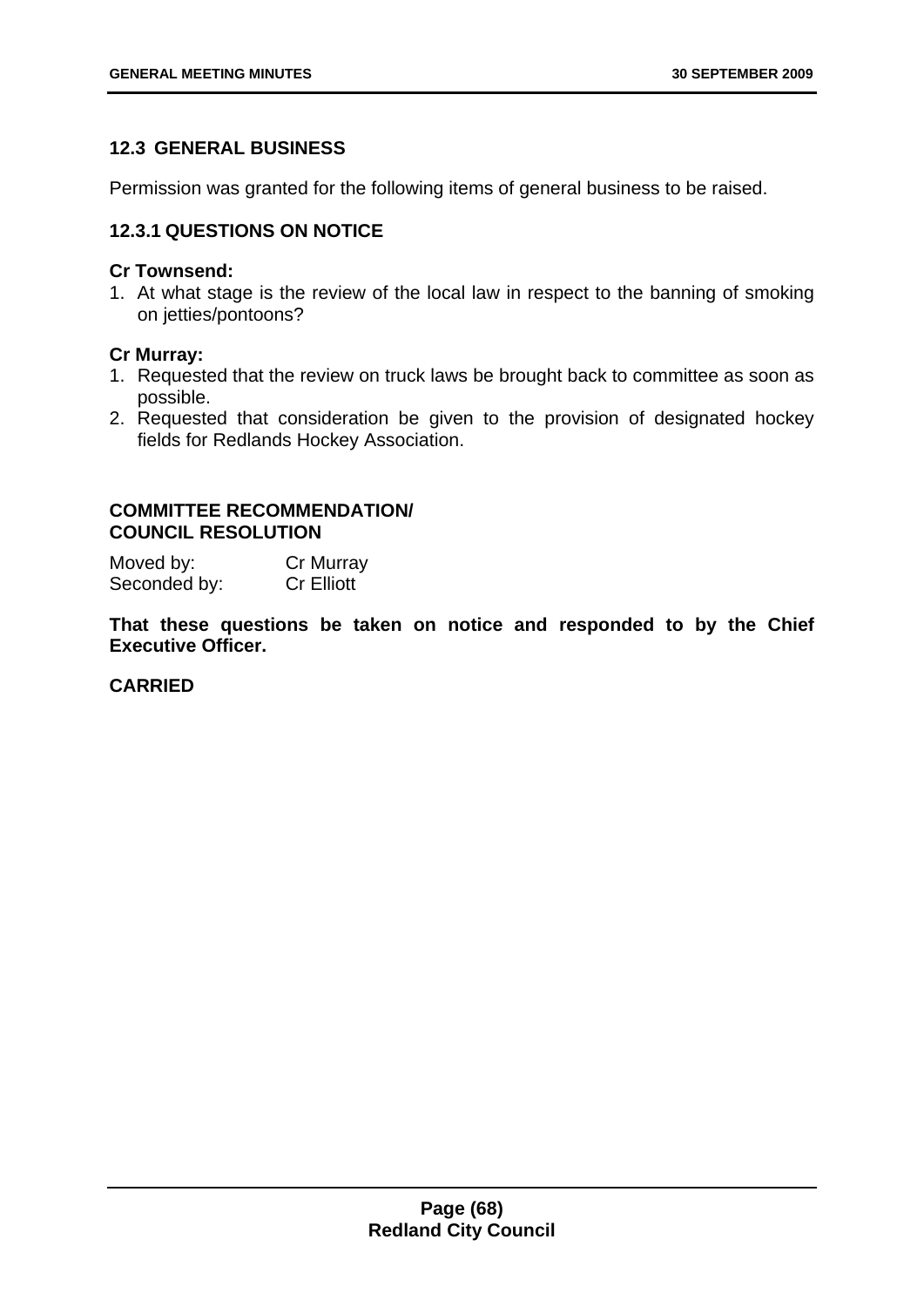### **13 FINANCE AND CORPORATE MANAGEMENT COMMITTEE 23/09/09 - RECEIPT AND ADOPTION OF REPORT**

| Moved by:    | <b>Cr Townsend</b> |
|--------------|--------------------|
| Seconded by: | <b>Cr Reimers</b>  |

That the Finance and Corporate Management Committee Report of 23 September 2009 be received.

CARRIED

### **13.1 CUSTOMER SERVICES**

Cr Townsend declared a material personal interest in the following item stating that her husband owns a company that previously contracted to Council to clean the North Stradbroke Island Caravan Parks and he was contacted by one of the Tenderers during the tender process. Cr Townsend left the meeting for discussion and decision on this Item.

## **13.1.1 COMMUNITY CONCERNS RE LEASE OF THE STRADDIE HOLIDAY PARKS**

| <b>Dataworks Filename:</b>       | <b>CP Tender Process – Management of NSI</b><br><b>Caravan Parks and Camping Grounds</b>    |
|----------------------------------|---------------------------------------------------------------------------------------------|
| <b>Responsible Officer Name:</b> | <b>Greg Jensen</b><br><b>Group Manager - Customer &amp; Community</b><br><b>Services</b>    |
| <b>Author Name:</b>              | <b>Michael Tait</b><br><b>Project Manager - Customer &amp; Community</b><br><b>Services</b> |

### **EXECUTIVE SUMMARY**

At a workshop held by Council on 18 August 2009 the invited community groups from North Stradbroke Island raised a number of concerns regarding the leasing of the Straddie Holiday Parks to one commercial operator for a term of 30 years. A petition was also received by Council at the General Meeting 26 August 2009 that stated: *"We the undersigned electors of the City of Redlands and visitors to North Stradbroke Island request:* 

- *1. An immediate halt to any decision regarding the tender for a 30 year lease on all North Stradbroke Island camp grounds.*
- *2. Full engagement with North Stradbroke Island residents and organisations regarding the future of these camping reserves.*

*For the following reasons:* 

*1. The 30 year leasing will have long term environmental, social, cultural and economic ramifications to the island and its people.*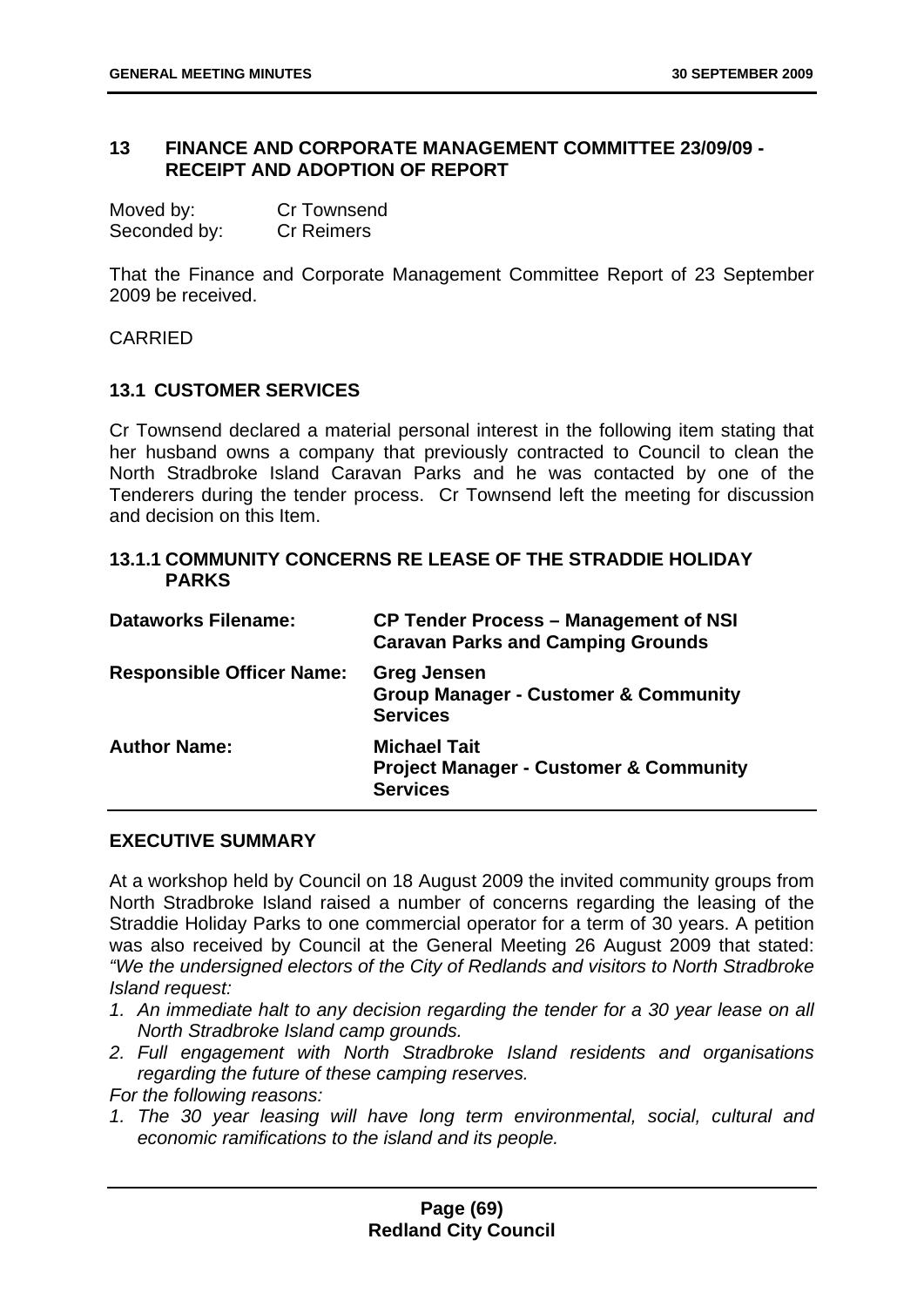*2. The island community needs to be active participants in development of sustainable strategies for its camping reserves and foreshores."* 

This petition formed part of the presentation to Council on 18 August 2009. Concerns raised by the community groups have been detailed in this report along with their researched responses. Key concerns have centred around community consultation, implications for native title, access through the Holiday Parks, environmental management, employment and training opportunities, and impacts on local businesses.

In response to the tender the two short listed Tenderers were required to outline their ability to provide significant outcomes to the community. Tenderers have provided Council with responses to a number of concerns which provide significant outcomes to the community. The tender submission and subsequent clarifications, interviews and presentations with the short listed Tenderers indicated that both Tenderers were willing to develop and participate in a Steering Committee with a view to provide a "seat at the table" for community groups and Council across a number of management issues. Additionally, the Tenderers are also willing to develop a Plan of Management to accompany the Trustee Lease that will provide an extra level of surety to Council and the community on management process and community consultation. The Plan of Management will form part of the Lease and is binding on the Lessee.

The Tenderers are willing to discuss the outcomes that would be achieved by the community management model and incorporate them into their Plans of Management. This would ensure that the community is delivered the outcomes it is trying to achieve whilst the Holiday Parks are being managed by industry experts that have the proven financial capability and business acumen to ensure it succeeds and does not become a financial burden to Council or the ratepayers of Redland City. This process reduces the risk to Council.

If Council chooses not to proceed with the Tender process it could result in a financial loss to Council representing a rate increase of between 1% and 1.5% per annum for the next 30 years for every ratepayer (approx. 62,000) of Redland City (based on current projections). Additional lost opportunity costs will also be felt by NSI businesses keen to form strategic business alliances with the successful Tenderer. If Council chooses to accept the Tender it will reduce Council's capital program by \$2.5 million over the next 10 years.

# **PURPOSE**

To advise Council of the Tenderers' proposed commercial management model for the Straddie Holiday Parks which will address the concerns that have been raised by community groups at the workshop and in the petition regarding leasing of the Straddie Holiday Parks.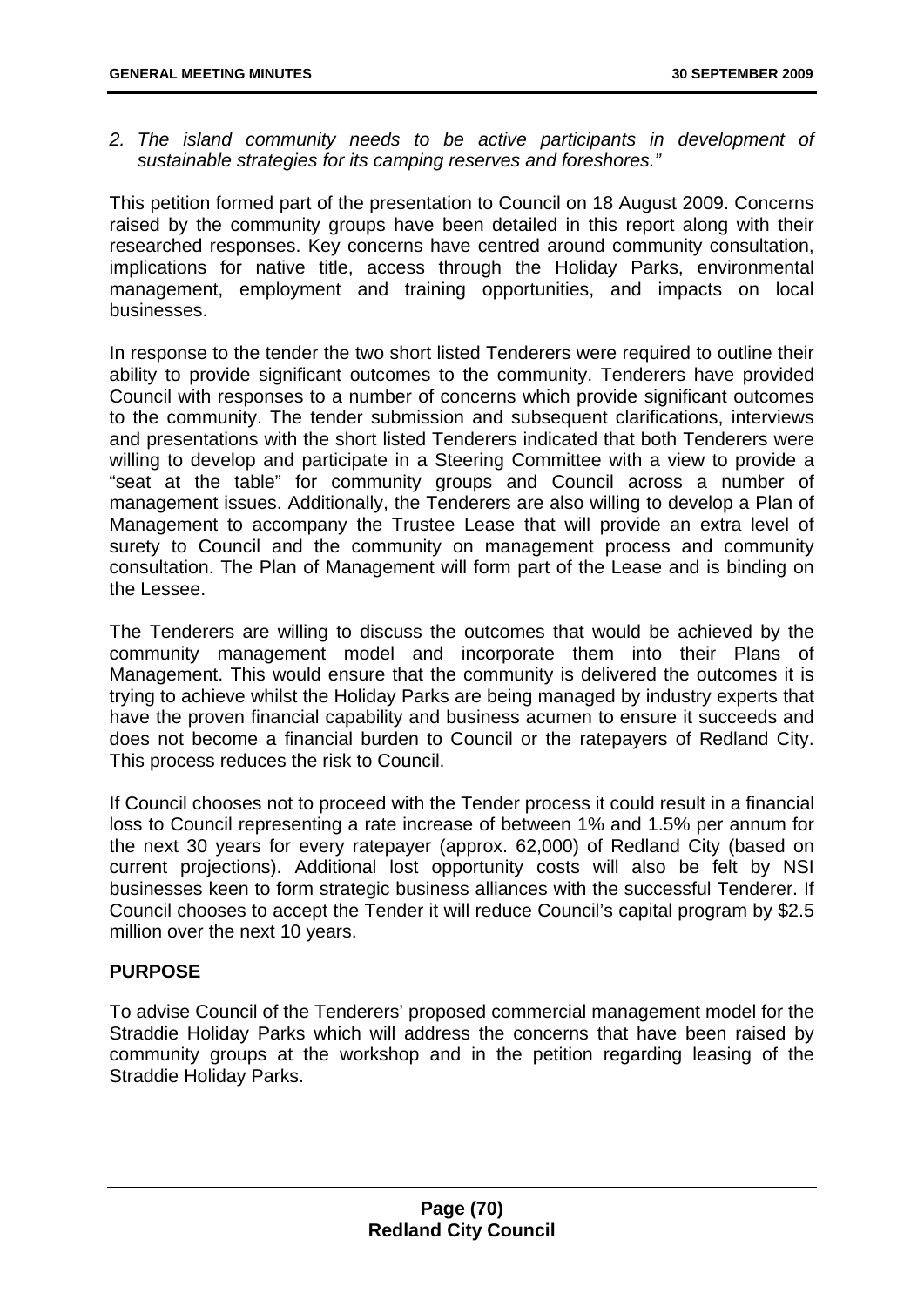# **BACKGROUND**

A workshop was organised on 18 August 2009 to discuss concerns raised by North Stradbroke Island community groups relating to the proposed leasing of the Straddie Holiday Parks. In attendance at this workshop was: the Mayor and four Councillors, CEO and General Managers, Council Officers, Officers from the Department of Environment and Resource Management (DERM), representatives from the Quandamooka Forum, and members of the Stradbroke Island Management Organisation (SIMO), Friends of Stradbroke Island (FOSI), Amity Point Progress Association and the NSI Branch of the ALP.

## **ISSUES**

The NSI community groups have raised a number of concerns regarding the leasing of the Straddie Holiday Parks. Detailed below are the concerns raised and the researched responses to those concerns.

### Lack of Community Consultation during the Process

The NSI community groups including the Quandamooka Forum feel that they were not adequately consulted during the expression of interest (EOI) and tendering process.

The EOI was an open process inviting the public and interested parties to provide a submission on the operation of the Straddie Holiday Parks. Prior to the EOI being advertised, a media release notifying the community of the upcoming expression of interest was sent to all local papers and letters were also sent to all storage van owners describing the process Council was about to undertake.

Discussion occurred between the Group Manager Customer and Community Services and the Secretariat Officer of the Quandamooka Forum to determine if there would be interest from the Quandamooka Forum in any EOI process for all or part of the camping ground operations. A letter was also emailed to Chairperson of the Quandamooka Forum and the Secretariat Officer of the Quandamooka Forum prior to the EOI being advertised to notify them of Council's intention of investigating various management options for the Holiday Parks and inviting the Quandamooka Forum to submit an expression of interest.

The EOI was advertised locally and nationally in The Australian, The Courier Mail, The Bayside Bulletin and the Redland Times on 7 November 2008 which resulted in Council receiving enquiries and sending EOI documents as far a field as Vanuatu. Interested parties who requested a copy of the EOI were invited to attend a site visit of the Straddie Holiday Parks to aid in the development of their submissions. The Quandamooka Lands Council Aboriginal Corporation attended this site visit. The Council officer from the Contract Management Services Unit provided guidance to the Chair of the Quandamooka Lands Council Aboriginal Corporation and the Secretariat Officer of the Quandamooka Forum during the site visit.

Council received eight (8) submissions for the EOI. The submission received from the Quandamooka Lands Council Aboriginal Corporation did not address the relevant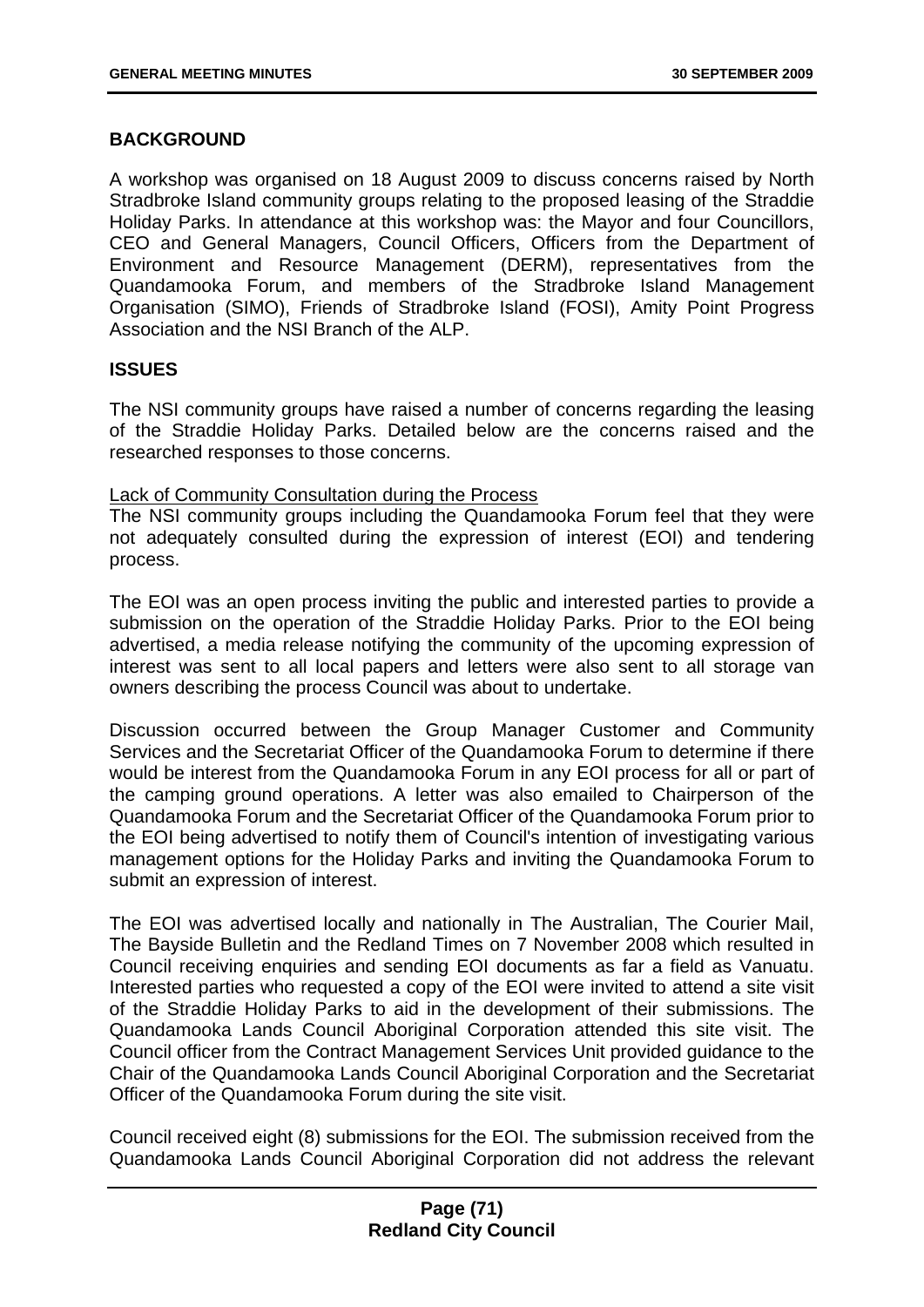evaluation criteria and was considered unsuccessful by the evaluation panel. As part of the process a letter of non acceptance was sent to all unsuccessful submitters with an invitation from Council to offer feedback on their submission. This offer was not taken up by the Quandamooka Lands Council Aboriginal Corporation.

At the General Meeting held 25 February 2009 Council resolved to enter into a selective tender with management companies that demonstrated capacity to operate the Straddie Holiday Parks after assessment against the EOI evaluation criteria.

Following the decision handed down at the General Meeting, Redland City Council's CEO, Gary Stevenson issued a media release to the Straddie Island News on 24 March 2009 detailing Council's decision to enter into a selective tender and explaining the process Council would follow over the coming months. Another letter was also sent to all storage van owners highlighting the information issued in the above statement.

As Trustees of Crown Land, DERM expect that Council would follow a comprehensive process to ensure that the holiday parks and camping grounds are managed by highly skilled and experienced operators. The expression of interest was designed to identify organisations that Council could invite to tender that had the prerequisite capabilities required by DERM and Council for the management of the Straddie Holiday Parks. This process reduces the risk to Council of failure of the operation by using an extensive two step process to ensure operational and financial capability and capacity have been demonstrated.

Lack of community involvement in future operational management and development of the Holiday Parks

The community groups are concerned that a lease would exclude them from decision making processes with regard to the operational management and future development of the camping grounds. The Tenderers are committed to community consultation and are willing to write this requirement into a management plan document that is agreed with Council to provide an extra level of assurance to Council that community consultation will take place.

Both Tenderers propose to establish a "Steering Committee" that includes a representative of the Council, the community, the indigenous community, the environmental groups and the Tenderer. This Steering Committee will discuss issues related to master planning and environmental planning for the Holiday Parks.

The advantage of the Steering Committee is that it provides the community a "seat at the table" when it comes to the development of master plans and environmental management plans for the Holiday Parks. The Steering Committee option allows for all issues to be raised by the various sectors of the community early in the planning process so that they can be fully addressed prior to moving forward with any works. Both Tenderers have many years experience working with communities to deliver outcomes that are both agreed to and a benefit to the community and Council. A Plan of Management will be developed by the successful Tenderer with community and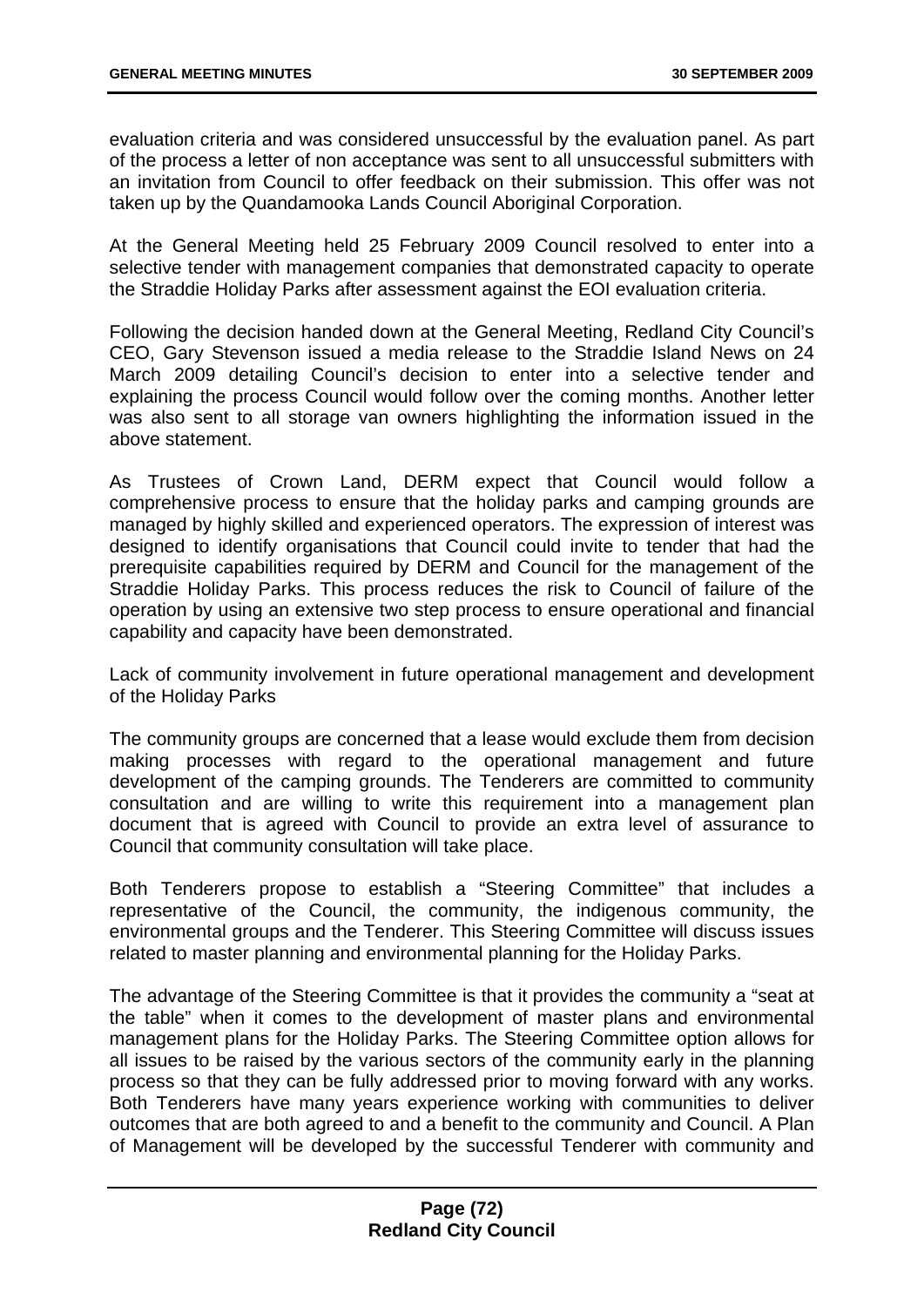Council engagement. This plan will form part of the Lease and is binding on the Lessee.

## Potential Alternate Management Model for the Holiday Parks

The NSI community groups are developing a community management model for the Holiday Parks. The Tenderers are willing to discuss the outcomes that would be achieved by the community management model and incorporate them into their management plans. This would ensure that the community is delivered the outcomes it is trying to achieve whilst the Holiday Parks are being managed by industry experts that have the proven financial capability and business acumen to ensure it succeeds and does not become a financial burden to Council or the ratepayers of Redland City. This process reduces the risk to Council.

## Compliance with Permitted Use of the Reserve Land

The permitted use for the reserves upon which the Holiday Parks are located is: camping and recreation, allowing for camping and caravanning related uses consistent with the Trusteeship agreement. The Tenderers will not without the prior written consent of the Council and the Minister use the Holiday Parks for any purpose other than the permitted use. DERM has been consulted in relation to establishing a Trustee Lease for the Holiday Parks and they have indicated that it is consistent with the permitted use. The Trustee Lease does not materially change the use of the parks, or its structures or building footprint and is limited to the currently occupied park facilities and not the adjacent reserves. The role of the Holiday Parks for tourist accommodation will remain unchanged

It is important to note that "camping" incorporates not only tent structures, but also powered and unpowered sites, caravans, cabins and bungalows. DERM take an evolutionary view of the Holiday Parks and consider that the Holiday Parks should be offering modern facilities. Any upgrades or inclusion of additional facilities must be agreed with DERM and be consistent with the permitted use of the reserve. Similarly any application for Development Approval must be consistent with the current zoning of the Holiday Parks in the Redlands Planning Scheme.

The overarching intent of "camping and recreation" will be maintained under the Tenderers' proposals. The Tender document clearly outlined the character of the Island camp sites must be retained so that the Straddie Holiday Parks maintain their unique identity. The Trustee Lease will allow Council to outsource the operational management and funding of the Holiday Parks whilst providing the important contractual controls and safeguards that are agreed with DERM, Council and the successful Tenderer.

Other concerns raised include; the conversion of crown land to freehold land after 30 years, and that the Trustee Lease would be for the land and not for the management of the Holiday Parks. DERM have confirmed that neither is the case – crown land will not convert to freehold land and the Trustee Lease is in effect a management contract between Council and a third party and is not held over the Trust Land. The Trustee Lease does not materially change the land use of the reserves but its management to be co-ordinated through the successful Tenderer. This means the successful Tenderer and Council are required to comply with the Land Trust Terms: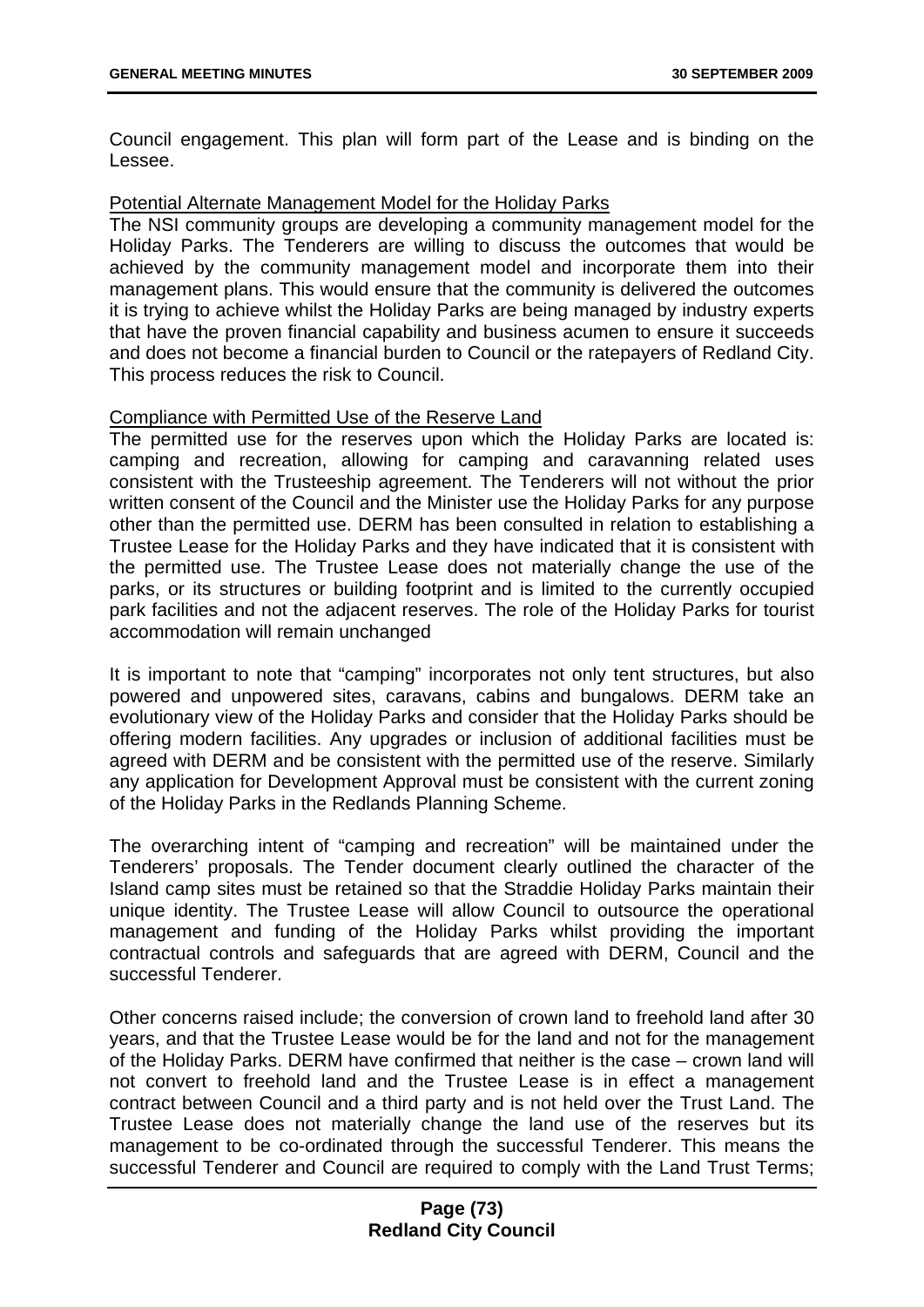the Land Act management plans; the *Native Title Act*; requirements of the QLD Heritage Council, the *Integrated Planning Act* and all other Federal, State and Local Government legislation.

# Use of Rental Income from the Trustee Lease

Concerns has been raised to as whether Council can derive a rental income from a Trustee Lease over the Holiday Parks and what that rental income will be used for. DERM has stipulated that any rent gained via the Trustee Lease must be reinvested into the management and upgrades to the trust land on North Stradbroke Island. The rent will be utilised to fund activities such as; weed eradication, beautification of reserve land, maintenance of fire breaks, upgrades to facilities etc. There is also the possibility of utilising the rental income to fund community/indigenous projects that result in enhancements to trust land which could also incorporate education and training. This option requires further investigation and approval by DERM. Council will also require a return to offset the depreciation costs of the assets it is providing to the Lessee. Revenue can be held in reserve to enable future capital renewal and replacement.

## Implications for Native Title

The Quandamooka people currently have a native title claim before the Federal Court that covers all of North Stradbroke Island including the reserve land that the Holiday Parks are part of.

The Queensland South Native Title Services have on behalf of the Quandamooka people expressed their concerns about their proposed lease being consistent with the *Native Title Act 1993*. Council has responded to these concerns by stating the proposed lease is consistent with the *Native Title Act.* The proposed lease is restricted to the developed area of the holiday parks and does not materially change the use or extend beyond the developed areas.

The proposed lease is based on the mandatory standard terms document produced by Department and Environment and Resource Management (DERM) and applicable to all trustee leases in Queensland. The proposed lease ensures that any material change to the use or development of the holiday parks must have Council and DERM consent and be consistent with all laws applicable in Queensland including the *Native Title Act 1993*, *Aboriginal Cultural Heritage Act 2003*, *Land Act 1994*, *Integrated Planning Act 1997* and Redlands Planning Scheme.

Advice from DERM officers is that in their assessment of the proposed dealing - the approval of a trustee lease may proceed, as native title interests will not be affected by the awarding of a trustee lease.

DERM officers go on to advise that **Council should rely on the advice that it receives from its legal sources** rather than the assessment that the department has made in case it is proven that the department's assessment is incorrect. Ultimately, the extinguishment of native title is a matter for the Federal Court to consider and determine. As yet no decision has been made and is not expected until November 2009 at the earliest.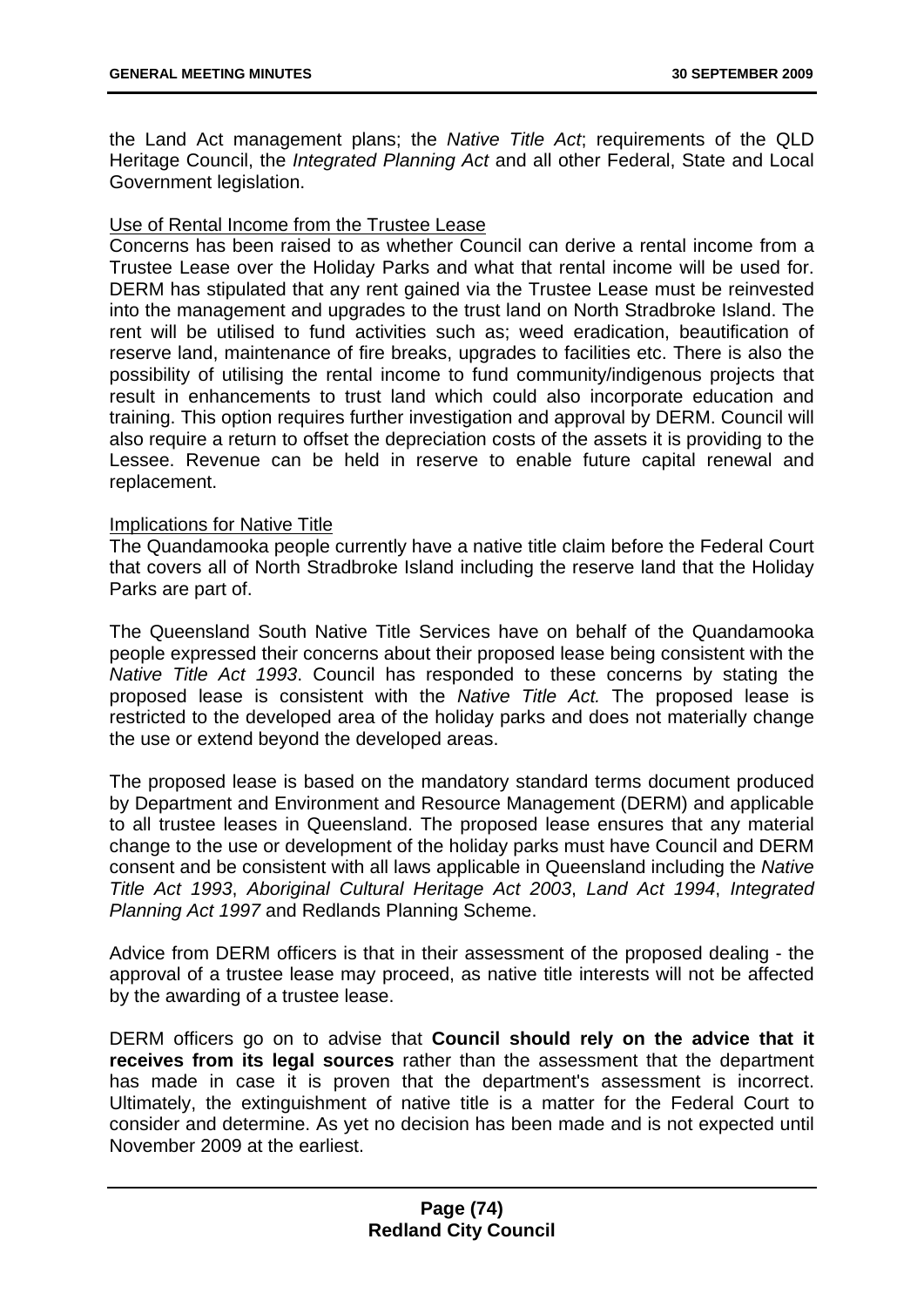## Development Impacts within the Holiday Parks and Foreshore Camping

Concerns have been raised by the NSI community groups regarding the level of development planned for the Holiday Parks and Foreshore Camping areas. No further development is planned for the foreshore camping areas at Flinders and Main Beaches and existing site numbers will not be increased for the foreshore camping areas. National Parks and Wildlife have indicated that at some point in the future these areas will become national parks.

The tender stipulates that *"all Premises are located in close proximity to, or on the beachfront in pristine, sensitive environments. Because of this, any development and improvements within the Premises will be limited in size and scope. The Department of Natural Resources and Water, along with public sentiment have indicated that development within the Premises must not change the ambiance and nature of the Premises. Therefore the development of swimming pools, multiple accommodation units and the like would not be permitted at this point in time."*

Council recognises the unique nature of the Straddie Holiday Parks and has no desire to see Gold Coast or Sunshine Coast style developments occur within our Holiday Parks. Tenderers therefore have limited development within the Holiday Parks to: upgrades to existing facilities, a limited increase in cabins and safari tents, and landscaping and infrastructure upgrades. There are no proposals for swimming pools, tennis courts, kiosks or multiple accommodation units for the Holiday Parks.

Tenderers have identified the need for detailed master planning for the Holiday Parks which recognises the unique characteristics of the sites and incorporates community and Council collaboration as part of their process. The principles of environmentally sustainable development will be incorporated into the master planning process. All proposed improvements will require Council assessment against the Redlands Planning Scheme with DERM as a possible referral agency. Any development application will be subject to the IPA process and compliance with all relevant legislation including EPBCA, IPA, EPA, Lands Act, Native Title Act, Aboriginal Cultural Heritage Act, QLD Heritage Council, Coastal Management Act, RCC Local Laws and Policies, etc.

Additionally, the Holiday Parks have been surveyed and those surveys will be registered with the Trustee Lease to ensure the existing footprint of the Holiday Parks will not be expanded.

## Access to Land and Sea

The community groups have raised concerns about access through the Holiday Parks, particularly access at Amity Point to the Basin, a traditional fishing area of the indigenous community. Tenderers understand that the importance of allowing public access through some of the Holiday Parks and have expressed that they would consult with local residents, including the indigenous community, and regular visitors with the objective of providing public access whilst recognising the need for the security and safety of park patrons.

Public liability, OHS risk management and patron safety are important issues that need to be carefully addressed. A storage van owner at Bradbury's Beach has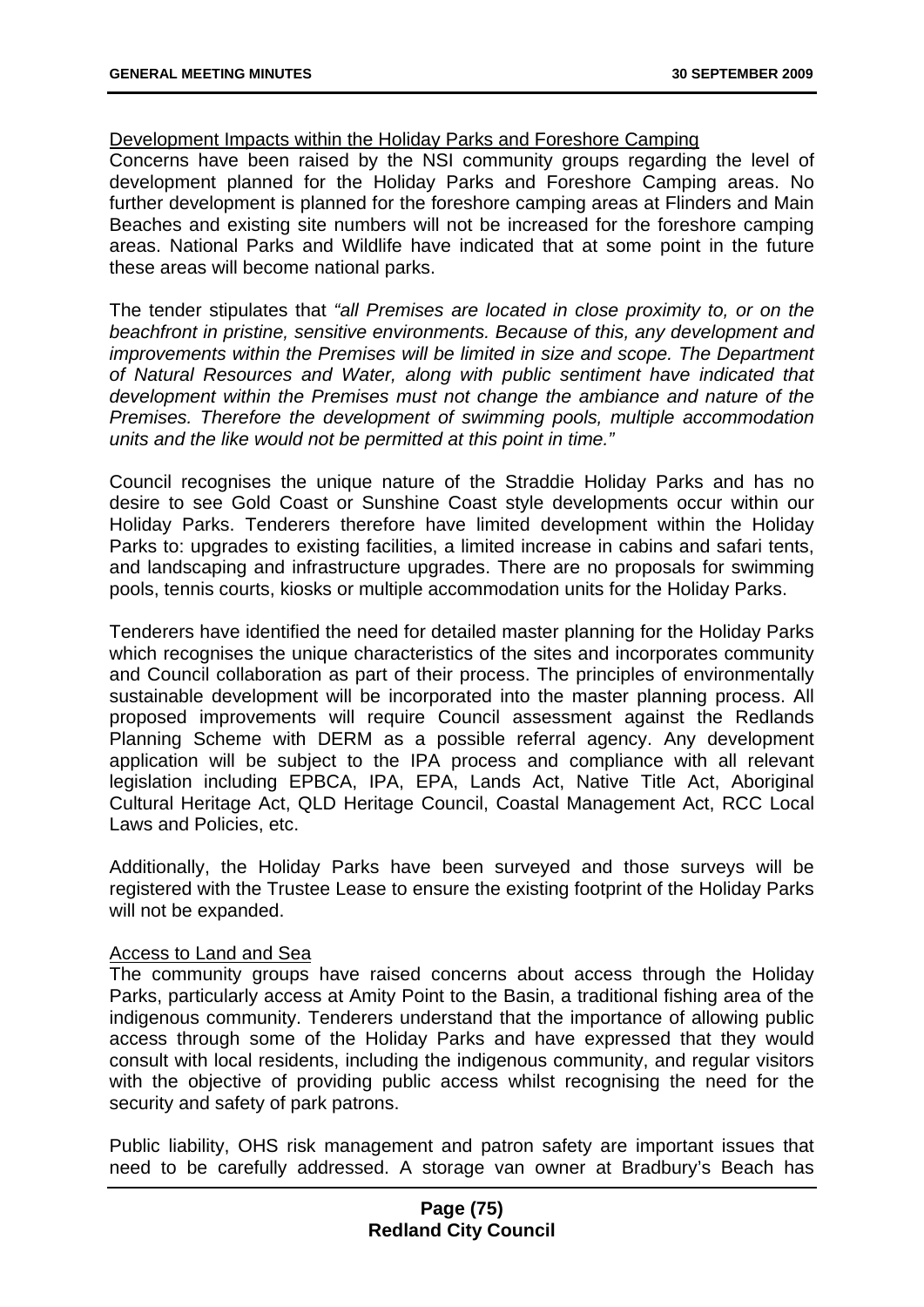commented that he would prefer to see limited access through that Holiday Park due to the noise and behaviour of general public passing through the park. On another occasion at Amity Point Holiday Park, members of the public were driving through the park and tossed 1-2 bottles from the vehicle which smashed on the park road. The occupants did not stop and the Park Manager was engaged to remove the glass before anyone was injured. The Park Manager mentioned that this behaviour happens regularly and escalates with the season and dealing with those who fail to provide common courtesy was a constant source of aggravation, fear and upset for them.

Both Tenderers identify the key issue is to provide managed public access through the Holiday Parks to ensure patron security and provide holiday makers with a safe family environment. Before any action is taken to alter existing arrangements with respect to public access, the local community would be consulted and a means by which public access can be maintained would be investigated, agreed too and implemented. Suggested methods that could be adopted include providing permits or pin numbers, enforcing time constraints and breach policies. If a dispute arises regarding access through a park, Council would be the sole arbiter and the decision will be binding on all parties.

Another concern was that access to the beaches would be limited and the Holiday Parks would have private use of the beaches. This is not the case. Beaches and rock walls are outside of the Holiday Parks' boundaries and therefore not part of the lease. Also, under the Local Government Act the beaches are considered public lands for public purposes and the community is entitled to have access to the beaches.

## Lack of Employment Opportunities

Employment opportunities for the local residents are a priority and concern particularly for the indigenous community. Tenderers have assured Council that employment opportunities will be provided to residents of North Stradbroke Island prior to the general public. Again, clausing to this effect can be written into the successful Tenderers' Plan of Management. Tenderers' currently employ at least 95% of their staff from within the local area.

Tenderers have identified that in terms of sound business practice, made even more pertinent in a semi remote location, the ability to utilise local residents is paramount. Having operated tourist accommodation businesses in remote locations, the Tenderers are well versed in the advantages of providing local employment opportunities; it provides for tenure of employment; economic sustainability, a tool of communication and hospitality education into the community.

Once based on NSI, the Tenderers believe they will become a natural source of local employment and training opportunities. In the transition period it will be necessary to engage external, highly skilled, Holiday Park industry trained personnel who can sustain existing systems and implement rapidly changing technology. There may also be the need to employ contractors familiar with the Tenderers' operations to implement rapid improvements to the Holiday Parks. Local contractors will be sourced first where possible however should there be a need for expertise or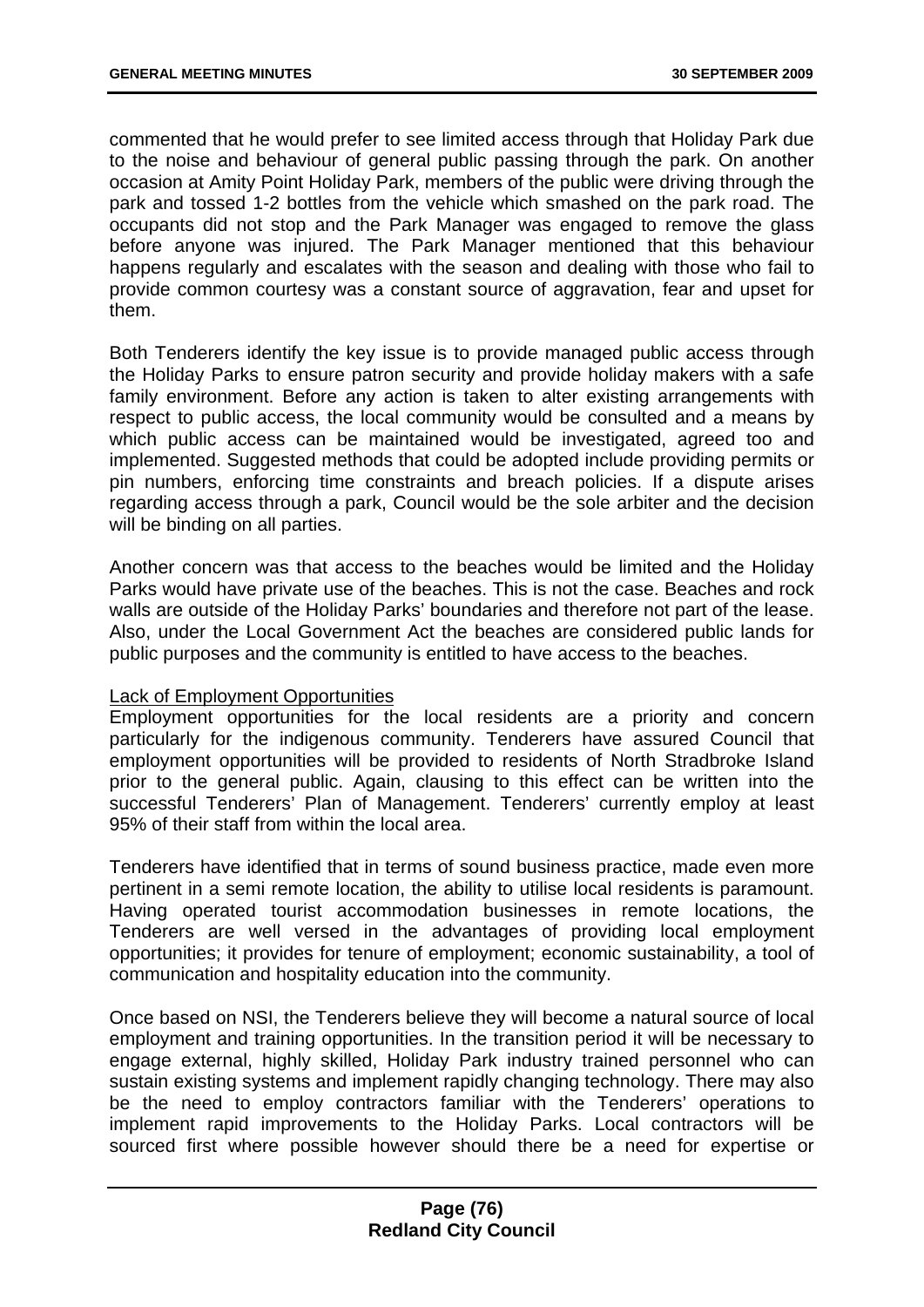knowledge that is not available on NSI, then external contractors will need to be engaged to ensure the completion of the scheduled works.

Tenderers have committed to not only looking to NSI residents who are already skilled in the required area, but more importantly look to NSI residents who have the potential to be trained in the required skill as this would then provide sustainable long term employees. Tenderers have also expressed a strong desire to work with the existing Straddie Holiday Parks staff.

Council will continue to maintain a compliance presence on NSI. The existing Beach Ranger is the only officer within the holiday parks that undertakes a compliance function along with Parks and Conservation staff.

## Lack of Training Opportunities

Training opportunities for local residents is also a priority. The Tenderers acknowledge that training and development of holiday park staff is an important function, it not only improves the performance of staff in their parks and provides a better all-round experience for patrons, but also broadens the skills and career options of their holiday park staff.

Tenderers recognise that school-based traineeships are vital for preparing the youth to enter into the work place and have many years experience in offering schoolbased traineeships to the local community. Tenderers are also prepared to offer nationally accredited training through the Straddie Holiday Parks, not only to schoolbased trainees, but also to new and existing employees in the parks.

The courses currently offered externally include certificate/diploma courses in Holiday Park Operations, Tourism and Business Administration. Trainees can then specialise in areas such as Grounds/Maintenance, Operations and Front Office/Reception. Trainees can also transfer credit for some units into other courses in Tourism & Hospitality should they wish to branch into other areas.

In addition, both Tenderers offer extensive in-house training to all park managers and staff in the areas of reservations, customer service, cleaning and maintenance, marketing and sales, OH&S, IT skills and reporting. Both Tenderers have also successfully delivered training opportunities in regional areas. One of the Tenderers has been responsible for initiating and implementing hospitality traineeships designed specifically for the indigenous community in two remote locations.

## Negative Impacts on Local Business

A concern has been raised by the local businesses that the development of kiosks within the Holiday Parks will adversely affect their current limited trade, particularly at Amity Point. Both Tenderers have identified that the Holiday Parks are such that they are generally close to shops and therefore it would not be necessary to operate kiosks within the reception areas. The majority of the reception buildings do not have adequate space to provide for a kiosk and there has been no provisions made by the Tenderers for a kiosk in any of the Holiday Parks.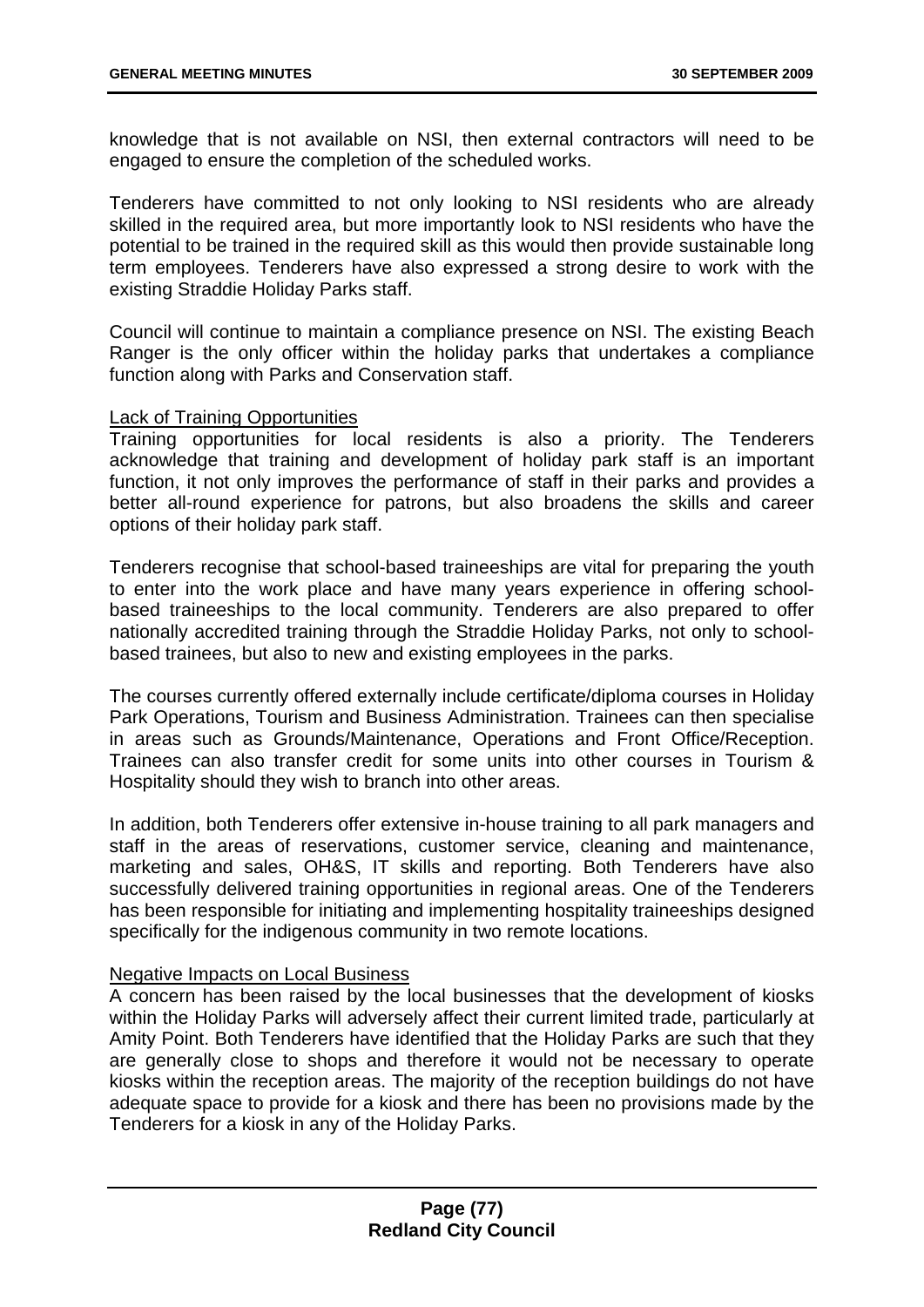Through the tender, Council has indicated a preference to achieving a AAA rating for the Straddie Holiday Parks. This may necessitate the provision of vending machines for park patrons stocked with soft drink, ice cream and confectionary as this does form part of the AAA assessment process and an expectation of the "modern" camper.

The Tenderers have expressed a keenness to develop strategic business alliances with the local NSI businesses and indigenous community. The Tenderers wish to partner with the community to achieve economic benefits for all. A number of NSI businesses have already contacted one of the Tenderers concerned that possible business partnerships and resulting economic benefits to the NSI businesses could be in jeopardy if the tendering process is not successful.

## Adverse Environmental Impacts

Concerns have been raised regarding the environmental management of the Holiday Parks. The Tenderers have submitted extremely comprehensive environmental management plans which will be tailored specifically to meet the challenges of the sensitive North Stradbroke Island environment. The Tenderers have won numerous awards for their environmental sustainability initiatives that they have incorporated into the operation of their parks. The Tenderers are keen to implement these initiatives at the Straddie Holiday Parks so they too will become showpieces of environmental sustainability.

These initiatives include:

- Enhancing native habitats
- Introducing energy efficiency measures.
- Introducing recycling measures
- Reducing noise and air pollution
- Focusing on biodiversity conservation
- Reductions in water and wastewater, and
- Involving the community in their environmental initiatives.

It is important to note that the Tenderers, through the Steering Committee, are committed to collaborating with the community and Council in the development of environmental management plans that will address the sensitive issues specific to the Holiday Parks. This provides the community and Council the opportunity to shape the way in which environmental outcomes are delivered within the Holiday Parks. It must be remembered that the environmental management plans will address activities within the Holiday Parks and not the surrounding reserves. The management of the balance of the reserves is the responsibility of Council.

# Inappropriate Effluent Disposal

Concerns have been raised regarding the suitability of existing effluent disposal systems within the Holiday Parks. The existing sewer system is the most appropriate and environmental friendly system for the holiday parks. The system prevents any seepage of effluent into the environment and transports the waste to an appropriate treatment facility which is maintained to EPA requirements. All holiday parks apart from Amity Point are on Council's reticulated sewerage system. Upgrades at some of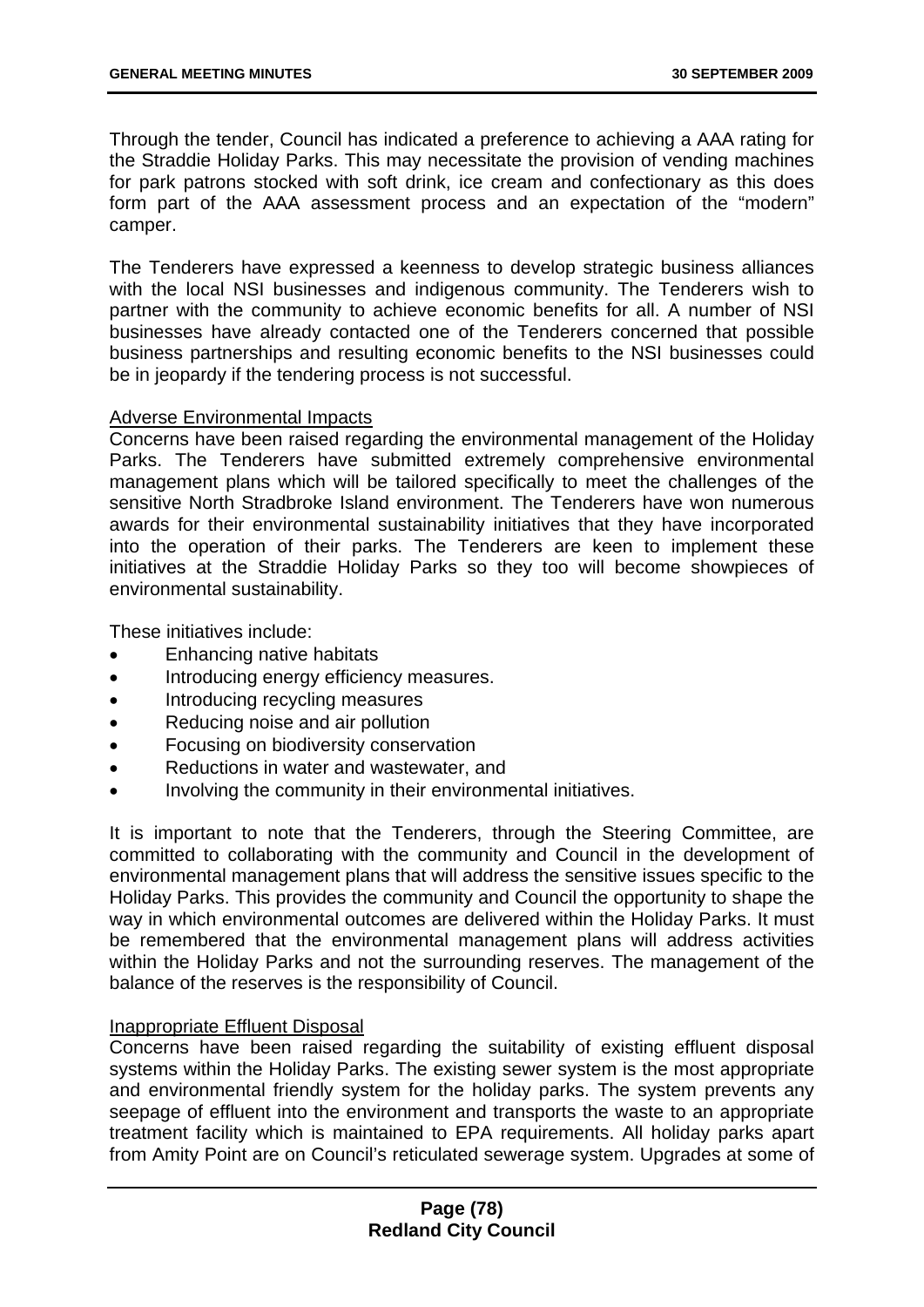the parks will enhance existing services. At Amity Point, Council is in the process of investigating how to better treat and dispose of the effluent generated on site. Liaison and approval by DERM as well as lodging Development Applications will be mandatory.

Additionally, Council currently conducts environmental monitoring of septic systems within the Amity Point Holiday Park as a requirement of the EPA. Council will continue to conduct this monitoring if the holiday parks are leased.

## Light Spillage

Concerns have been raised regarding light spillage within the Holiday Parks. Lighting within the holiday parks will be maintained to a level adequate for purposes of security and health and safety thus allowing the Lessee to fulfil its Duty of Care obligations to the Holiday Park patrons. The lessee will be required to comply with all legislation relating to light spillage. The current back to nature character of the Holiday Parks will be maintained so that excessive lighting will not be required.

## Permanent residency within the Holiday Parks

The community groups and in particular the Quandamooka Forum have indicated that they would like to see the Holiday Parks be utilised for additional permanent housing particularly in Dunwich where there is a current shortage. DERM have stipulated that this would not be permitted. DERM has determined that the current number of permanent van sites will not be increased; and current permanent vans will decline in number through natural attrition only. Therefore no new permanent sites will be allowed within the reserve land.

Additionally, any increase in the number of storage vans will require Council's and DERM's prior approval. Storage van sites will be managed so that they will not alter the character of the holiday parks. Strict controls will be implemented to ensure that the amenity of the parks and adjoining properties are not adversely affected.

## Lack of Financial viability of the Holiday Parks

The NSI community groups have questioned why the Holiday Parks would be more financially viable under the management of a commercial operator than under Council management. The Tenderers through their submissions have provided Council with a five year financial forecast for the holiday parks. It is clear through their submissions that the Tenderers have conducted thorough economic and financial feasibility assessments of the Straddie Holiday Parks to determine if they are a financially viable proposition.

Council has also conducted its own in-depth financial analysis of the Holiday Parks and determined that, in their current form with the ongoing commitment from Council to upgrades to the facilities, the Holiday Parks will result in continuing losses to Council which will ultimately be subsidised by the ratepayer. If a Tenderer were to operate the Holiday Parks, there would be no financial cost to Council as the Tenderers will be responsible for funding all operational requirements and capital works for the Holiday Parks.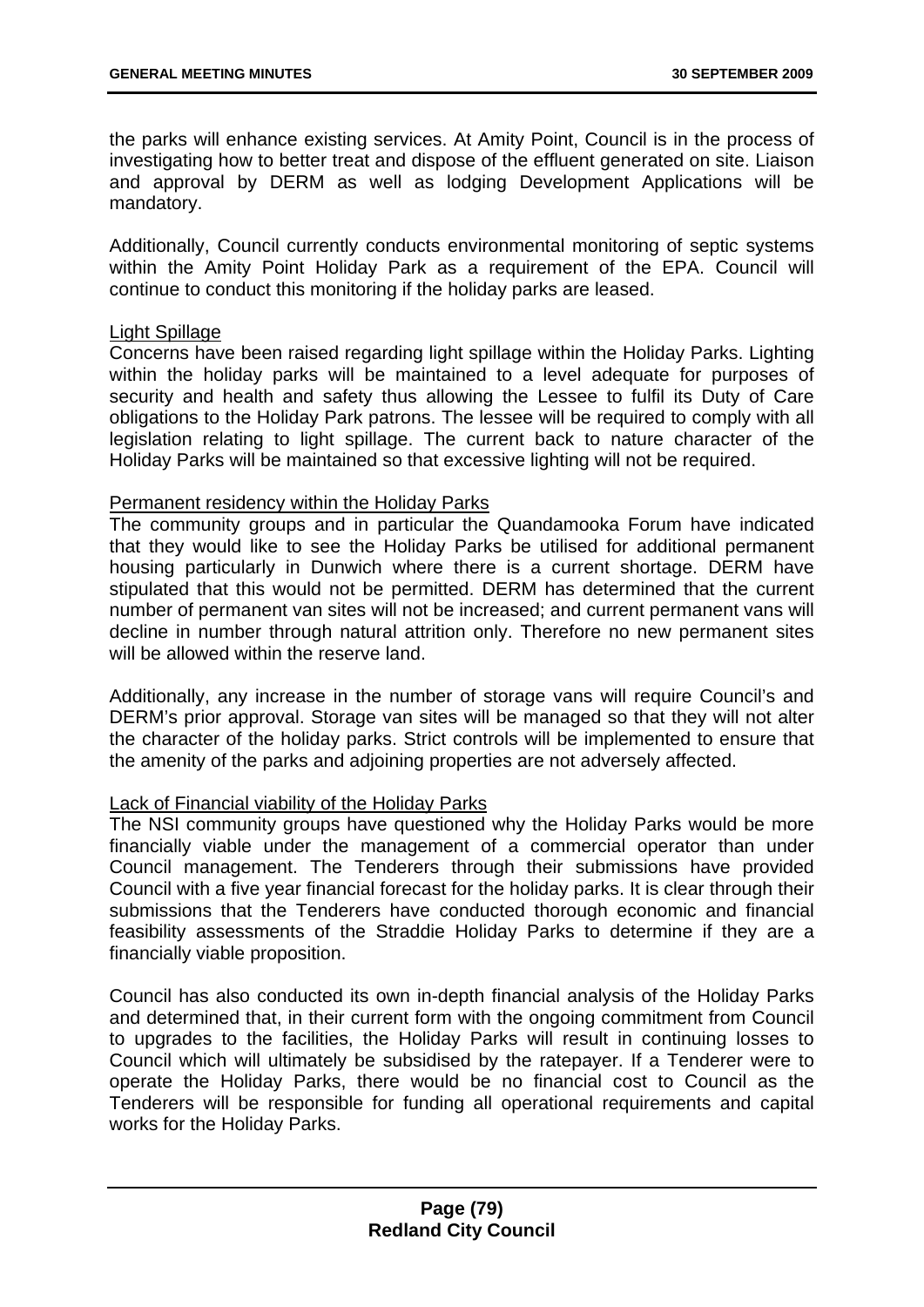Some of the reasons the operation is not commercially viable for Council, but would be for a private entity, are:

- Council's internal overhead costs
- Existing staff are employed under government awards that are inflexible and costly. Under a private entity the staff would be on employment contracts that allow for flexibility of hours and provides for increases in remuneration based on performance.
- Council cannot form alliances with specific tourist operators to increase occupancy and revenues because Council cannot be seen to favour one operator over another.
- Council does not have strategic alliances with other Holiday Parks, industry tour operators and extensive specialist marketing channels.
- The level of continuing Council investment into upgrade and renewal of assets that could be funded through outsourcing the operations allowing Council to allocate its available funds to other projects for the community.

## Potential Expansion of the Dunwich Cemetery

The Quandamooka Forum has raised the idea of extending the Dunwich Cemetery through Bradbury's Beach Holiday Park back to the existing creek. Council is currently investigating this possibility however concerns have risen that the underground water table is too high to allow for a burial. Council has conducted test digs and will organise a geo-technical survey and ground penetrating radar to determine the suitability of the site for burials. There is also a sewer main that runs through the middle of this section of the Holiday Park which would limit the area in which burials are possible. Liaison with the Minjerribah Moorgumpin Elders-in-Council is currently occurring regarding this possibility.

## Impact of Pets on the Environment

Concerns have been raised regarding allowing pets into the Holiday Parks and the affect this would have on the sensitive eco system surrounding the parks. Currently pets are not permitted within the Holiday Parks and would not be permitted in future without specific approval from the Council. The Tenderers have identified that it is standard industry practise to prohibit pets from staying within the Holiday Parks and have a strict "no dogs" policy. Both Tenderers support the continuation of Council's policy to not permit pets within the Holiday Parks. Additionally, 'clausing' to this effect can be included in the Plan of Management that will be developed by the successful Tenderer.

# **RELATIONSHIP TO CORPORATE PLAN**

The recommendation in this report primarily supports Council's strategic priority to build safe, strong and self reliant communities with access to community services, infrastructure and opportunities for participation in community life.

The recommendation in this report primarily supports Council's strategic priority to enhance employment participation and the community's standard of living through encouraging economic development opportunities.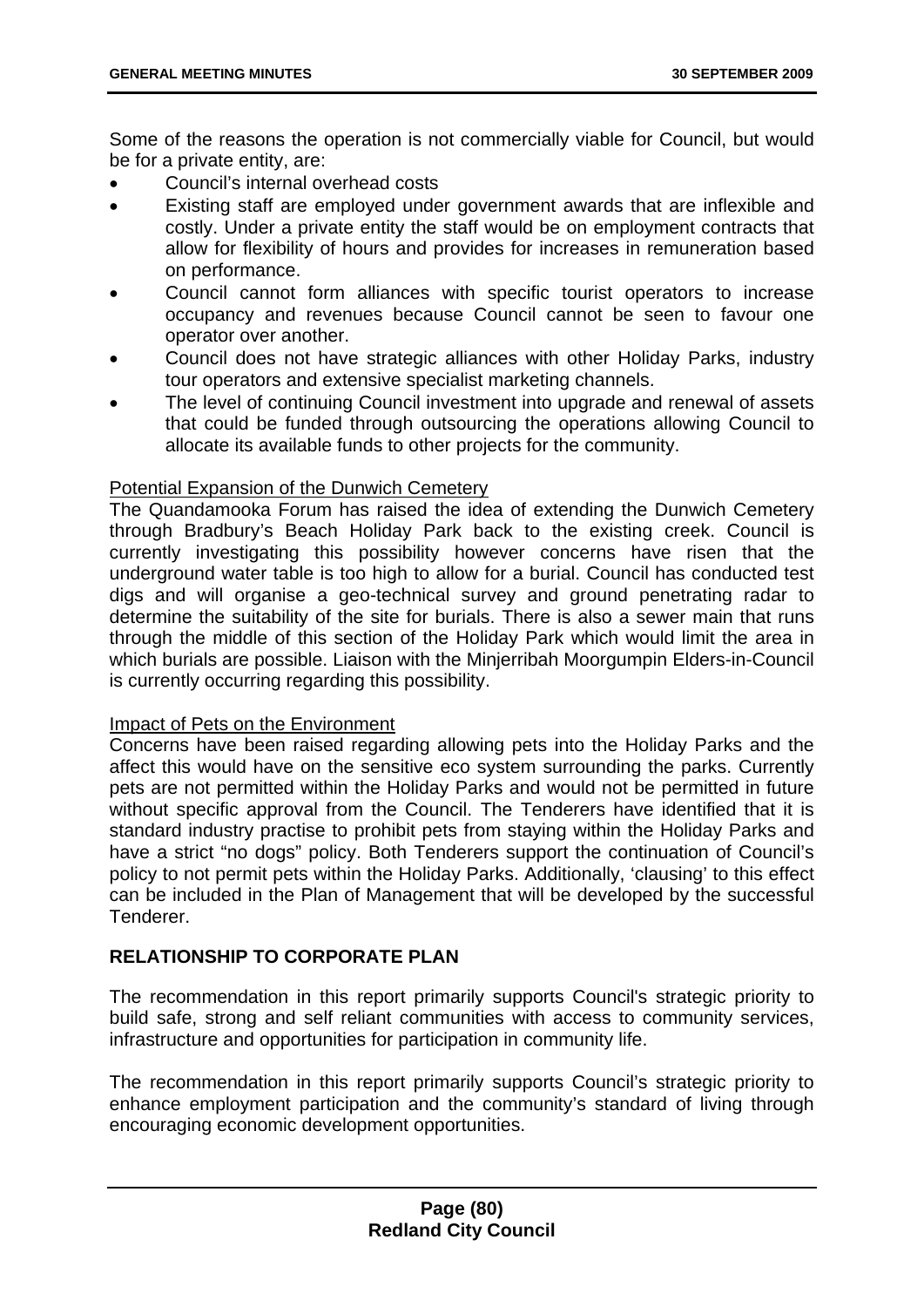## **FINANCIAL IMPLICATIONS**

If Council chooses not to proceed with the Tender process it could result in financial loss to Council requiring a rate increase of up to 1.5% per annum for the next 30 years for every ratepayer of Redland City.

Additional lost opportunity costs will also be felt by NSI businesses keen to form strategic business alliances with the successful Tenderer.

If Council chooses to accept the Tender it will reduce Council's capital program by \$3.1 million over the next 10 years.

## **PLANNING SCHEME IMPLICATIONS**

The Land Use Planning Group was consulted and it is considered that the outcome of recommendations in this report will not require any amendments to the Redlands Planning Scheme.

# **CONSULTATION**

Senior Land Officer for the Department of Environmental and Resource Management (DERM) was consulted with regard to native title implications of the Trustee Lease.

Corporate Communications was consulted regarding the Communication Strategy to ensure all stakeholders are kept informed of the process.

The Legal Services Unit was consulted regarding implications for native title and the timeframe and progress of any Land Claim actions currently over the reserves that contain the Holiday Parks.

# **OFFICER'S RECOMMENDATION**

That Council resolve to:

- 1. Endorse this report and proceed with the tender process for the Provision of Lease for the North Stradbroke Island Holiday Parks; and
- 2. Inform the petitioners of the outcome of this report.

## **COMMITTEE RECOMMENDATION/ COUNCIL RESOLUTION**

| Moved by:    | Cr Henry   |
|--------------|------------|
| Seconded by: | Cr Boglary |

## **That Council note the report.**

# **CARRIED**

Cr Townsend returned to the meeting.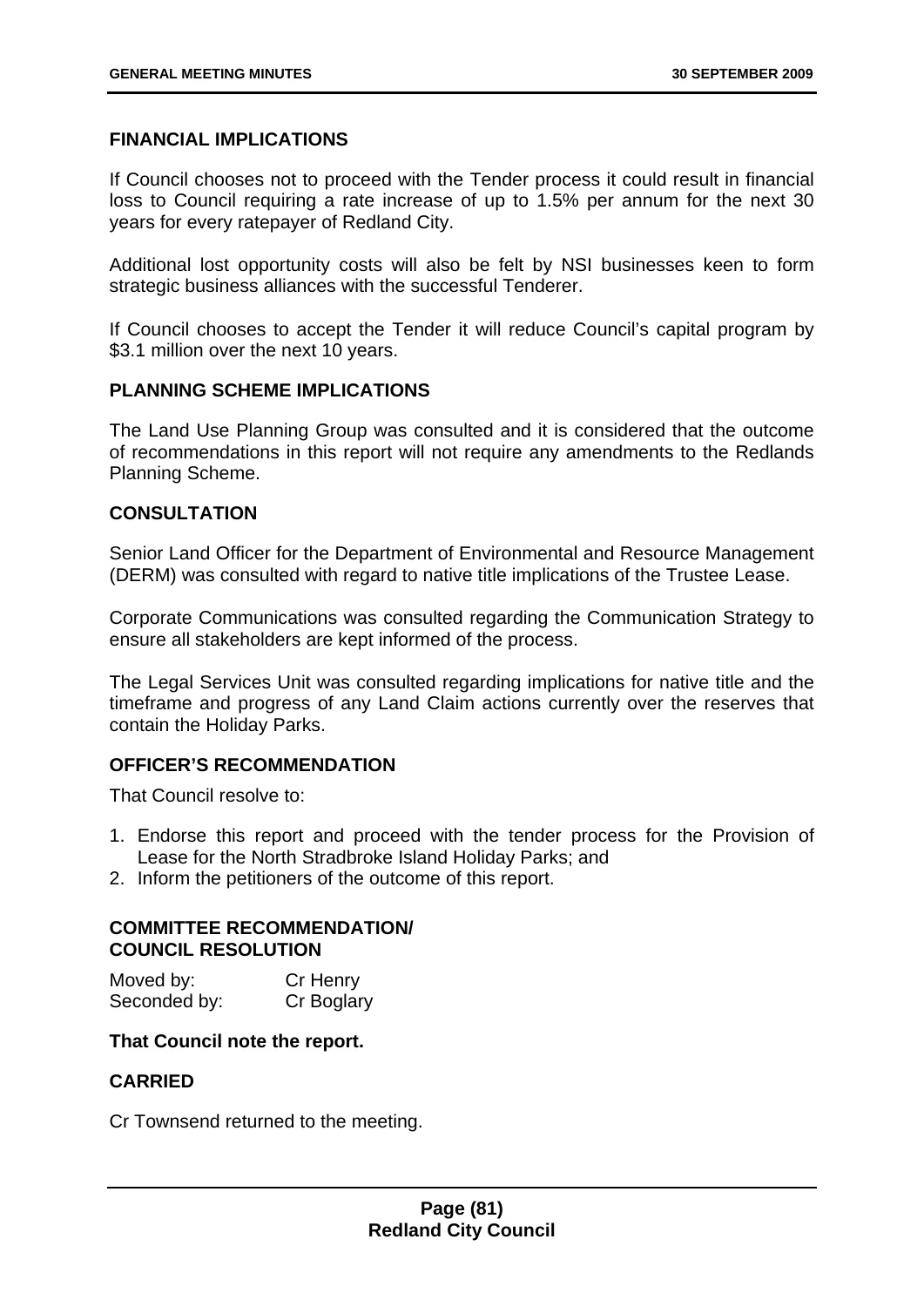## **13.2 GOVERNANCE**

At the Committee meeting on 23 September 2009, Crs Townsend, Bowler, Boglary and Elliott declared a conflict of interest in the following item and left the meeting, as they had been mentioned in the report and recommendations of the Conduct Review Panel. Crs Hobson, Henry and Burns were absent from that meeting.

At today's meeting, Crs Townsend, Bowler, Boglary, Elliott and Henry declared a conflict of interest in the following item and left the meeting as they had been mentioned in the report and recommendations of the Conduct Review Panel. Cr Hobson declared a conflict of interest as she had been mentioned in the report and recommendations of the Conduct Review Panel remaining in the chamber seeking advice from the Chief Executive Officer. The Chief Executive Officer stated that with the departure of Cr Hobson the meeting would lose quorum.

Cr Williams stated she may have a conflict of interest in this item as the complainant in this matter. Cr Williams remained in the chamber.

# **13.2.1 INVESTIGATION REPORT UNDER SECTION 501E OF THE LOCAL GOVERNMENT ACT 1993**

| <b>Dataworks Filename:</b>       | <b>GOV-LG Act s.501E Reports</b>                        |
|----------------------------------|---------------------------------------------------------|
| Attachment:                      | <b>Conduct Review Panel Report</b>                      |
| <b>Responsible Officer Name:</b> | <b>Gary Stevenson</b><br><b>Chief Executive Officer</b> |
| <b>Author Name:</b>              | <b>Kylie Fernon</b><br><b>Manager Internal Audit</b>    |

## **EXECUTIVE SUMMARY**

A complaint was received by the Chief Executive Officer alleging a possible breach of Councillors' statutory obligations under the Redland City Council's Code of Conduct by Councillors Hobson, Elliott, Townsend, Boglary and Henry. In particular, the complaint alleges possible breaches of *Section 229* and *Section 250M* of the *Local Government Act 1993* (LGA).

As required under *Section 250U* of the LGA, this matter was referred to the Conduct Review Panel. The Conduct Review Panel has recommended that no action be taken against the subject Councillors, as there are insufficient grounds to determine that a breach of statutory obligations has occurred.

It is recommended that the Conduct Review Panel findings and recommendation be accepted by Council and that no further action be taken in respect of the complainant's allegations.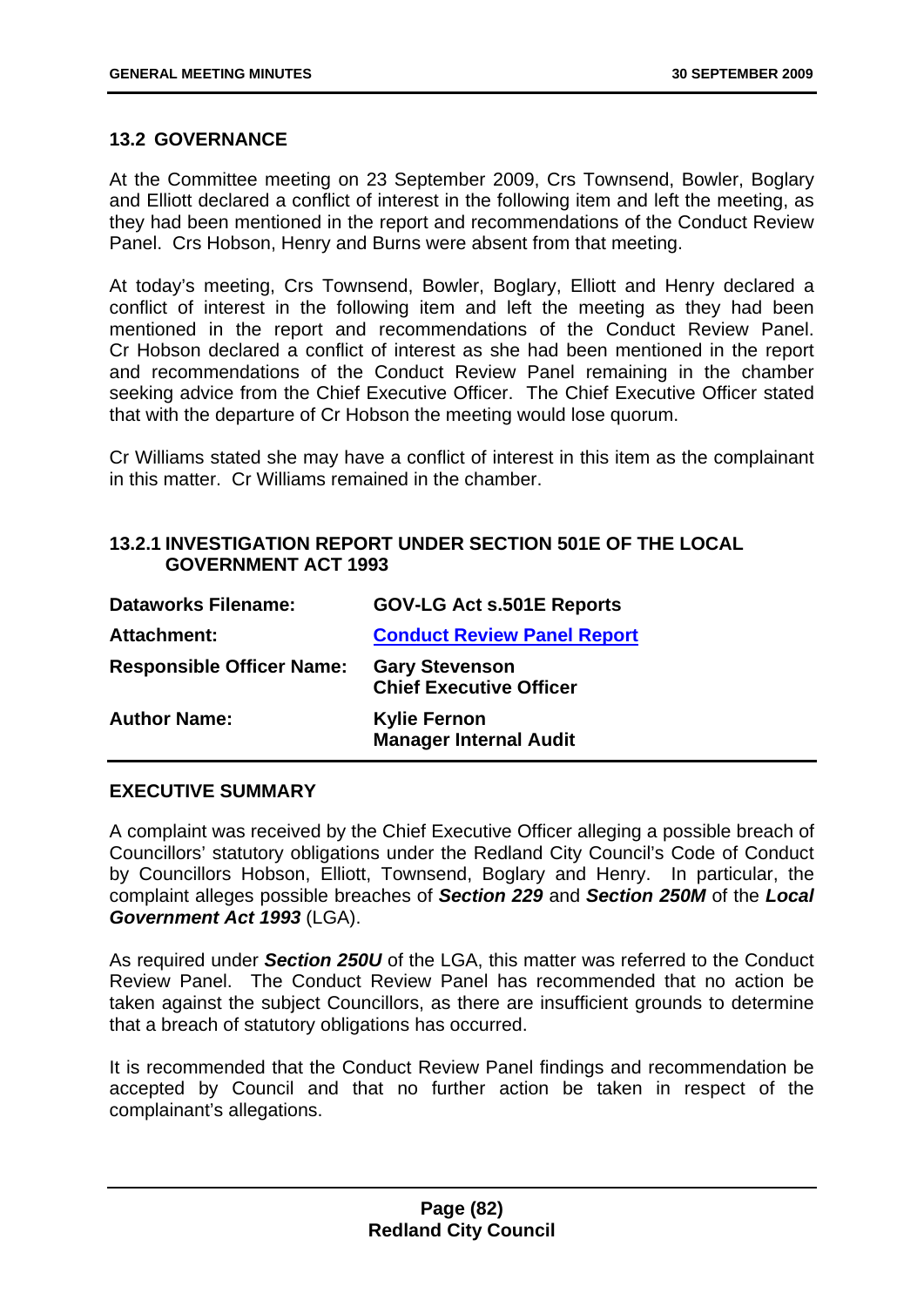## **PURPOSE**

The purpose of this report is to recommend to Council that the Conduct Review Panel's findings and recommendation be accepted and that no further action be taken in respect of the complainant's allegations.

## **BACKGROUND**

On 19 May 2009, the Chief Executive Officer received a letter from a complainant raising concerns about the conduct of Councillors Hobson, Elliott, Townsend, Boglary, Henry and Bowler, regarding their involvement in an extension for a planning application which was approved on 21 April 2009.

This matter was referred to the Crime and Misconduct Commission (CMC) as possible official misconduct. The CMC advised that, as the information was insufficient to reasonably raise a suspicion of official misconduct, they were unable to take any further action regarding the matter.

The complaint, insofar as it involved Cr Bowler, related to a possible minor breach of the Councillor's ethical and behavioural obligations under the Code of Conduct and must be dealt with in accordance with *Section 250S* of the LGA if it cannot be resolved under the general complaints process. The complainant agreed not to proceed with the complaint in relation to Cr Bowler.

As the complaint regarding the other Councillors involved possible breaches of statutory obligations under the Code of Conduct for Councillors, the matter was referred under *Section 250U(1)(a)* of the LGA to the Conduct Review Panel. The Conduct Review Panel determined, after due deliberation, that no interviews were necessary as the grounds of the complaint were deemed to be circumstantial rather than substantive.

It is the view of the Conduct Review Panel that it does not have a mandate to investigate the 'conduct of a Councillor' who voted on a decision taken in a duly convened Council meeting. The Panel cannot examine the respective merits or demerits of a Council decision. The matter is solely within the competence of Council itself to determine.

The complainant had a belief that breaches of the Councillors statutory obligations occurred. However, it is the Panel's view that the complainant has not been able to substantiate that belief.

# **ISSUES**

In this matter, the Panel is of the view that there is insufficient evidence to determine that a breach of a statutory obligation has occurred by the subject Councillors. The grounds of the complainant's belief are circumstantial, not substantive.

Having regard to the available evidence, the Panel has reached a unanimous decision that, on the balance of probabilities, the subject Councillors did not breach the statutory obligations under the Redland City Council Councillors' Code of Conduct.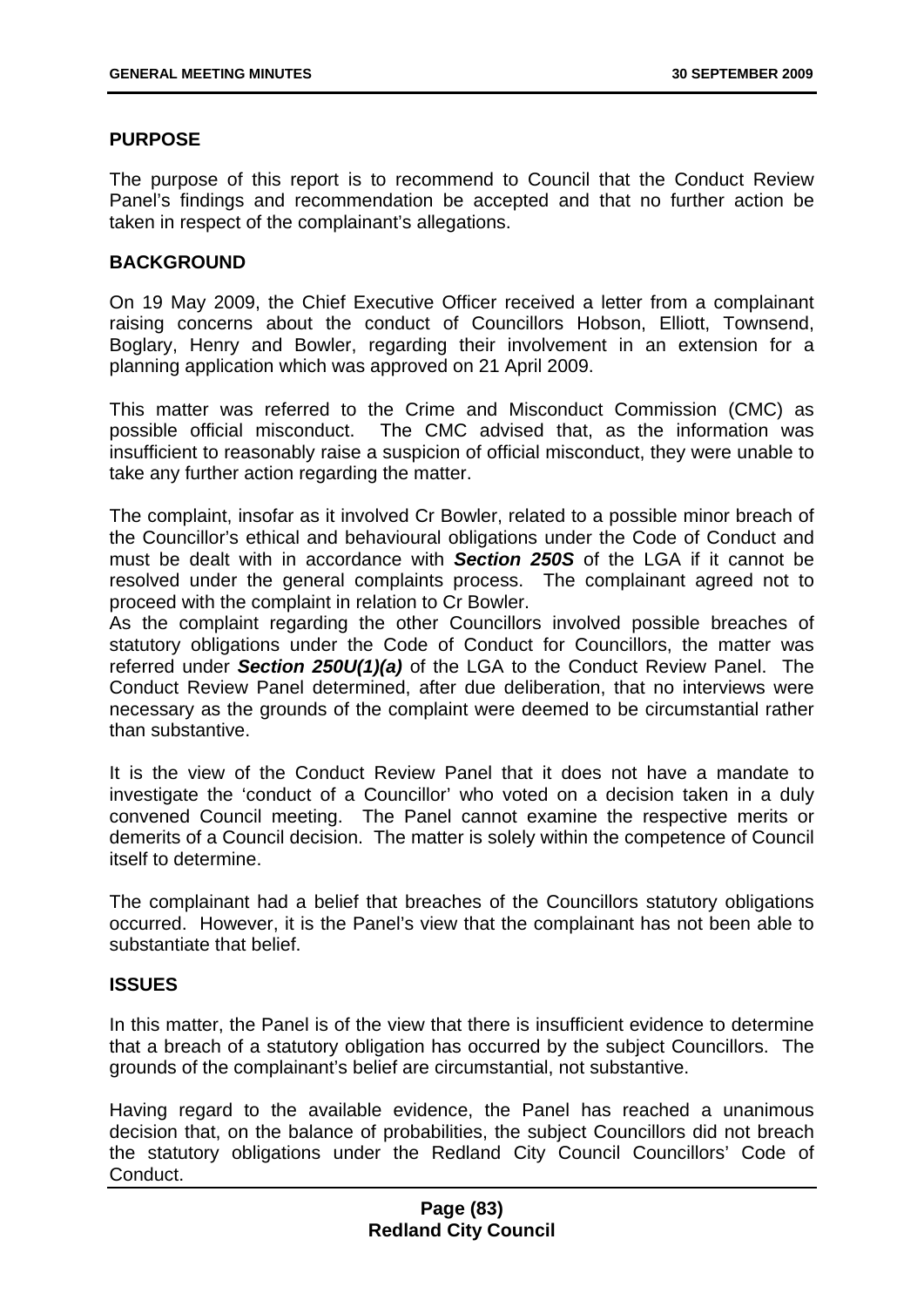The Conduct Review Panel has recommended that no action be taken against the subject Councillors, as there are insufficient grounds to determine that a breach of statutory obligations has occurred.

# **RELATIONSHIP TO CORPORATE PLAN**

The recommendation primarily supports Council's strategic priority to provide effective organisational leadership through strategic planning and accountable and ethical standards of practice.

## **FINANCIAL IMPLICATIONS**

There are no financial implications.

## **CONSULTATION**

Consultation was undertaken in accordance with the General Complaints Process Guideline.

# **OFFICER'S/COMMITTEE RECOMMENDATION**

**That Council resolve as follows:** 

- **1. To note the Conduct Review Panel findings and recommendation as outlined in the attached report; and**
- **2. To take no further action in relation to the complaint, in accordance with the Panel's recommendation.**

The Chief Executive Officer advised that under the circumstances the matter could not be determined by Council at this time and informed the meeting that he intended to seek direction from the Minister for Local Government on the future handling of this matter

This matter remains unresolved pending further advice.

Crs Townsend, Henry, Boglary, Elliott and Bowler returned to the meeting.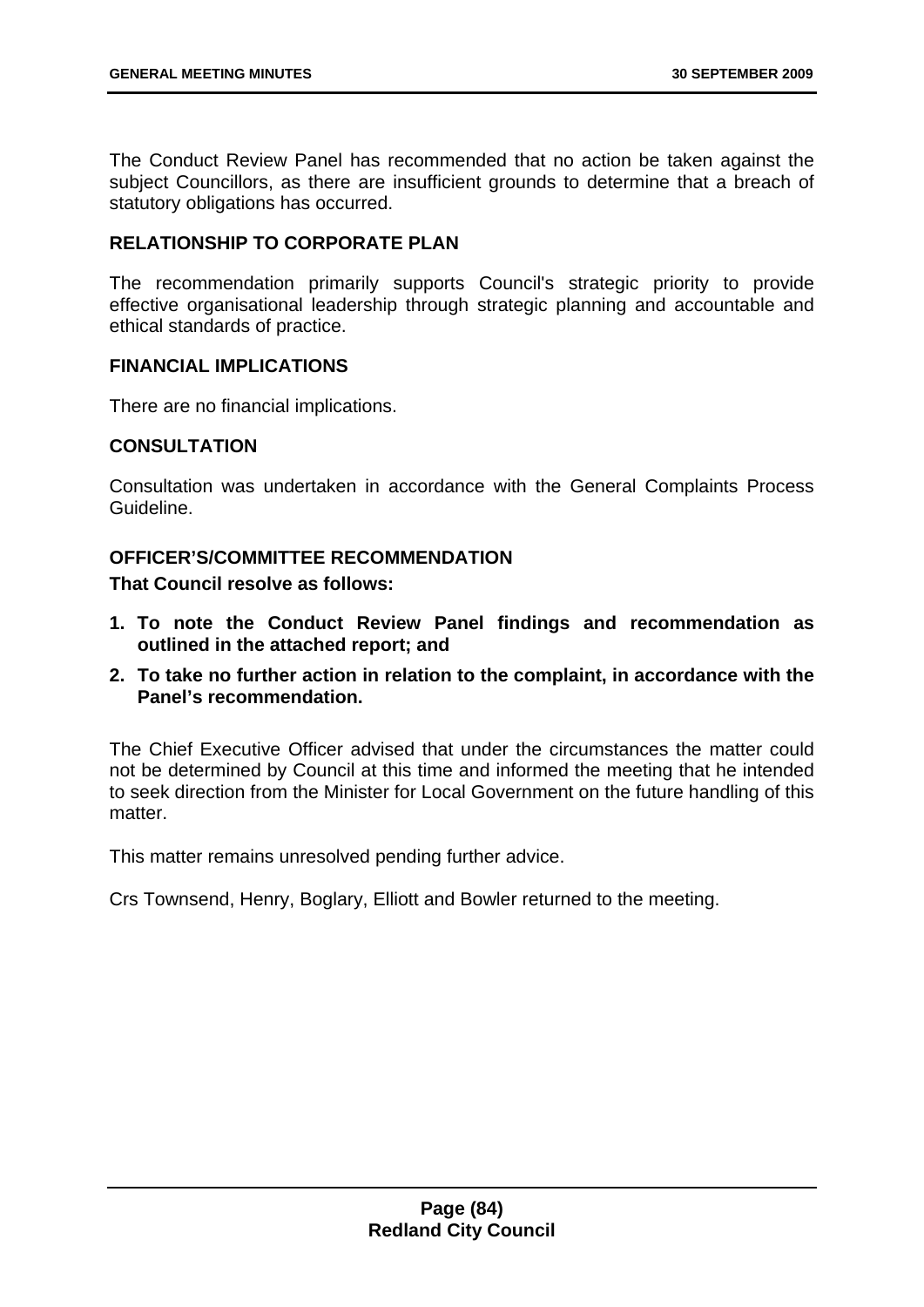## **13.2.2 REMUNERATION OF INDEPENDENT EXTERNAL APPOINTEES - AUDIT COMMITTEE**

| <b>Dataworks Filename:</b>       | <b>GOV Audit Committee</b>                              |
|----------------------------------|---------------------------------------------------------|
| <b>Responsible Officer Name:</b> | <b>Gary Stevenson</b><br><b>Chief Executive Officer</b> |
| <b>Author Name:</b>              | <b>Kylie Fernon</b><br><b>Manager Internal Audit</b>    |

## **EXECUTIVE SUMMARY**

At the General Meeting on 26 August 2009 Council resolved to:

- "Appoint Mr Virendra Dua as the independent external appointee to the Audit Committee effective from the date of this resolution and until March 2012 in accordance with the terms and conditions, which may vary from time to time with the agreement of Council; and
- That the Chief Executive Officer be delegated to sign all relevant documentation."

This report details the proposed remuneration arrangement for Mr Virendra Dua and the remuneration arrangement for the current Chairperson of the Audit Committee – Mr Len Scanlan.

## **PURPOSE**

To advise on the proposed remuneration arrangement for Mr Virendra Dua and the remuneration arrangement for the current Chairperson of the Audit Committee – Mr Len Scanlan.

# **BACKGROUND**

At the General Meeting on 29 April 2009 Council resolved to appoint an additional independent external appointee to the Audit Committee and to seek expressions of interest from suitably qualified individuals for this role.

At the General Meeting on 26 August 2009 Council resolved to:

- "Appoint Mr Virendra Dua as the independent external appointee to the Audit Committee effective from the date of this resolution and until March 2012 in accordance with the terms and conditions, which may vary from time to time with the agreement of Council; and
- That the Chief Executive Officer be delegated to sign all relevant documentation."

The current Audit Committee Chairperson is Mr Leonard John Scanlan of Mitchelton, Brisbane. Mr Scanlan is the former Auditor-General of Queensland (from 1997 until December 2004).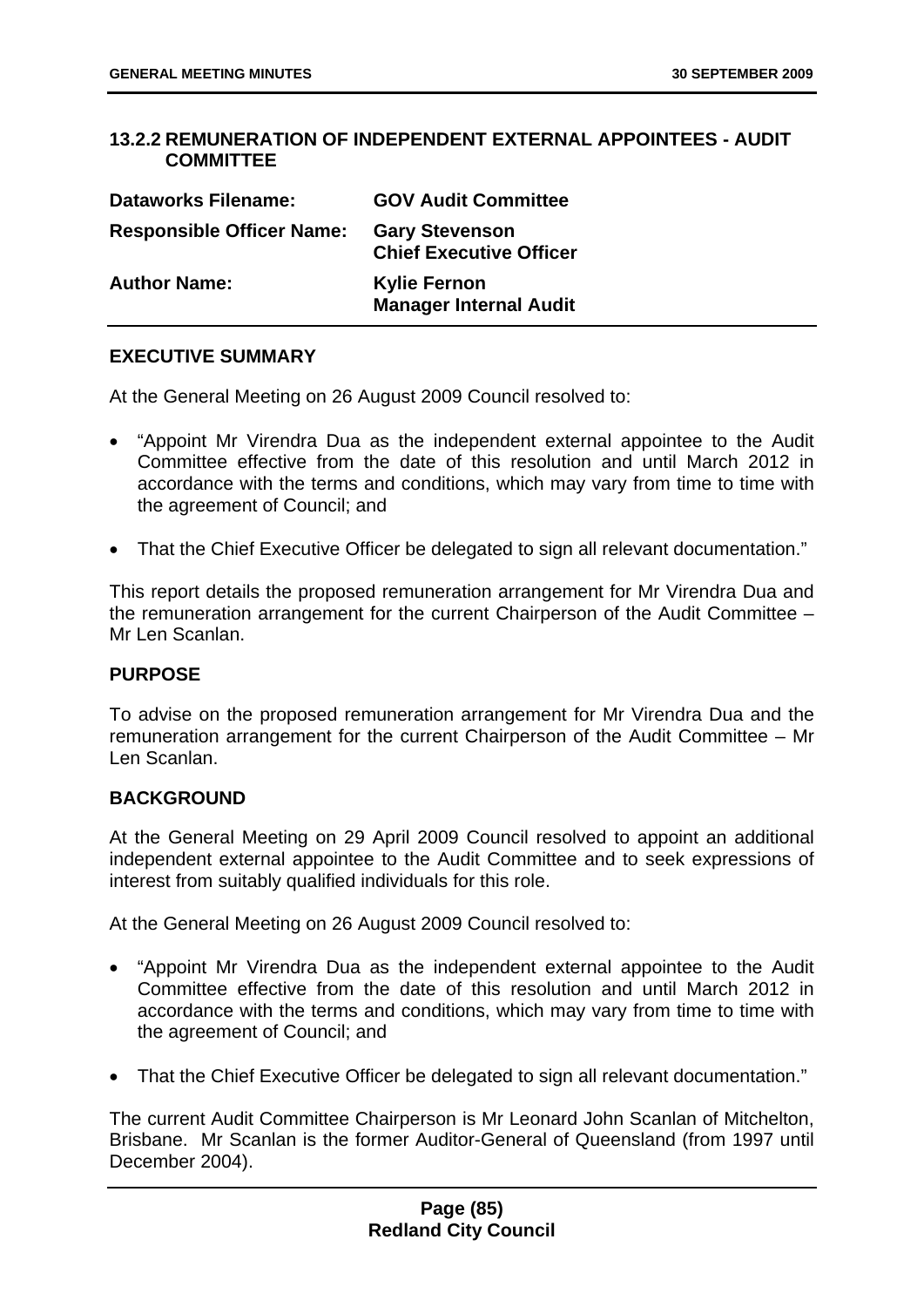Council resolved to appoint Mr Scanlan as the Chairperson, Audit Committee on 27 April 2005 until March 2008. This agreement was renewed by Greg Underwood, Acting Chief Executive Officer on 22 May 2008 until March 2012.

## **ISSUES**

*Section 237* of the *Local Government Act 1993* states that 'a local government may, by resolution, authorise …. payment of remuneration to a person who is a member of an advisory committee of the local government who is not a councillor.'

It is proposed that remuneration of the two external members of the Audit Committee will compensate contribution by the individual to the Committee.

It is proposed that Mr Len Scanlan – Chairperson of the Audit Committee – continues to be remunerated as follows:

- The incumbent be paid a fixed payment of \$5,500 (GST inclusive) per annum for attendance at quarterly meetings to be paid in quarterly instalments;
- Additional or special Audit Committee meetings shall be paid a fee of \$1,250 (GST inclusive) per day;
- This level of remuneration is consistent with the remuneration paid for this position in previous years; and
- The remuneration is for preparation and attendance at committee meetings.

It is proposed that Mr Virendra Dua – External Member of the Audit Committee - be remunerated as follows:

- The incumbent be paid a fixed payment of \$5,500 (GST inclusive) per annum for attendance at quarterly meetings to be paid in quarterly instalments;
- Additional or special Audit Committee meetings shall be paid a fee of \$1,250 (GST inclusive) per day; and
- The remuneration is for preparation and attendance at committee meetings.

The fundamental principle upon which the remuneration is based is to provide a level of compensation for external members in consideration of the contribution to the Audit Committee. Whilst it is acknowledged that Council could not fully compensate members for their time, the proposed amount has been determined as being comparable to the hourly rate charged by professional consultants. The remuneration level also reflects the importance of the roles undertaken by the Audit Committee members and the high level of professional expertise that they bring to the committee. This is based on the assumption that the average meeting time of Audit Committee meetings is two hours, in addition to time involved in preparation for the committee meetings.

## **RELATIONSHIP TO CORPORATE PLAN**

The recommendation primarily supports Council's strategic priority to provide effective leadership through accountable and ethical standards of behaviour.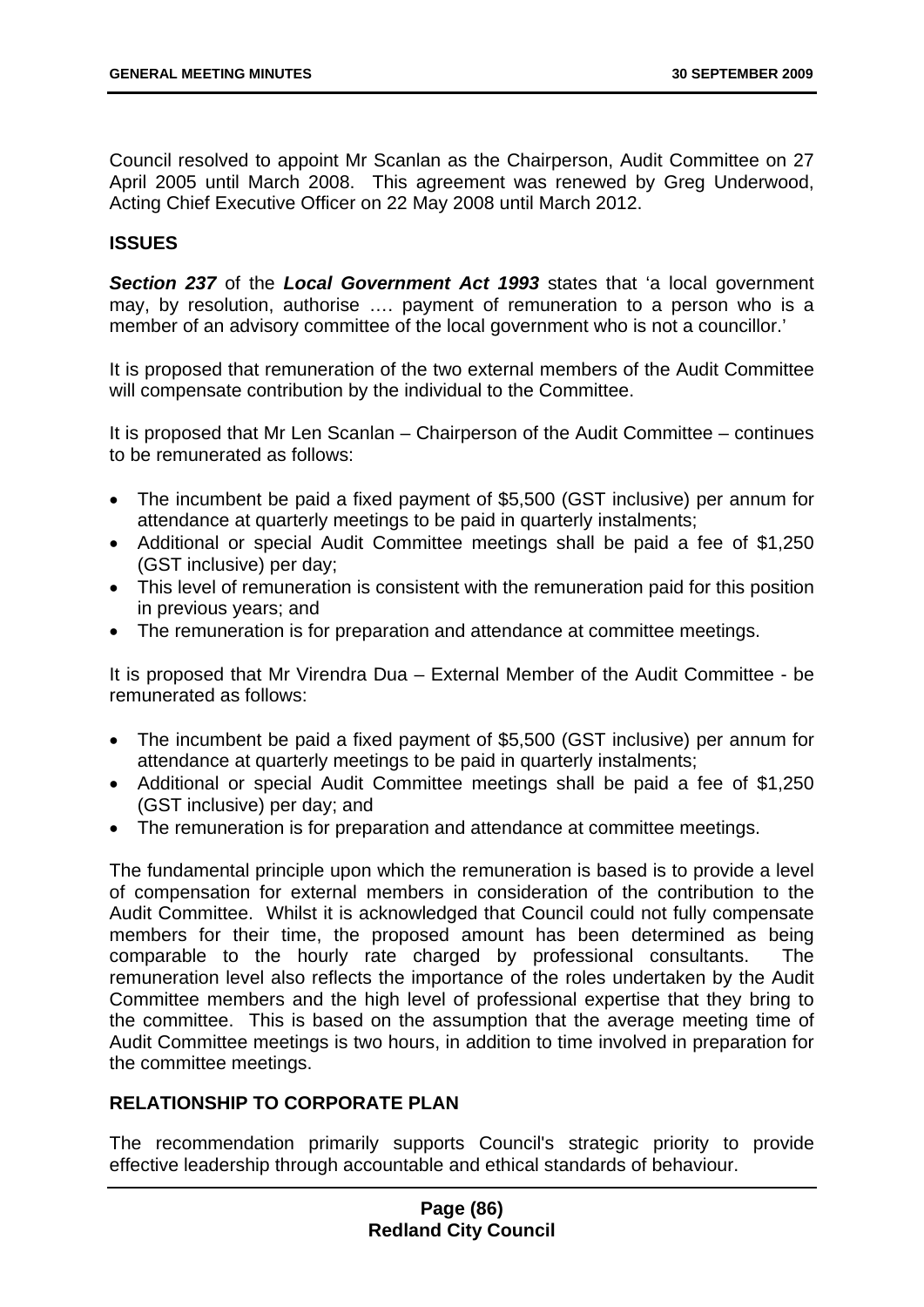# **FINANCIAL IMPLICATIONS**

Fees to be paid to the two external Audit Committee members have been budgeted for in the 2009/2010 Budget.

# **CONSULTATION**

The CEO and General Manager Governance have been consulted in this process.

# **OFFICER'S/COMMITTEE RECOMMENDATION/ COUNCIL RESOLUTION**

| Moved by:    | <b>Cr Townsend</b> |
|--------------|--------------------|
| Seconded by: | <b>Cr Reimers</b>  |

**That Council resolve in accordance with section 237(1), (2), (3) and (4) of the**  *Local Government Act 1993***:** 

- **1. To continue to remunerate Mr Len Scanlan, Chairperson of the Audit Committee, as follows:** 
	- **a. A fixed payment of \$5,500 (including GST) per annum for attendance at quarterly Audit Committee meetings, to be paid in quarterly instalments;**
	- **b. A payment of \$1,250 (including GST) per day for additional or special Audit Committee meetings;**
	- **c. That the remuneration be paid for attendance at the Audit Committee meetings, including:** 
		- **i. review of agenda papers for each Audit Committee meeting,**
		- **ii. provision of high level professional expertise and advice; and**
		- **iii. performing the role of Chair of the Audit Committee meetings;**
	- **d. That the remuneration be paid based on the following principles:** 
		- **i. consistent with previous years' payments of \$1,375 (including GST) per meeting;**
		- **ii. comparable with the hourly rate charged by similar professional consultants within the market place; and**
		- **iii. based on the assumption that meeting times are two hours each meeting;**
- **2. To remunerate Mr Virendra Dua, External Member of the Audit Committee, as follows:** 
	- **a. A fixed payment of \$5,500 (including GST) per annum for attendance at quarterly Audit Committee meetings, to be paid in quarterly instalments;**
	- **b. A payment of \$1,250 (including GST) per day for additional or special Audit Committee meetings;**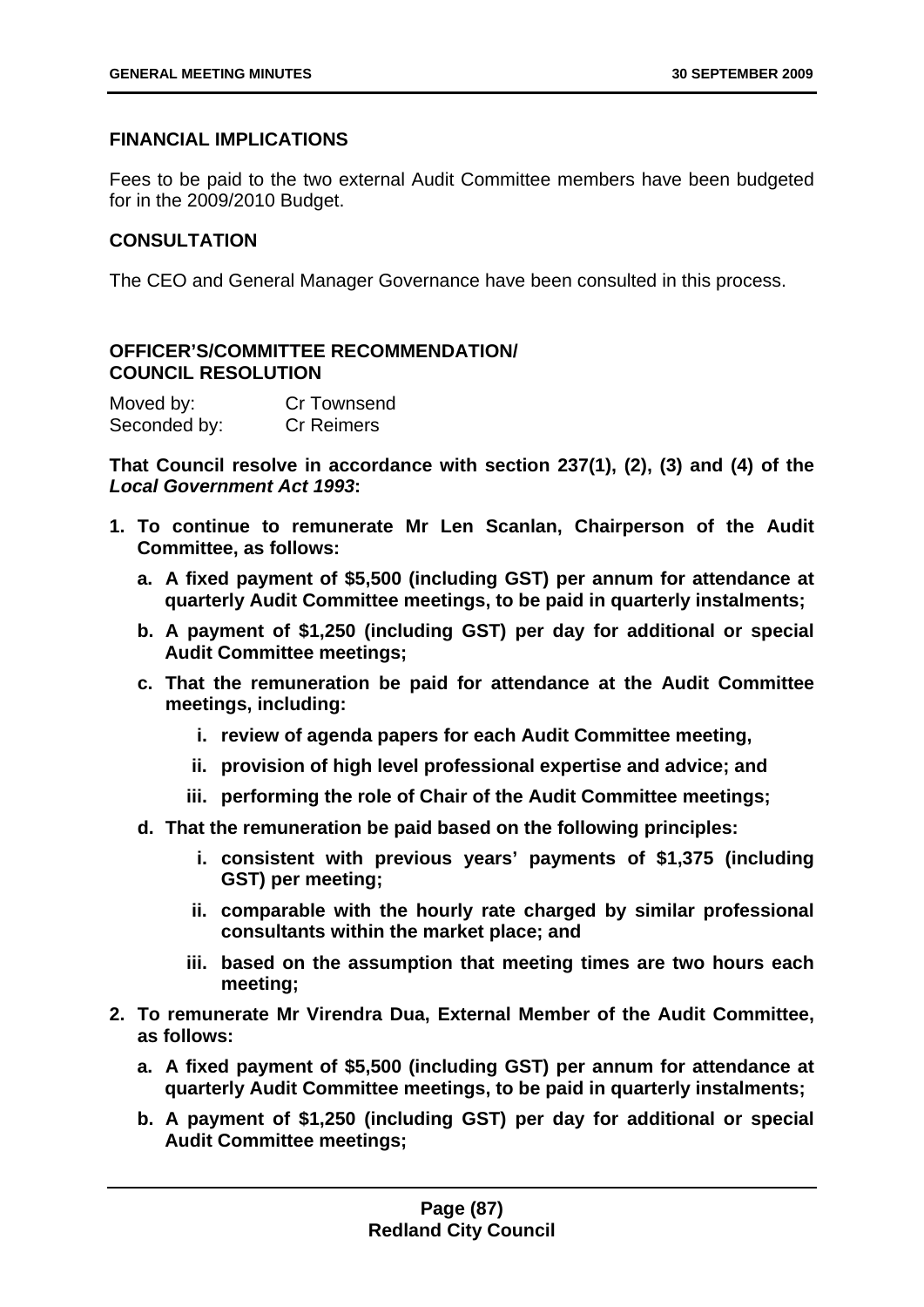- **c. That the remuneration be paid for attendance at the Audit Committee meetings, including:** 
	- **i. Review of agenda papers for each Audit Committee meeting; and**
	- **ii. Provision of high level professional expertise and advice;**
- **3. That the remuneration be paid based on the following principles:** 
	- **a. Payments to be calculated based on comparable hourly rate charged by similar professional consultants within the market place of \$1,375 (including GST) per meeting; and**
	- **b. Based on the assumption that meeting times are two hours each meeting.**

**CARRIED**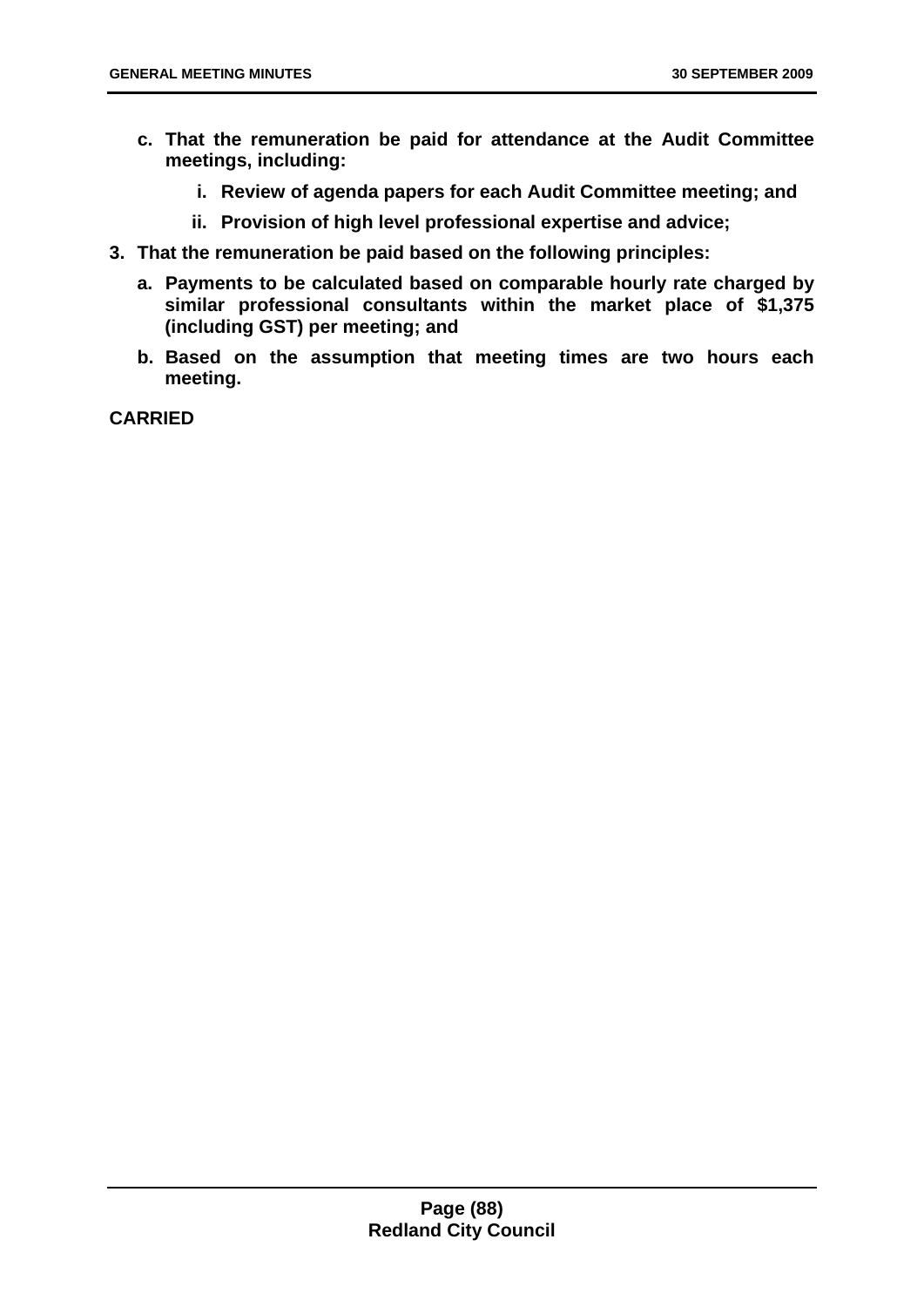# **13.2.3 COUNCILLOR REPRESENTATION ON EXTERNAL COMMITTEES**

| <b>Dataworks Filename:</b>       | <b>GOV Meetings</b>                                                              |
|----------------------------------|----------------------------------------------------------------------------------|
| <b>Responsible Officer Name:</b> | <b>Gary Stevenson</b><br><b>Chief Executive Officer</b>                          |
| <b>Author Name:</b>              | <b>Thorbjorg Dunn</b><br><b>Team Leader - Corporate Meetings &amp; Registers</b> |

## **EXECUTIVE SUMMARY**

In addition to statutory duties associated with ordinary and standing committee meetings, councillors are required to participate, from time to time, in regional forums, task forces and various boards and committees representing Council's interests on local government matters.

Councillors, when participating on these external forums, act on behalf of Council and, therefore, a formal appointment is required by Council resolution.

# **PURPOSE**

The purpose of this report is to recommend that Council resolve to:

- 1. Endorse Cr Henry's appointment to the Donald Simpson Over 50's Leisure Centre (DSC) Board of Management, at the Centre's Annual General Meeting on 11 September 2009; and
- 2. Appoint Cr Ogilvie to the position of Deputy Chair of the Regional Arts Development Fund (RADF) Committee, thereby replacing Cr Henry.

# **BACKGROUND**

- 1. At the Post-Election meeting on 1 April 2008, Council appointed the Mayor and Cr Henry to the DSC Board of Management, and appointed Cr Ogilvie as Chair and Cr Murray as Deputy Chair of the RADF Committee;
- 2. On 27 August 2008, Council amended its decision in relation to the appointments to these two committees and appointed Cr Ogilvie to the DSC Board of Management for a period of 12 months, and appointed Cr Murray as Chair of the RADF and Cr Henry as Deputy Chair.
- 3. At the DSC Annual General Meeting on 11 September 2009, the Mayor nominated Cr Henry to its Board of Management, who was subsequently appointed, replacing Cr Ogilvie;
- 4. It is proposed that Cr Ogilvie be appointed to the position of Deputy Chair of the RADF Committee, replacing Cr Henry in due course;
- 5. Council endorsement, by resolution, is required to effect these appointments.

# **ISSUES**

At each statutory post-election meeting Council, by resolution, submits nominations and makes appointments, respectively, to various external groups and committees. Any subsequent changes to these must be by Council resolution.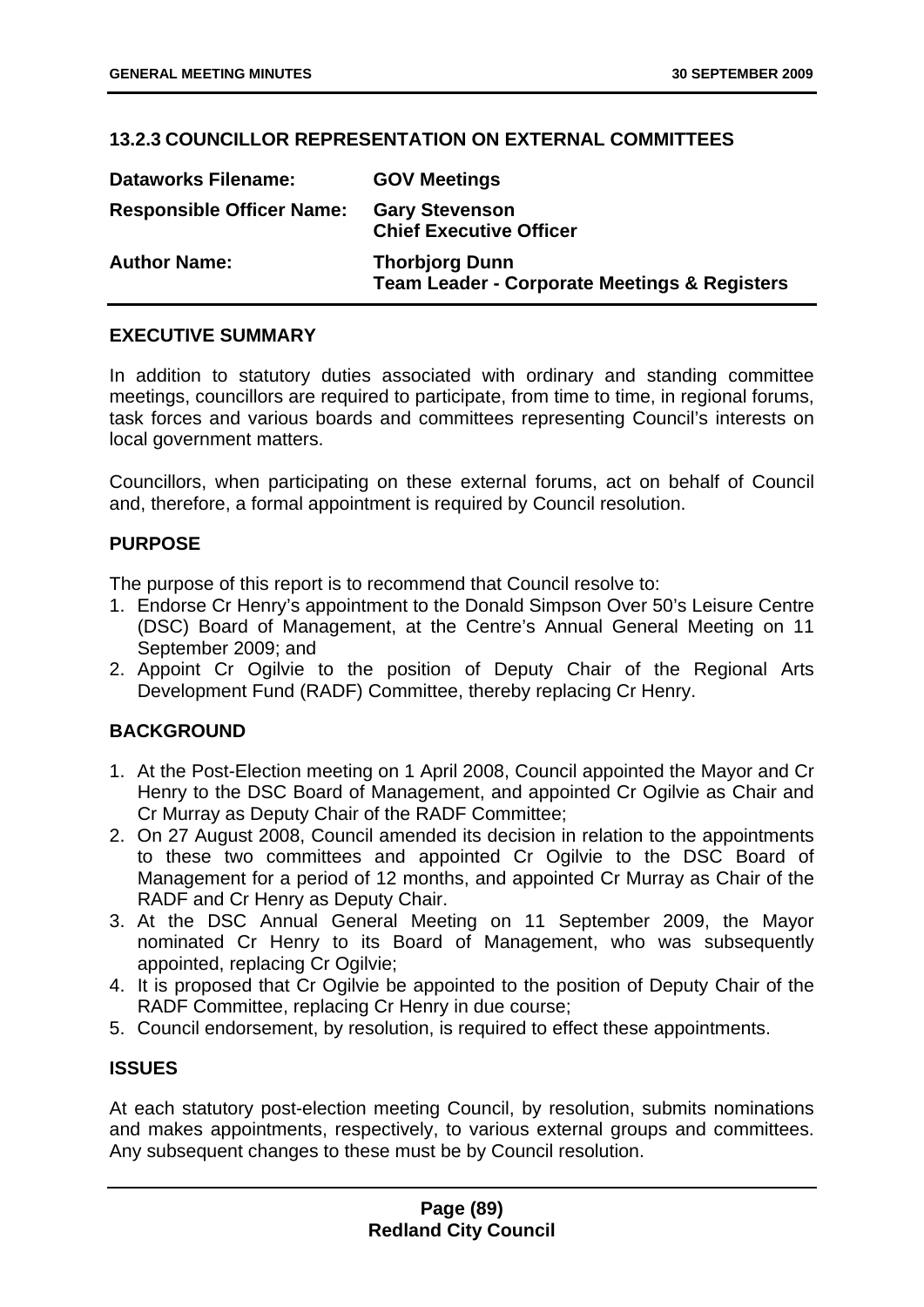# **RELATIONSHIP TO CORPORATE PLAN**

The recommendation in this report primarily supports Council's strategic priority to provide a clear organisational direction supported by effective leadership and a framework of policies, plans and strategies that are responsive to the community's needs and which promote accountable and ethical standards of practice.

## **FINANCIAL IMPLICATIONS**

There are no financial implications associated with the recommendation in this report.

# **CONSULTATION**

Consultation occurred between the Mayor and relevant Councillors.

# **OPTIONS**

## **PREFERRED**

That Council resolve to:

- 1. Endorse Cr Henry's appointment to the Donald Simpson Over 50's Leisure Centre Board of Management, at the Centre's Annual General Meeting on 11 September 2009; and
- 2. Appoint Cr Ogilvie to the position of Deputy Chair of the Regional Arts Development Fund (RADF) Committee, thereby replacing Cr Henry.

## **ALTERNATIVE**

- 1. That Council resolve not to endorse the appointments as recommended; or
- 2. That Council resolve to consider appointing alternate Councillors to these positions.

# **OFFICER'S RECOMMENDATION**

That Council resolve as follows:

- 1. To endorse Cr Henry's appointment to the Donald Simpson Over 50's Leisure Centre Board of Management, at the Centre's Annual General Meeting on 11 September 2009; and
- 2. To appoint Cr Ogilvie to the position of Deputy Chair of the Regional Arts Development Fund (RADF) Committee, thereby replacing Cr Henry.

# **COMMITTEE RECOMMENDATION/ COUNCIL RESOLUTION**

| Moved by:    | Cr Townsend       |
|--------------|-------------------|
| Seconded by: | <b>Cr Reimers</b> |

## **That Council resolve as follows:**

**1. To endorse Cr Henry's appointment to the Donald Simpson Over 50's Leisure Centre Board of Management, at the Centre's Annual General Meeting on 11 September 2009, thereby replacing Cr Ogilvie; and**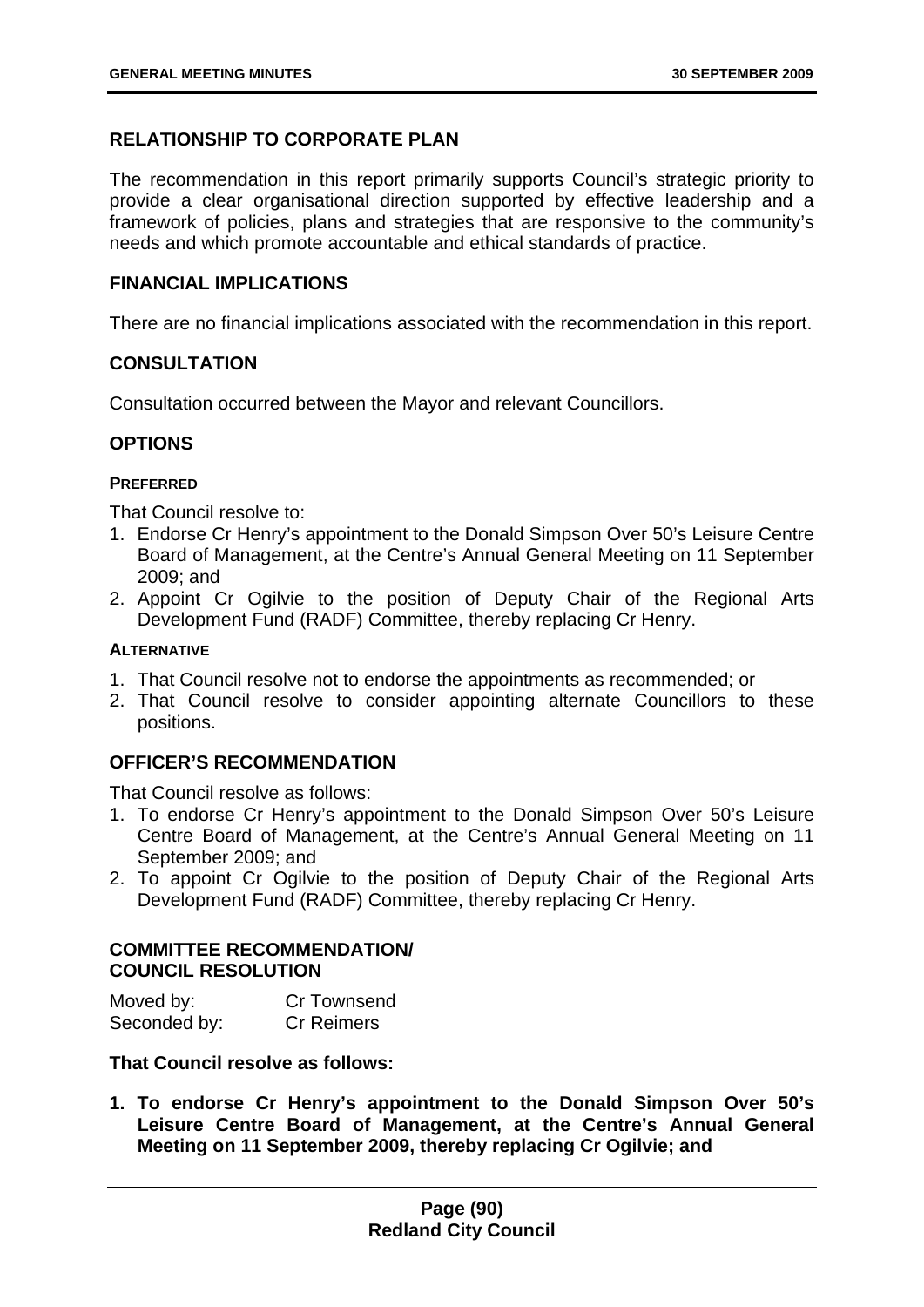**2. To appoint Cr Ogilvie to the position of Deputy Chair of the Regional Arts Development Fund (RADF) Committee, thereby replacing Cr Henry.** 

**CARRIED**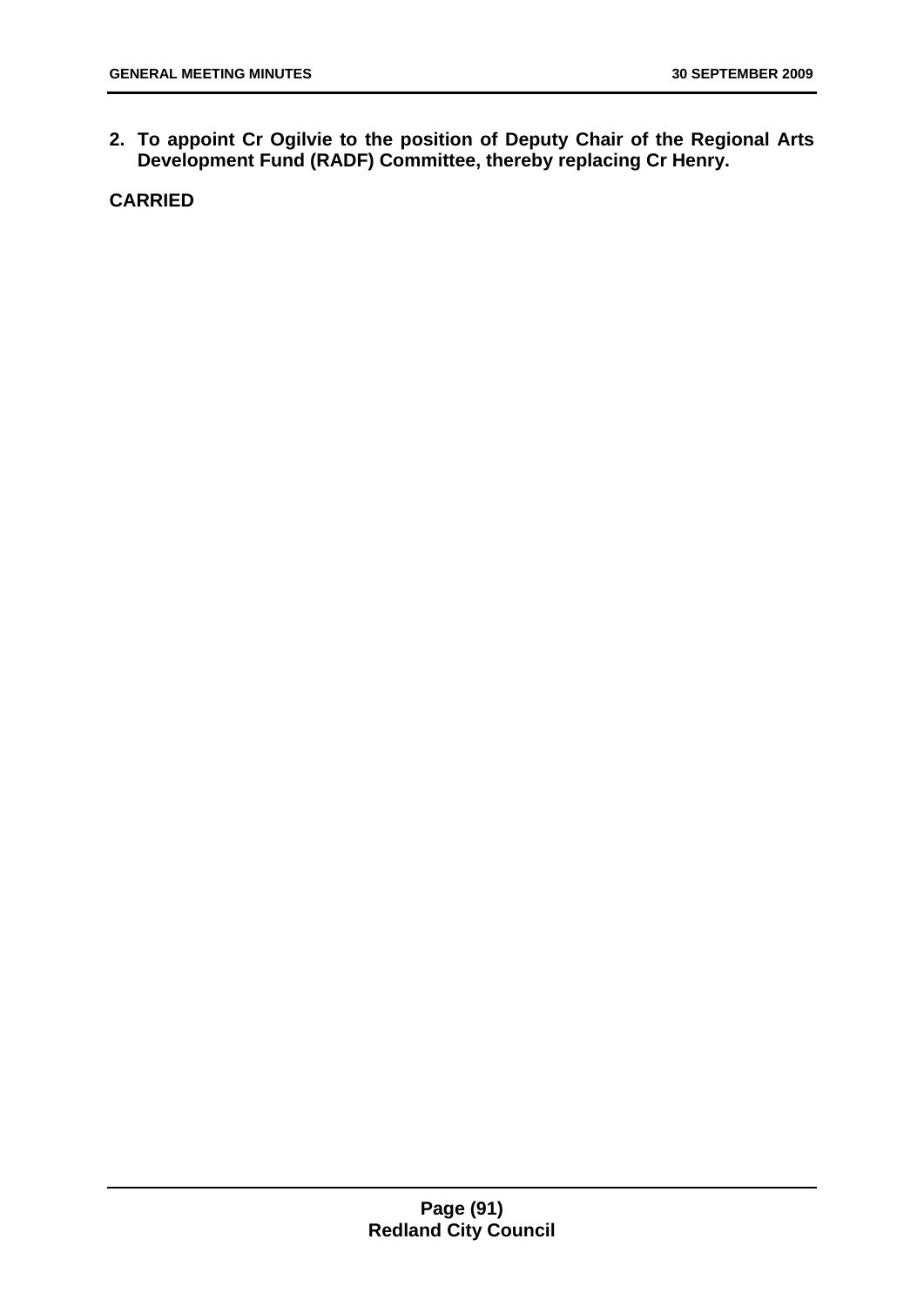# **13.2.4 CORPORATE BALANCED SCORECARD REPORT**

| <b>Dataworks Filename:</b>       | <b>GOV Corporate BSC Reporting to Committee</b>                                               |
|----------------------------------|-----------------------------------------------------------------------------------------------|
| <b>Attachments:</b>              | <b>Corporate Balanced Scorecard Report</b>                                                    |
| <b>Responsible Officer Name:</b> | <b>Luke Wallace</b><br><b>Manager Corporate Planning Performance &amp; Risk</b>               |
| <b>Author Name:</b>              | <b>Ben Steel</b><br><b>Project Coordinator Corporate Planning &amp;</b><br><b>Performance</b> |

#### **EXECUTIVE SUMMARY**

The monthly Corporate Balanced Scorecard report, as attached, provides a high level overview of Council's performance in key areas of our business using the four Balanced Scorecard Perspectives – Financial, Customer, Internal/Business Processes and People & Learning.

This report is an important component of the performance management framework. The other main report provided to Council and the community is the quarterly Operational Plan Report that focuses on performance against each of the programs in the Corporate Plan.

The overall rating for August 2009 is Above Standard, with a weighted score of 2.85.

#### **PURPOSE**

To provide Council with the Corporate Balanced Scorecard Report for the financial year to August 2009.

## **BACKGROUND**

The report shows results against each KPI for the current month and the previous 12 months. Longer term trends and comparisons incorporating the same month last year are included to provide a better understanding of current performance levels.

A summary of this month's results is provided on page two of the report and shows the overall score for Redland City Council, including the rating (the small coloured indicator at the right hand side). An outstanding result is shown as green, above standard and satisfactory shown as yellow and an unsatisfactory result is shown as red. The overall rating for Council and for each perspective is determined by the relative weightings of the performance measures.

The subsequent pages of the report provide details of the performance measures in each perspective. The actual performance results each month are displayed as a graph, with the red and green lines showing the normal expected range for the measure. The red line represents the minimum satisfactory level and the green line represents the outstanding level. The rating for each measure is also shown as a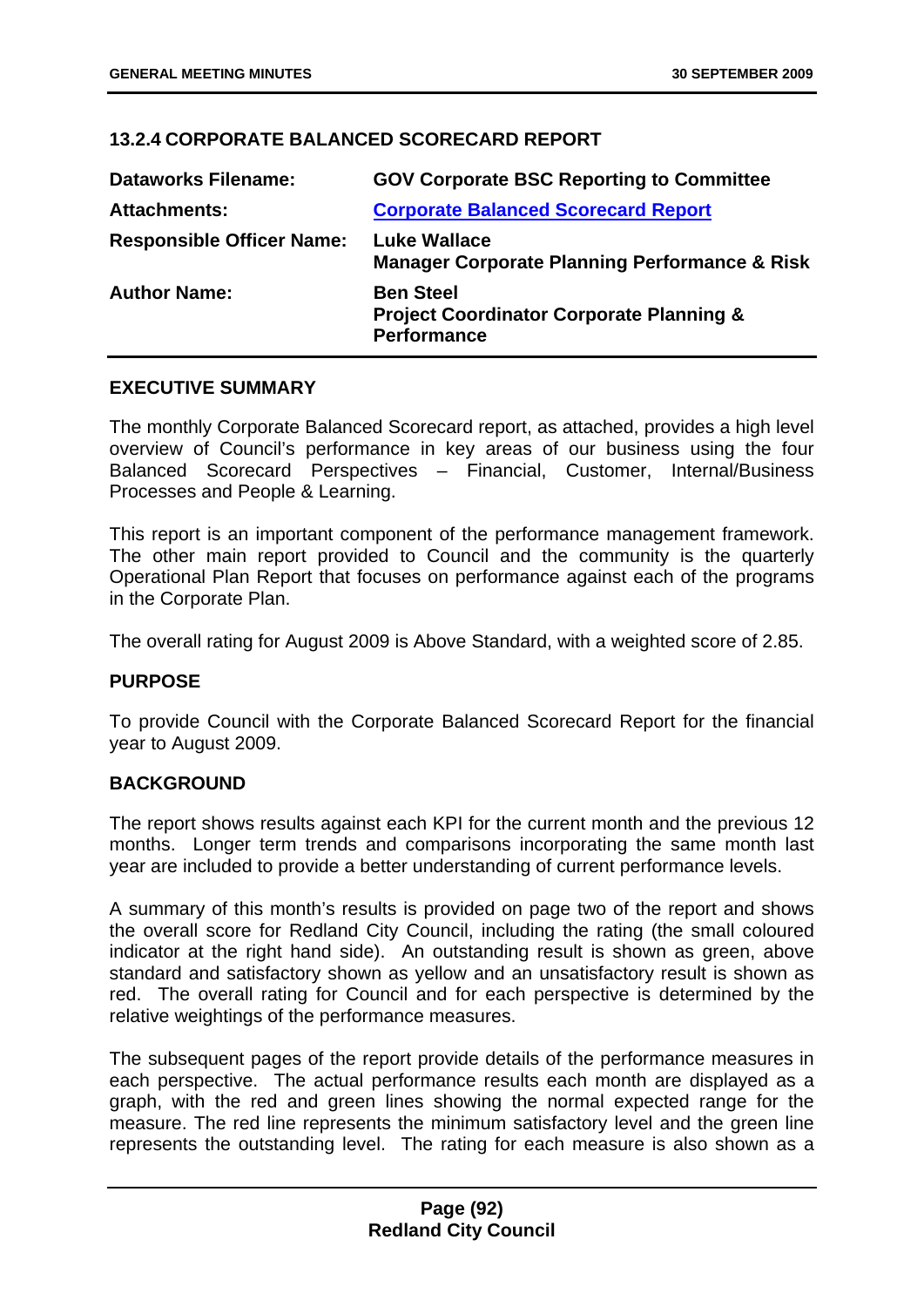green tick (outstanding), a yellow line (satisfactory and above standard) or a red cross (unsatisfactory).

Explanation of results is provided by the responsible manager in the commentary each month. Where a significant issue arises from the data that requires further explanation it will be provided in this covering report.

## **ISSUES**

Most measures are performing well within the target range. Comments for each measure are provided by managers and are outlined in the attached report. Those measures performing outside the target range are:

## Customer Perspective (page 3)

The Development Assessment Performance Timeliness Index is below target. Further details about this measure are included in the attached report.

## People and Learning Perspective (page 5)

A higher number of workplace injuries over the last 12-18 months continues to be of concern. All injuries are investigated as a matter of course and in the vast majority of cases the injuries have tended to be unavoidable.

## **RELATIONSHIP TO CORPORATE PLAN**

The recommendation primarily supports Council's strategic priority to provide effective organisational leadership through strategic planning and accountable and ethical standards of practice.

## **FINANCIAL IMPLICATIONS**

No direct financial implications arise from this report. The report does contain several indicators that either reflects financial performance to date, or which will have had a direct or indirect impact on financial performance.

## **PLANNING SCHEME IMPLICATIONS**

There are no implications for the Planning Scheme arising from this report.

## **CONSULTATION**

The data and components in this report were provided by relevant managers and has been compiled by the Corporate Planning, Performance and Risk Group.

## **OPTIONS**

## **PREFERRED**

That Council resolve to note the Corporate Balanced Scorecard for August, 2009 as attached.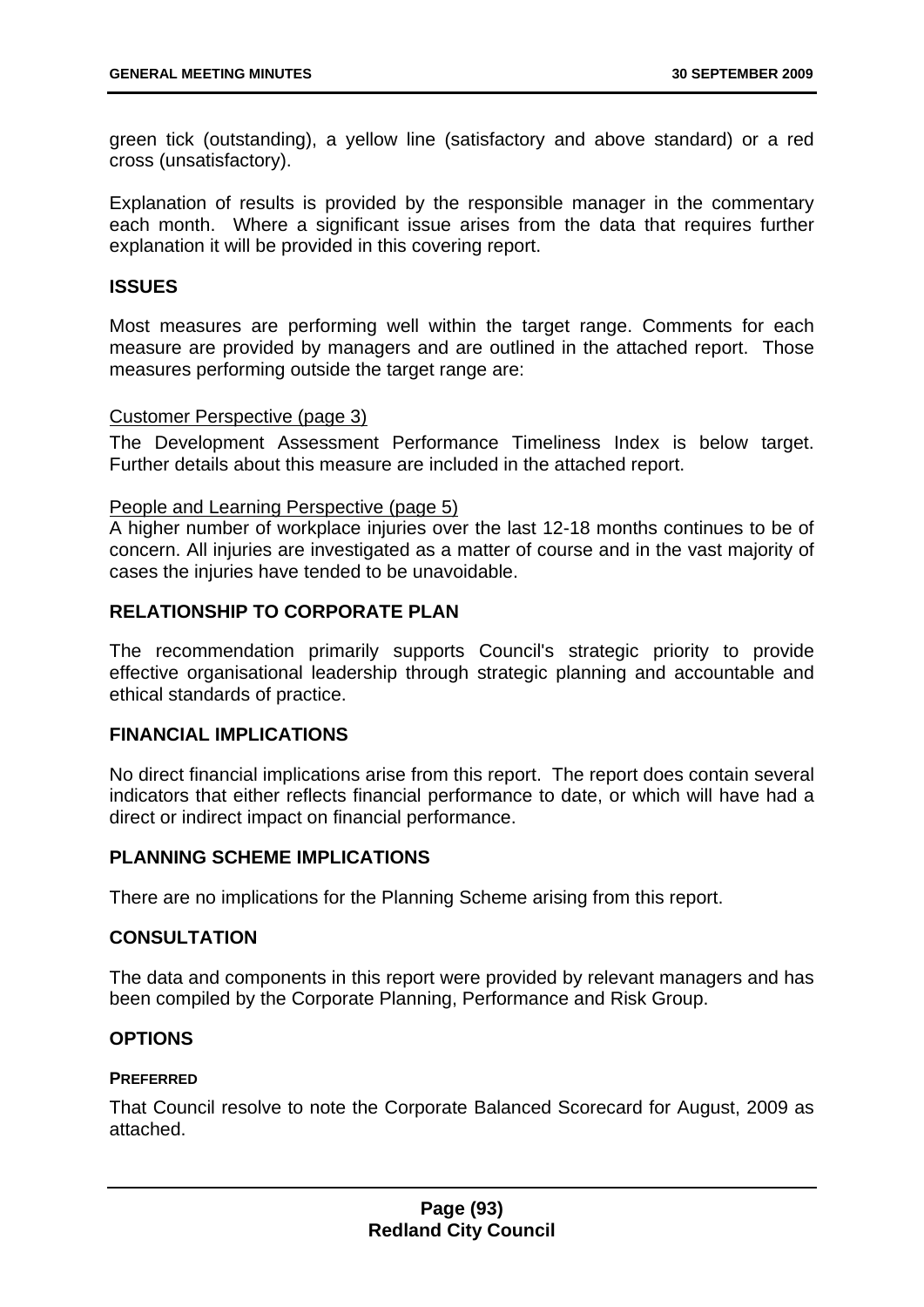### **ALTERNATIVE**

That Council resolve to note the Corporate Balanced Scorecard for August 2009 and request additional information.

# **OFFICER'S/COMMITTEE RECOMMENDATION/ COUNCIL RESOLUTION**

| Moved by:    | Cr Townsend       |
|--------------|-------------------|
| Seconded by: | <b>Cr Reimers</b> |

**That Council resolve to note the Corporate Balanced Scorecard for the month of August 2009 as attached.** 

**CARRIED**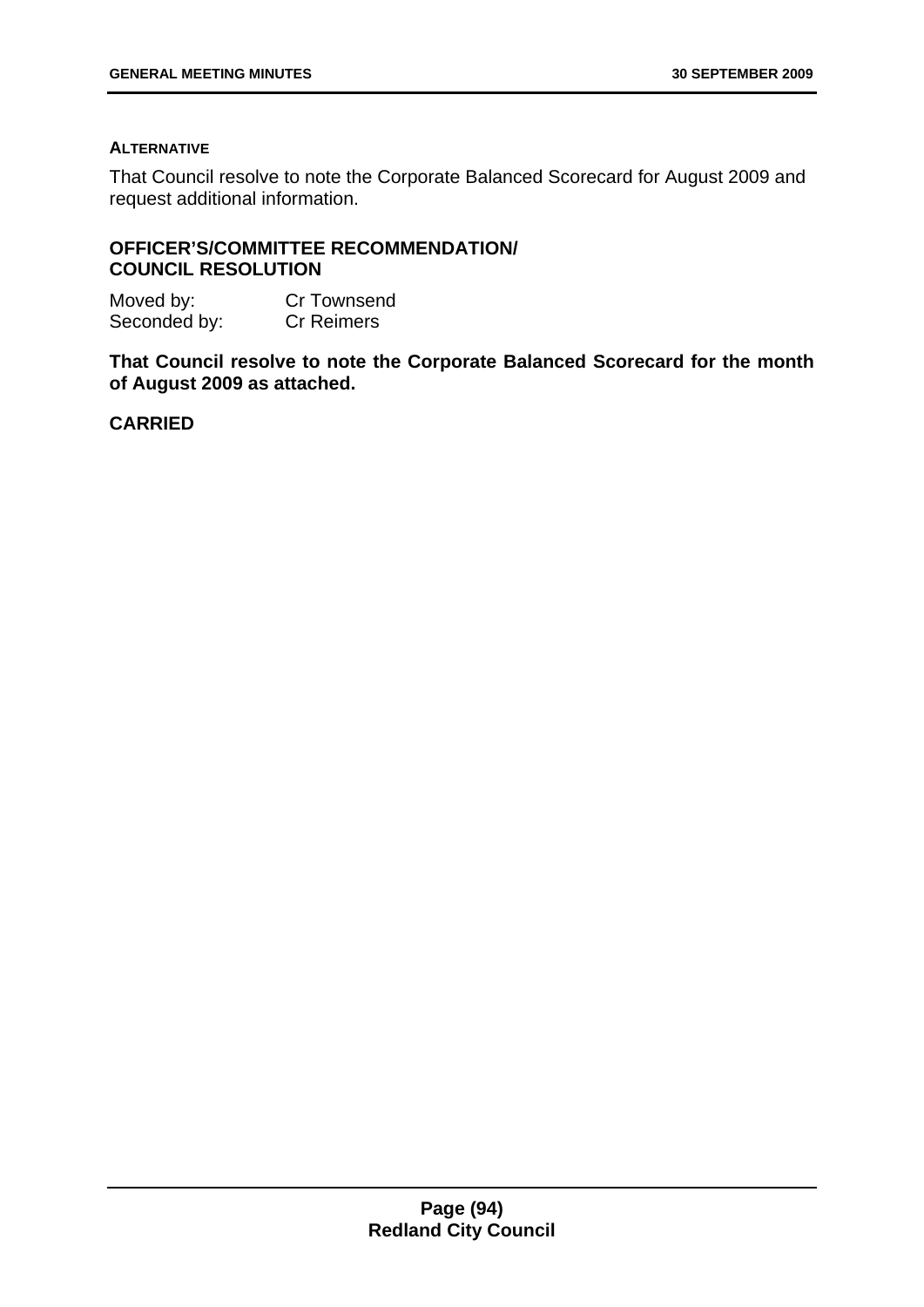## **13.3 CORPORATE SERVICES**

### **13.3.1 AUGUST 2009 - MONTHLY FINANCIAL REPORTS**

| <b>Dataworks Filename:</b>       | <b>Monthly Financial Reports to Committee</b>              |
|----------------------------------|------------------------------------------------------------|
| <b>Attachment:</b>               | <b>August EOM Financial Reports</b>                        |
| <b>Responsible Officer Name:</b> | <b>Kerry Phillips</b><br><b>Manager Financial Services</b> |
| <b>Author Name:</b>              | <b>Deborah Hall</b><br><b>Finance Officer</b>              |

## **EXECUTIVE SUMMARY**

The structure of the monthly financial reports to committee is currently under review. The current report set comprises a combination of strategic and operational data which does not readily lend itself to assist the reader in gaining a better understanding of Council's strategic financial position and performance. A proposal of a revised report has been presented to ELG and Council during a workshop on 1 September 2009. Following the feedback from this consultation process, a revised set of monthly financial reports will be produced that may facilitate more in-depth debate on financial performance against Council's Financial Strategy.

The timeframe for the introduction of the new suite of reports is in line with September's monthly financial report.

Section 528(1) of the *Local Government Act 1993* requires that Council's statement of accounts be presented at an ordinary monthly meeting.

The attachments to this report present the August 2009 financial statement of accounts to Council and provide detailed analytical commentary. The revised budget figures in the attachment are following the 2008-2009 Carryover Budget Review.

The financials demonstrate that all of the seven Key Financial Performance Indicators exceeded targets set at the beginning of the financial year. These are:

- level of dependence on general rate revenue;
- ability to pay our bills  $-$  current ratio;
- ability to repay our debt debt servicing ratio;
- cash balance;
- cash balances cash capacity in months;
- longer term financial stability  $-$  debt to assets ratio; and
- operating performance.

Council's end of month operating financial result (Earnings Before Interest, Tax and Depreciation – EBITD) is ahead of budget by \$0.2 million, with operating expenditure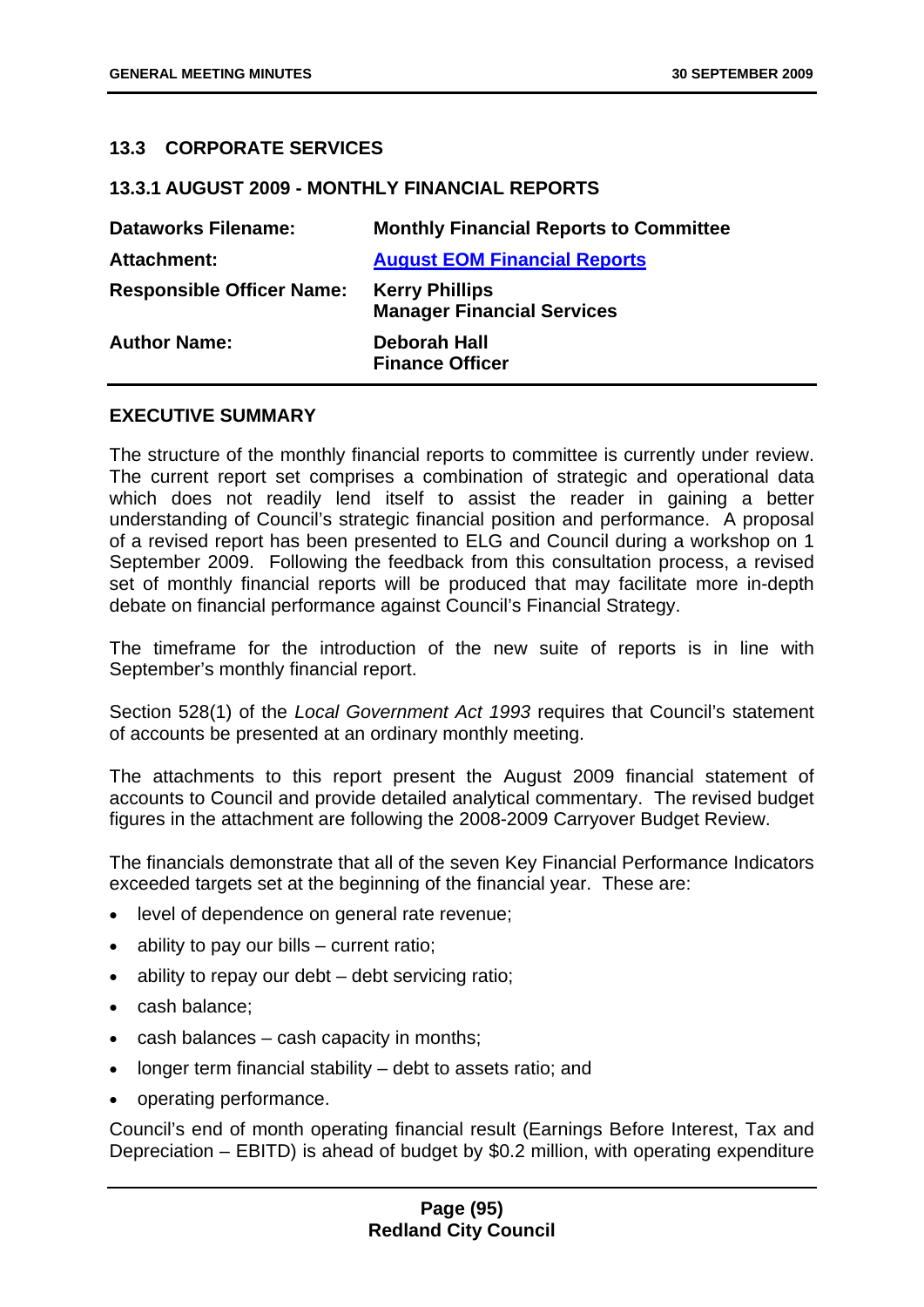favourable by \$0.9 million, slightly offset by operating revenue unfavourable by \$0.7 million.

At this early point in the financial year, the majority of variances are timing and are expected to disappear by 30 June 2010.

The cash flow position for the year is ahead of revised budget levels by \$6.7 million principally due to phasing of the budget. The cash held is ahead of targeted levels at \$91.4 million, equal to 7.0 months cash capacity against an original target of three to four months.

The Mayor's and Councillor's Community Benefit Funds are currently under review and in transition. Subsequently this end of month report for August 2009 will not contain the three page report that outlines the expenditure for the Mayor and the Councillors.

## **PURPOSE**

The purpose is to present the August 2009 report to Council and explain the content and analysis of the report. Section 528 of the *Local Government Act 1993* requires the Chief Executive Officer of a local government to present statements of its accounts to the local government.

## **BACKGROUND**

The Corporate Plan contains a strategic priority to ensure the long term financial viability of Redland City and provide public accountability in financial management. For organisational effectiveness, it is important that Council receive and understand the monthly financial statements.

## **ISSUES**

The following elements, shown in the attachments, comprise the End of Month Financial Reports for August 2009:

# **Corporate Financial Report Card (A)**

- Operating Revenue compared with Budget;
- General Operating Costs compared with Budget;
- Capital Expenditure compared with Budget;
- Cash Position; and
- Employee Costs compared with Budget.

# **Report Card Analysis (B)**

Classifies variances between revised budget and actual results as being either timing or permanent variances as well as favourable or unfavourable. Timing variances are anticipated to disappear once 30 June 2010 figures are produced. Permanent variances imply the variance will remain into the next financial year.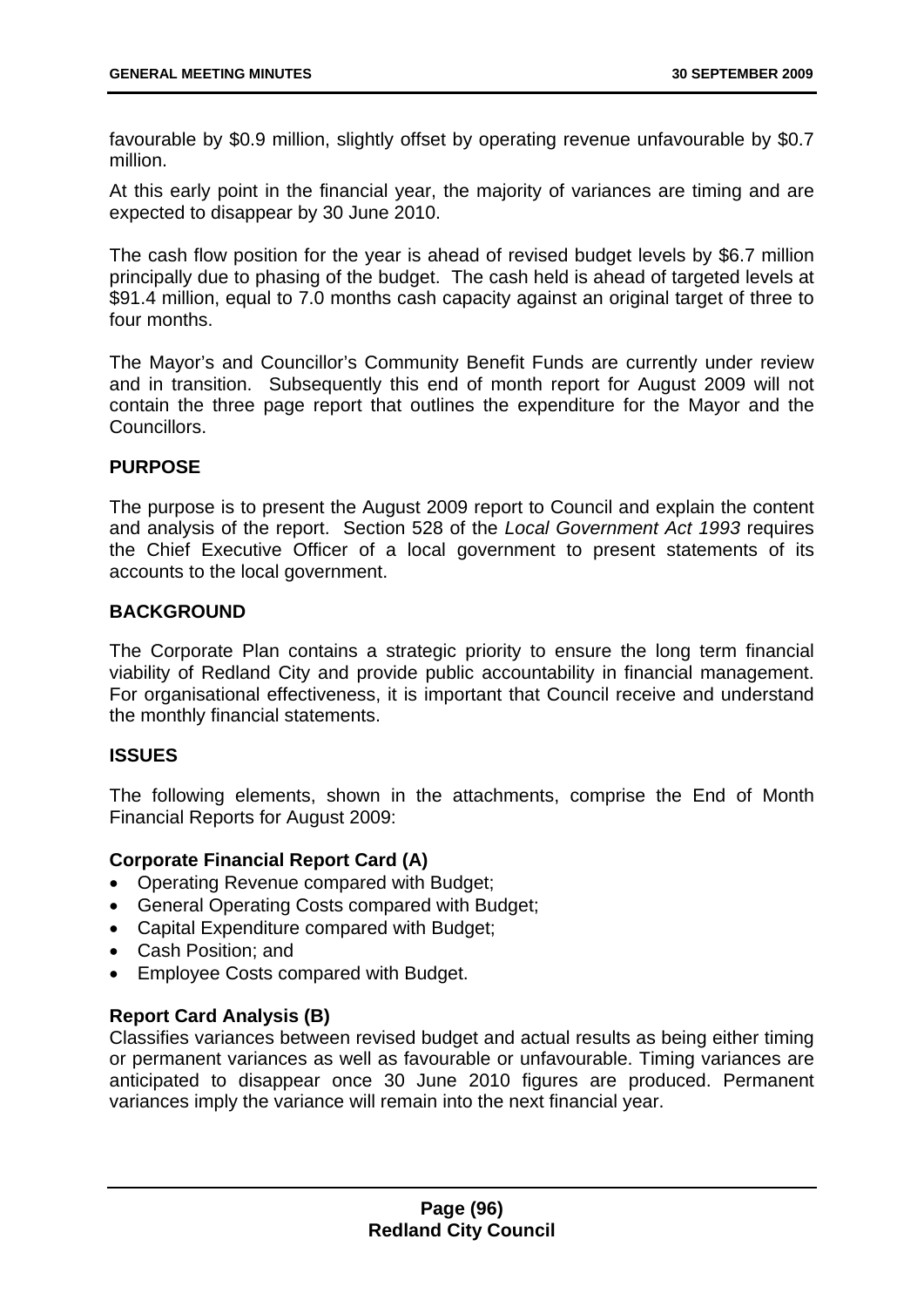# **Council Financial Report 1 (C)**

Shows the percentage variance of year to date actual results compared with year to date budget by colour indicators.

## **Council Financial Report 2 (D)**

Shows year to date actual results compared with annual and year to date budgets. This report has a brief commentary on all year to date variances greater than \$20,000.

An **Operational Statement by Strategic Priority (E)**; a **Balance Sheet (F)**, an **Investment Summary (G)**, a **Statement of Cash Flows (H)**, **Financial Stability Ratios Report (I)** and a **Fuel Consumption Report (J),** have been included to provide the complete picture of Council's finances.

# **RELATIONSHIP TO CORPORATE PLAN**

The recommendation in this report primarily supports Council's strategic priority to support the organisation's capacity to deliver services to the community by building a skilled, motivated and continually learning workforce, ensuring assets and finances are well managed, corporate knowledge is captured and used to best advantage, and that services are marketed and communicated effectively.

## **FINANCIAL IMPLICATIONS**

The overall financial position as at the end of August 2009 remains strong with EBITD of \$9.1 million (\$0.2 million ahead of budget). This result is due to total operating revenue of \$31.3 million (\$0.7 million behind budget) and total operating costs of \$22.2 million (favourable variance of \$0.9 million).

# *Operating Revenue*

Rates and Utility Charges is over budget by \$191,000 due in the main to Water consumption charges \$248,000, anticipated to be timing at this stage. Unfavourable variances that partly net off the amount above include credits held \$45,000 and trade waste \$39,000; once again timing differences at this stage. Pensioner Remissions is favourable against budget by a timing variance of \$31,000. Fees and Charges is over budget by \$70,000 in the main due to camping fees and 4WD permits although these variance are anticipated to be timing only at this stage. Operating Grants and Subsidies is under budget by \$1.1 million due to the Federal Assistance Grant for the first quarter being received in 08/09 to be accounted for in 09/10. This will be addressed in September reporting.

# *Operating Expenditure*

Employee Costs is under budget by \$415,000 in the main due to \$494,000 which is the budget for the Defined Benefit Superannuation (potential shortfall). Following the adoption of the budget, advice has been received that there is no longer a shortfall for Council to meet and hence this budgeted amount will be given up in a future Budget Review. Operational Goods and Services is under year to date budget by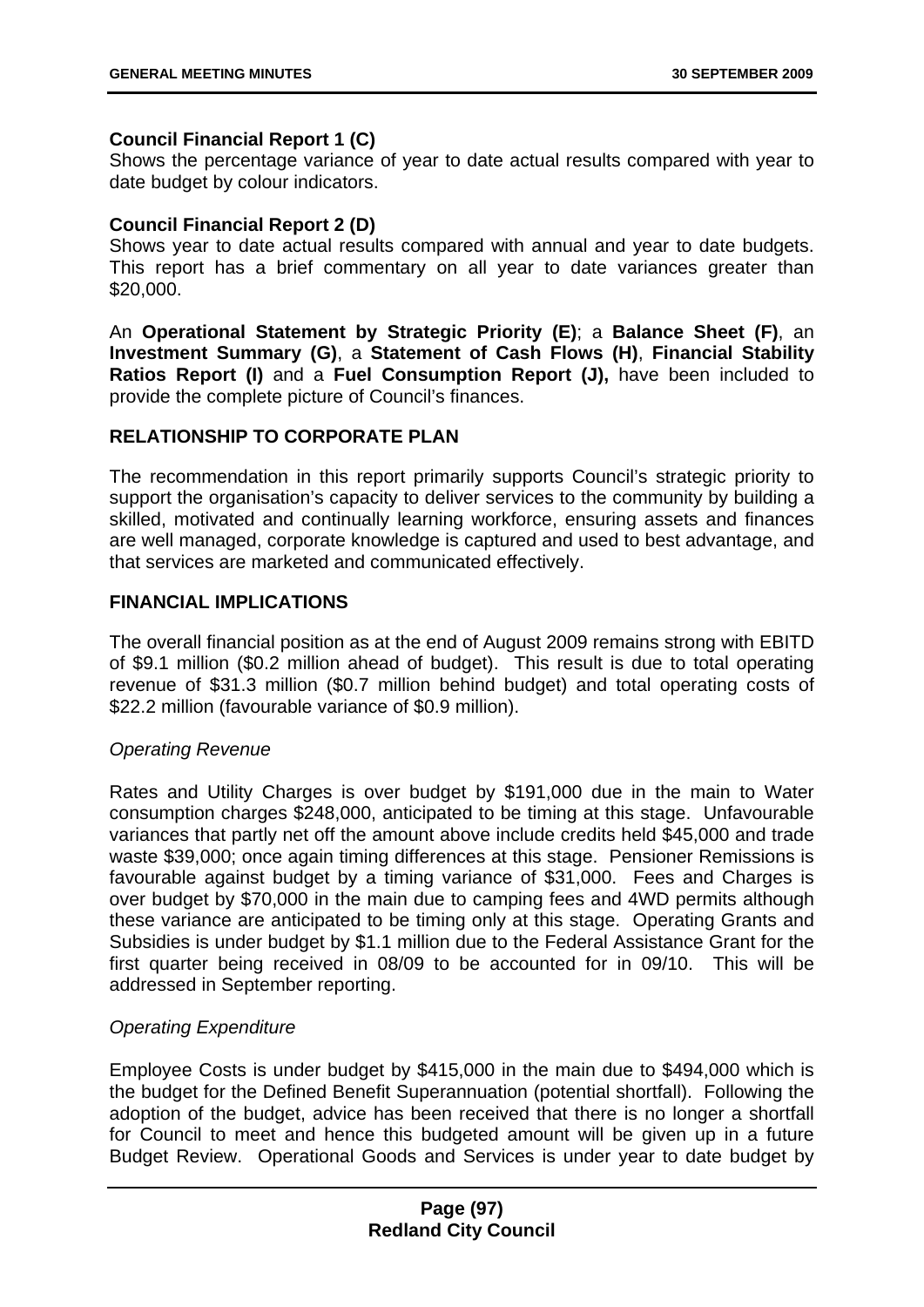\$631,000 and the variances are all expected to be timing at this stage. Of particular note, \$337,000 is predominantly underspends on contractors and consultants for Redland Water, \$161,000 is underspends in relation to Waterways and \$147,000 is an underspend in Damages Settlements.

## *Capital Revenue*

Contributions and Donations is \$153,000 over budget as Planning and Policy developer contributions were received ahead of budget and are just timing differences. These monies have been transferred to capital reserves and accompany a further \$0.9 million that has been transferred to reserves due to the phasing of the Conservation Land Acquisitions. Both transfers are timing variances only.

## *Capital Expenditure*

Capitalised Goods and Services is \$1.0 million under year to date budget as a result of significant underspends in Redland Water \$1.1million, Planning and Policy \$725,000 and Corporate Services \$437,000. These underspends are due in the main to delays in Redland Water capital works: Wastewater ICS \$753, 000 works not started and Water Retic \$145,000 works not started and are slightly offset by the \$1.2million overspend in Customer Services. The overspend in Customer Services is mostly due to timing of projects, of particular note Rickertt/Quarry Road widening \$213,000, Manning Esp. cycleway \$106,000 and Hilliards Creek track \$107,000. The Planning and Policy underspend is due to the phasing of the budget with respect to Conservation Land Acquisitions \$835,000. Fleet has \$410,000 timing variances due to items on order and not yet delivered.

Capitalised Employee Costs has an incorrect cumulative budget amount which results in an overspend of \$710,000 although this calculated variance is not a true reflection of Council's position at the end of August. The Customer Services Department will correct the budgeting error in the current period for accurate reporting in September.

## *Cash and Investments*

The investment of surplus funds for the month returned a weighted average rate of return of 3.39%, which is again ahead of the UBS Aust Bank Bill Index of 3.02%. These returns are reported on a monthly weighted average return and Council benchmarks the funds against the UBS Australia Bank Bill Index. Interest return is reported on both an annual effective and nominal rate of return. It is also relevant to note that the RBA policy interest rate has remained at 3.00% as at the end of August 2009.

The cash balance is \$91.4 million at the end of August 2009 which is equivalent to 7.0 months cash capacity. Council is intentionally maintaining a higher balance than target whilst it monitors the impact of the structural reforms to the water business.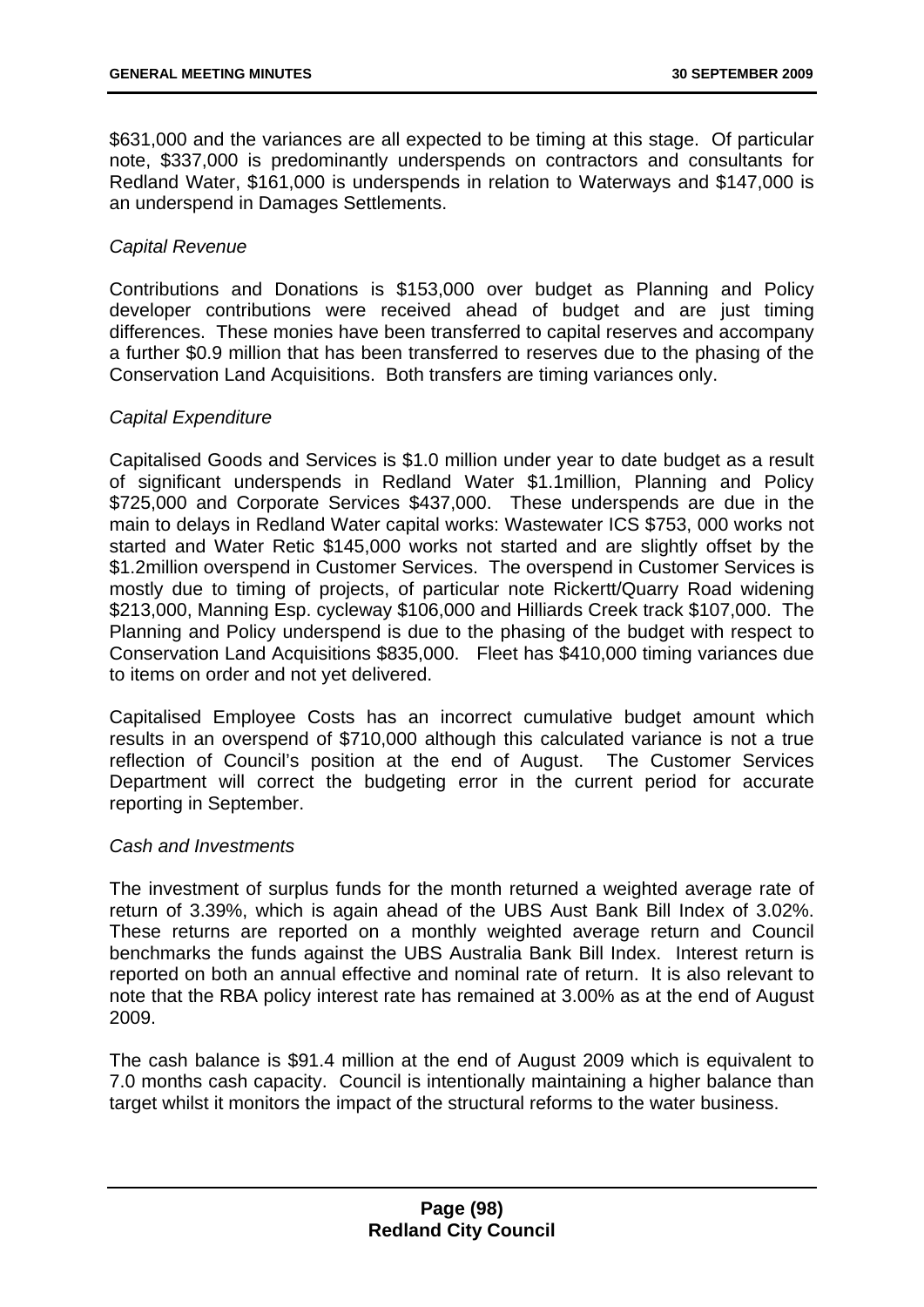# **PLANNING SCHEME IMPLICATIONS**

It is considered that the outcome of recommendations in this report will not require any amendments to the Redlands Planning Scheme.

# **CONSULTATION**

Consultation has taken place amongst the Executive Leadership Group.

# **OPTIONS**

## **PREFERRED**

That Council note the End of Month Financial Reports for August 2009 and explanations as presented in the attachments.

#### **ALTERNATIVE**

That Council requests additional information.

## **OFFICER'S/COMMITTEE RECOMMENDATION/ COUNCIL RESOLUTION**

| Moved by:    | Cr Townsend       |
|--------------|-------------------|
| Seconded by: | <b>Cr Reimers</b> |

**That Council resolve to note the End of Month Financial Reports for August 2009 and explanations as presented in the following attachments:** 

- **1. Corporate Financial Report Card;**
- **2. Report Card Analysis;**
- **3. First Council Financial Report;**
- **4. Second Council Financial Report;**
- **5. Operational Statement by Strategic Priority;**
- **6. Balance Sheet;**
- **7. Investment Summary;**
- **8. Statement of Cash Flows;**
- **9. Financial Stability Ratios Report; and**
- **10. Fuel Consumption Report.**

**CARRIED**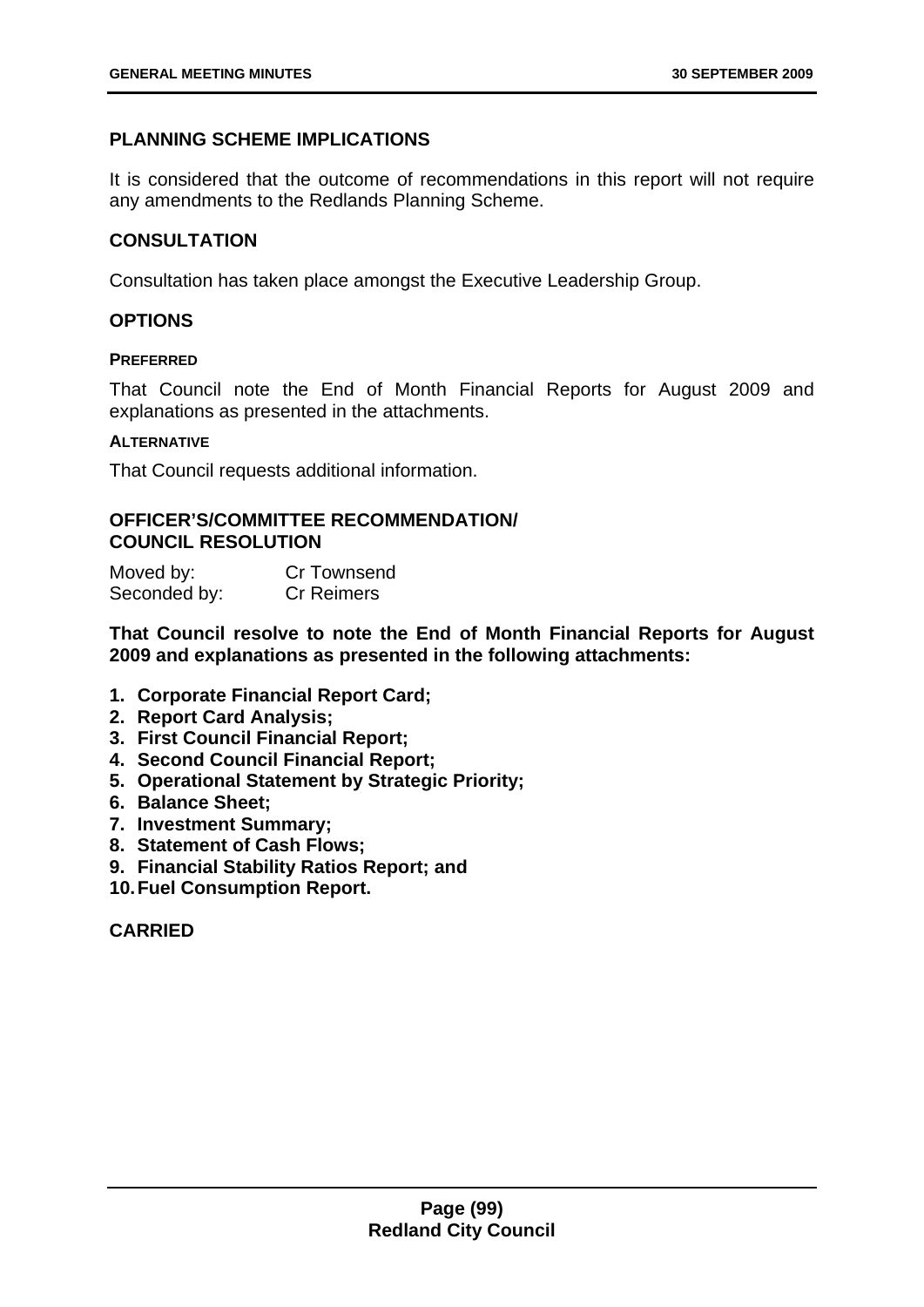# **13.3.2 FINANCIAL STRATEGY PROGRESS REPORT**

| <b>Dataworks Filename:</b>       | <b>FM Management Reports</b>                                       |
|----------------------------------|--------------------------------------------------------------------|
| <b>Responsible Officer Name:</b> | <b>Martin Drydale</b><br><b>General Manager Corporate Services</b> |
| <b>Author Name:</b>              | <b>Martin Drydale</b><br><b>General Manager Corporate Services</b> |

# **EXECUTIVE SUMMARY**

This report provides a progress report on the review and preparation of Council's 10 Year Financial Strategy ("the Strategy") and outlines the proposed timing of the adoption of the Strategy as part of the 2010/2011 budget process.

In particular the Strategy will:

- 1. Set out Council's financial aims and the measures which need to be taken to ensure they will be achieved in a sustainable manner;
- 2. Set out Council's approach to achieving a sustainable position through the delivery of improved services and value for money over the next few years;
- 3. Describe Councils arrangements for developing a long-term financial plan within the context of the overall Corporate Planning process, including the identification and prioritisation of spending needs, the key financial influences on financial planning, the assumptions made in developing the plan and the challenges and risks associated with the plan and how they will be dealt with;
- 4. Facilitate consideration and debate of policy decisions which may lead to changes in the current modelling of the 10 year financial plan; and
- 5. Ultimately identify the resource issues and principles, which will shape Council's financial strategy and annual budgets.

It is recommended that following the completion of the first draft of the Strategy, a Councillor workshop be held in mid-October to consider the policy options which will influence the 10 year financial model. This will provide time to adjust the modelling inputs and parameters prior to the Strategy being submitted to the Finance and Corporate Management Committee in October 2009.

# **PURPOSE**

The purpose of this report is to advise Council of the proposed process and timelines for developing the 10 Year Financial Strategy. The Strategy will form a key cornerstone of Council's sustainable financial planning framework.

# **BACKGROUND**

The review and development of the long term Financial Strategy is a key initiative contained within the Organisational Development Plan. The emerging emphasis on strategic financial planning is clearly indicated in the Local Government Act and the involvement of Councillors and Senior Managers will ensure that there is a high level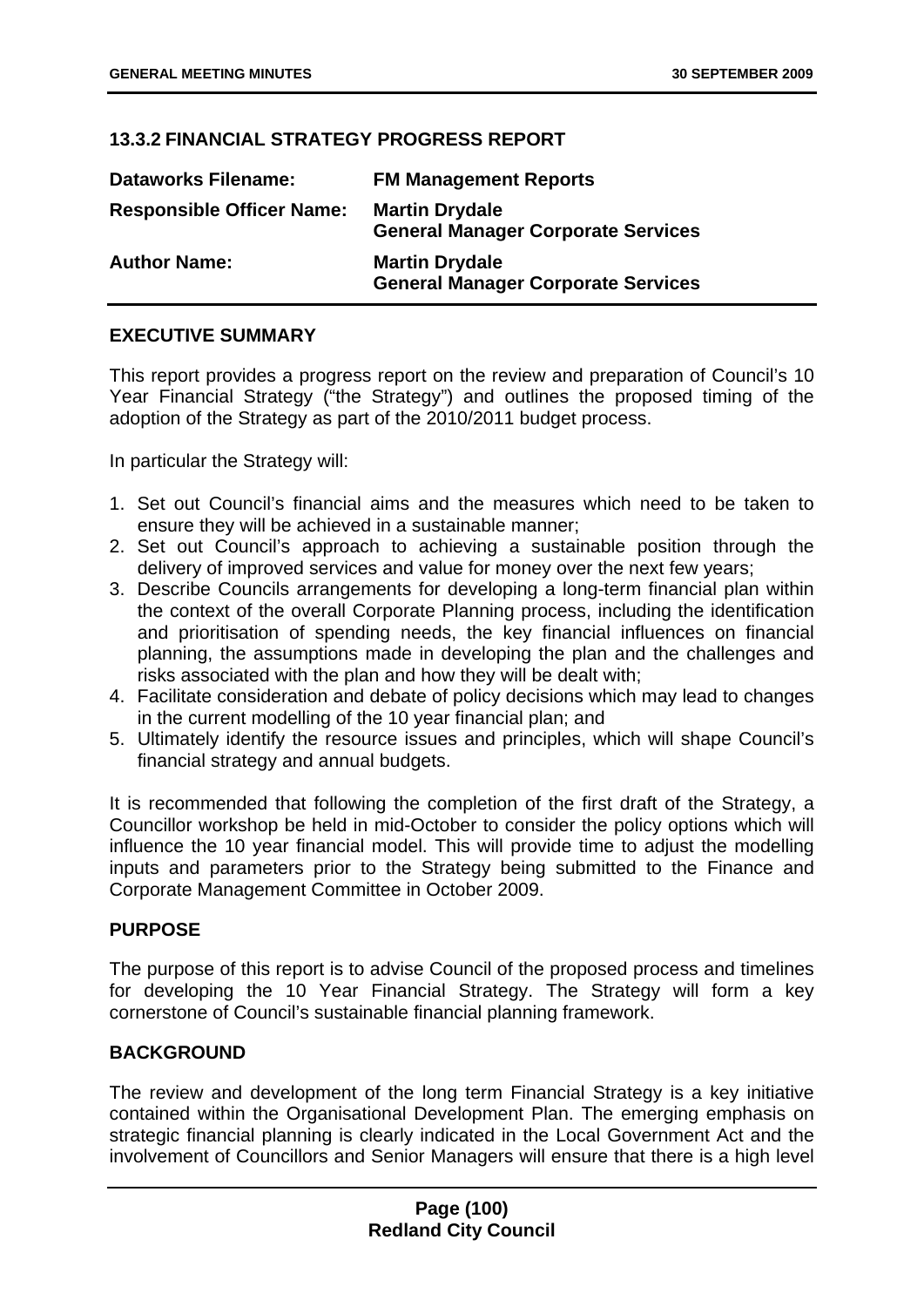of understanding and commitment by all to the policies, principles and assumptions established within the Strategy.

It is proposed that the Strategy will be structured with the following sections:

- 1. Purpose and Scope of the Financial Strategy;
- 2. The Strategic Planning Process and Local Priorities;
- 3. The Financial Context;
- 4. Expenditure Management;
- 5. Revenue and Pricing;
- 6. Investments and Cash Management;
- 7. Debt Management; and
- 8. Asset Management.

Each of sections 4 to 8 will provide more detail in relation to the overall financial context and will been structured in the following way:

- **Introduction** provides background on the issue
- **Detailed Assumptions and KPI's** provides information on the assumptions used in developing the 10 Year Financial Model ("the Model") and sets out the KPI targets that have been established for those assumptions
- **Policy Commitments Required to Achieve Financial Sustainability** sets out the policy framework and decisions which will be required in order to achieve the financial outcomes indicated in the Model
- **Risks and Opportunities** provides an assessment of the risks associated with the achievement of the outcomes in the Model and the likelihood of those risks arising, together with an assessment of potential opportunities that may arise and be taken advantage of
- **Action Plans** a list of detailed activities that need to be undertaken in order to maximise the realisation of the financial outcomes indicated in the Model
- **Policy References** a listing of the existing policies relating to financial strategy and financial management
- **Discussion Points** specific areas of policy debate which may lead to potential changes in strategic financial direction

Following completion of the first draft of the Strategy it is proposed that a Councillor Workshop be held around mid-October to facilitate primarily debate and consideration of the Discussion Points.

# **RELATIONSHIP TO CORPORATE PLAN**

The recommendation primarily supports Council's strategic priority to support the organisation's capacity to deliver services to the community by building a skilled, motivated and continually learning workforce, ensuring assets and finances are well managed, corporate knowledge is captured and used to best advantage, and that services are marketed and communicated effectively.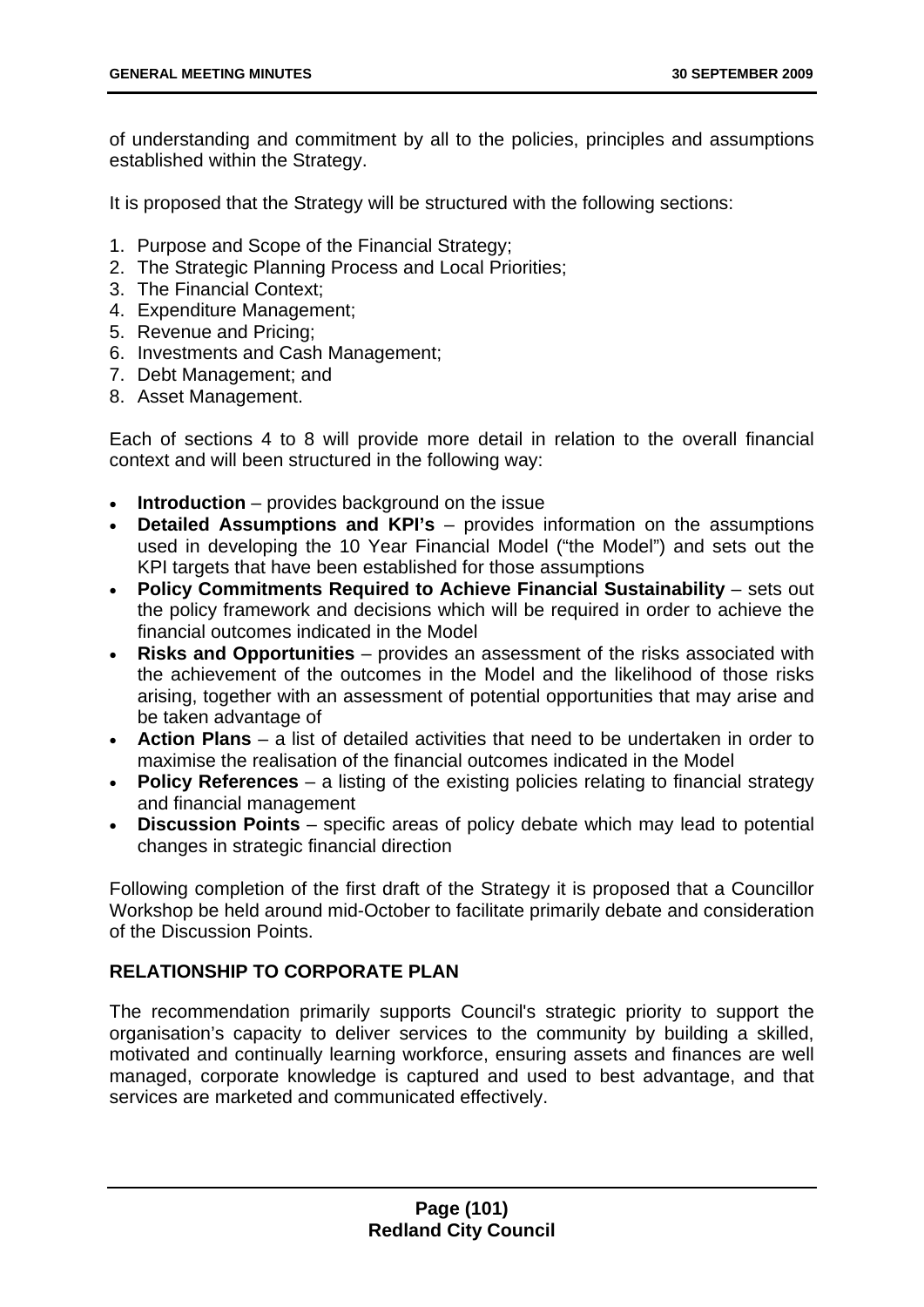## **FINANCIAL IMPLICATIONS**

The Financial Strategy will have significant implications relating to how Council establishes policies, principles and assumptions with regard to short, medium and long term financial planning.

The Strategy sets out the overall shape of Council's budget over these periods by forecasting what available resources will exist which are able to be allocated between services, reflecting Council and community priorities, and therefore providing a framework for the preparation of annual budgets.

## **CONSULTATION**

Not applicable.

#### **OPTIONS**

#### **PREFERRED**

That Council resolve to note the proposed process and timelines for the review and development of Council's long term Financial Strategy including a Councillor workshop to be held in October 2009 prior to the next Finance & Corporate Management Committee Meeting.

### **OFFICER'S/COMMITTEE RECOMMENDATION/ COUNCIL RESOLUTION**

| Moved by:    | Cr Townsend       |
|--------------|-------------------|
| Seconded by: | <b>Cr Reimers</b> |

**That Council resolve to note the proposed process and timelines for the review and development of Council's long term Financial Strategy including a Councillor workshop to be held in October 2009 prior to the next Finance & Corporate Management Committee Meeting.** 

## **CARRIED**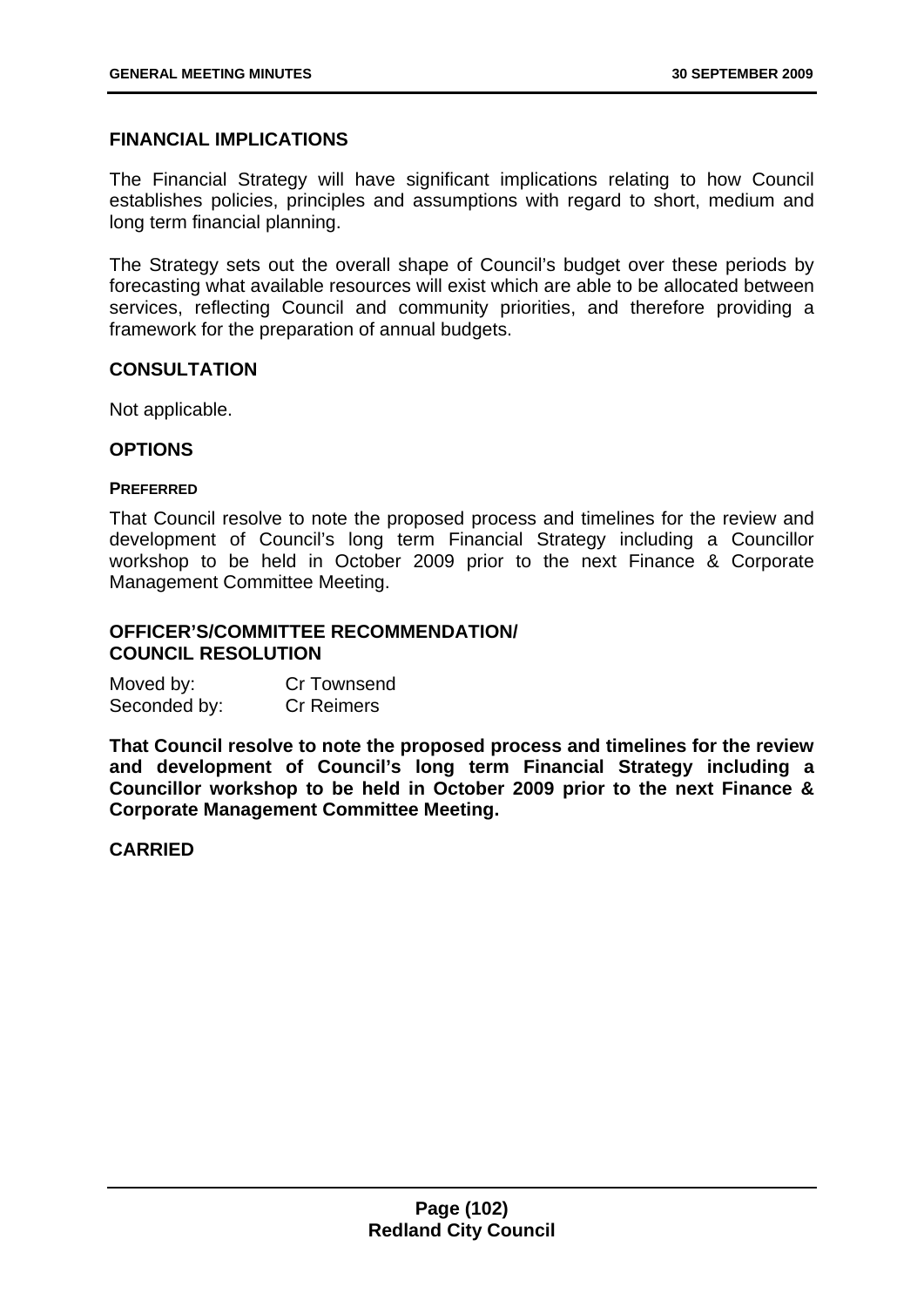# **13.3.3 ENTERPRISE ASSET MANAGEMENT POLICY**

| <b>Dataworks Filename:</b>       | <b>Enterprise Asset Management</b>                                       |
|----------------------------------|--------------------------------------------------------------------------|
| Attachment:                      | <b>Enterprise Asset Management - POL-2528</b>                            |
| <b>Responsible Officer Name:</b> | <b>Martin Drydale</b><br><b>General Manager Corporate Services</b>       |
| <b>Author Name:</b>              | <b>John Hunter</b><br><b>Service Manager Corporate Asset Information</b> |

## **EXECUTIVE SUMMARY**

The Asset Management Policy has been revised and augmented with the Strategic Enterprise Asset Management Steering Committee Charter. At the same time, the policy has been renamed the Enterprise Asset Management Policy reflecting the enhancement and inclusion of the asset enterprise focus within the Organisational Development Plan (ODP).

## **PURPOSE**

The purpose of this report is to:

- 1) Consolidate the newly prepared Strategic Asset Steering Committee Charter document into the Enterprise Asset Management Policy document;
- 2) Embed inter-enterprise processes, goals and performance, communication and collaboration principles within Council's asset management framework. This is consistent with the intent of the inter-disciplinary nature of Organisational Development Plan; and
- 3) Rename the Asset Management Policy the Enterprise Asset Management Policy.

# **BACKGROUND**

The ODP endorsed by Council includes three major initiatives relating to the management of assets. They are:

- The inclusion of an integrated Enterprise Asset Management framework;
- Ensuring the long term financial resourcing of assets is adequately funded; and
- That Asset Management Plans are prepared to drive sustainability in asset management;

The above three issues will be addressed within the revised Total Asset Management Plan which is currently being redrafted as the Enterprise Asset Management Plan to be submitted at the next Finance & Corporate Management Meeting.

## **ISSUES**

To facilitate the enhanced approach to asset management, the Strategic Enterprise Asset Management Steering Committee Charter was formed with three General Managers being members on the Steering Committee. The Committee's purpose,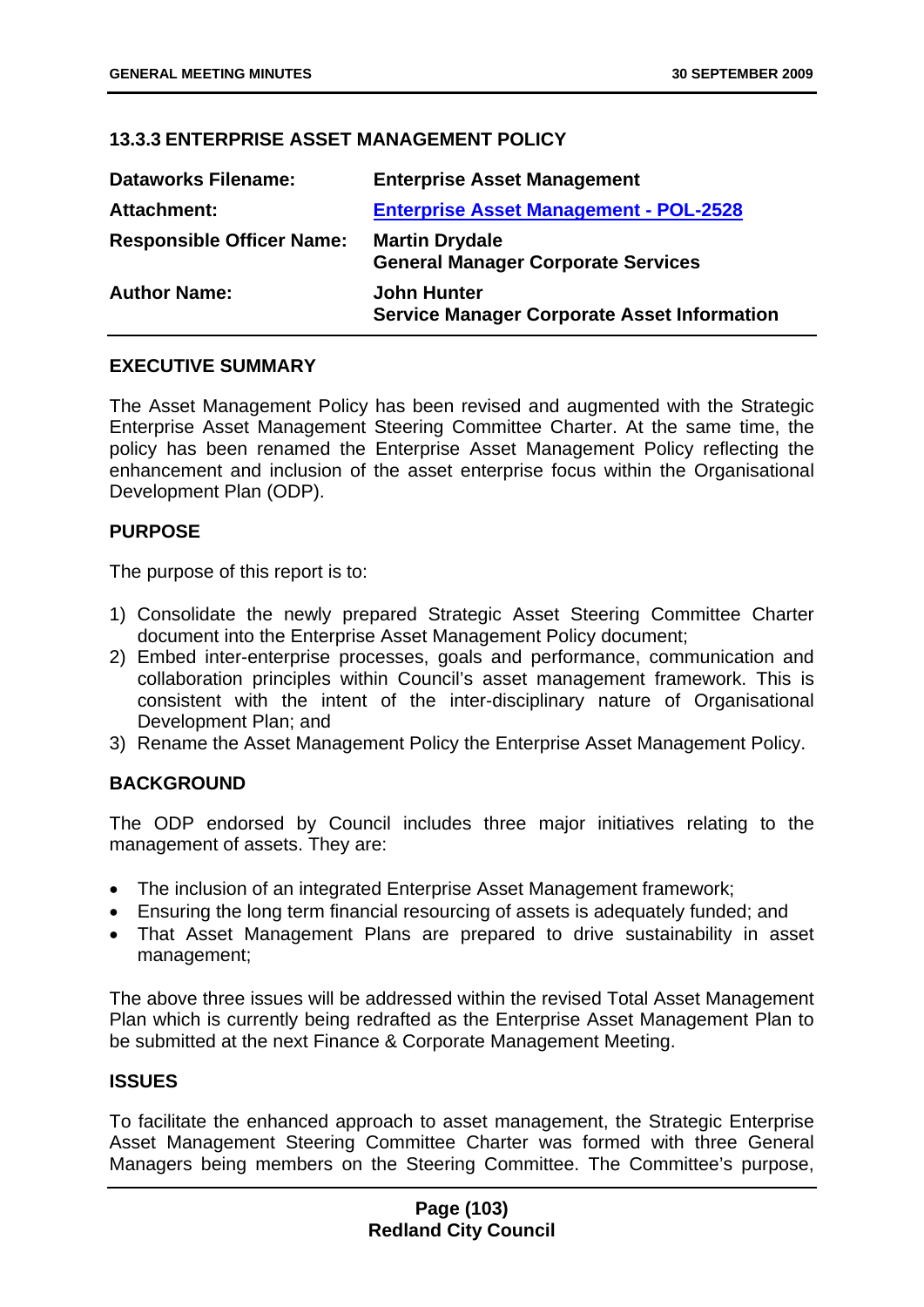reflected in the attached document is to provide an over-arching governance role supporting sustainable asset lifecycle management. The Committee will provide recommendations to ELG and to Council. A major aim of the Steering Committee is to integrate the Enterprise (leadership, culture and people), processes (e.g. lifecycle asset management) and innovation (including change management strategies and implementation).

## **RELATIONSHIP TO CORPORATE PLAN**

The recommendation primarily supports Council's strategic priority to ensure the long term financial viability of the Shire and provide public accountability in financial management.

## **FINANCIAL IMPLICATIONS**

There will be no financial implications to flow from the update and renaming of the Asset Management Policy.

## **CONSULTATION**

The members of the Strategic Asset Steering Committee reviewed the initial documentation. The General Manager Corporate Services, General Manager Planning & Policy and Manager Financial Services reviewed the final documentation.

#### **OPTIONS**

#### **PREFERRED**

That Council resolve to adopt the revised and renamed "Enterprise Asset Management Policy" (POL-2528), which includes the Steering Committee Charter document, as attached.

#### **ALTERNATIVE**

No alternative is suggested.

#### **OFFICER'S/COMMITTEE RECOMMENDATION/ COUNCIL RESOLUTION**

| Moved by:    | Cr Townsend       |
|--------------|-------------------|
| Seconded by: | <b>Cr Reimers</b> |

**That Council resolve to adopt the revised and renamed "Enterprise Asset Management Policy" (POL-2528), which includes the Steering Committee Charter document, as attached.** 

## **CARRIED**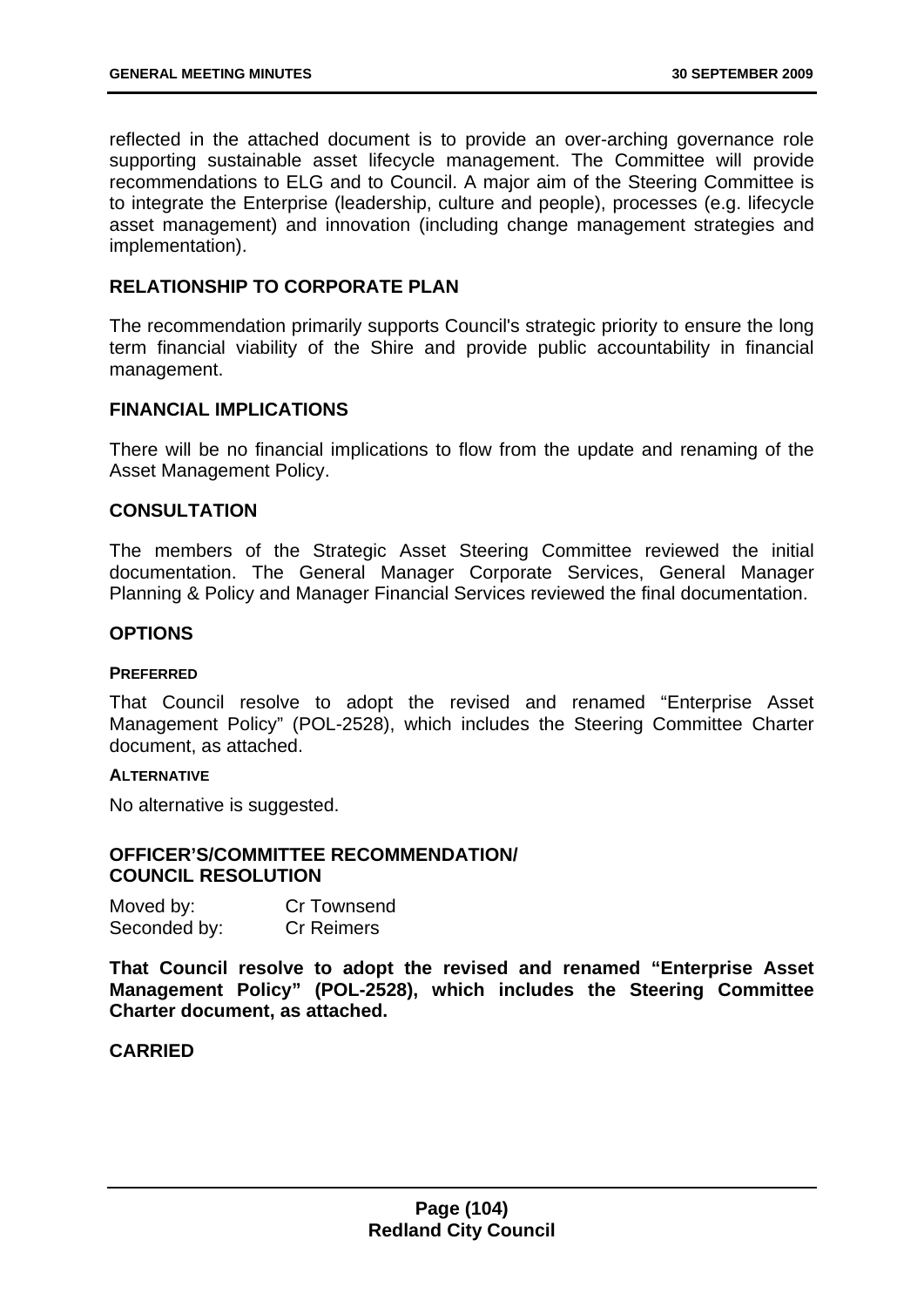## **13.3.4 REQUEST FOR CONTRACT TO BE AWARDED UNDER DELEGATED AUTHORITY BY CEO FOR MICROSOFT ENTERPRISE AGREEMENT**

| <b>Dataworks Filename:</b>       | <b>FM Contracts</b>                                                 |
|----------------------------------|---------------------------------------------------------------------|
| <b>Responsible Officer Name:</b> | <b>Phil Bucknell</b><br><b>Group Manager Information Management</b> |
| <b>Author Name:</b>              | <b>Ellen Jenkins</b><br><b>IT Technical Services Manager</b>        |

## **EXECUTIVE SUMMARY**

Approval is sought to establish a Microsoft Enterprise Agreement with the recommended Microsoft reseller– Data # 3 from 1 October 2009 to 30 June 2012.

Local Buy has a 20 year Head Agreement with Microsoft for software licensing for local government called a Master Business Agreement – No. I844109. To access this arrangement each council enters into a Microsoft Enterprise Agreement (EA) with the recommended Large Account Reseller (LARs). The agreement between each council and the Large Account Reseller is treated as an individual agreement and the term of the Individual agreement will be in accordance with the individual councils requirement, as the over arching agreement between local buy and Microsoft is for a period of twenty years, with the negotiations to be undertaken every three years on the contract.

Microsoft does not sell software licensing direct and sells this instead through a number of appointed resellers. These are called Large Account Resellers (LARs).

This year Local Buy Pty Ltd, in accordance with the Section 484 (1) of Local Government Act 1993, undertook a select quotation process from providers appointed to the Preferred Supplier Arrangement for IT Goods and Services, BUS 165-0508. Datacom, Data#3 and Dimension Data were requested to provide quotations. Submissions were received from Dimension Data and Data#3.

Following an evaluation process a recommendation was made to appoint Data#3 for a 3-year term as Local Buy's LAR. Their appointment was made on 30 June 2009 through to 30 June 2012.

Local Buy entered into an agreement with Microsoft to provide all Queensland councils with access to Microsoft's discounted government software licensing by creating one single Enterprise Agreement for all Queensland councils.

Council's that participate in this agreement receive the following cost and operational benefits:

- Discounted pricing to reflect the buying power of Queensland local government;
- Rebate of 6% to be used for Microsoft based IT projects and training of your choice;
- Removal of software activation keys and the provision of one "master" license (for all products within the Enterprise Agreement);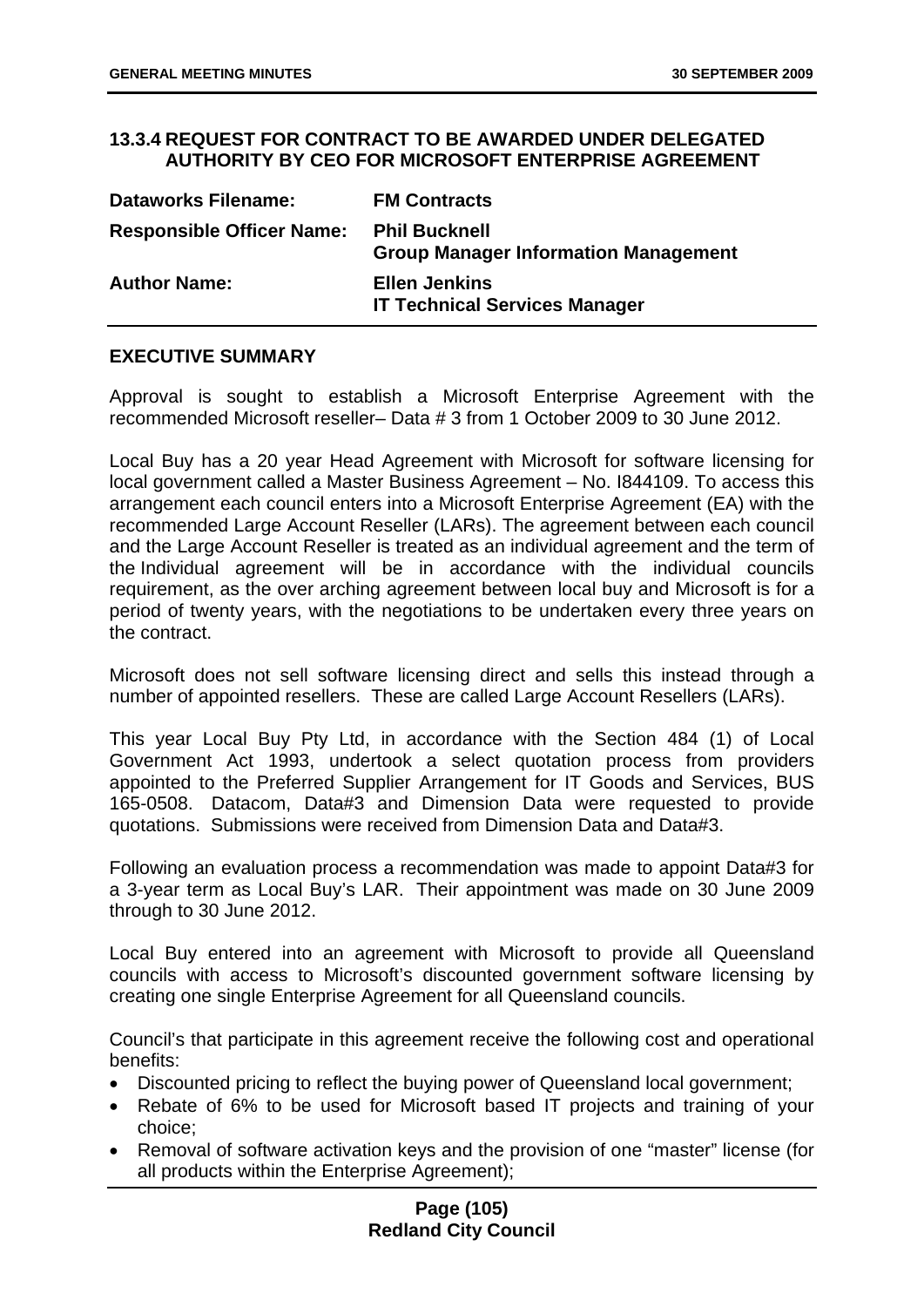• Assurance of compliance with all Microsoft license requirements.

## **PURPOSE**

The purpose of this report is to recommend that the Chief Executive Officer be delegated the authority to make, vary and discharge a contract with Microsoft Large Account Reseller Data#3 to enter into a new Microsoft Enterprise Agreement negotiated by Local Buy for a period of three years from 1 October 2009 to 30 September 2012.

# **BACKGROUND**

Council's IT infrastructure is based on the Microsoft platform. This strategic decision and investment has favourably positioned Council to take advantage of systems and solutions that support Council's business requirements.

With the Microsoft Enterprise Agreement, Council can be confident that its IT infrastructure can adapt and grow with the organisation's evolving needs. Council's current Microsoft Enterprise Agreement expires on 30 September 2009.

# **RELATIONSHIP TO CORPORATE PI AN**

The recommendation primarily supports Council's strategic priority to ensure the long term financial viability of the City and provide public accountability in financial management.

## **FINANCIAL IMPLICATIONS**

The Microsoft Enterprise Agreement cost for software licensing (based on current numbers) for the 3 year term with Redland City Council is \$1,406,769 compared to \$1,071,000 for the previous Microsoft Enterprise Agreement.

The value to Council can be shown by dissecting a single line item.

Under the EA renewal 1000 Office Professional Plus SA for 3 years is \$3,960,000

Under Open Licensing 1000 Office Professional Plus SA for 3 years is \$1,109,160

Under Open Licensing- Licence only 1000 Office Professional 2010 in 3 year period is \$520,000 *SA = Software assurance, provides access to upgrades of software, technical support, training and another number of benefits.* 

The increased costs can be attributed to the changes in the licensing model Microsoft has introduced, the repercussions of the financial market collapse and exchange rate fluctuations.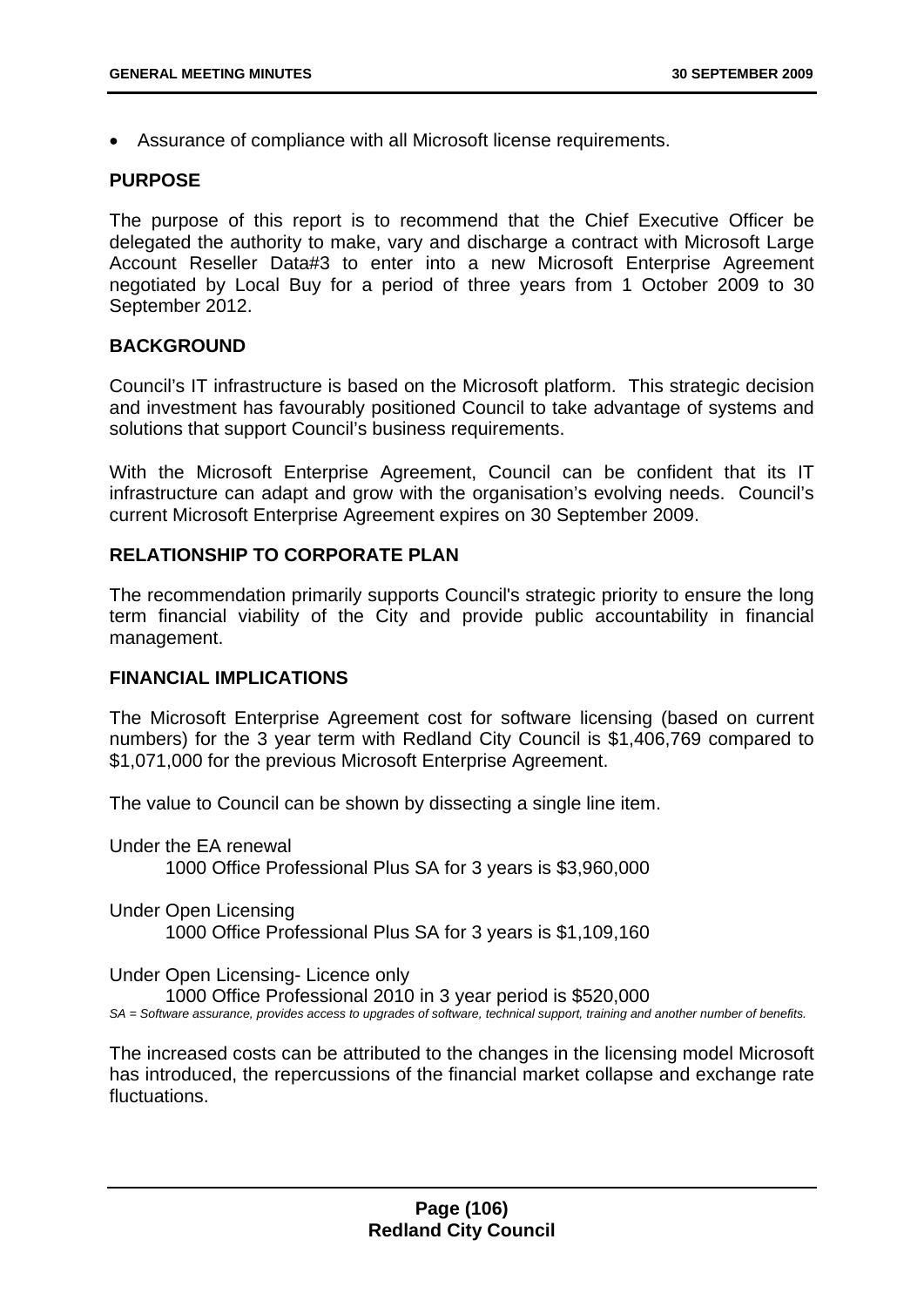Information Management has allocated sufficient funds in the 2009/2010 budget for these services. Funds for future financial years will be budgeted for in accordance with the requirements.

## **CONSULTATION**

Consultation has occurred with:

- Manager Information Management
- Supply Chain Manager
- Contracts Manager

# **OFFICER'S/COMMITTEE RECOMMENDATION/ COUNCIL RESOLUTION**

| Moved by:    | Cr Townsend       |
|--------------|-------------------|
| Seconded by: | <b>Cr Reimers</b> |

## **That Council resolve as follows:**

- **1. Enter into a contract with Data#3 as the Queensland Microsoft Reseller under the Local Buy Arrangement BUS165-0508 for the provision of Microsoft Enterprise Agreement; for a period of three (3) years from 1 October 2009 to 30 September 2012;**
- **2. To delegate to the Chief Executive Officer the authority to:** 
	- **a) make, vary and discharge the contract in accordance with the agreed contract terms for any changes; and**
	- **b) to sign all relevant documentation.**

## **CARRIED**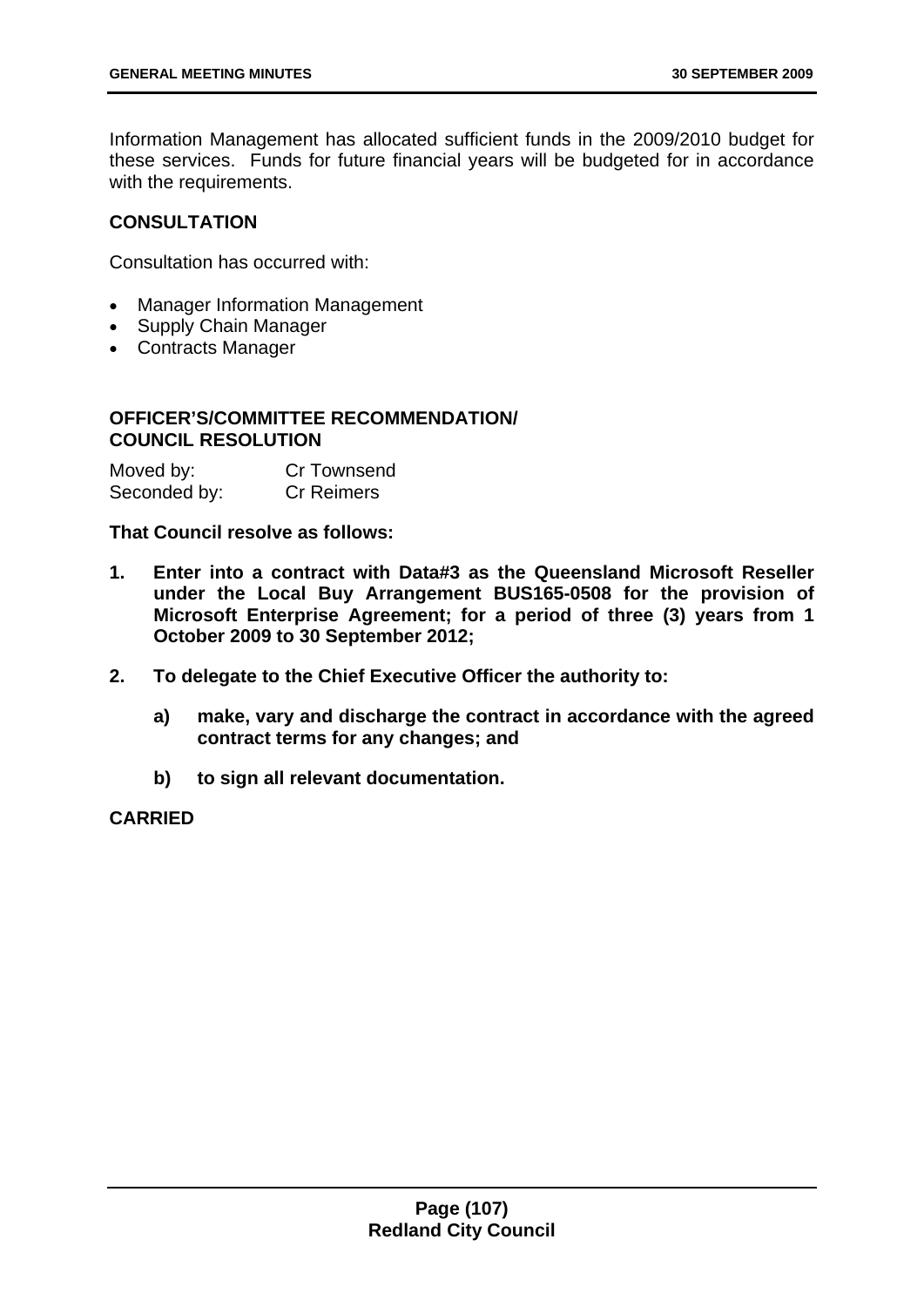# **13.3.5 DEENYA PARADE RUSSELL ISLAND ACQUISITION**

| <b>Dataworks Filename:</b>       | P.151476                                                                           |
|----------------------------------|------------------------------------------------------------------------------------|
| <b>Attachments:</b>              | <b>Acquisition Plan</b>                                                            |
| <b>Responsible Officer Name:</b> | <b>Brian Lewis</b><br><b>Manager Corporate Acquisitions Fleet &amp; Facilities</b> |
| <b>Author Name:</b>              | <b>Mery Elliott</b><br><b>Property Services Manager</b>                            |

### **EXECUTIVE SUMMARY**

At its meeting held on 28 November 2008, Council resolved to resume for road purposes part of Lot 208 RP131864 (shown on plan AD86-1-1 attached), part of Lot 120 RP131862 and part of Lot 209 RP131864.

An objection to the resumption has been submitted by the property owner of Lot 208. Council is required to consider the objection before proceeding with final resumption.

### **PURPOSE**

The purpose of this report is for Council to consider whether the objections raised are valid and decide whether to proceed with the resumption.

### **BACKGROUND**

As part of the 08/09 Seal Gravel Roads Program, three separate acquisitions are required along Deenya Parade, Russell Island. This project was for construction of a sealed road from Channel Street to Channel Street (approximately 1080m), job number 45410.

The road openings are to provide a safe buffer zone for pedestrian movements and increased visibility around corners. The acquisitions will also provide a standard width to facilitate existing or any new service utilities that may be required.

The portions of land required from Lot 120 RP131862 and Lot 209 RP131864 have been resumed as no objections were submitted by the property owners.

#### **ISSUES**

The land owner of Lot 208 has submitted an objection to the resumption on the following grounds:

- 1. Reduction of  $7m^2$  land space in regards to future development of the property.
- 2. Future development as the plans for a dwelling has not been submitted yet, the possibility of Council restrictions should be a consideration.
- 3. Distortion of the shape the property is already of a non-standard shape & the proposed Intention to Resume would further disadvantage the property value of the property.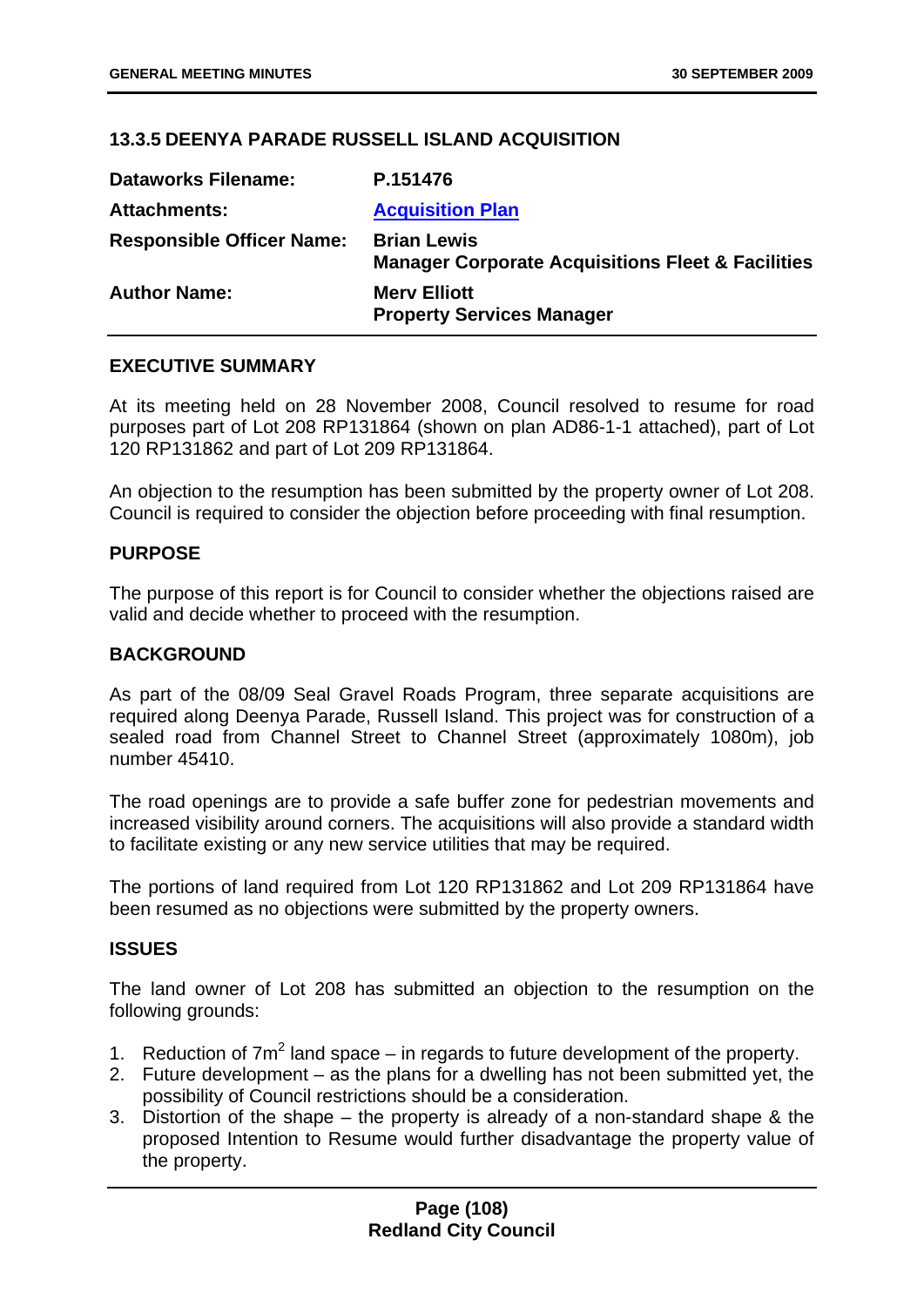- 4. Increase of traffic flow which will lead to greater noise, air pollution & higher incidents on the road.
- 5. Possibility of change of water flow leading to erosion of the land.
- 6. The impact on the environment.

Council's Response:

Objections 1 to 4 relate to compensation issues which, under the provisions of the *Acquisition of Land Act 1967*, are not valid grounds of objection.

Objection 5 is considered invalid as the acquisition of part of the subject property is required to provide a safe road formation including appropriate sight distances. The additional drainage construction will significantly reduce the erosion potential and in no way will detrimentally affect the flow of water on the subject block.

Objection 6 has no basis as the acquisition of part of the subject property will not have any adverse effect on the environment as Council is merely addressing a traffic safety issue that exists.

# **RELATIONSHIP TO CORPORATE PLAN**

The recommendation primarily supports Council's strategic priority to provide and maintain water, waste services, roads, drainage and support the provision of transport and waterways infrastructure.

#### **FINANCIAL IMPLICATIONS**

No further financial implications as road works, land acquisitions etc in relation to this project were previously approved by Council to be allocated from the Capital Works Project funding.

# **CONSULTATION**

Property Services Manager has consulted with Survey Services Manager and Design Service Manager.

# **OPTIONS**

#### **PREFERRED**

It is recommended that Council resolve as follows:

- 1. To continue with resumption action to acquire part of Lot 208 RP131864 for road purposes;
- 2. That the Chief Executive Officer be delegated authority to sign all relevant documentation;
- 3. That the Chief Executive Officer be delegated authority to negotiate and settle compensation payable to the affected land owner.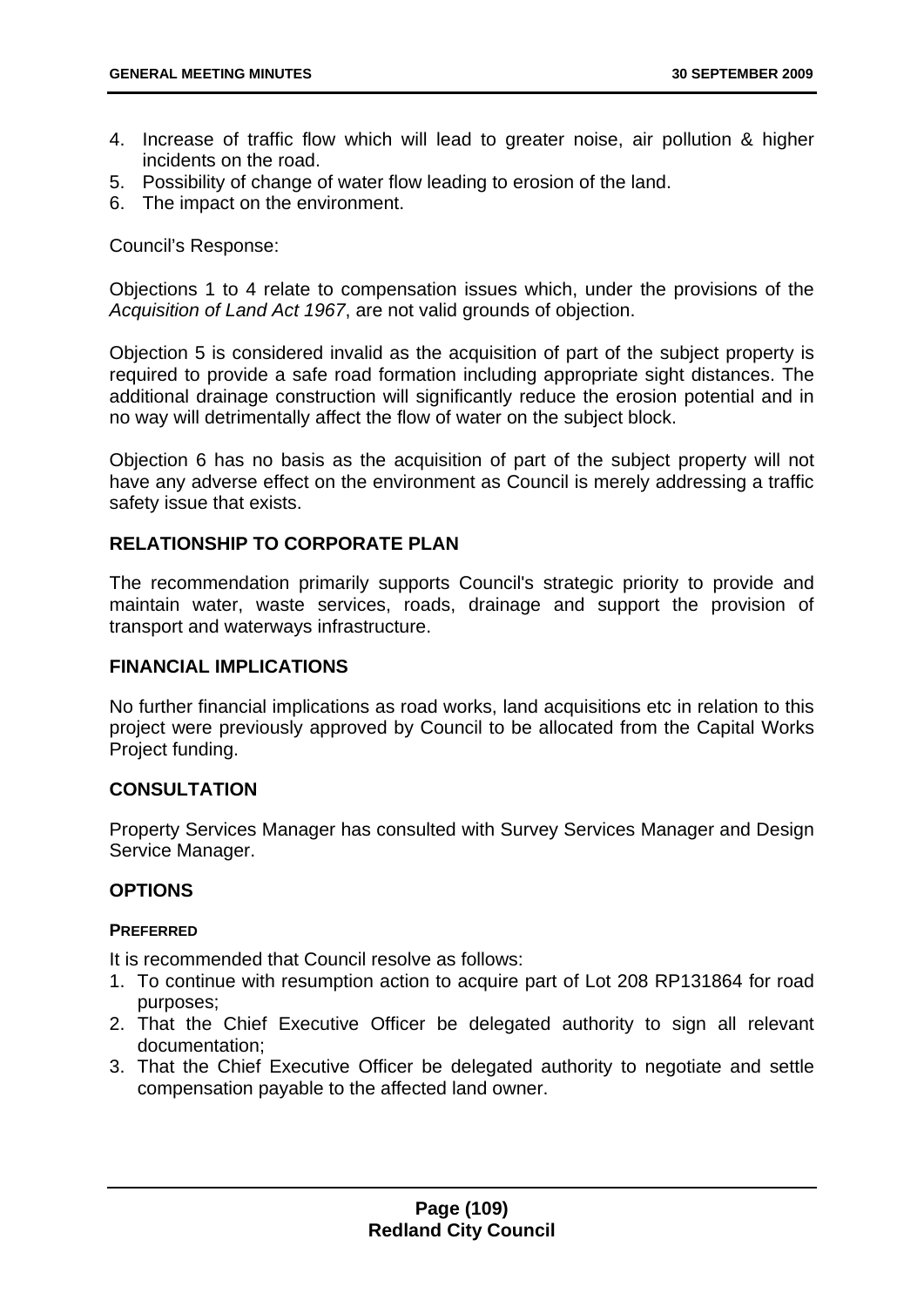#### **ALTERNATIVE**

That Council resolve to take no further action to resume part of Lot 208 RP131864 for road purposes.

### **OFFICER'S/COMMITTEE RECOMMENDATION/ COUNCIL RESOLUTION**

Moved by: Cr Townsend Seconded by: Cr Reimers

#### **That Council resolve as follows:**

- **1. To continue with resumption action to acquire part of Lot 208 RP131864 for road purposes;**
- **2. That the Chief Executive Officer be delegated authority to:** 
	- **a. sign all relevant documentation; and**
	- **b. negotiate and settle compensation payable to the affected land owner.**

**CARRIED**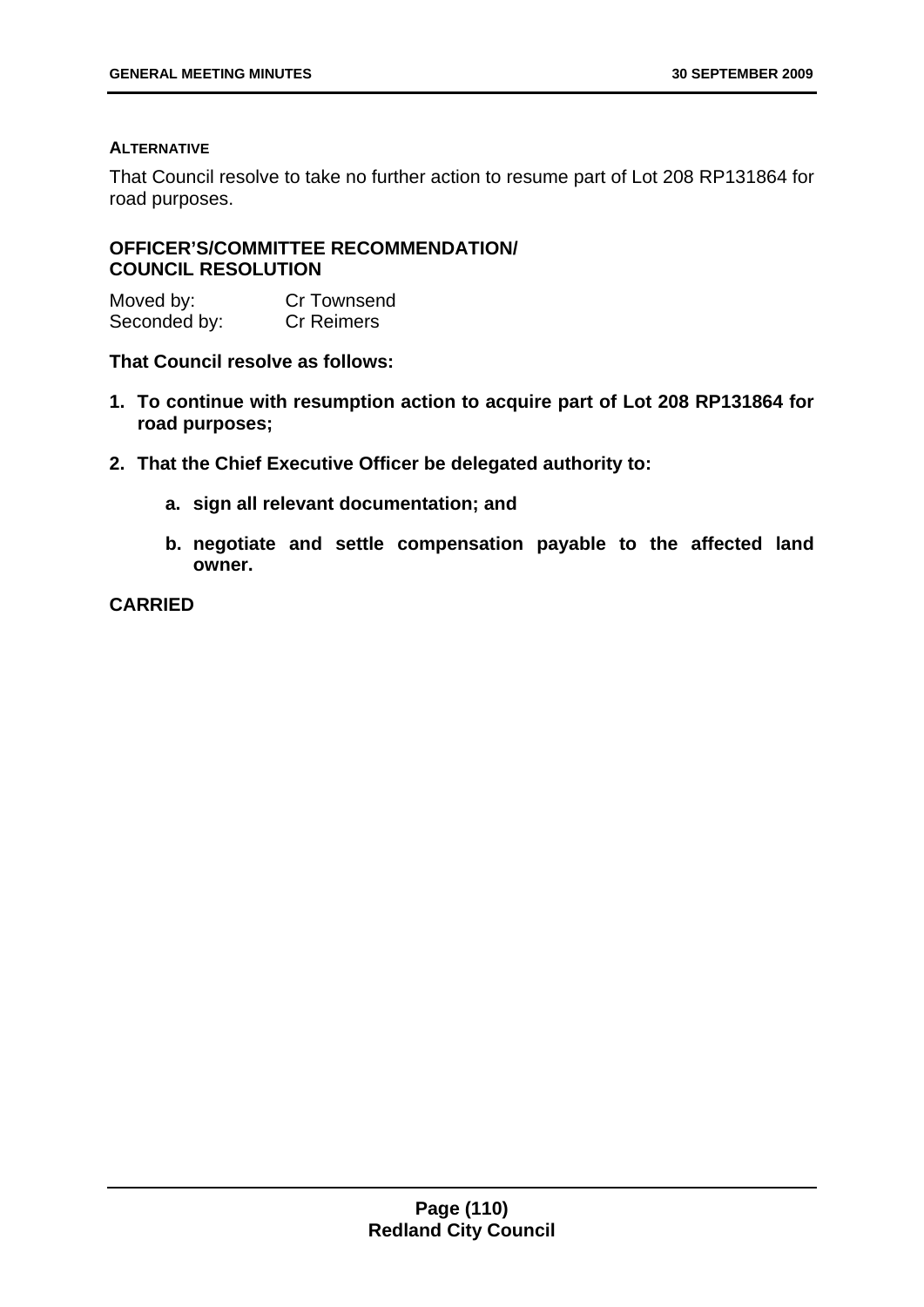# **13.3.6 MOBILE PHONE TOWERS - COUNCIL ADMINISTRATION BUILDING**

| <b>Dataworks Filename:</b>       | P.118027/P.118023/P.118256                                                         |
|----------------------------------|------------------------------------------------------------------------------------|
| <b>Responsible Officer Name:</b> | <b>Brian Lewis</b><br><b>Manager Corporate Acquisitions Fleet &amp; Facilities</b> |
| <b>Author Name:</b>              | <b>Mery Elliott</b><br><b>Property Services Manager</b>                            |

### **EXECUTIVE SUMMARY**

Optus Mobile Pty Ltd and 3GIS Pty Ltd have mobile phone towers and associated equipment located on the roof of Council's Administration Building in Bloomfield Street, Cleveland.

The facilities are subject to a lease from Council that was approved in 1999 for a 10 year period.

The term is about to expire and the carriers have requested that Council grant a further lease over the facilities.

### **PURPOSE**

The purpose of this report is to recommend that both carriers be granted new leases for a 10 year period.

#### **BACKGROUND**

Council has previously granted approval to the execution of leases for mobile phone tower installations on top of the Administration Building.

The financial return from the rental paid is quite substantial and the facilities comply with Council building code.

#### **ISSUES**

The aerials, approximately 3 metres in height, are attached to the façade of the building and do not create a negative visual impact because of their relatively small size.

Electro-magnetic emissions are well below acceptable standard guidelines (0.28% of standard) and consequently there is no apparent reason why a further lease should not be granted.

# **RELATIONSHIP TO CORPORATE PLAN**

The recommendation primarily supports Council's strategic priority to enhance employment participation and the community's standard of living through encouraging economic development opportunities.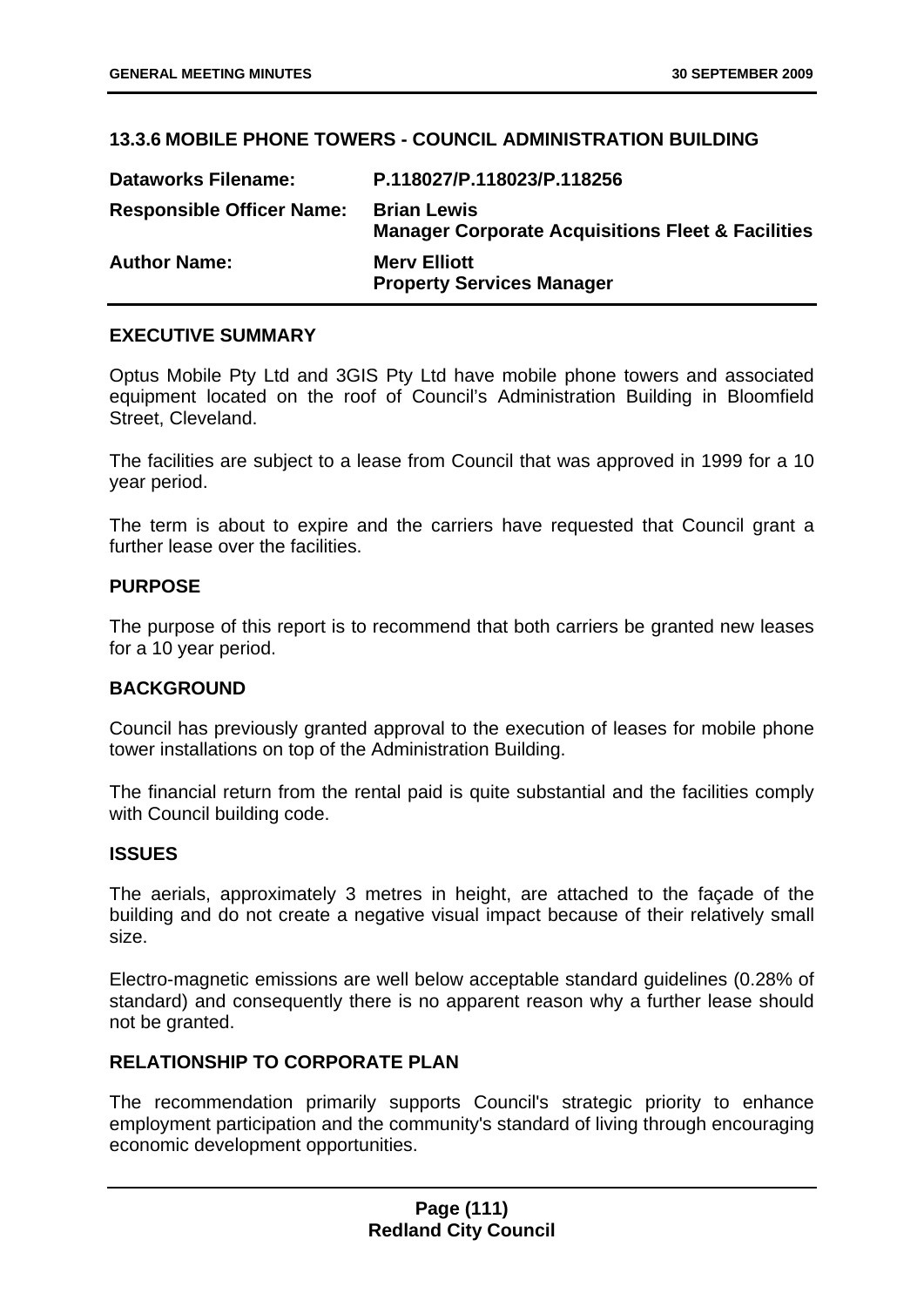### **FINANCIAL IMPLICATIONS**

Council will receive approximately \$600,000 in rental over the 10 year period.

### **CONSULTATION**

Property Services Manager has consulted with the Facilities Services Manager.

### **OPTIONS**

#### **PREFERRED**

That Council resolve as follows:

- 1. To grant Optus Pty Ltd and 3GIS Pty Ltd a 10 year term lease over mobile phone facilities located on Council's Administration Building, Bloomfield Street, Cleveland on terms and conditions considered reasonable by the Chief Executive Officer; and
- 2. That the Chief Executive Officer be authorised to sign all relevant documents.

#### **ALTERNATIVE**

That Council resolve to not grant a lease over part of the Administration Building containing the mobile phone tower installations.

#### **OFFICER'S/COMMITTEE RECOMMENDATION**

That Council resolve as follows:

- 1. To grant Optus Pty Ltd and 3GIS Pty Ltd a 10 year term lease over mobile phone facilities located on Council's Administration Building, Bloomfield Street, Cleveland on terms and conditions considered reasonable by the Chief Executive Officer; and
- 2. That the Chief Executive Officer be authorised to sign all relevant documents.

#### **COUNCIL RESOLUTION**

| Moved by:    | Cr Townsend      |
|--------------|------------------|
| Seconded by: | <b>Cr Bowler</b> |

#### **That Council resolve as follows:**

- **1. To grant Optus Pty Ltd and 3GIS Pty Ltd a 10 year term lease over mobile phone facilities located on Council's Administration Building, Bloomfield Street, Cleveland on terms and conditions considered reasonable by the Chief Executive Officer, subject to approval being obtained from the minister under s.492 of the** *Local Government Act 1993* **and from the Department of Environment & Resource Management; and**
- **2. That the Chief Executive Officer be authorised to sign all relevant documents.**

**CARRIED**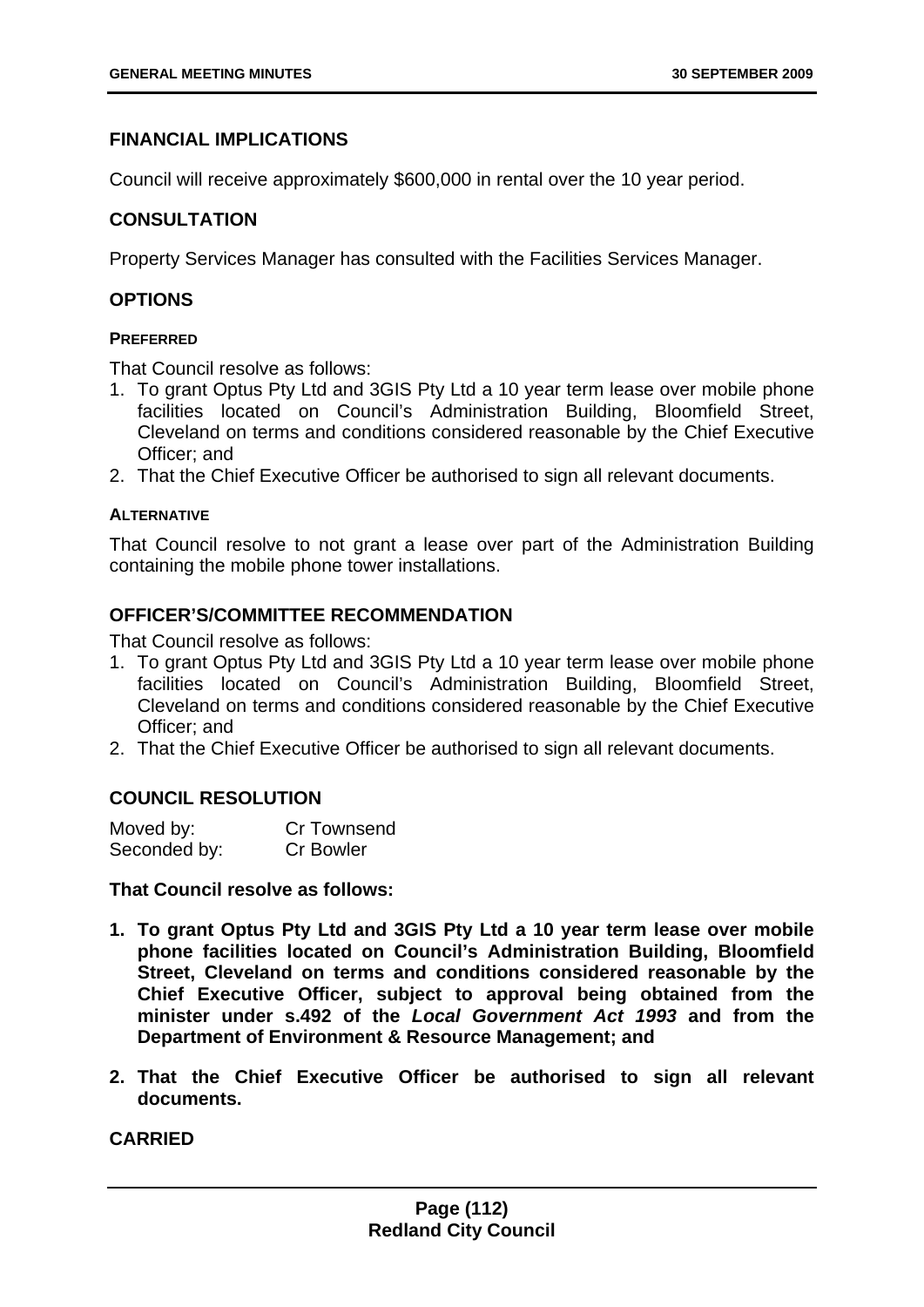# **13.3.7 COMMUNITY SERVICE OBLIGATIONS FOR 2008-2009 FOR ADOPTION**

| <b>Dataworks Filename:</b>       | <b>FM Financial Statements</b>                                     |
|----------------------------------|--------------------------------------------------------------------|
| <b>Responsible Officer Name:</b> | <b>Martin Drydale</b><br><b>General Manager Corporate Services</b> |
| <b>Author Name:</b>              | <b>Kerry Phillips</b><br><b>Manager, Financial Services</b>        |

### **EXECUTIVE SUMMARY**

Community Service Obligations for 2008/2009 have been applied having regard to budgets established for Type 2 and 3 business activities that fall under the National Competition Policy Framework.

Community Services Obligations POL-2658 establishes the principles that underpin the establishment and treatment of Community Service Obligations.

For 2008/2009 budgets were not formally adopted for Community Service Obligations which is a legislative requirement.

There is also a legislative requirement to record actual Community Service Obligations as part of the Annual Financial Statements. Formal adoption of the actual activity will support their inclusion in the Annual Financial Statements for 2008/2009.

This report retrospectively seeks Council to formally adopt the Community Service Obligations which have been formally reported to Council via monthly and quarterly business activity reports to Council during 2008/09 as finalised for inclusion in the Annual Financial Statements prepared as at 30 June 2009.

#### **PURPOSE**

To provide background regarding the omission of Council approval for Community Service Obligations budget for 2008/2009. To seek retrospective adoption of the Community Service Obligations as they apply to the Annual Financial Statements prepared as at 30 June 2009.

#### **BACKGROUND**

Community Service Obligations (CSO) of commercial business units are defined under section 577 of the *Local Government Act 1993* (the Act). Part 10 Division 2 of the Local Government Finance Standard 2005 (the Finance Standard) specifies the treatment of community service obligations. Division 3 s.67 specifies matters that must be included in the Annual Performance Plan for a commercialised business unit including the nature and extent of CSO and the costing of and funding for CSO.

In respect to Water and Sewerage business activities, Part 12 Division 4 of the Finance Standard specifies the treatment of community service obligations, the extra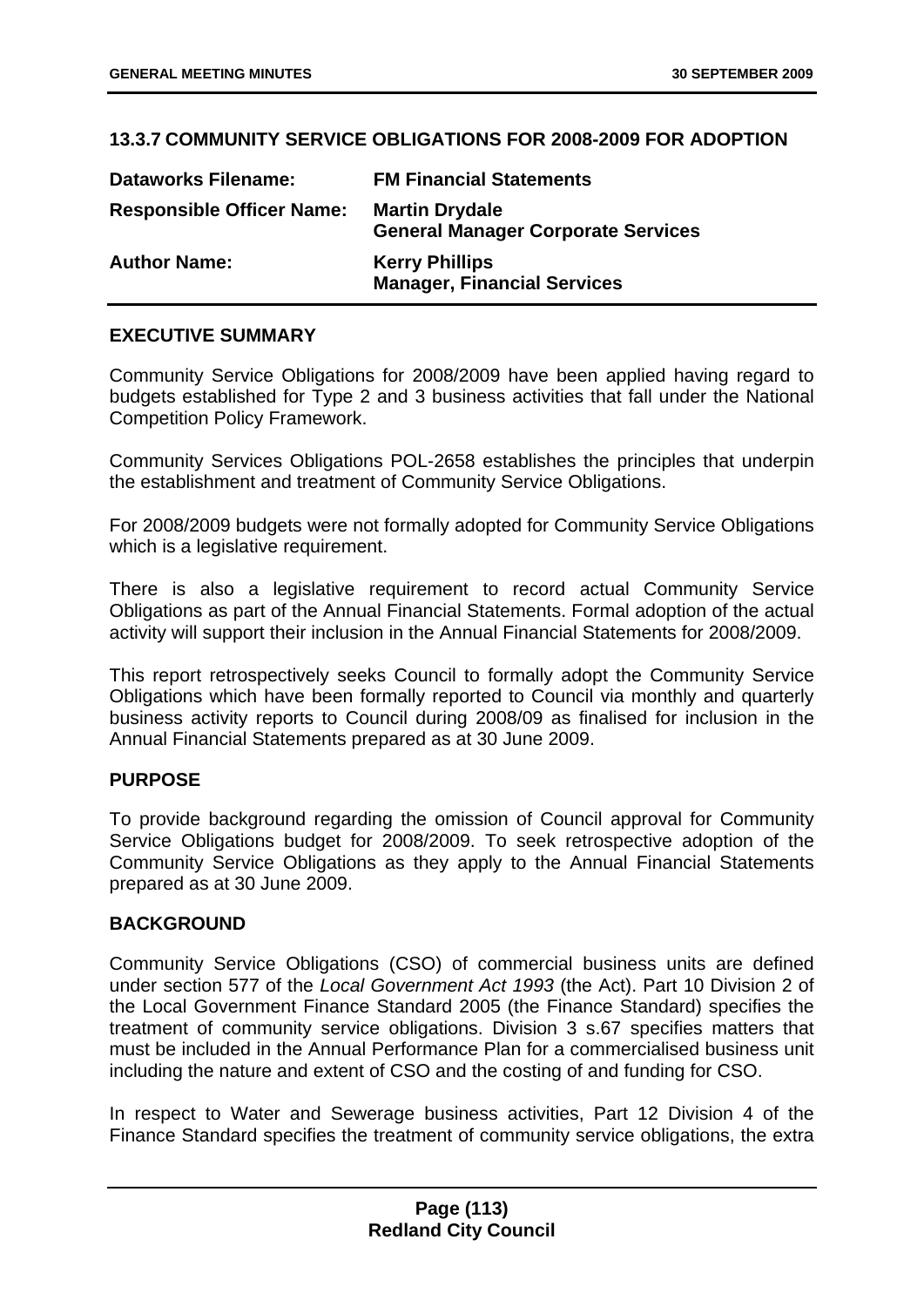cost for the CSO to be treated as revenue. Division 6 provides for disclosure requirements for inclusion in the annual report.

In respect to business activities to which the Code of Competitive Conduct is applied, Part 11 Division 2 of the Local Government Finance Standards 2005 specifies the treatment of CSO. Part 11 Division 4 s.76(2) (d) and (3) ( c) specifies the disclosure requirements for the budget. s.78(2)(i) and (3)( c) specifies the disclosure requirement for inclusion in the annual financial statements.

POL- 2658 stipulates that the following principles will be applied by Council:

Council is committed to:

- 1. The social objective or outcome, to be achieved by the CSO will fall within the goals of the Corporate Plan.
- 2. The most cost effective means of delivering /achieving the social objective will be through the establishment of a CSO and not via other means.
- 3. The percentage of the community which will benefit from the social objective will be acknowledged during consideration for inclusion CSO program.
- 4. The CSO will be administered in an accountable and performance based environment.
- 5. The CSO will not invite an unfair advantage to Council and its business units where there is established competition.
- 6. The CSO for Council will be reviewed annually as part of the annual budget process.
- 7. The measurement of CSO will be disclosed as a revenue and will represent the avoidable cost or revenue forgone of any CSO less any revenue arising from, carrying out CSO provided.
- 8. Payment transfers will be established monthly as part of the end of month financial accounting process.

# **ISSUES**

Council omitted to adopt the Community Service Obligations provided for type 2 and 3 business activities as part of the budget 2008/20009 process. Council is also required by legislation to report on Community Service Obligations provided during the financial year 2008/2009 in the Annual Financial Statements.

The tables below outline the budgeted Community Service Obligations for 2008/2009 and those proposed for inclusion in the Annual Financial Statements 2008/2009.

# **TABLE 1**

| <b>Business Activity</b> | <b>Description</b>                | <b>Budget 2008/2009</b> |
|--------------------------|-----------------------------------|-------------------------|
| Waste                    | Clean up Australia Day            | 5,196                   |
| Waste                    | <b>Birkdale sanitary Landfill</b> | 9,640                   |
| Waste                    | Transfer<br>Redland Bay           | 467                     |
|                          | <b>Station</b>                    |                         |
| Waste                    | <b>NSI Transfer Station</b>       | 384,105                 |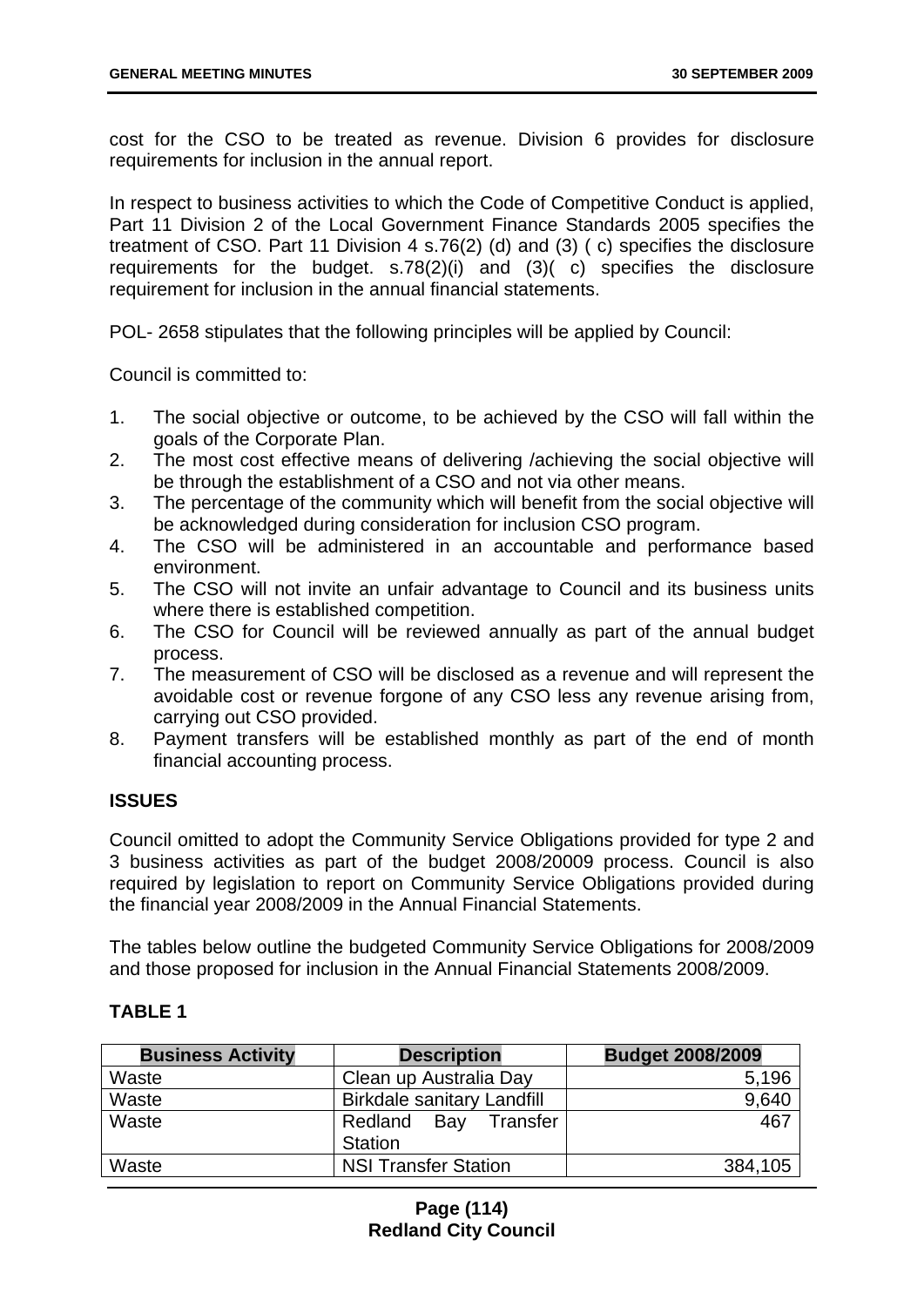| <b>Business Activity</b>        | <b>Description</b>              | <b>Budget 2008/2009</b> |
|---------------------------------|---------------------------------|-------------------------|
| Waste                           | Transfer<br>island<br>Bay       | 794,807                 |
|                                 | <b>Station</b>                  |                         |
| Waste                           | <b>Giles Road Hardfill Site</b> | 32,136                  |
| Waste                           | Waste manual service            | 31,000                  |
| Water                           | Concession not for profit       | 70,678                  |
| Water                           | <b>Concealed leaks</b>          | 66,577                  |
| Wastewater                      | Concession not for profit       | 147,786                 |
| <b>RPAC</b>                     | Estimate only available         | 938,000                 |
| <b>Building Certification</b>   | Council<br>Imposed              | 413,000                 |
|                                 | obligations                     |                         |
| <b>TOTAL</b><br><b>BUDGETED</b> |                                 | 2,893,282               |
| 08/09                           |                                 |                         |

# **TABLE 2**

| <b>Business Activity</b>      | <b>Description</b>                 | <b>Annual Financial</b>     |
|-------------------------------|------------------------------------|-----------------------------|
|                               |                                    | <b>Statements 2008/2009</b> |
| Waste                         | Clean up Australia Day             | 5,196                       |
| Waste                         | <b>Birkdale sanitary Landfill</b>  | 9,640                       |
| Waste                         | Bay Transfer<br>Redland            | 467                         |
|                               | <b>Station</b>                     |                             |
| Waste                         | <b>NSI Transfer Station</b>        | 375,570                     |
| Waste                         | Transfer<br>island<br>Bay          | 797,165                     |
|                               | <b>Station</b>                     |                             |
| Waste                         | <b>Giles Road Hardfill Site</b>    | 32,136                      |
| Waste                         | Waste manual service               | 31,529                      |
| Water                         | Concession not for profit          | 201,824                     |
| Water                         | <b>Concealed leaks</b>             | 133,764                     |
| Wastewater                    | Concession not for profit          | 140,805                     |
| <b>RPAC</b>                   | Discounts on commercial            | 46,487                      |
|                               | ticketing                          |                             |
| <b>Building Certification</b> | Delivery of professional           | 136,485                     |
|                               | advice<br>Customer<br>at           |                             |
|                               | Service points                     |                             |
| <b>Building Certification</b> | <b>Building</b><br>Internal        | 70,000                      |
|                               | <b>RCC</b><br>Certification<br>for |                             |
|                               | owned assets and pools             |                             |
| <b>Building Certification</b> | <b>Building Certifiers advice</b>  | 106,239                     |
|                               | on compliance/searches             |                             |
| <b>TOTAL ACTUAL 08/09</b>     |                                    | 2,087,307                   |

# **RELATIONSHIP TO CORPORATE PLAN**

The recommendation primarily supports Council's strategic priority to ensure the long term financial viability of the Redlands and provide public accountability in financial management.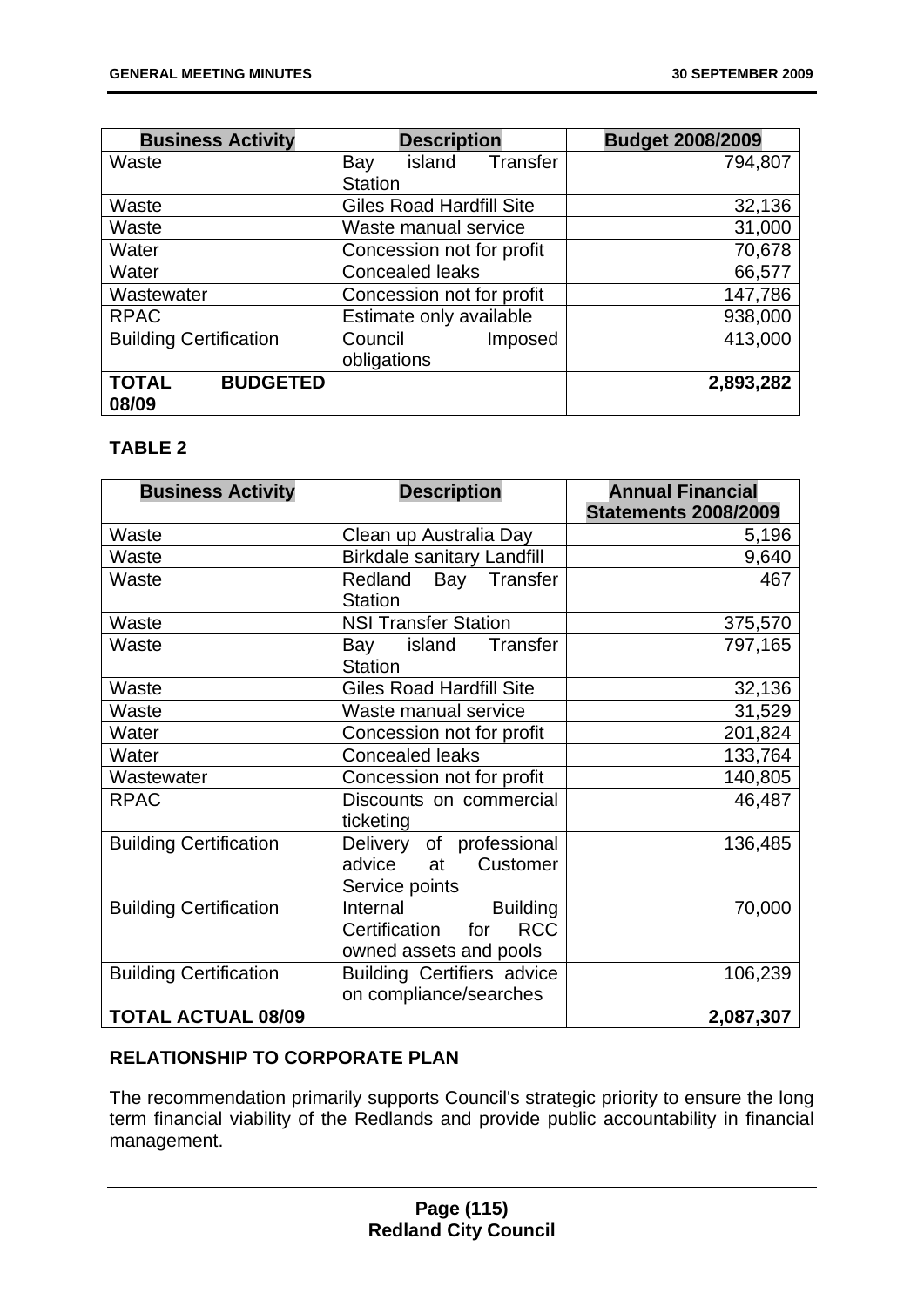### **FINANCIAL IMPLICATIONS**

Accounts have been prepared to reflect the treatment of these activities as acceptable Community Service Obligations. Should Council not accept any of these decisions it will impact on the performance reporting for the relevant business activity.

### **CONSULTATION**

CEO identified the omission of the budget adoption when reviewing the draft Annual Financial Statements 2008/2009 with the General Manager, Corporate Services, Manager Financial Services and the Service Manager Financial Reporting.

### **OPTIONS**

#### **PREFERRED**

That Council resolve to adopt the Community Service Obligations for 2008/2009 as outlined in table 2 of the report.

# **OFFICER'S/COMMITTEE RECOMMENDATION/ COUNCIL RESOLUTION**

Moved by: Cr Townsend Seconded by: Cr Reimers

**That Council resolve to adopt the Community Service Obligations for 2008/2009 as outlined in table 2 of the report.** 

# **CARRIED**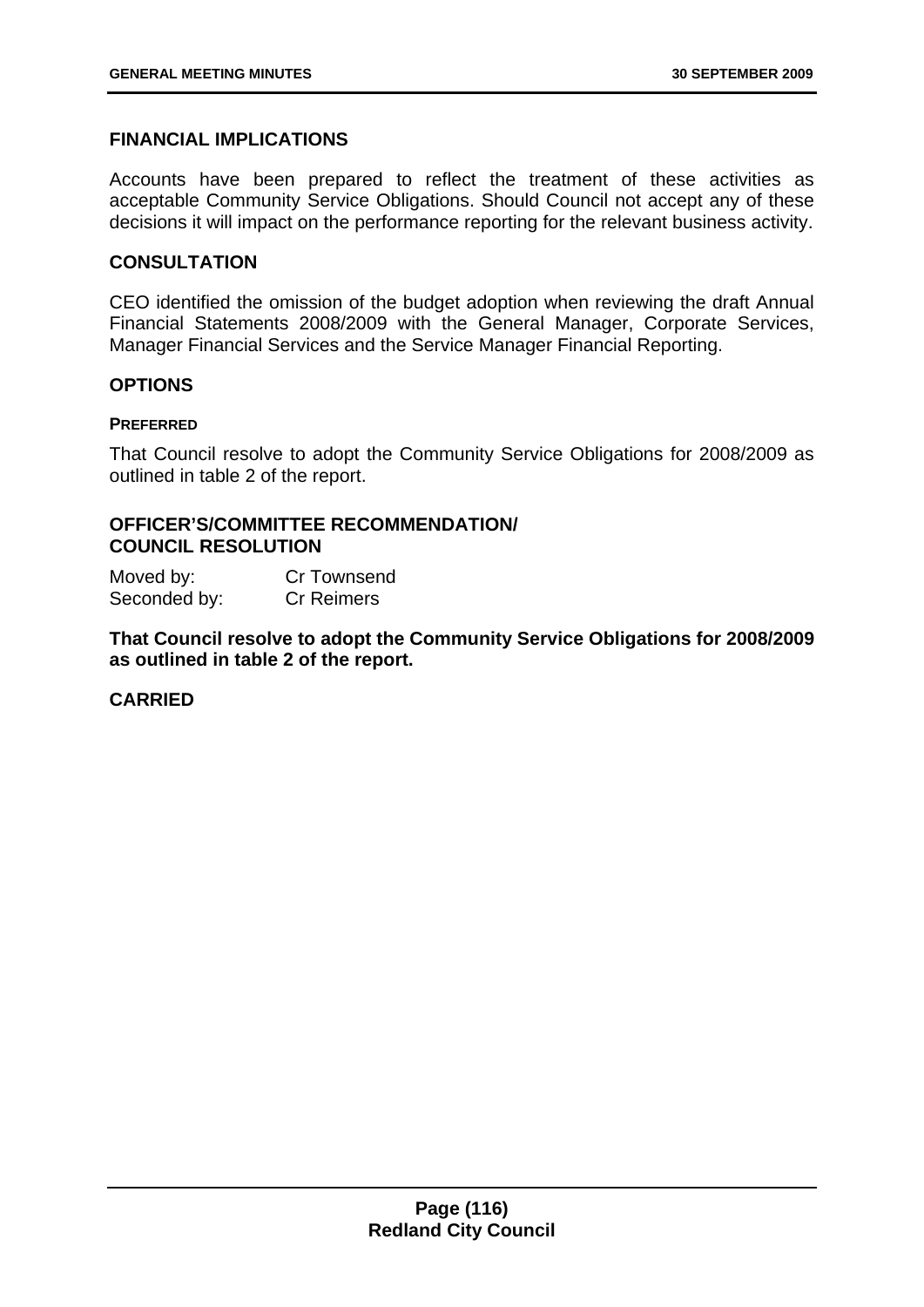# **13.3.8 REDLAND CITY COUNCIL LAND RECORDS**

| <b>Dataworks Filename:</b>       | <b>FM Management Reports</b>                                        |
|----------------------------------|---------------------------------------------------------------------|
| <b>Responsible Officer Name:</b> | <b>Martin Drydale</b><br><b>General Manager, Corporate Services</b> |
| <b>Author Name:</b>              | <b>Kerry Phillips</b><br><b>Manager, Financial Services</b>         |

### **EXECUTIVE SUMMARY**

A request has been made for an electronic copy of Council's land records to be provided to a residents group free of charge for the purposes of developing a submission to Council for consideration in the rating consultation process.

The *Local Government Act 1993* requires that non resident requests for land records should be charged a fee for access.

The request has the possibility of establishing a precedent of allowing an individual and/or group to access Council land records and databases for free thereby creating operational and administrative issues and a loss of potential revenue.

#### **PURPOSE**

To provide Council with background information regarding a request from a resident group regarding a fee free electronic copy of the land record, and to provide Council with advice pertaining to legislative limitations with regard to the provision of land records to individuals.

# **BACKGROUND**

The *Local Government Act 1993* limits access to inspect records if a person is not an "owner, lessee or occupier of land" without paying a fee per record, therefore Council currently has a search fee of \$138.70 per record. Sections 994 and 995 are relevant to this request in that Section 994 says a local government must keep a record of every parcel of land, and Section 995 says it must be open for inspection to the owner, lessee or occupier of the land or the owner, lessee or occupier of the adjoining land. Section 995 (4) relates to this request in that anyone can inspect a land record if a fee is paid. The word "inspect" does not mean a copy of the database.

The State Government does provide access to these records at a substantially lower cost than it would be possible for Council to do so, and it should be noted that the individual making the request on behalf of the resident group has previously utilised this option.

# **ISSUES**

The Mayor, Councillor Ogilvie and Council officers met with representatives of the Redlands Rate Reform Group (RRRG) earlier this month. Mr Harris, representing the

### **Page (117) Redland City Council**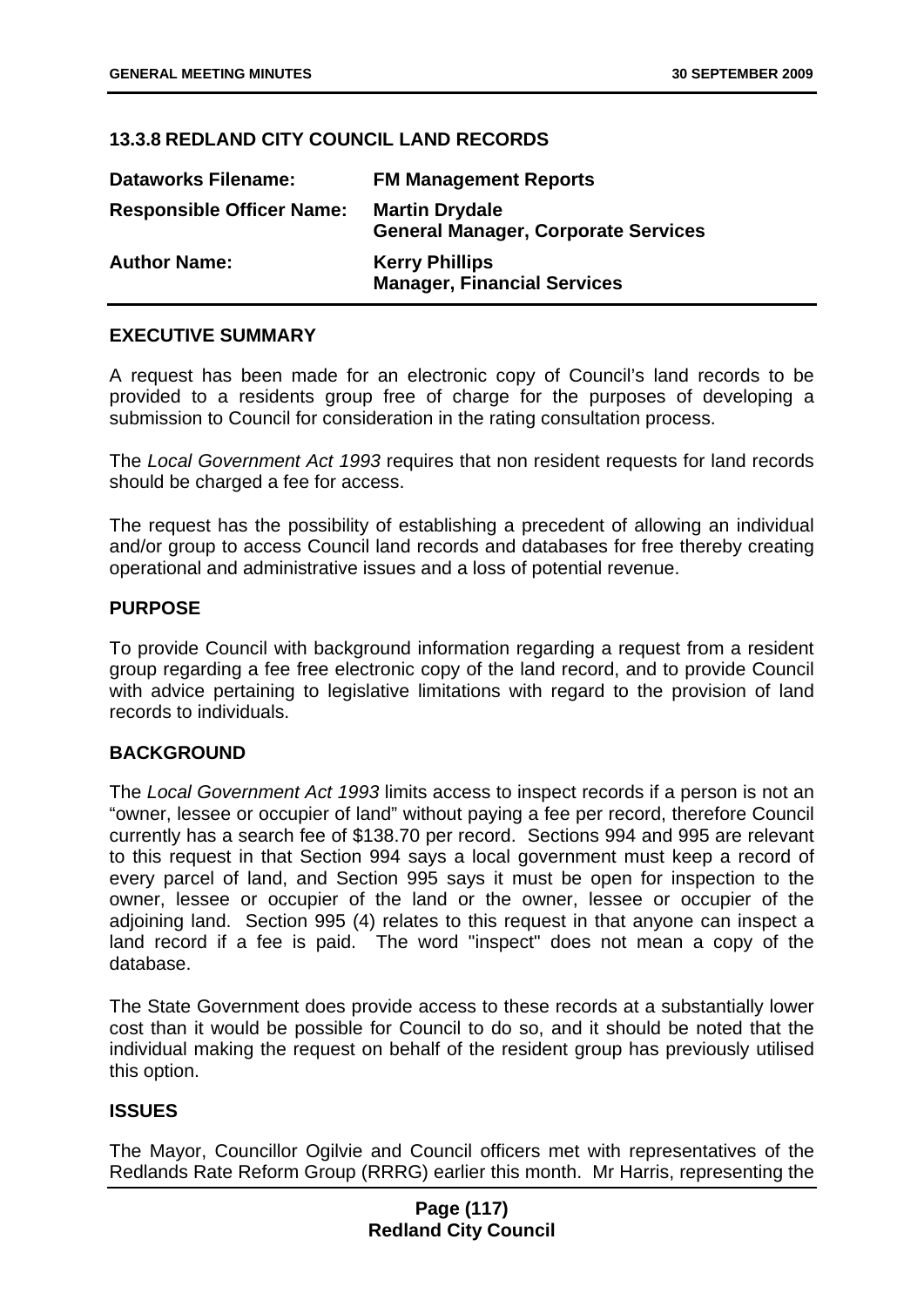RRRG, provided information that had been developed regarding analysis of the impact of rate reform since 2004. He advised at this meeting that would like to have access to more recent data to further update and refine the analysis and requested an electronic copy of the latest land record for this purpose. Mr Harris also offered to provide free consultancy to Council based on the analysis being undertaken in return for access to the land record database.

Councillor Ogilvie has requested that Mr Harris's request should be fulfilled and the fees set aside. He considers that Mr Harris has requested a copy of the database with current up to date UCV information so that he can properly prepare a submission for the consultation exercise.

Council should consider the following implications of any decision to grant access to the land records and to set aside any fees:

- This fee waiver would set a precedent for other groups who may have issues with the current rating system and the regular provision of this information will be onerous and costly for RCC to undertake.
- To continue to encourage the RRRG to access the latest data from the State does not in any way limit opportunity to consult. The RRRG will have various opportunities to present their views to Council through the planned consultation processes for the next budget development.
- The provision of a copy of the land record with a fee waiver should be treated separately from the issue of Mr Harris's offer of consultancy services to which the following issues should be considered:
	- a) It would not be appropriate for Council to commission work from Mr Harris without undergoing a proper procurement process.
	- b) It should be noted that Mr Harris on behalf of the RRRG is not in a position to provide an unbiased and objective analysis of rating systems having already outlined views on a preferred methodology.
	- c) There is a clear conflict of interest for the RRRG in that its members stand to gain financially from the recommendations which would be made from the work that they would undertake.

# **RELATIONSHIP TO CORPORATE PLAN**

The recommendation primarily supports Council's strategic priority to ensure the long term financial viability of the City and provide public accountability in financial management.

# **FINANCIAL IMPLICATIONS**

Should the Officer's Recommendation not be adopted there will be administrative costs associated with provision of the land record and a loss of revenue that would normally be applied to such a request.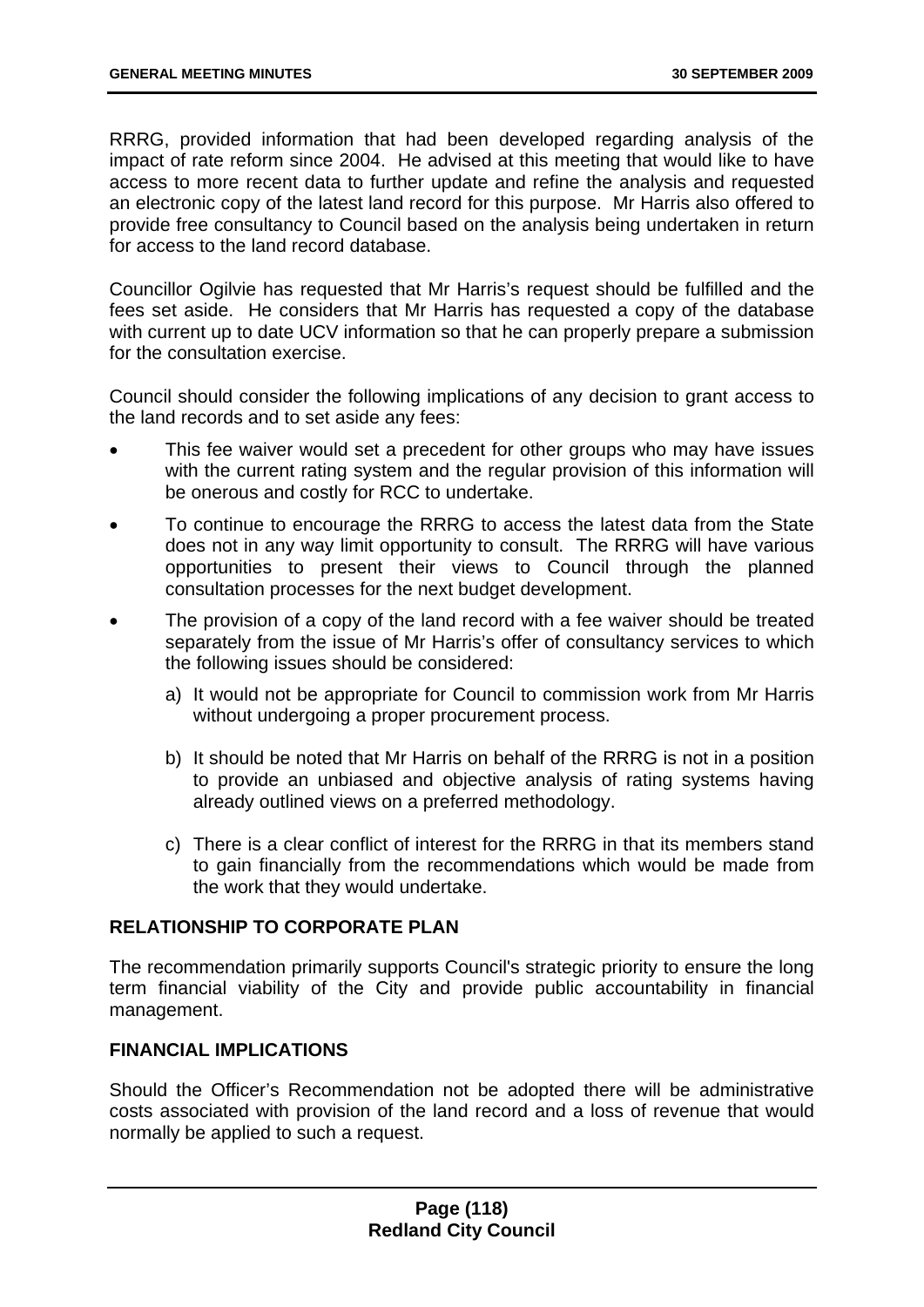# **CONSULTATION**

Councillor Ogilvie, Service Manager Revenue and Recovery, General Manager Corporate Services and the CEO have been consulted and provided advice and information for inclusion and consideration for the report

### **OFFICER'S/COMMITTEE RECOMMENDATION**

That Council resolve as follows:

- 1. To not set aside the fee with respect to provision of Council's land record to the Redlands Rate Reform Group; and
- 2. To not accept Mr. Harris's offer of free consultancy services in return for access to Council's land record database.

### **PROPOSED MOTION**

| Moved by:    | Cr Ogilvie |
|--------------|------------|
| Seconded by: | Cr Boglary |

That Council resolve as follows:

- 1. To make the database available to Mr G Harris free of fee so as to facilitate a community submission as part of the consultation undertaken in the lead up to the adoption of a revenue policy in the financial strategy; and
- 2. That this database be made available free of fee to any other persons or groups who feel they can make use of it during the consultation phase.

On being put to the vote the motion was LOST.

A division was called for.

Crs Burns, Murray, Ogilvie, Boglary and Hobson voted in the affirmative.

Crs Reimers, Elliott, Bowler, Williams, Townsend and Henry voted in the negative.

The motion was declared by the Mayor as LOST.

# **COUNCIL RESOLUTION**

| Moved by:    | <b>Cr Williams</b> |
|--------------|--------------------|
| Seconded by: | <b>Cr Elliott</b>  |

### **That Council resolve as follows:**

**1. To not set aside the fee with respect to provision of Council's land record to the Redlands Rate Reform Group; and**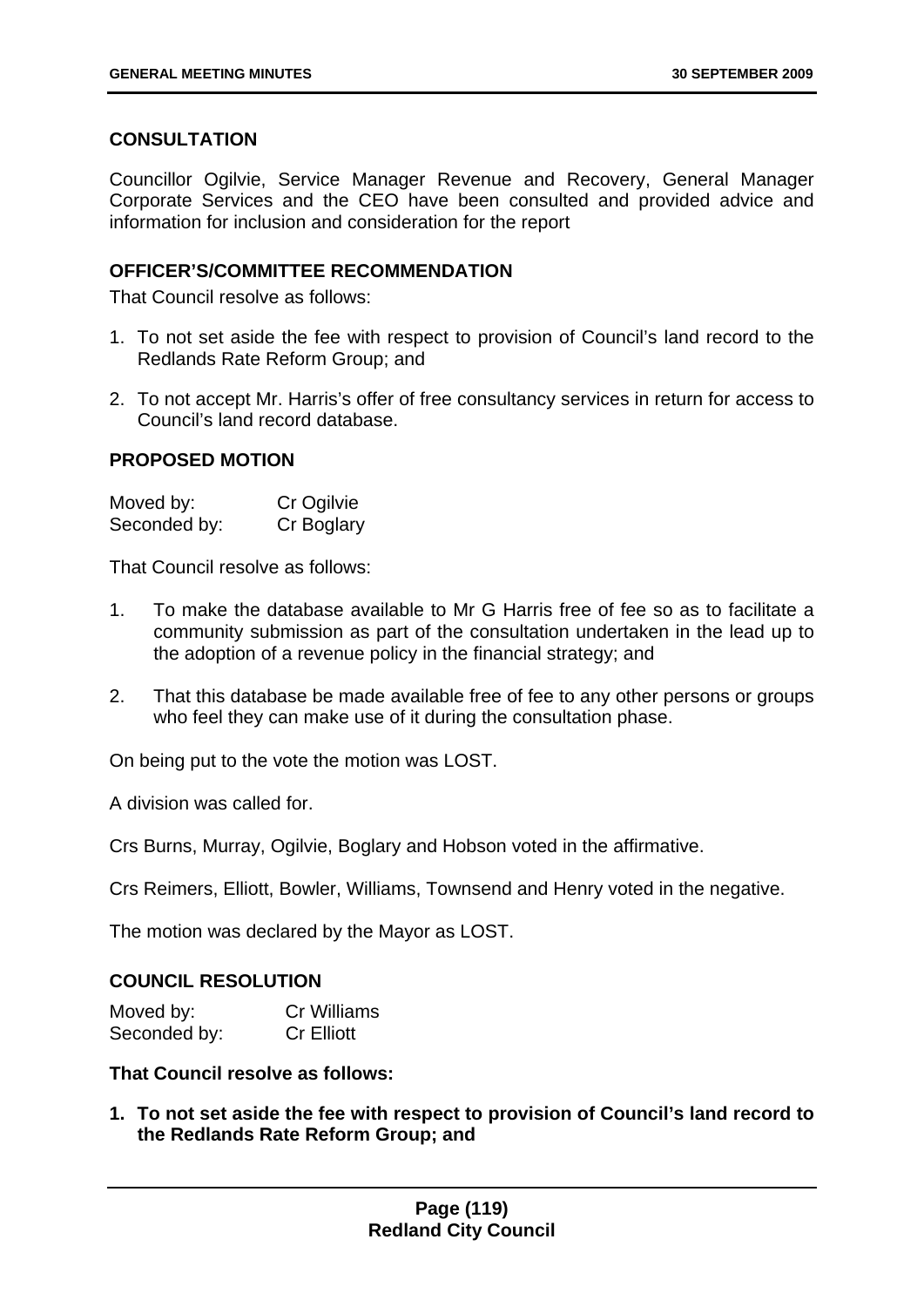**2. To not accept Mr. Harris's offer of free consultancy services in return for access to Council's land record database.** 

**CARRIED**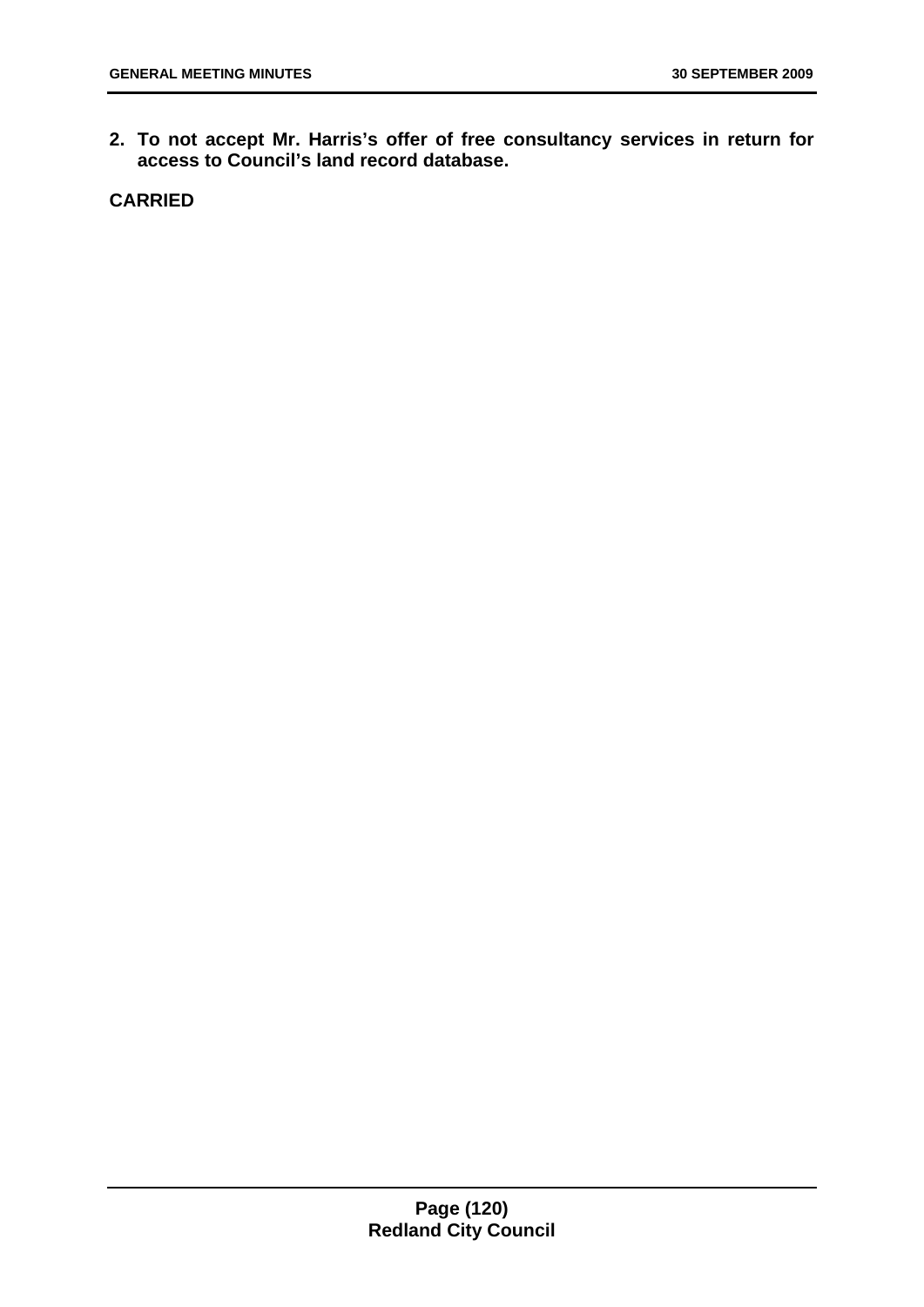### **13.4 CUSTOMER SERVICES**

Cr Townsend declared a Material Personal Interest in the following item as the report contains information regarding a contract variation which relates to her husband's business and left the meeting for discussion and decision on this item.

### **13.4.1 WASTE MANAGEMENT SERVICES BUSINESS UNIT REPORT - AUGUST 2009**

| <b>Dataworks Filename:</b>       | <b>WM Waste Monthly Reports to Committee</b>                                  |
|----------------------------------|-------------------------------------------------------------------------------|
| <b>Attachments:</b>              | <b>Waste Management Services Business Unit</b><br><b>Report - August 2009</b> |
| <b>Responsible Officer Name:</b> | <b>Lex Smith</b><br><b>Group Manager Operations &amp; Maintenance</b>         |
| <b>Author Name:</b>              | <b>Mary-Anne Micovic</b><br><b>Finance Officer</b>                            |

### **EXECUTIVE SUMMARY**

The Waste Management Services Business Unit report is presented to Council for noting. The report provides the business unit's performance for the month of August 2009 and covers financial and non-financial indicators for waste.

It is expected that, most of the time the report findings will be "business as usual". Where exceptions occur, these will be highlighted.

The report provides a regular opportunity for Council to consider the performance of Waste Management Services and to respond to any exceptional reporting.

Council is provided with the option to accept the report or, accept it and request additional information or a review of performance.

#### **PURPOSE**

To report on the ongoing performance of the business unit against key performance indicators (KPIs).

# **BACKGROUND**

Waste Management Services' performance plan identifies KPIs for which performance targets have been agreed with Council. Reporting is done each month through Council's Finance & Corporate Management Committee.

### **ISSUES**

The report is provided to Council as a means of monitoring the performance of Waste Management Services for its waste activity.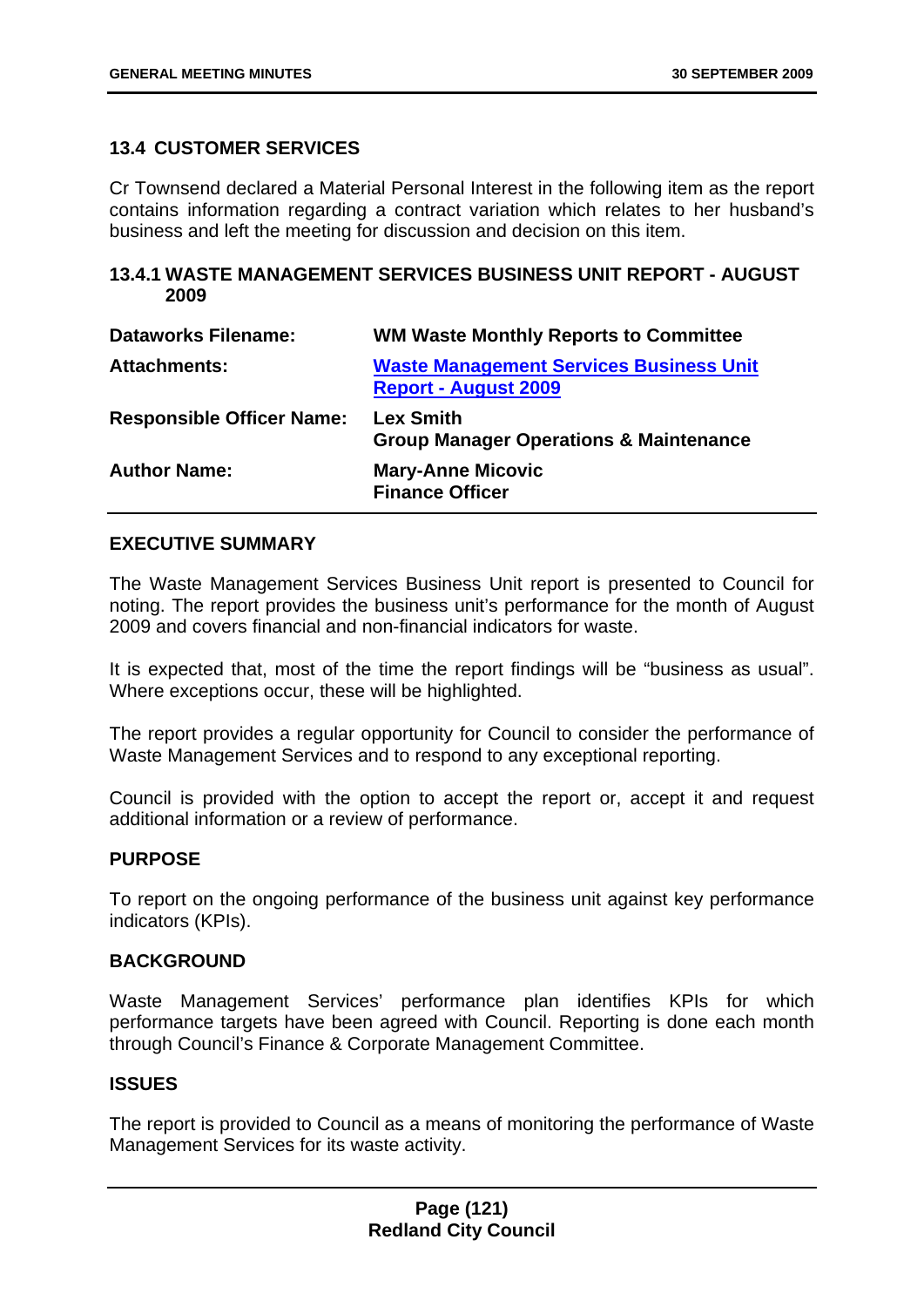The first part of the report comprises a "snapshot" of the business unit's achievement in meeting KPIs (year-to-date) and financial report card.

The report then provides specific financial report and commentary, capital expenditure (graphically) and a detailed customer overview.

The main body of the report focuses on actual levels of achievement against the KPIs for the month. Where exceptions have occurred and targets not met, an explanation is given as well as action taken to improve performance.

The report closes with a summary of the major issues for each group during the month.

# **RELATIONSHIP TO CORPORATE PLAN**

The recommendation primarily supports Council's strategic priority to provide and maintain waste services to sustain our community.

Providing this report also supports Council's Governance strategic priority to provide a clear organisational direction supported by effective leadership and a framework of policies, plans and strategies that are responsive to the community's needs and which promote accountable and ethical standards of practice.

### **FINANCIAL IMPLICATIONS**

There are no direct financial implications resulting from this report. Financial implications may result where Council requests a performance review or requests an increase in performance standards.

# **CONSULTATION**

Consultation has occurred with:

- Acting Manager Operations & Maintenance;
- Service Manager Waste Unit;
- Senior Advisor Waste Planning.

#### **OPTIONS**

#### **PREFERRED**

That Council resolve to accept the Waste Management Services Business Unit report for August 2009, as presented in the attachment.

#### **ALTERNATIVE**

That Council accepts the report and requests additional information or a review of performance.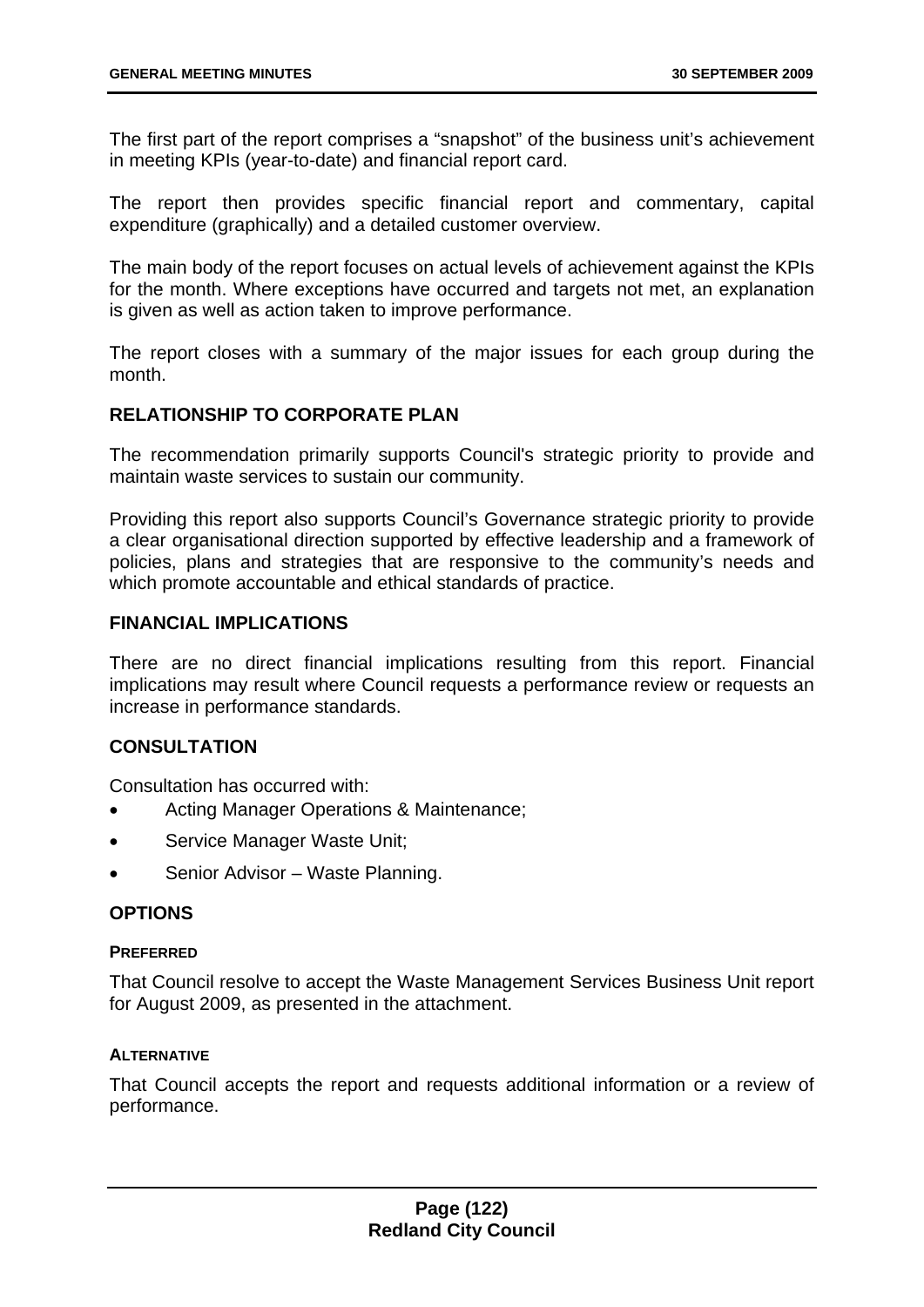### **OFFICER'S/COMMITTEE RECOMMENDATION/ COUNCIL RESOLUTION**

Moved by: Cr Reimers Seconded by: Cr Bowler

**That Council resolve to accept the Waste Management Services Business Unit Report for August 2009, as presented in the attachment.** 

### **CARRIED**

Cr Townsend returned to the meeting.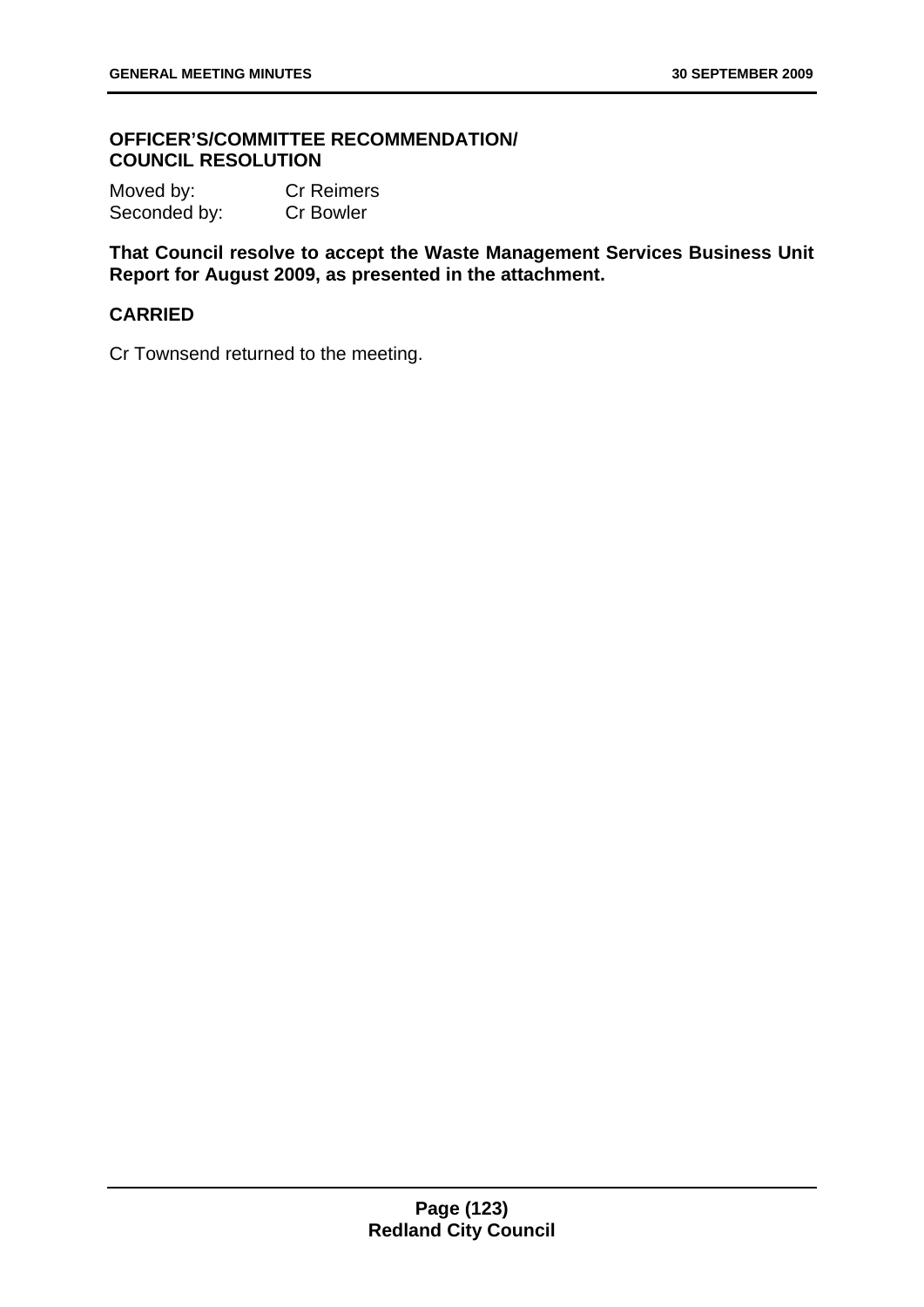# **13.4.2 WASTE MANAGEMENT SERVICES PERFORMANCE PLAN 2009-2010**

| <b>Dataworks Filename:</b>       | <b>WM Waste Report to Committee</b>                                   |
|----------------------------------|-----------------------------------------------------------------------|
| <b>Attachments:</b>              | <b>Waste Management Services Performance Plan</b><br>2009-2010        |
| <b>Responsible Officer Name:</b> | <b>Lex Smith</b><br><b>Group Manager Operations &amp; Maintenance</b> |
| <b>Author Name:</b>              | <b>Mary-Anne Micovic</b><br><b>Finance Officer</b>                    |

### **EXECUTIVE SUMMARY**

Waste Management Services (WMS) is a commercial business unit (CBU) of Redland City Council (RCC).

Section 580(1) of the Local Government Act 1993 states:

- there must be an annual performance plan (APP) for each CBU;
- a local government's operational plan under chapter 7, part 2, must include the APP for each of its CBUs;
- a performance plan may be amended at any time before the end of the financial year for which it is prepared.

Waste Management Services has conducted a review of its APP for the 2009-10 financial year and this is now presented for adoption.

It is recommended that the Annual Performance Plan be approved.

#### **PURPOSE**

For Council to adopt WMS's performance plan for 2009-10 to meet the requirements of the Local Government Act 1993.

#### **BACKGROUND**

The Local Government Act 1993 requires a CBU's performance to be monitored by the local government against performance targets detailed in an APP.

Section 67 of the Local Government Finance Standard 2005 states that the APP for a CBU must include:

- the CBU's financial and non-financial performance targets for its activities;
- the nature and extent of the CBU's community service obligations (CSOs);
- the costings of, and funding for, the CBU's CSOs.

Section 68(1) of the *Local Government Finance Standard 2005* states that the APP for a CBU must also include:

- the CBU's objectives and functions;
- the nature and scope of the CBU's main activities and undertakings;

### **Page (124) Redland City Council**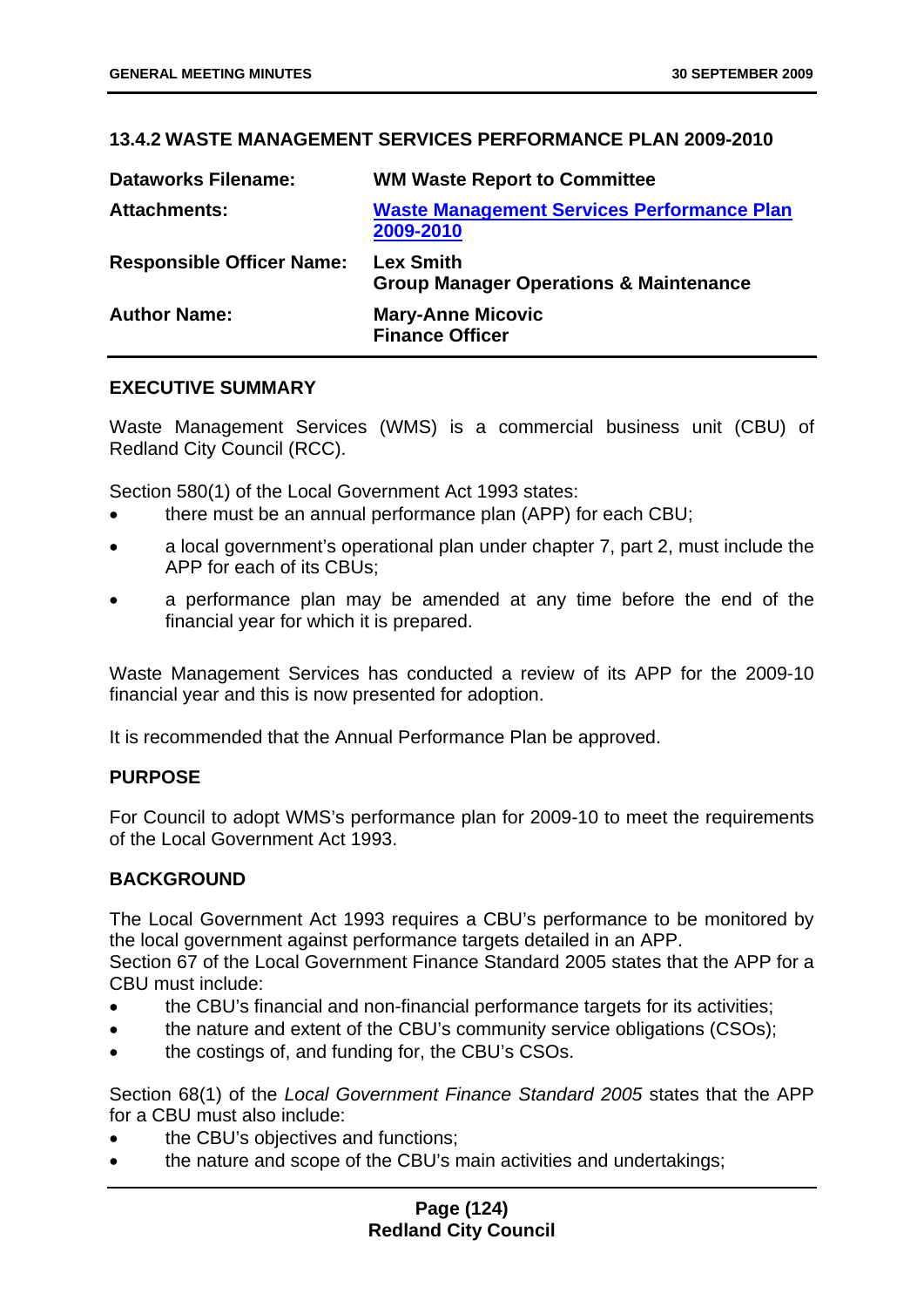- the CBU's notional capital structure and treatment of surpluses;
- the CBU's proposed major investments;
- the CBU's outstanding and proposed borrowings;
- the CBU's policy on the level and quality of service consumers can expect from the CBU;
- the delegations necessary to allow the CBU to exercise management autonomy and authority in its commercial activities;
- the type of information to be given in reports.

# **ISSUES**

No key performance indicators (KPIs) have been identified for removal from the performance plan.

The following is the complete list of KPIs for 2009-10:

| <b>RW SCORECARD</b><br><b>WASTE INDICATORS - 2009/10</b>                                                         | <b>Monthly</b><br><b>Target</b> | <b>Unit</b>                                             | <b>Reporting</b><br><b>Frequency</b> | <b>Annual</b><br><b>Target</b> |
|------------------------------------------------------------------------------------------------------------------|---------------------------------|---------------------------------------------------------|--------------------------------------|--------------------------------|
| Total kilos of domestic waste land filled<br>per capita per year                                                 | max 40                          | kg/<br>cap/<br>year                                     | Monthly                              | max 480                        |
| Recyclable material<br>diverted<br>from<br>kerbside collection (recycling bin only)                              | min 25                          | $\frac{0}{0}$                                           | Monthly                              | min 25                         |
| Waste education - no. of activities<br>(events, tours, visits)                                                   | 8                               | #                                                       | Monthly                              | min 96                         |
| before<br>Earnings<br>interest<br>&<br>tax<br>depreciation (EBITD)                                               | $0 - 5%$                        | %                                                       | Monthly                              | $0 - 5%$                       |
| Operating cost per tonne of waste<br>(waste)                                                                     | max 93                          | \$                                                      | Monthly                              | max 93                         |
| Operating performance (expenditure to<br>budget)                                                                 | $+/- 5$                         | $\frac{0}{0}$                                           | Monthly                              | $+/- 5$                        |
| ℅<br>compliance<br>with<br>EPA<br>licence<br>requirements for waste management                                   | $min$ 98                        | $\frac{0}{0}$                                           | Quarterly                            | $min$ 98                       |
| Number missed wheelie bins services<br>(refuse and recycling)                                                    | max 42                          | #                                                       | Monthly                              | max 504                        |
| ℅<br>capital works program<br>practical<br>completion - % of planned project<br>milestones achieved this quarter | <b>Max 95</b>                   | $\%$                                                    | Monthly                              | Max 95                         |
| <b>LTIFR</b>                                                                                                     | max 20                          | Injuries<br>per million<br>hours<br>worked in<br>period | Monthly                              | max 20                         |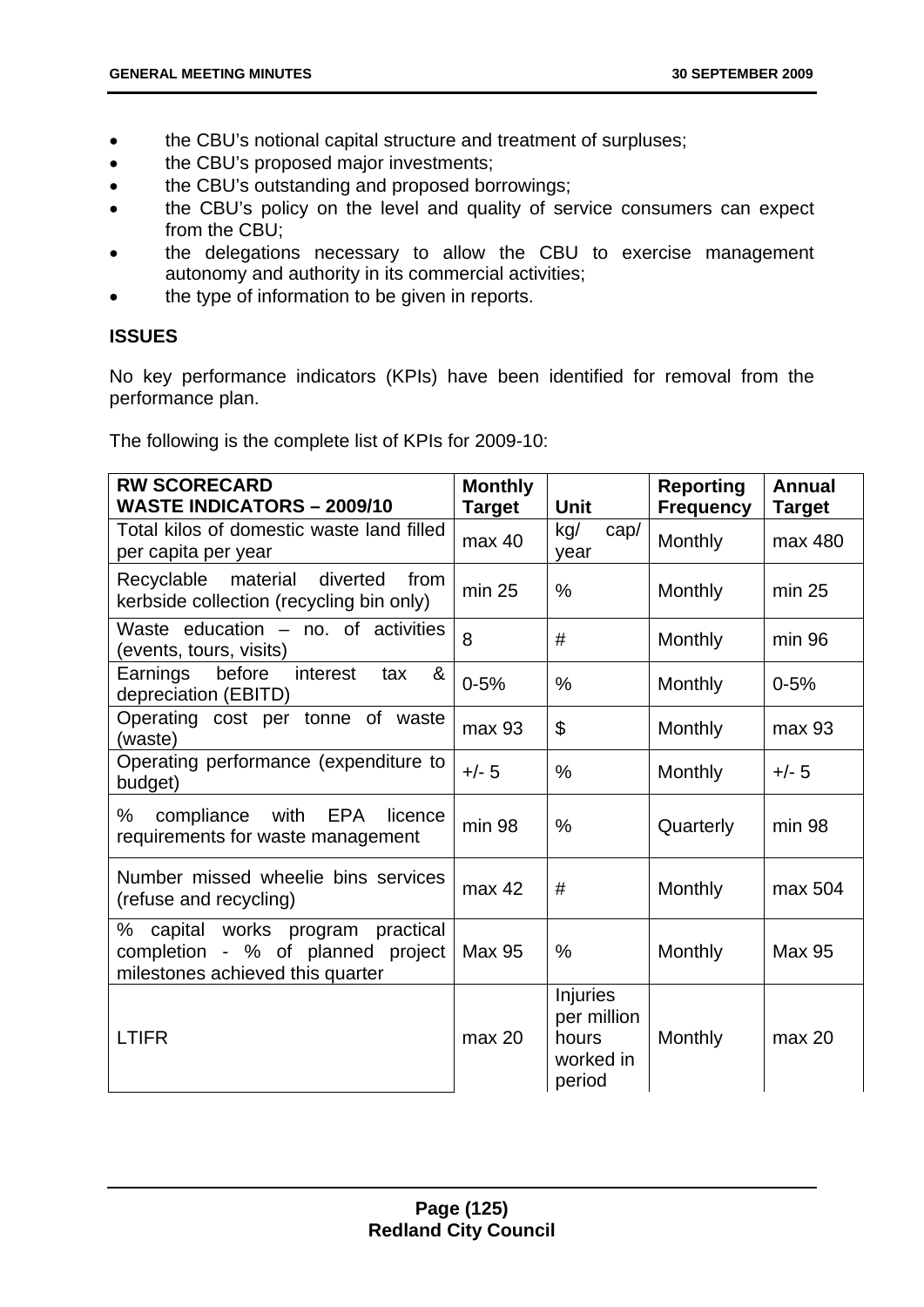| <b>RW SCORECARD</b><br><b>WASTE INDICATORS - 2009/10</b>   | <b>Monthly</b><br>Target | <b>Unit</b> | <b>Reporting</b><br><b>Frequency</b> | Annual<br><b>Target</b> |
|------------------------------------------------------------|--------------------------|-------------|--------------------------------------|-------------------------|
| Number of kerbside refuse bins at 1<br><b>July 2009</b>    | 52,345                   |             |                                      |                         |
| Number of kerbside recycling bins at 1<br><b>July 2009</b> | 52,460                   |             |                                      |                         |
| Tonnage of waste collection (refuse &<br>recycling)        | 54,021<br>tonnes         |             |                                      |                         |

### **RELATIONSHIP TO CORPORATE PLAN**

The recommendation primarily supports Council's strategic priority to provide and maintain waste services and support the provision of infrastructure.

#### **FINANCIAL IMPLICATIONS**

There are no direct financial implications resulting from this report. Financial implications may result where Council requests a performance review or requests an increase in performance standards.

# **CONSULTATION**

Consultation has occurred with:

- Group Manager Operations & Maintenance;
- Service Manager Waste Unit;
- Senior Advisor Waste Planning.

# **OPTIONS**

#### **PREFERRED**

That Council resolve to accept the Waste Management Services Performance Plan for 2009 - 2010, as presented in the attachment.

#### **ALTERNATIVE**

That Council accepts the report and requests additional information or a review of performance.

### **OFFICER'S/COMMITTEE RECOMMENDATION/ COUNCIL RESOLUTION**

| Moved by:    | Cr Townsend       |
|--------------|-------------------|
| Seconded by: | <b>Cr Reimers</b> |

**That Council resolve to accept the Waste Management Services Performance Plan for 2009 - 2010, as presented in the attachment.** 

# **CARRIED**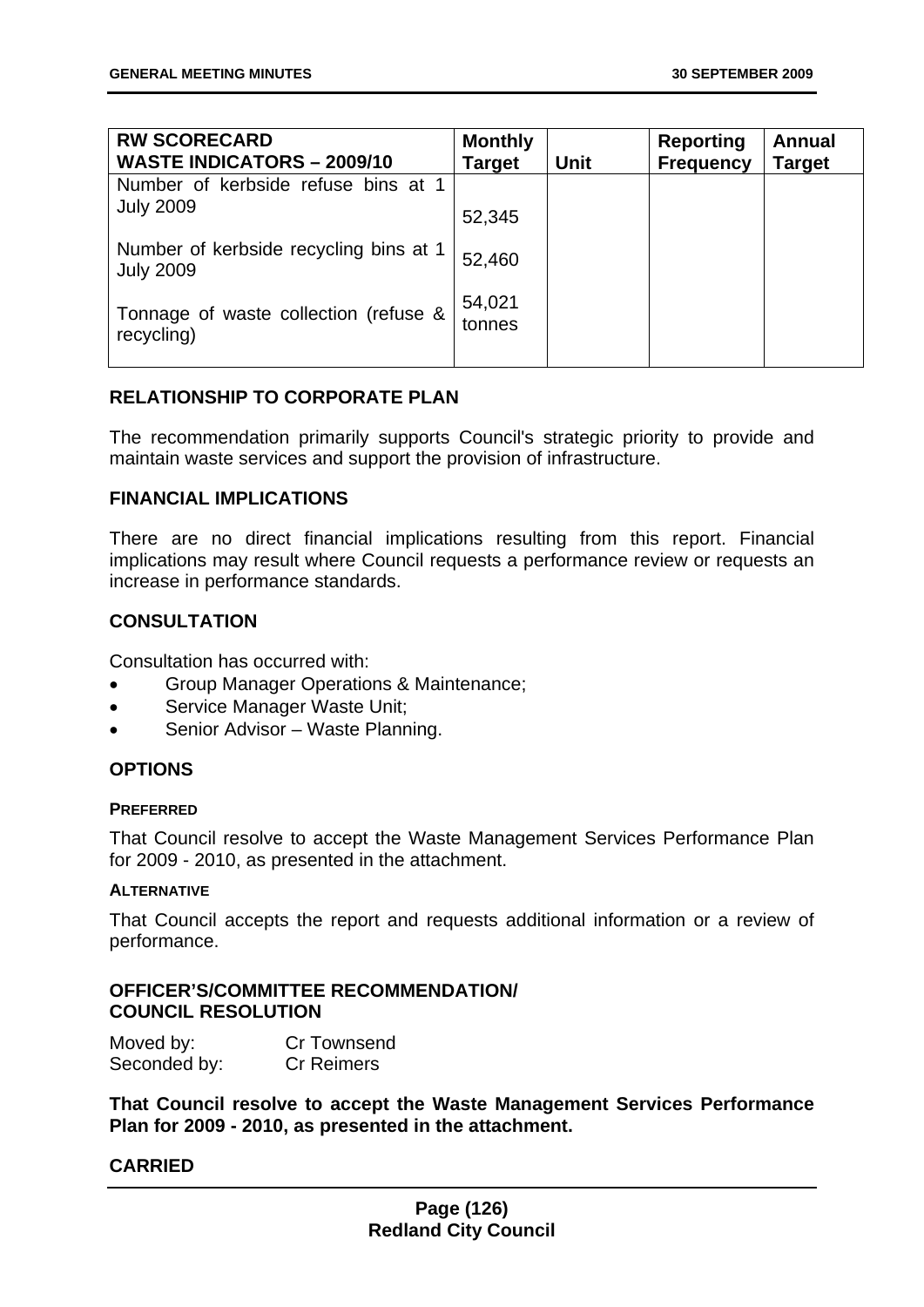### **13.5 CLOSED SESSION**

Cr Townsend declared a Material Personal Interest in the following confidential item stating that her husband owns a company that previously contracted to Council to clean the North Stradbroke Island Caravan Parks and he was contacted by one of the Tenderers during the tender process. Cr Townsend left the meeting for discussion and decision on this item.

### **MOTION TO CLOSE MEETING**

The committee meeting was closed to the public to discuss Items 12.4.1 and 12.4.2 under the *Local Government Act 1993* Section 463(1) *"(h) other business for which a public discussion would be likely to prejudice the interests of the local government or someone else, or enable a person to gain a financial advantage"* and *"(e) contracts proposed to be made by it; (Council)* respectively*.* 

The committee meeting was again opened to the public.

#### **13.5.1 PROPOSED MANAGEMENT MODEL FOR NORTH STRADBROKE ISLAND HOLIDAY PARKS**

| <b>Dataworks Filename:</b>       | <b>CP Straddie Holiday Parks - General</b>                           |
|----------------------------------|----------------------------------------------------------------------|
| <b>Responsible Officer Name:</b> | <b>Lex Smith</b><br><b>Manager Operations and Maintenance</b>        |
| <b>Author Name:</b>              | <b>Leanne Tu'ipulotu</b><br><b>Coordinator Community Development</b> |

### **EXECUTIVE SUMMARY**

A confidential report from Manager Operations & Maintenance dated 17 September 2009 was discussed in closed session.

### **COMMITTEE RECOMMENDATION/ COUNCIL RESOLUTION**

| Moved by:    | Cr Ogilvie |
|--------------|------------|
| Seconded by: | Cr Boglary |

**That Council resolve to accept the merits of the Community Proposal for Management of the North Stradbroke Island Camping Reserves and ask the proponents to present a detailed business plan for consideration by early November 2009.** 

### **CARRIED**

A division was called for.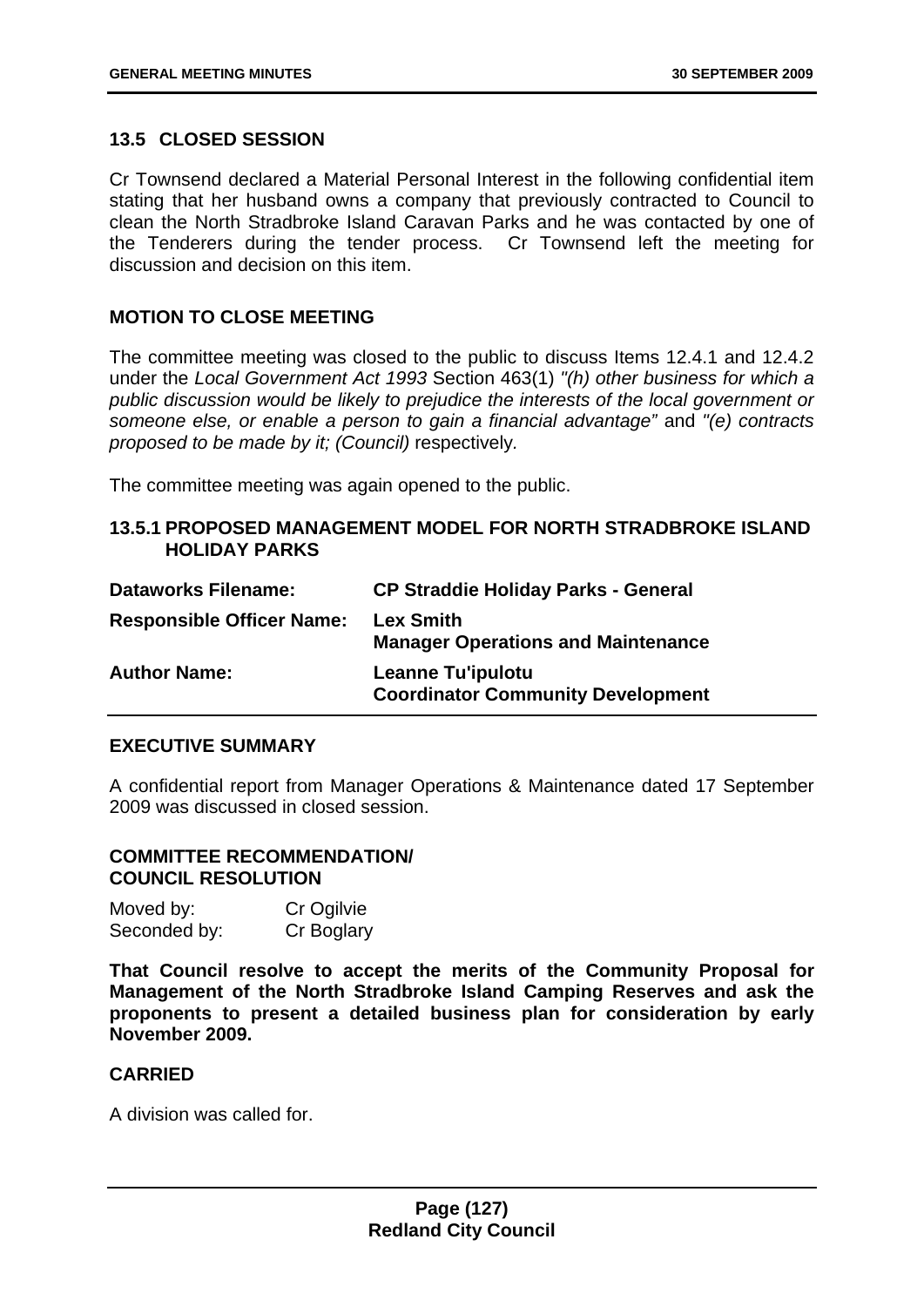Crs Burns, Reimers, Murray, Bowler, Williams, Henry, Ogilvie, Boglary and Hobson voted in the affirmative.

Cr Elliott voted in the negative.

Cr Townsend was not present when this motion was put.

The motion was declared by the Mayor as **CARRIED**.

Cr Townsend returned to the meeting.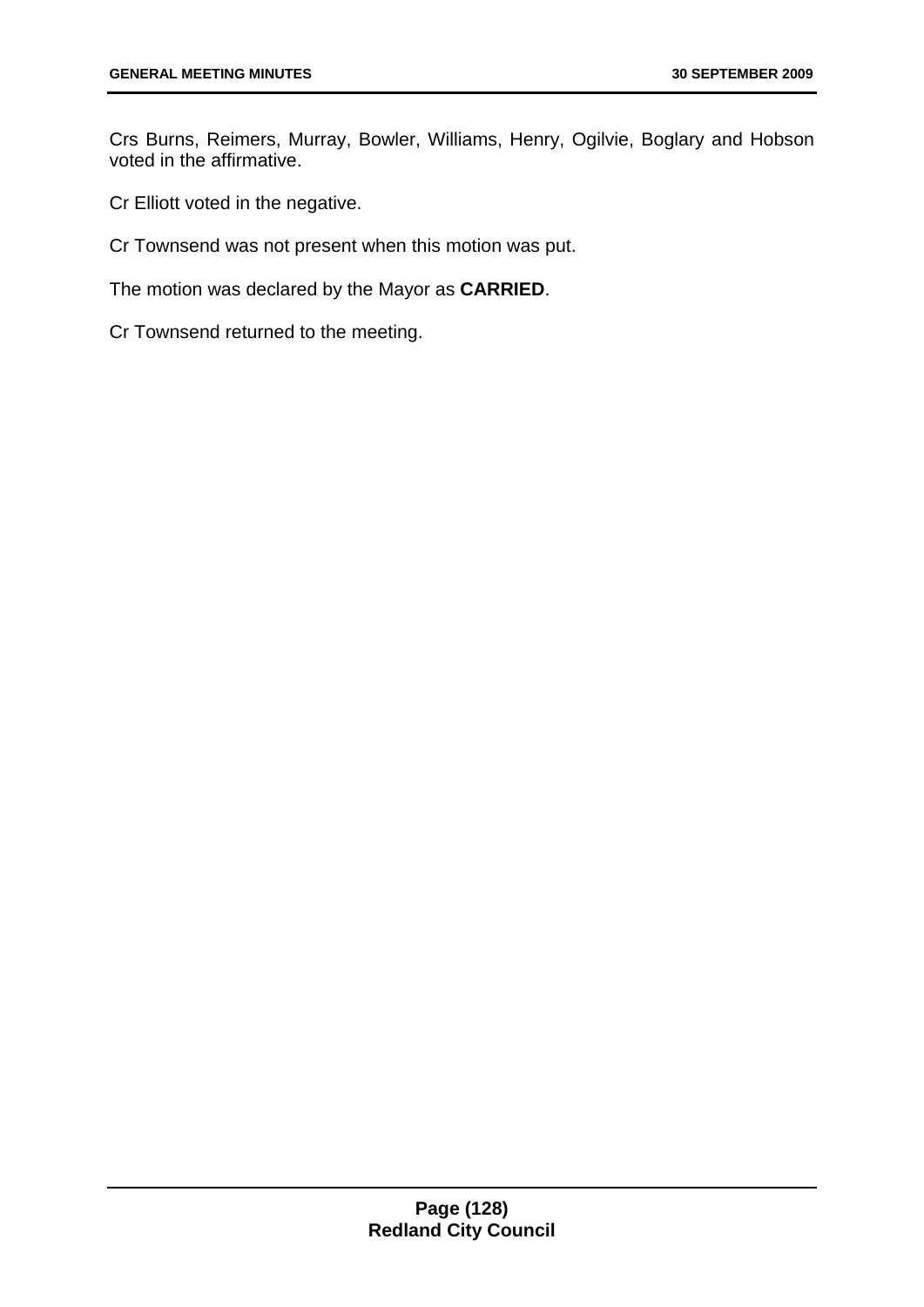Cr Townsend declared a Material Personal Interest in the following confidential item stating that her husband owns a company that previously contracted to Council to clean the North Stradbroke Island Caravan Parks and he was contacted by one of the Tenderers during the tender process. Cr Townsend left the meeting for discussion and decision on this item.

### **13.5.2 PROVISION OF LEASE FOR THE NORTH STRADBROKE ISLAND HOLIDAY PARKS**

| <b>Dataworks Filename:</b>       | <b>CP Tender Process - Management of NSI Caravan</b><br><b>Parks and Camping Grounds</b>  |
|----------------------------------|-------------------------------------------------------------------------------------------|
| <b>Responsible Officer Name:</b> | <b>Greg Jensen</b><br><b>Manager - Customer and Community Services</b>                    |
| <b>Author Name:</b>              | <b>Michael Tait</b><br><b>Project Manager - Customer and Community</b><br><b>Services</b> |

### **EXECUTIVE SUMMARY**

A confidential report from Manager Customer & Community Services dated 15 September 2009 was discussed in closed session.

# **COMMITTEE RECOMMENDATION/ COUNCIL RESOLUTION**

Moved by: Cr Ogilvie Seconded by: Cr Henry

**That all tenders are still under active consideration.** 

# **CARRIED**

A division was called for.

Crs Burns, Reimers, Murray, Elliott, Williams, Henry, Ogilvie, Boglary and Hobson voted in the affirmative.

Cr Bowler voted in the negative.

Cr Townsend was not present when this decision was made.

The motion was declared by the Mayor as **CARRIED**.

Cr Townsend returned to the meeting.

Cr Burns left the meeting at 5.30pm.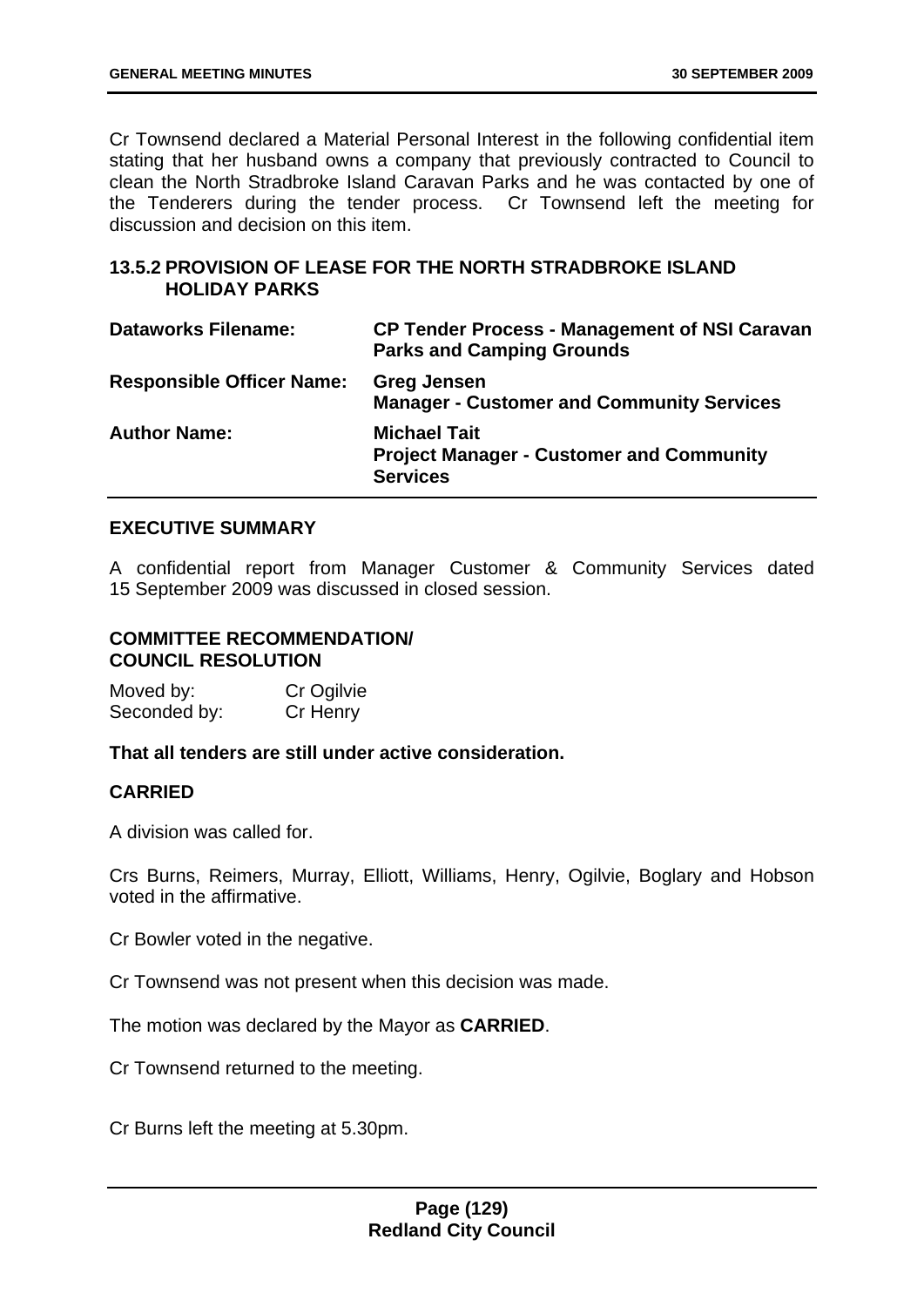# **14 MAYORAL MINUTES**

Nil.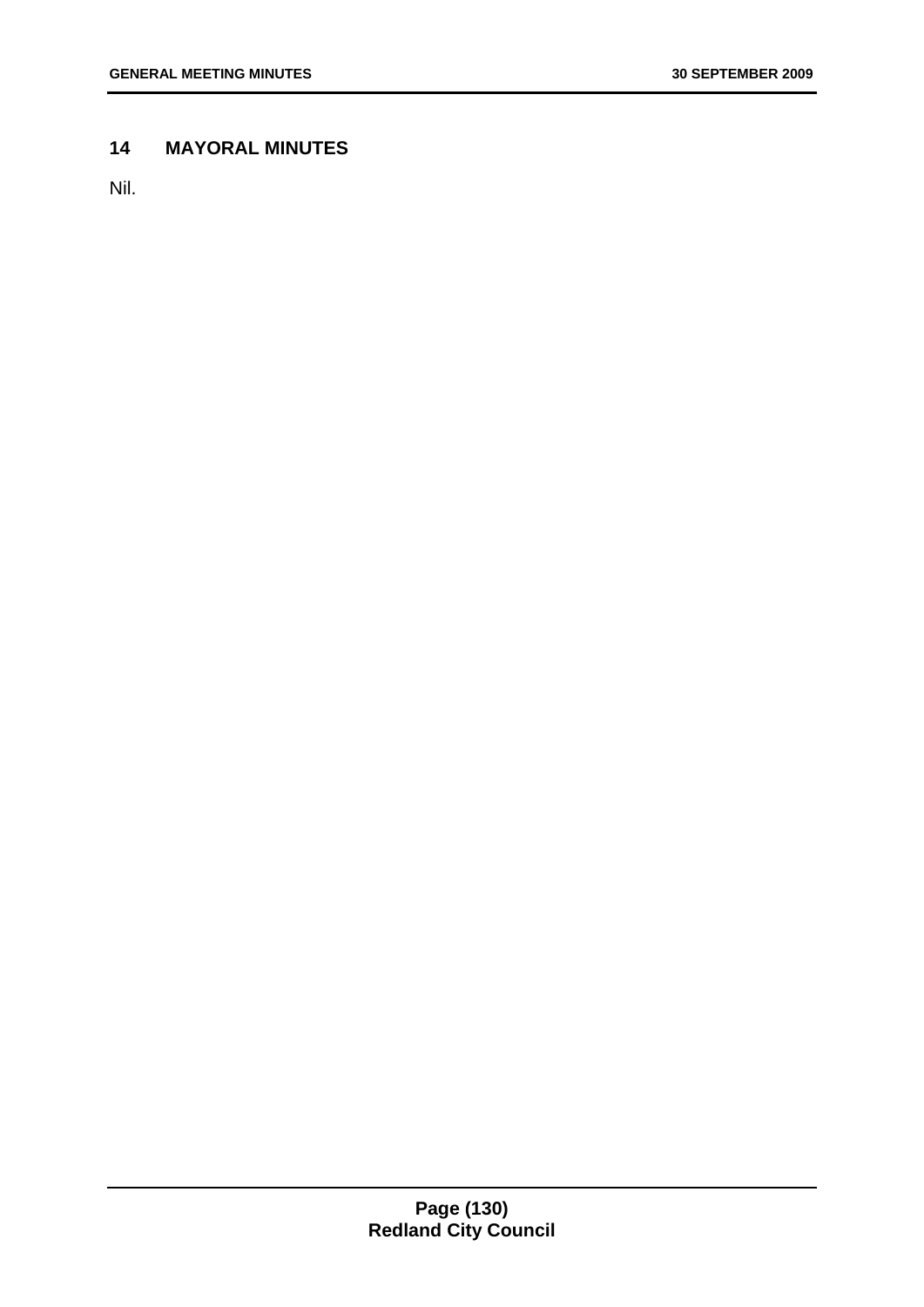### **15 DIRECT TO COUNCIL REPORTS**

#### **15.1 CORPORATE SERVICES**

### **15.1.1 DRAFT UNAUDITED FINANCIAL STATEMENTS 2008/2009**

| <b>Dataworks Filename:</b>       | <b>FM Financial Statements</b>                                   |
|----------------------------------|------------------------------------------------------------------|
| <b>Attachment:</b>               | <b>Unaudited Financial Statements 2008/2009</b>                  |
| <b>Responsible Officer Name:</b> | <b>Kerry Phillips</b><br><b>Manager Financial Services</b>       |
| <b>Author Name:</b>              | <b>Kevin Lamb</b><br><b>Services Manager Financial Reporting</b> |

#### **EXECUTIVE SUMMARY**

The unaudited 30 June 2009 annual financial statements for Council have been prepared in accordance with the *Local Government Act 1993*, The *Local Government Finance Standard 2005* and the Australian Accounting Standards which include Australian Equivalents to International Financial Reporting Standards.

The unaudited financial statements were signed by the CEO and Mayor and presented to external auditors WHK Horwath in accordance with the *Local Government Finance Standard.*

Under section 49 of the *Local Government Finance Standard 2005* as soon as practicable after the proposed financial statements are given to the Auditor-General or appointed representative, the statements must be presented to a meeting of the local government.

This report provides:

- notification in accordance with the Local Government Finance Standard 2005 and
- a brief analysis of key financial data for the financial year 2008/09.

It is recommended that Council resolve to note the unaudited financial statements for the year ended 30 June 2009 as attached.

#### **PURPOSE**

This report provides notification in accordance with the Local Government Finance Standard 2005 and a brief analysis of key financial data for the financial year 2008/09. This report is not intended to provide comparisons between actual and budget data – please refer to the monthly financial management reports for this information.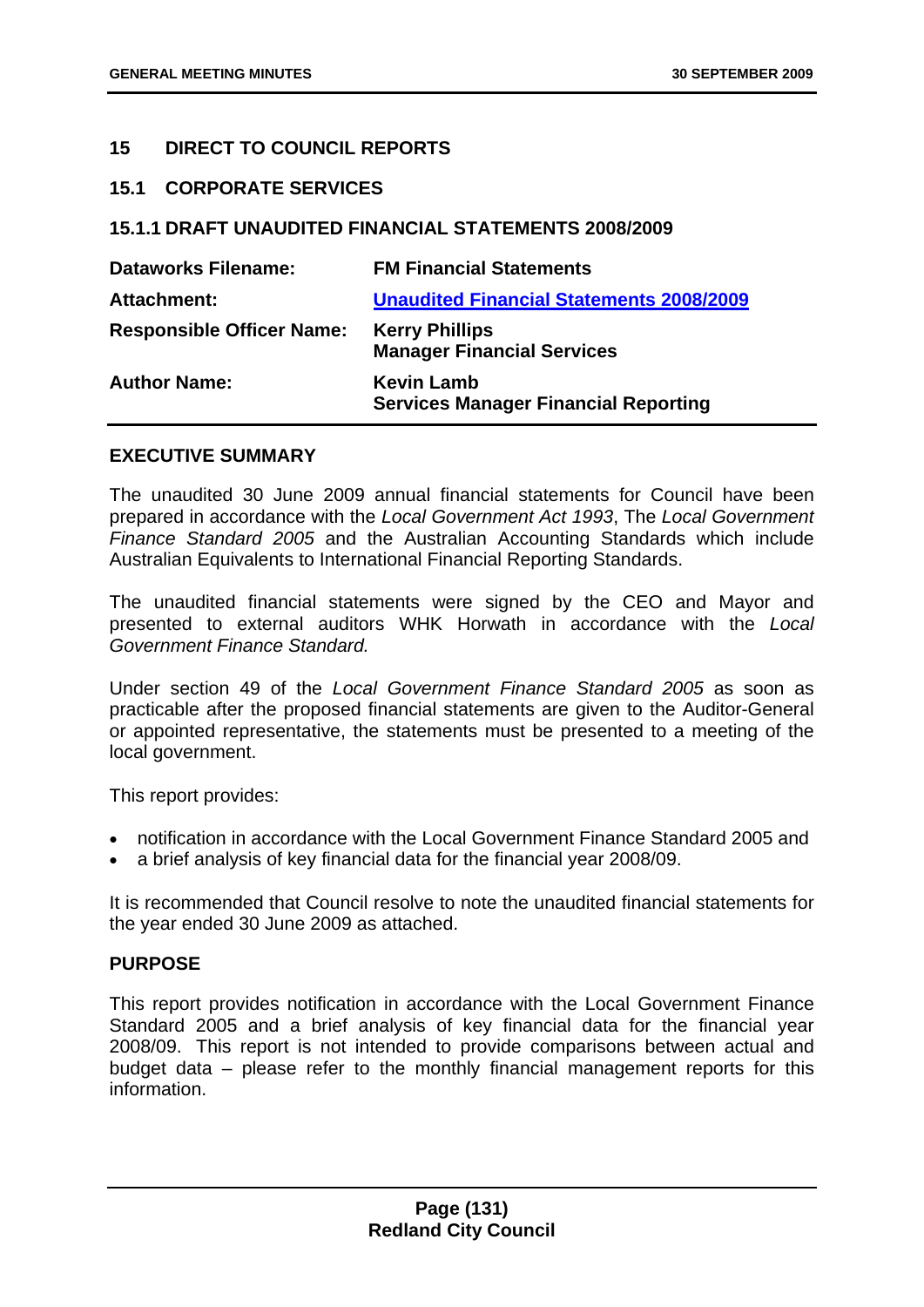### **BACKGROUND**

Under section 49 of the Local Government Finance Standard 2005, as soon as practicable after the proposed financial statements are given to the Auditor-General, the statements must be presented to a meeting of the local government.

The unaudited annual financial statements were signed by the CEO and Mayor and presented to external auditors WHK Horwath in accordance with the Local Government Finance Standard 2005.

#### **ISSUES**

The unaudited 30 June 2009 annual financial statements for Council have been prepared in accordance with the Local Government Act, the Local Government Finance Standards and the Australian Accounting Standards. Australian Accounting Standards include Australian Equivalents to International Financial Reporting Standards. The components of the annual financial statements include:

- Income Statement:
- Balance Sheet;
- Statement of Cash Flows;
- Statement of Changes in Equity:
- Notes to and Forming Part of the Financial Statements; and
- Statement of Activities to which the Code of Competitive Conduct Applies;

#### *The Income Statement*

Headline results pertaining to the income statement are summarised in the table below. Council's net result increased from \$19.1 million (2008) to \$27.4million (2009). This result includes non cash developer contributions of \$21.1 million (2009) compared to \$13.0 million (2008).

|                                                                               | <b>Year Ending</b><br>30 June 2009 | <b>Year Ending</b><br>30 June 2008 |
|-------------------------------------------------------------------------------|------------------------------------|------------------------------------|
|                                                                               | <b>\$millions</b>                  | \$millions                         |
| <b>Operating revenue</b>                                                      | 177.13                             | 162.92                             |
| Operating expenditure                                                         | 190.40                             | 187.97                             |
| <b>Finance costs</b>                                                          | 0.64                               | 9.12                               |
| Depreciation                                                                  | 45.46                              | 48.08                              |
| Earnings before interest and<br>depreciation                                  | 32.83                              | 32.15                              |
| Capital revenue                                                               | 40.65                              | 44.19                              |
| Net result after depreciation,<br>finance costs and capital<br><b>revenue</b> | 27.38                              | 19.14                              |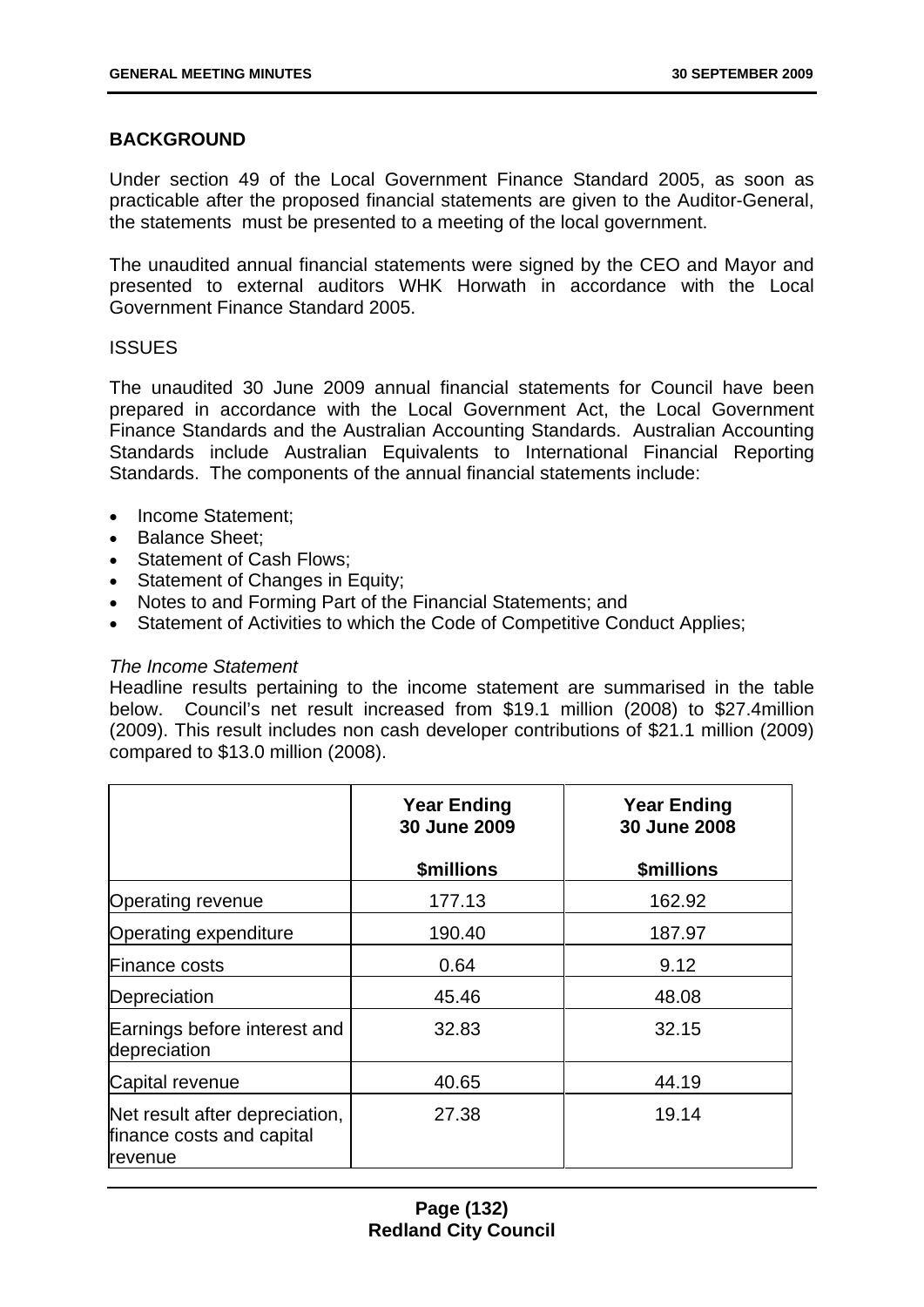Operating revenue from ordinary activities increased by 8.7% from \$162.92 million (2008) to \$177.13 million (2009). Capital revenue decreased by 8.0% from \$44.19 million to \$40.65 million.

Net rates and utility charges increased by 13.7% from \$122.9 million to \$139.8 million. Income from fees and charges decreased by 1.5% from \$17.5 million to \$17.3 million.

Total operating expenses increased by 1.3% from \$188.0 million (2008) to \$190.4 million (2009). Operational employee costs, which represent 33.7% of total operating expenses, increased by 7.5% from \$59.6 million to \$64.1 million. Operational materials and services expenses increased by 9.0% from \$69.5 million to \$75.7 million.

#### *Balance Sheet*

Overall there has been an increase in community equity or the net worth of Council from \$1.963 billion (30/6/08) to \$2.079 billion (30/6/09).

Cash held at the bank and investments totalled \$80.9 million as at 30 June 2009 up from \$71.0 million at 30 June 2008.

Outstanding trade creditors and other payables amounted to \$18.4 million (30/6/09) compared to \$19.8 million (30/6/08).

Provisions for employee entitlements at 30/6/09 amounted to \$4.7 million and \$9.1 million for annual leave and long service leave respectively. Provisions for the remediation of old and current landfill sites across the city in addition to the remediation costs of Councils quarry increased from \$22.2 million (30/6/08) to \$26.1 million (30/6/09).

The balance of outstanding loans held with Queensland Treasury Corporation decreased from \$128.5 million (30/6/08) to \$40.7 million (30/6/09) due mainly to compensation proceeds from the transfer of bulk water assets to the State Water Authorities. Council drew down no new loans in the 2008/09 financial year.

#### *Statement of Cash Flows*

The balance of cash increased by \$9.9 million to \$80.9 million at 30 June 2009. Net cash from operating activities increased from \$16.35 million to \$29.85 million.

#### *Notes to and Forming Part of the Financial Statements*

The notes to the financial statements provide considerable additional detail for noting with respect to the reported results.

# **RELATIONSHIP TO CORPORATE PLAN**

The recommendation primarily supports Council's strategic priority to ensure the long term financial viability of the City and provide public accountability in financial management.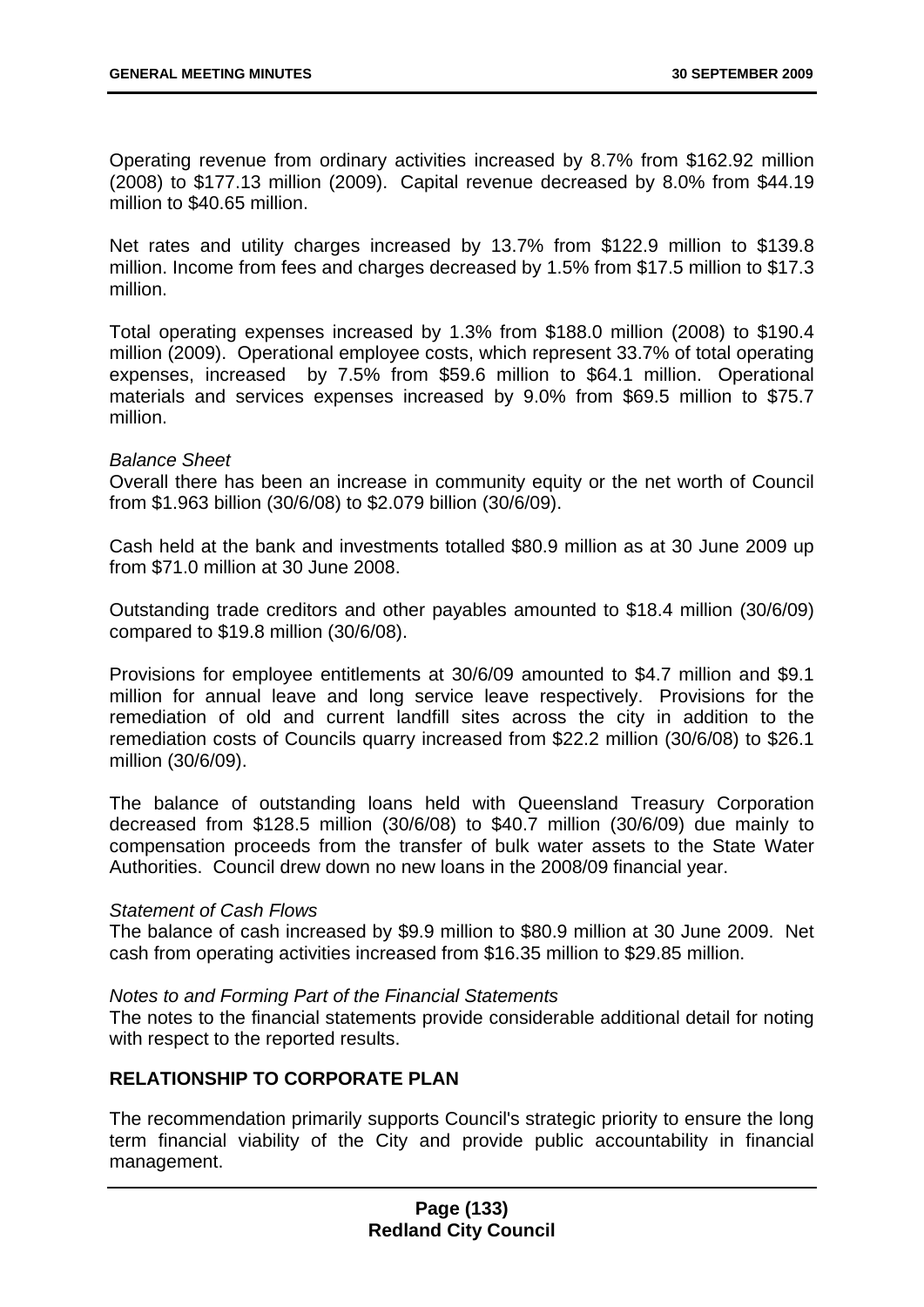#### **FINANCIAL IMPLICATIONS**

There is no financial implication as these statements are for noting only.

#### **CONSULTATION**

The reports have been prepared based upon statutory Australian Equivalents to International Financial Reporting Standards and the *Local Government Finance Standard 2005*. The Manager Financial Services and the General Manager Corporate Services have reviewed the financial statements.

The CEO and Acting Mayor have been provided with briefings prior to signing the unaudited statements.

#### **OPTIONS**

#### **PREFERRED**

That Council resolve to note the unaudited financial statements for the year ending 30 June 2009 as presented in the following attachments:

- 1. Income Statement;
- 2. Balance Sheet;
- 3. Statement of Cash Flows;
- 4. Statement of Changes in Equity; and
- 5. Notes to the Financial Statements and statement of Activities to which the Code of Competitive Conduct Applies.

#### **ALTERNATIVE**

That Council notes the unaudited financial statements 2008/2009 and requests additional information.

### **OFFICER'S RECOMMENDATION/ COUNCIL RESOLUTION**

| Moved by:    | <b>Cr Bowler</b>  |
|--------------|-------------------|
| Seconded by: | <b>Cr Elliott</b> |

**That Council resolve to note the unaudited financial statements for the year ending 30 June 2009 as presented in the following attachments:** 

- **1. Income Statement;**
- **2. Balance Sheet;**
- **3. Statement of Cash Flows;**
- **4. Statement of Changes in Equity; and**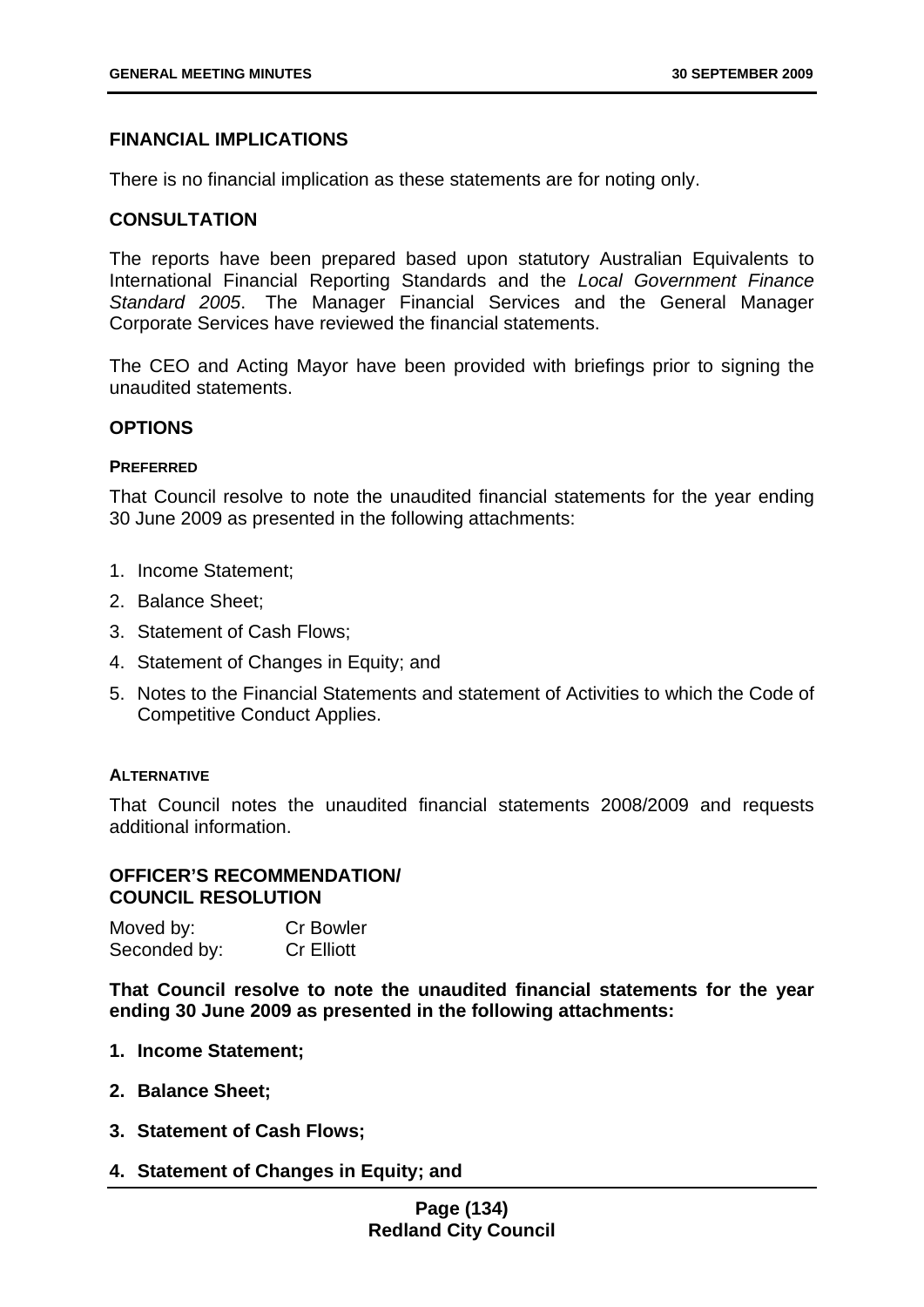**5. Notes to the Financial Statements; and Statement of Activities to which the Code of Competitive Conduct Applies.** 

**CARRIED**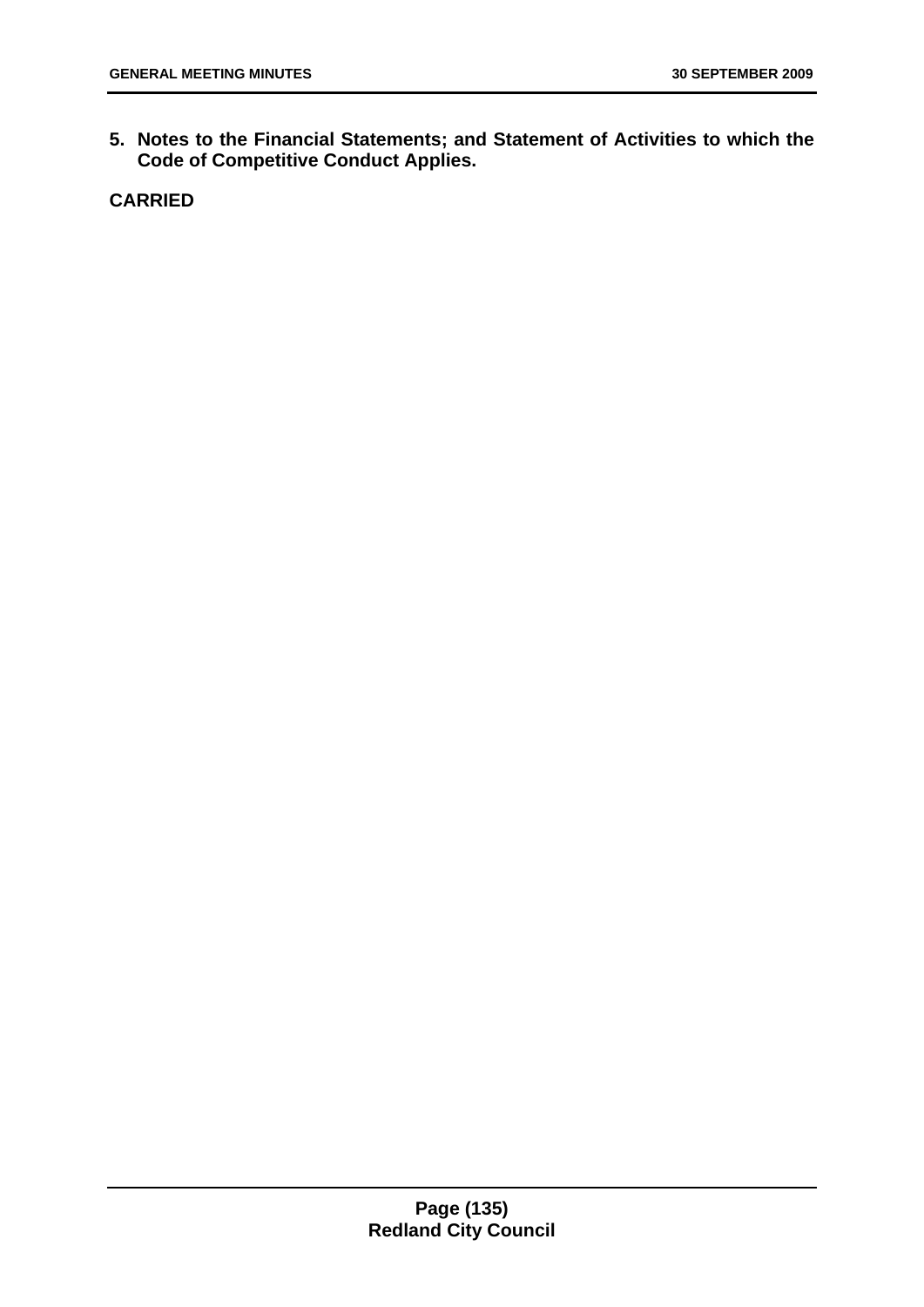# **15.2 PLANNING & POLICY**

#### **15.2.1 TOURISM ADVISORY FORUM - EXTENSION OF TERM**

| <b>Dataworks Filename:</b>       | <b>ED Contract - Redland Shire Visitor Services</b><br><b>Strategy</b> |
|----------------------------------|------------------------------------------------------------------------|
| <b>Responsible Officer Name:</b> | <b>Alan Burgess</b><br><b>Manager Economic Development</b>             |
| <b>Author Name:</b>              | <b>Jan Sommer</b><br><b>Tourism Development Coordinator</b>            |

#### **EXECUTIVE SUMMARY**

The Tourism Advisory Forum (TAF) was established by Council initially as a community board, according to Section 473A of the *Local Government Act 1993* for a limited period of twelve (12) months. This period will expire on 30 September 2009 and any extension to the term of appointment is subject to a resolution of Council.

Comprising industry specialists, tourism industry operators representing the three (3) geographic areas of the Redlands, Redlands Tourism board members and Redland City Council elected representatives, it was appointed to play a key role in promoting cohesiveness, providing a single direction and vision for tourism in the Redlands. It was also required to provide a strategic direction to ensure the area can effectively compete as a viable and attractive destination.

#### **PURPOSE**

That Council resolve to extend the initial term of twelve (12) months of the TAF for a further three (3) months, expiring 31 December 2009.

#### **BACKGROUND**

The TAF was appointed in September 2008 for a period of twelve (12) months.

A report, proposing a preferred model for the delivery of tourism for the City of Redland was presented to Council in April 2009.

An independent consultant was appointed in July to investigate the impact of the proposed model, especially in regard to legal, financial, human resource and governance perspectives.

#### **ISSUES**

The TAF, consisting of four (4) private sector specialists and tourism operators representing each of the Redland mainland, North Stradbroke Island and Southern Moreton Bay Islands, two (2) Redlands Tourism representatives and two (2) Councillors, was established by Council initially as a community board, according to Section 473A of the Local Government Act for a limited period of twelve (12) months.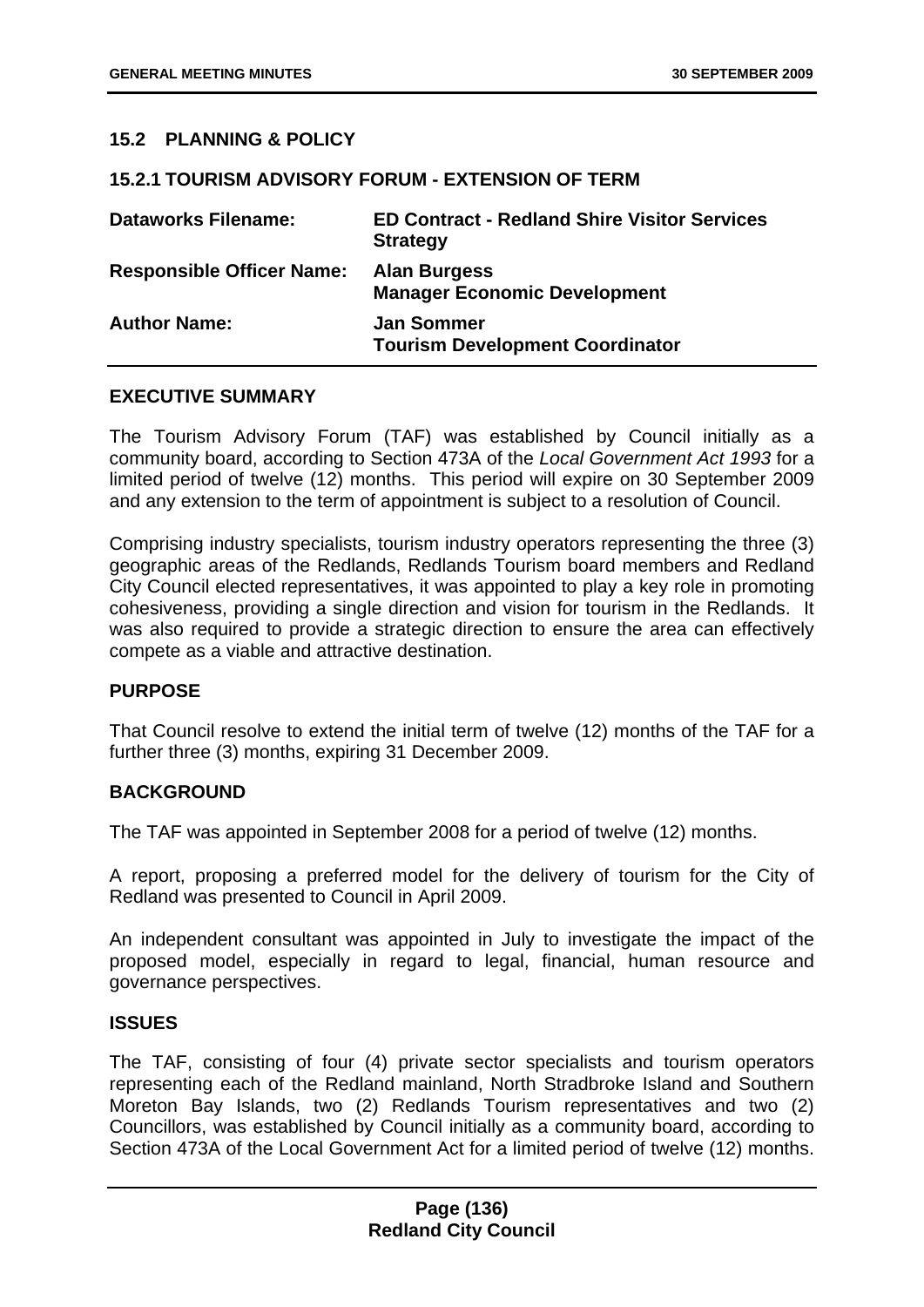This period will expire on 30 September 2009 and any extension to the term of appointment is subject to a resolution of Council.

The TAF was appointed to play a key role in promoting cohesiveness, providing a single direction and vision for tourism in the Redlands. It was also required to provide a strategic direction to ensure the area can effectively compete as a viable and attractive destination.

In April, the TAF presented to Council a preferred model for the future delivery of tourism in the Redlands, which has implications for Council's tourism unit and Redlands Tourism, the existing local tourism organisation.

Council resolved to appoint an independent consultant to investigate the impact of the proposed model, especially relating to the legal, financial, human resources and governance issues.

Pacific Southwest Strategic Group was appointed in July and over the past two months has consulted with TAF and representatives of tourism industry sectors, Tourism Queensland and Brisbane Marketing. Interviews were also conducted with the Mayor, senior managers and officers.

Following presentation of a draft report, it was considered necessary by the CEO and Acting General Manager Planning and Policy to seek further advice, especially concerning the legal status and industrial relations.

The delay in finalising the report prior to 30 September 2009 has been unavoidable and consequently the role which the TAF was charged to undertake is not completed.

The initial term of appointment, for twelve (12) months, will expire on 30 September 2009. An extension of this term requires a resolution of Council.

# **RELATIONSHIP TO CORPORATE PLAN**

The recommendation primarily supports Council's strategic priority to enhance employment participation and the community's standard of living through encouraging economic development opportunities.

#### **FINANCIAL IMPLICATIONS**

There are no financial implications relating to the extension of the term of TAF as participation is voluntary. Future meetings will be facilitated by the Secretariat (Council's Tourism Unit) and may involve some minor catering costs.

# **PLANNING SCHEME IMPLICATIONS**

The Land Use Planning Group was consulted and it is considered that the outcome of recommendations in this report will not require any amendments to the Redlands Planning Scheme.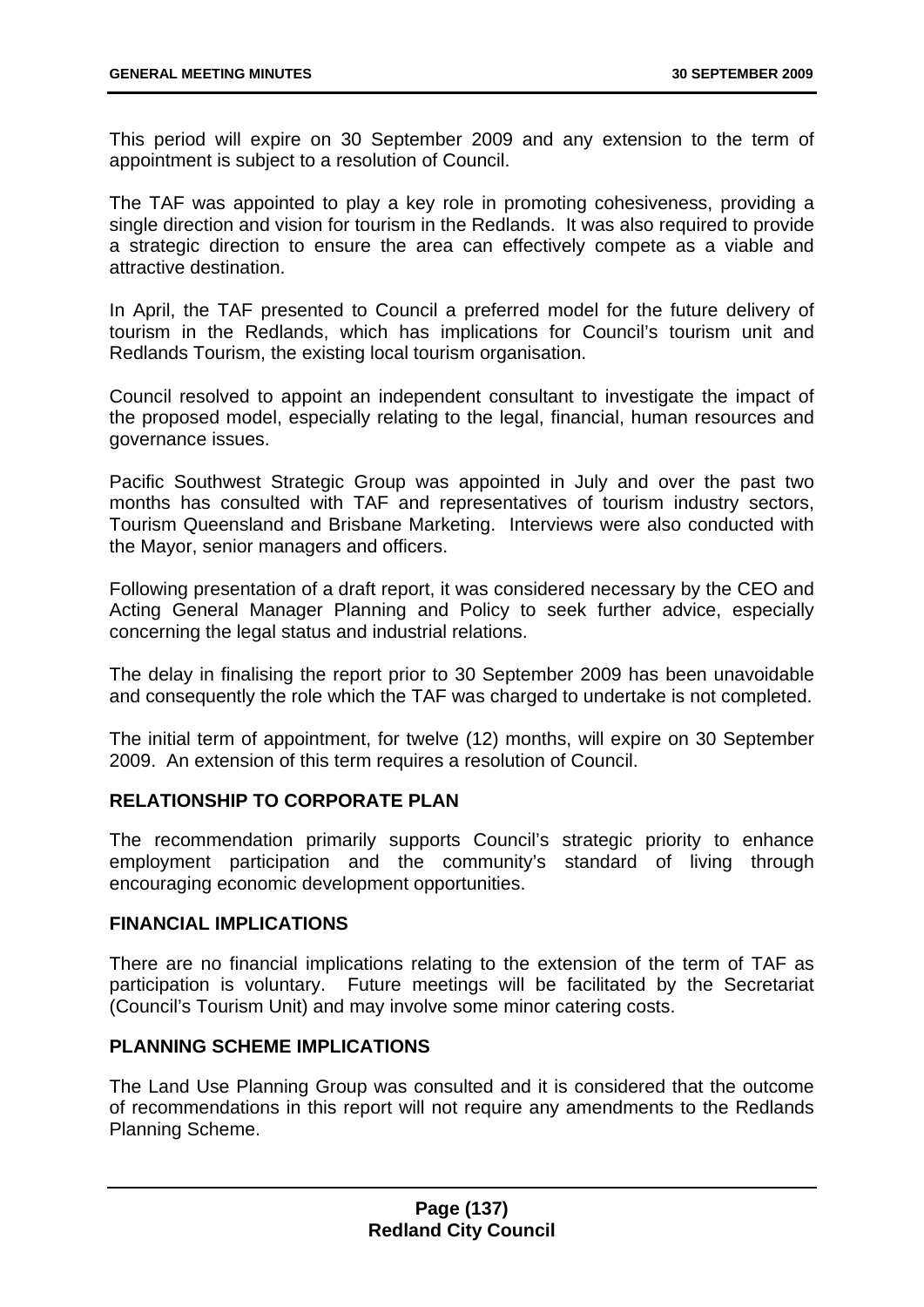# **CONSULTATION**

- Acting General Manager Planning and Policy concerning the expiration of the current term of appointment of TAF as at 30 September 2009
- Mr Paul Lewin, Chair Tourism Advisory Forum, concerning the length of time of the extension

### **OPTIONS**

#### **PREFERRED**

That Council resolve to extend the appointment of the Tourism Advisory Forum for a further three (3) months to expire on 31 December 2009.

### **ALTERNATIVE**

That Council resolve not to extend the appointment of the Tourism Advisory Forum for a further three (3) months to expire on 31 December 2009.

### **OFFICER'S RECOMMENDATION**

That Council resolve to extend the appointment of the Tourism Advisory Forum for a further three (3) months to expire on 31 December 2009.

### **COUNCIL RESOLUTION**

| Moved by:    | Cr Ogilvie       |
|--------------|------------------|
| Seconded by: | <b>Cr Bowler</b> |

**That Council resolve to extend the appointment of the Tourism Advisory Forum for a further four (4) months, to expire on 31 January 2010.** 

# **CARRIED**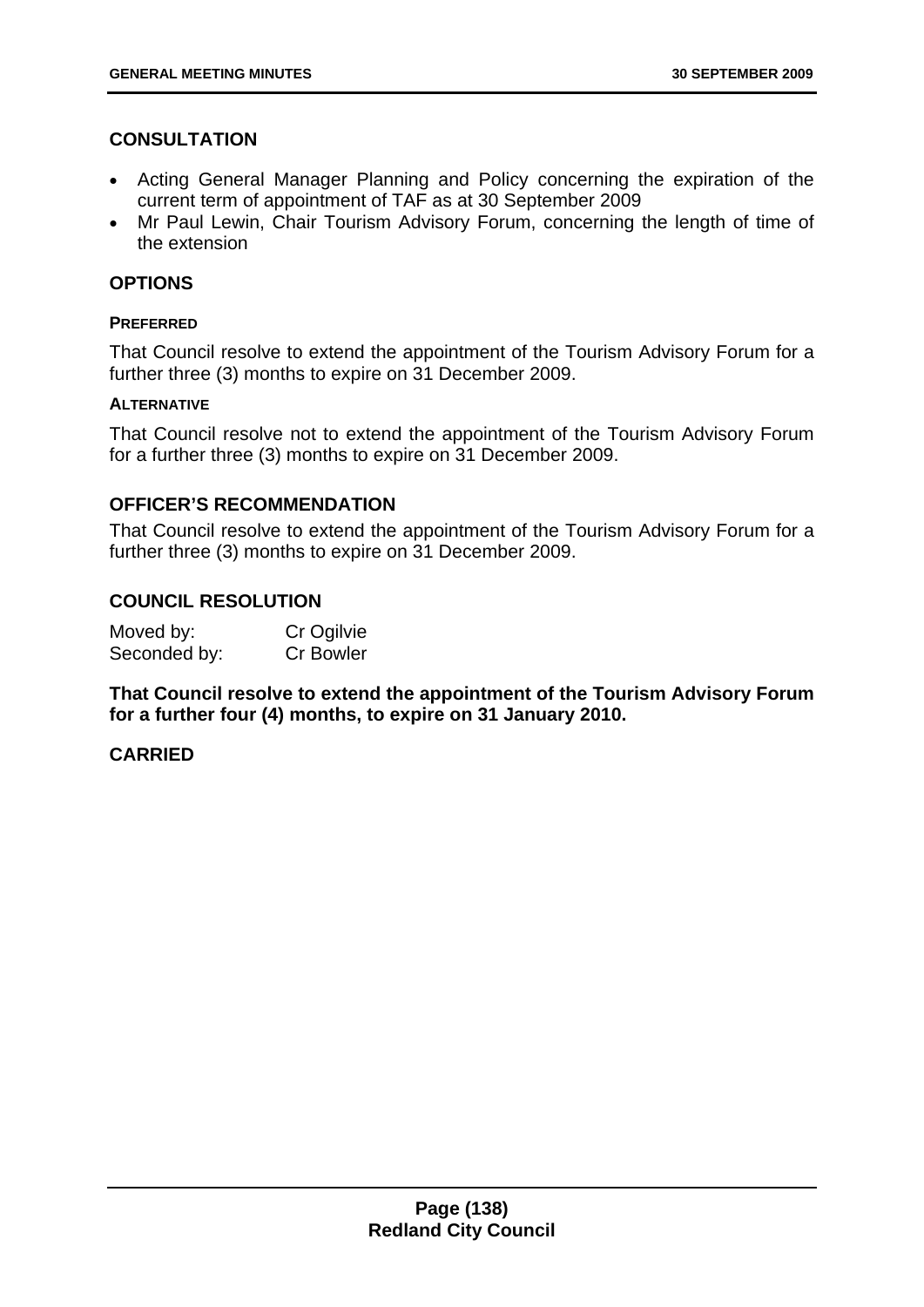### **16 CLOSED SESSION**

#### **MOTION TO CLOSE MEETING**

Moved by: Cr Williams Seconded by: Cr Henry

That the meeting be closed to the public under Section 463(1) of the *Local Government Act 1993* to discuss the following items:

**16.1.1 Managed Print Copy Scan & Fax Service – 1192-2008-PSS**  The reason that is applicable in this instance is as follows: *"(e) contracts proposed to be made by it; (Council)* 

**16.1.2 Water Reform Water Business Three (WB3) Memorandum of Understanding (MOU)** 

The reason that is applicable in this instance is as follows:

*"(h) other business for which a public discussion would be likely to prejudice the interests of the local government or someone else, or enable a person to gain a financial advantage."* 

### CARRIED

#### **MOTION TO REOPEN MEETING**

| Moved by:    | <b>Cr Bowler</b> |
|--------------|------------------|
| Seconded by: | Cr Townsend      |

That the meeting be again opened to the public.

#### CARRIED

#### **16.1 CORPORATE SERVICES**

#### **16.1.1 MANAGED PRINT COPY SCAN & FAX SERVICE - 1192-2008-PSS**

| <b>Dataworks Filename:</b>       | <b>FM Tendering Supply Services</b>                                      |
|----------------------------------|--------------------------------------------------------------------------|
| Attachment:                      | <b>Management Presentation</b>                                           |
| <b>Responsible Officer Name:</b> | <b>Phil Bucknell</b><br><b>Manager Information Management</b>            |
| <b>Author Name:</b>              | <b>Ellen Jenkins</b><br><b>Service Manager IT Technical Service Unit</b> |

#### **EXECUTIVE SUMMARY**

In accordance with section 484(1) of the *Local Government Act 1993,* Council invited tenders for the provision of Managed Print, Copy, Scan and Fax Service Incorporating Document Production and Scanning Centre.

### **Page (139) Redland City Council**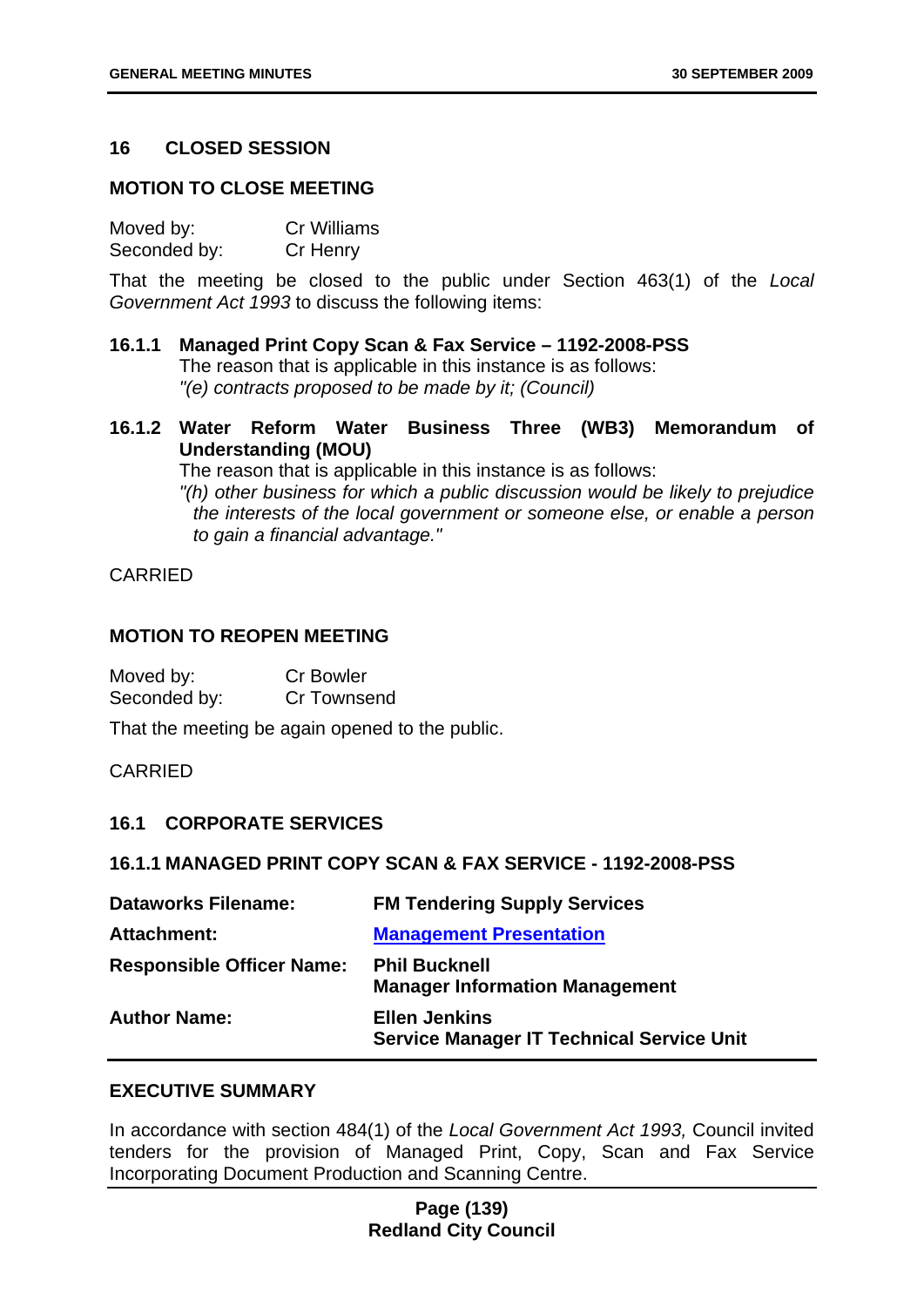The objective of this tender was to obtain submissions from service providers who had demonstrated the capacity and capability to provide a managed service for printing, copying scanning and facsimile to areas located within the Redland City Council boundaries including North Stradbroke Island, Coochiemudlo Island and the Southern Moreton Bay Islands including Russell, Karragarra, Lamb and Macleay Islands.

The tender was advertised in the public tender section of the following papers:

- 1. Courier Mail on Saturday 29 November 2008
- 2. Bayside Bulletin on 2 December 2008
- 3. Redland Times on 5 December 2008

Thirty-six (36) companies requested the tender documents. Tenders closed in the tender box located at the Administration Building, corner of Bloomfield and Middle Streets, Cleveland Qld 4163 at 11.30am on Friday 6 February 2009.

At 1.30pm on Tuesday 16 December 2008 a Site Inspection was attended by thirteen (13) representatives from nine (9) companies.

At the close of tender a total of two (2) submissions were received from the following companies:

- Fuji Xerox Australia Pty Ltd (FXA)
- Ricoh Business Centre (RBC)

The tender submissions were evaluated by a panel comprising the following staff:

- Manager Information Management Phil Bucknell
- Service Manager IT Technical Service Unit Ellen Jenkins
- Records Management Service Manager Venita Van der Meer
- IM Group Team Leader Vicki Woodrow
- Contracts Manager Gail Widrose
- Senior Contracts Officer Fiona McCandless

During the evaluation process, the evaluation panel decided to seek further clarifications from both tenderers in order to proceed with the evaluation process.

On Wednesday 8 April 2009 the Evaluation Team met with representatives from Ricoh Business Centre for the purpose of seeking clarifications resulting from their submission dated 6 February 2009.

On 16 April 2009 RBC provided an emailed response to Redland City Council's (RCC) request for tender clarifications submitted via email on 31 March 2009. A hard copy of the RBC response was received via Australia Post on 17 April 2009.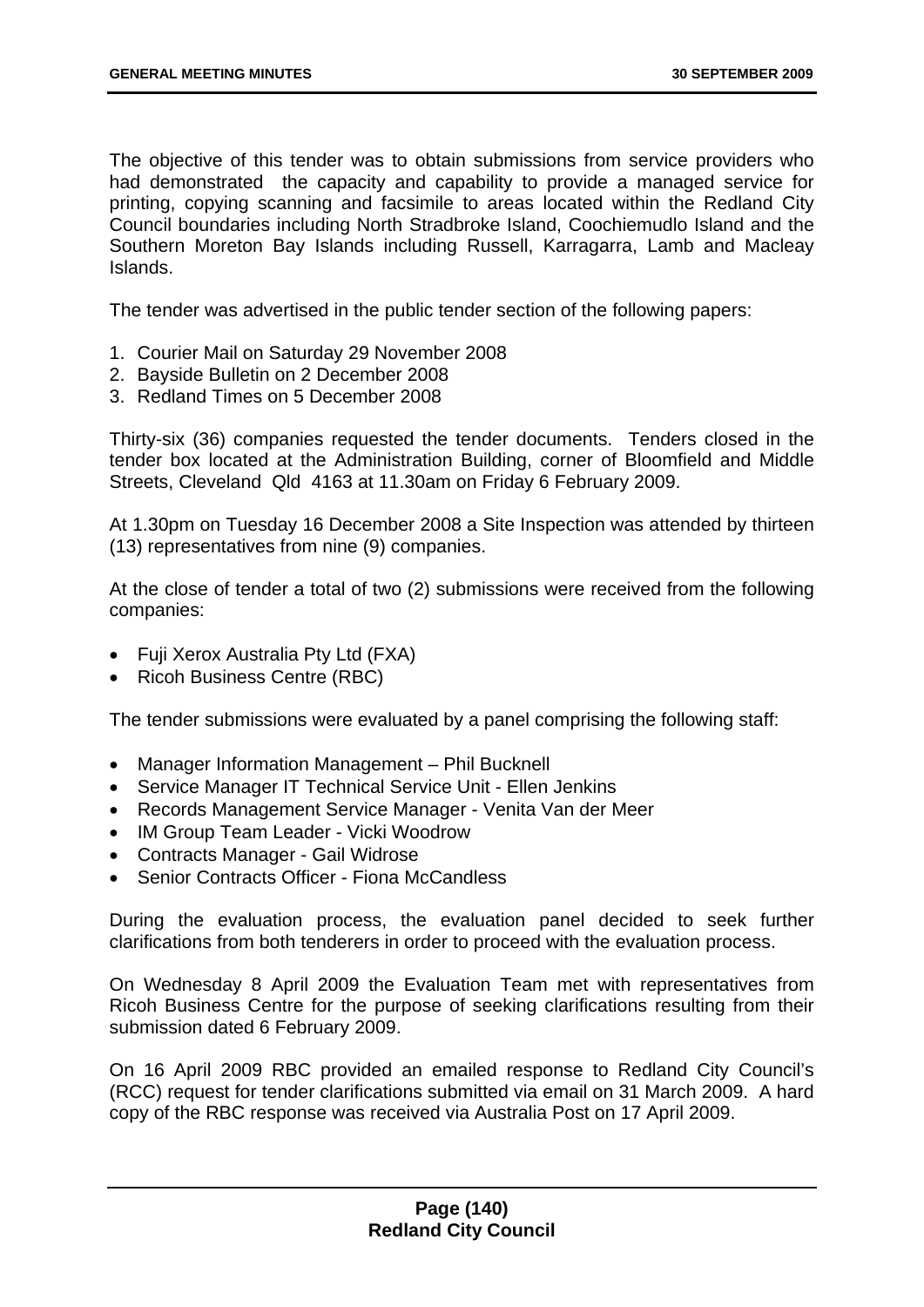The RBC response to the clarifications sought by RCC failed to provide a suitable response to the questions raised in the RCC request for tender clarifications. These questions were further clarified at a meeting attended by three (3) RBC representatives on the 8 April 2009. The prime, but not sole area of nonconformances identified revolved around the failure of RBC to provide a solution around the Print Centre and Scanning Services. This was a critical component of the business requirements. RBC's response made it clear that they had no interest in providing these services and as such in accordance with the Conditions of Tender, Clause 5.5 – Non Conforming Tenders, the Evaluation Team deemed the submission from RBC non-conforming.

This decision was communicated to RBC in Council's letter dated 11 May 2009.

On Wednesday 15 April 2009 the Evaluation Team met with the representatives from FXA for the purpose of seeking clarifications resulting from their submission dated 5 February 2009.

At this meeting FXA provided a written response including a presentation to the Evaluation Team in response to RCC's request for tender clarifications submitted via email on 6 April 2009. One of the outcomes from the meeting was a recommendation by FXA to conduct a due diligence process to determine actual requirements in terms of device allocation and placement prior to a final solution being determined.

The due diligence process was carried out by FXA on 12 May 2009 in conjunction with RCC. FXA and RCC representatives met to discuss the outcomes of this process on 18 May 2009.

The FXA methodology used to create the solution was to develop a multifunction strategy through consolidation of network and stand alone devices which would be viable and sustainable both now and in the future. While the total number of devices will reduce by over 50%, the efficiency and capacity of the new devices along with appropriate use of the print room service will ensure that overall printing capacity will increase. In addition to this, the extra functionality introduced with the new multifunction devices will enhance the organisation's capacity to scan, fax and photocopy. This achievement will result in a significant (estimated 43.14%) reduction in carbon emissions across the fleet.

This report summarises the evaluation process of tenders received. Based on the evaluation criteria set out in the tender documentation the Evaluation Team considered the tender submission from Fuji Xerox Australia Pty Ltd to provide value for money to Council and is being recommended under Sections 481, 483, 484 and 490 of the *Local Government Act* relating to tendering and the principles governing the making of contracts.

# **PURPOSE**

To seek Council's approval to award this contract on the basis of the officer's recommendation to Fuji Xerox Australia Pty Ltd for the provision of a Managed Print,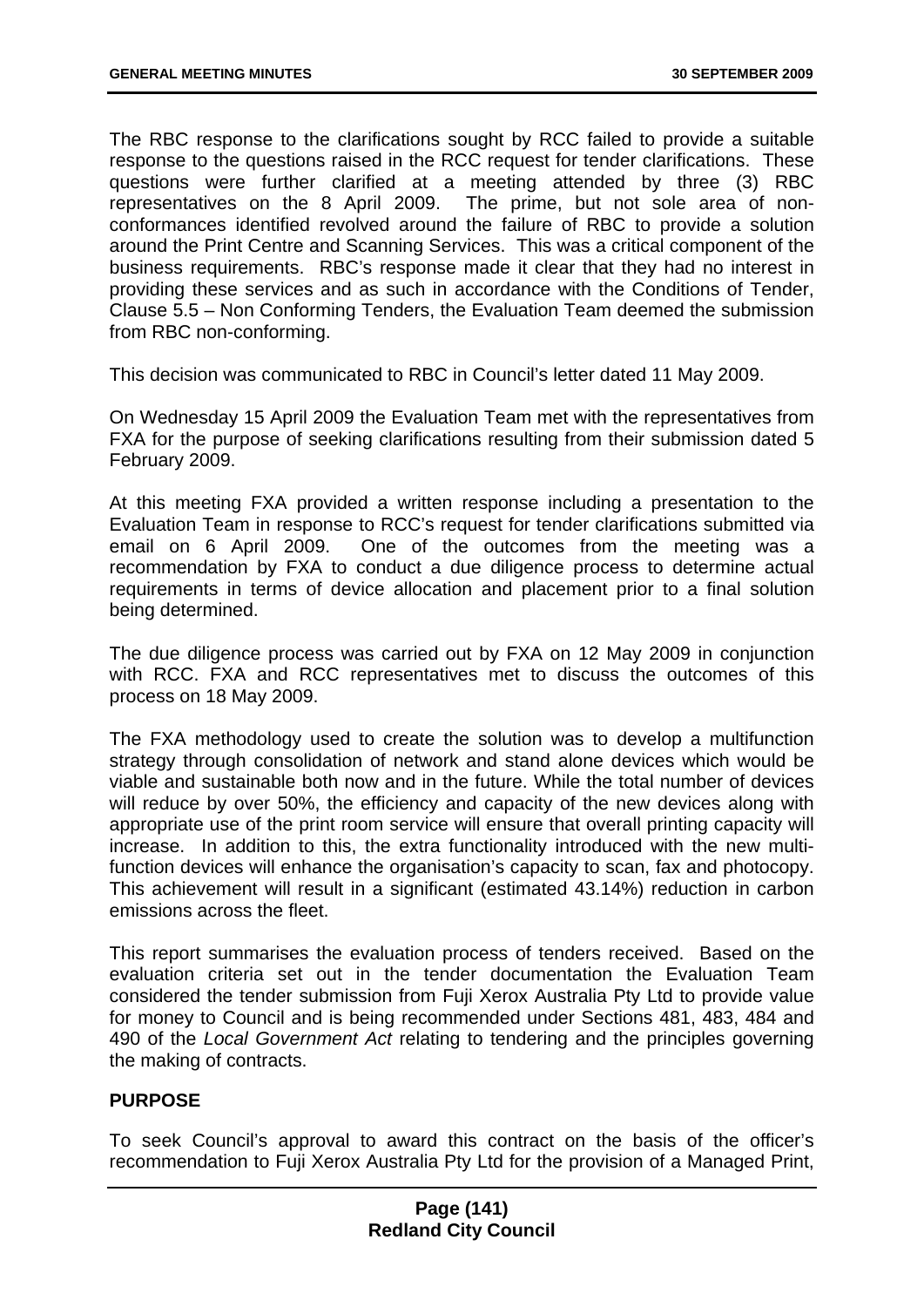Copy Scan and Fax Service Incorporating Document Production and Scanning Centre commencing 1 October 2009 for a period of four (4) years with the option to extend for a further one (1) year.

### **BACKGROUND**

In mid 2006 FXA was contracted to undertake an Office Document Assessment (ODA) within RCC to:

- Provide a detailed understanding of RCC's baseline volumes and costs of document devices including printers, copiers, faxes and scanners;
- Determine the cost effectiveness and level of productivity of RCC's current document infrastructure;
- Demonstrate a fully costed strategic model to improve the current state and deliver both financial and operation benefits.

The General Manager Corporate Services provided an analysis of savings contained in the resultant ODA in a Briefing Note to ELG dated 13 April 2007.

Due to the uncertainty surrounding amalgamation activities at that time it was decided by ELG to:

- Await the outcome of the Council Reform/Amalgamations;
- Await the outcome of the Water Reform process;
- Revisit the ODA process after Council elections in March 2008;
- Restrict where possible the purchase of new printers, faxes and photocopiers;
- Suspend the general printer replacement program and trial the deployment of multi function devices (MFDs);
- Maintain existing contracts where possible;
- Implement a managed Print Room service on a trial basis incorporating the greatly increased volume of scanning resulting from RRIF PD Online Project.

In November 2008 a tender for Managed Print, Copy, Scan and Fax Service Incorporating Document Production and Scanning Centre was issued to the open market. Tenders closed at 11.30am on 6 February 2009.

The aim of this contract was to seek solutions from the market place to meet the following objectives:

- Office Fleet
	- *-* Rationalise device numbers
	- *-* Monitor device utilisation and allocate associated costs to departments/end users
	- *-* Position devices centrally for easier access to users
	- *-* Ensure all devices are networked
	- *-* Provide a combination of reactive and proactive support
	- *-* Reduce the cost of current expenditure and continue to drive cost savings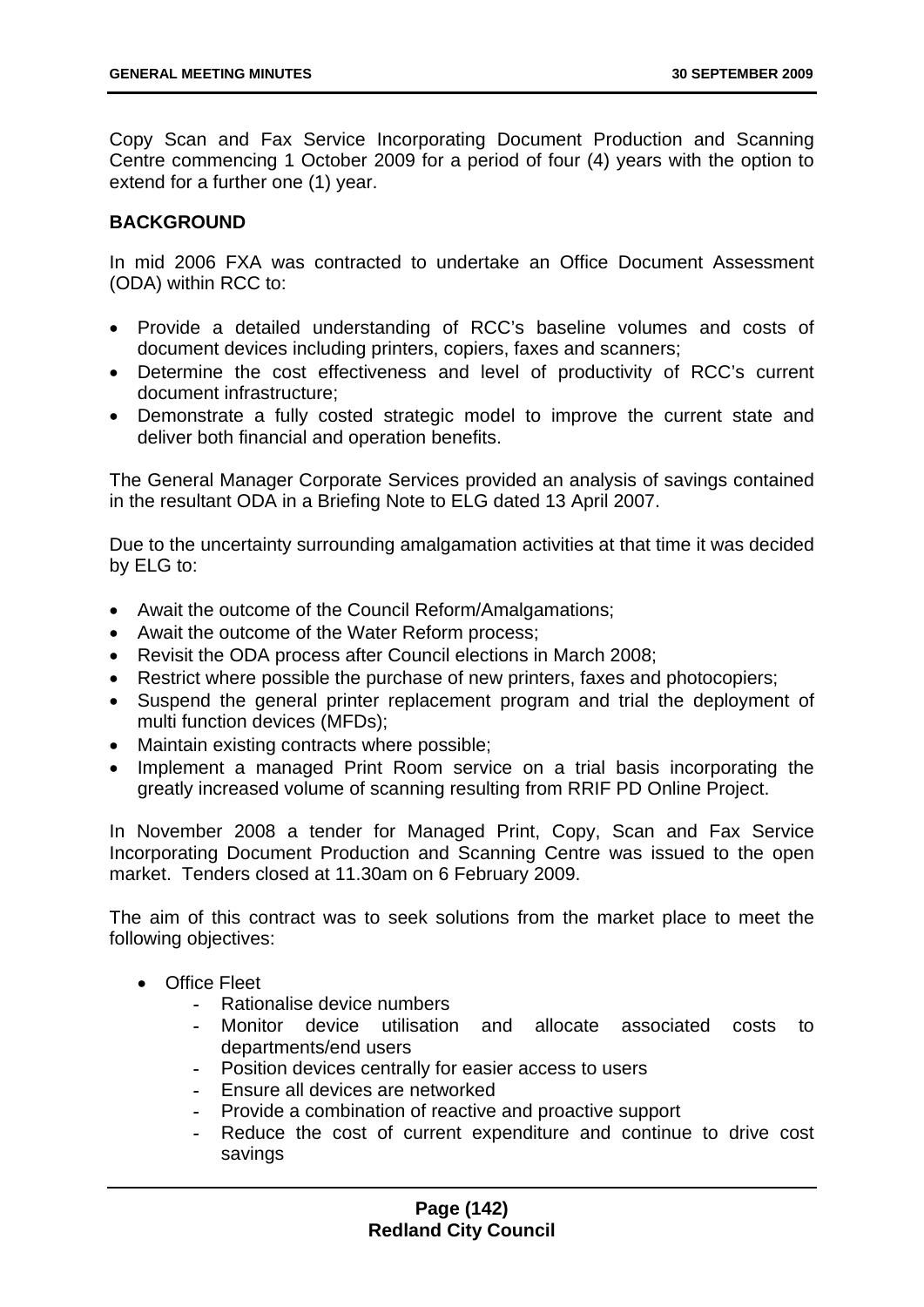- *-* Move volume away from the fleet to the Print Room reduce staff time in non core activities
- *-* Ongoing training of devices for a better return on equipment investment
- Document Production
	- *-* Managed dedicated environment to supply document printing, copying, collation and finishing
	- *-* Finishing including binding, lamination, guillotining, drilling, padding, booklet making and folding and inserting
	- *-* Provide experienced and professional personnel to run this environment
	- *-* Options for a pick up and delivery service
	- *-* Accept work into the production centre via an array of media or hardcopy
	- *-* Supply all associated specialty/coloured stock and consumables to perform a professional print/copy and finishing job
	- *-* Allow for volume growth
	- *-* Tracking of costs to departments and end users
- **Scanning Services** 
	- *-* Document preparation
	- *-* Scan and index documents
	- *-* Document reassembly
	- *-* Scan documents A5-A3 in size both simplex and duplex as well as wide format
	- *-* Ability to merge mixed sized images into one image
	- *-* Turn-around time from 2 hours to 24 hours depending on priority
- Other
	- *-* Communicate to Council regarding the new service offerings, including office fleet, print production and scanning services
	- *-* Train Council's staff on new device functionality
	- *-* Educate Council staff on who to contact for device support

The tender was developed in accordance with the following evaluation criteria used to assess this tender incorporating the above objectives with appropriate weightings applied against each criteria as follows:

| <b>TENDER EVALUATION CRITERIA</b>  |                                        |                   |  |
|------------------------------------|----------------------------------------|-------------------|--|
| <b>Mandatory Criteria</b>          | <b>Reference to Tender Deliverable</b> | <b>Evaluation</b> |  |
|                                    | <b>Attachment in Section B</b>         | Weighting         |  |
| Form of Tender                     | <b>Tender Deliverable Attachment A</b> |                   |  |
| <b>Other Criteria</b>              | <b>Reference to Tender Deliverable</b> | <b>Evaluation</b> |  |
|                                    | <b>Attachment in Section B</b>         | Weighting         |  |
| <b>Risk and Benefit to RCC</b>     | Deliverable<br>All Tender              | ۰                 |  |
|                                    | <b>Attachments</b>                     |                   |  |
| <b>Statement of Non Compliance</b> | <b>Tender Deliverable Attachment B</b> |                   |  |
| (Value<br>Tendered Sum<br>for I    | Tender Deliverable Attachment C        | 30%               |  |
| Money)                             |                                        |                   |  |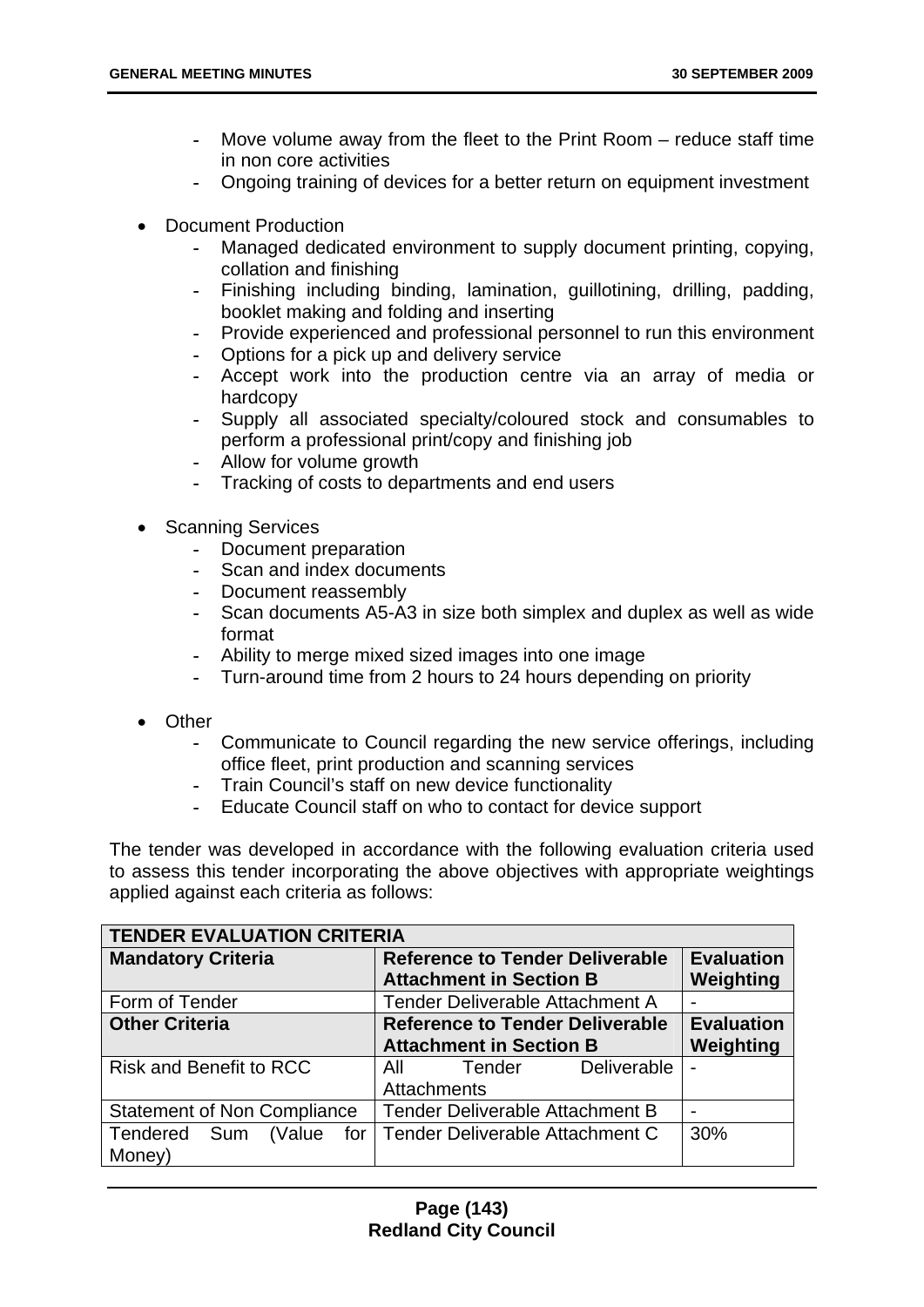| <b>TENDER EVALUATION CRITERIA</b>      |                                        |                   |
|----------------------------------------|----------------------------------------|-------------------|
| <b>Mandatory Criteria</b>              | <b>Reference to Tender Deliverable</b> | <b>Evaluation</b> |
|                                        | <b>Attachment in Section B</b>         | Weighting         |
| <b>Insurance Details</b>               | Tender Deliverable Attachment D        |                   |
| <b>Referee Reports</b>                 | <b>Tender Deliverable Attachment E</b> | 10%               |
| Notice of Sub-Contractors              | <b>Tender Deliverable Attachment F</b> |                   |
| <b>Quality Assurance Certification</b> | Tender Deliverable Attachment G        |                   |
| Safety Management Plan                 | <b>Tender Deliverable Attachment H</b> |                   |
| Environmental Management               | <b>Tender Deliverable Attachment I</b> |                   |
| Plan                                   |                                        |                   |
| <b>General Operational Capability</b>  | Tender Deliverable Attachment J        | 20%               |
| and Experience                         |                                        |                   |
| <b>Response to Specifications</b>      | Tender Deliverable Attachment K        | 40%               |

## **ISSUES**

As a result of the lengthy delays listed above, Information Management (IM) and Corporate Acquisitions Fleet and Facilities (CAFF) are finding it increasingly difficult to maintain document printing and reproduction service levels to an acceptable standard.

Council's printer fleet is aging and becoming difficult to maintain and support, in some instances breaking down completely with no replacements available.

Photocopiers are now out of contract and rented month by month. Any devices that fail are not being replaced.

Overall device under-utilisation statistics are comparable with the 2006 ODA levels.

The trial of the Managed Print Room service which commenced in 2007 expires on 15 October 2009.

Should the FXA tender not be accepted, Council would be forced to undertake a major fleet replacement program itself.

Attempting such a program in-house within existing budget would take a minimum of three years to achieve and could not possibly deliver all the outcomes desired. Cost benefits and service level improvement would be difficult if not impossible to achieve within the existing constraints.

Additionally, such an undertaking would also have a detrimental effect on the other aspects of ICT service delivery as it would require significant scaling back of other hardware replacement programs and a major change of focus of existing support staff. To have any chance of approximating the outcomes proposed by FXA, it would also require the employment of a project officer, as well as additional experienced temporary staff to handle change management and training issues.

Pursuing this option would also incur significant additional costs in terms of disruption to existing services (print room, scanning etc.) while the necessary but time

## **Page (144) Redland City Council**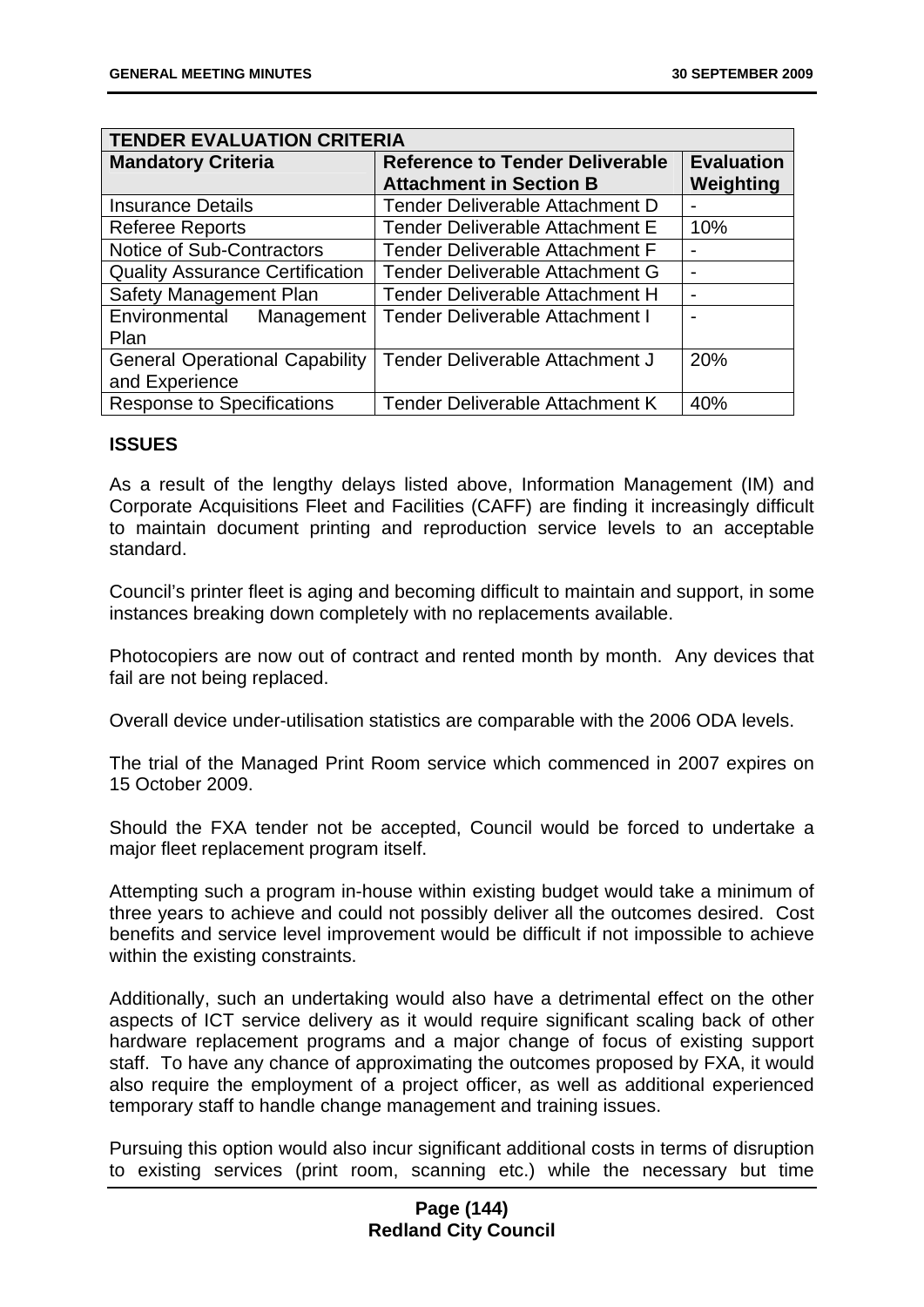consuming process going to market for print room services, printers, photocopiers, and scanning services is undertaken. Hidden, but none the less real costs here include high level officers' time not only in Information Technology Technical Services, but also in Records, Supply Services, Facilities Services and possibly Legal Services.

The situation has been reached where there are no other options than to:

- A. Accept the FXA proposal which is the preferred option; or
- B. Commence a major internal fleet replacement program.

## **SUMMARY OF EVALUATION**

The tender submission received from RBC was deemed non-conforming due to its failure to provide a solution around the Print Centre and Scanning Services.

The tender submission received from FXA was conforming and was evaluated in line with the predetermined evaluation criteria including the objectives listed above.

In essence the FXA proposal is for a fully managed document service over a period of four (4) plus one (1) year term designed to:

- Rationalise device numbers
- Monitor device utilisation and allocate associated costs to end users
- Position devices centrally for easier access to users
- Ensure all devices are networked
- Provide a combination of reactive and proactive support
- Reduce the cost of current expenditure and continue to drive cost savings
- Redirect volume prints to the Print Room less staff time in non core activities
- Ongoing training on devices for a better return on equipment investment
- Enhance and manage the existing Print Room service
- Enhance and manage the existing document scanning service
- Communicate and raise awareness of "green" initiatives
- Effectively contribute to RCC's carbon reduction activities

The FXA methodology used to create the solution was to rationalise by consolidating many network and stand alone devices to develop a multifunction strategy. While the total number of devices will reduce by over 50%, the speed and capacity of the new devices along with appropriate use of the print room service will ensure that overall printing capacity will increase. In addition to this, the extra functionality introduced with the new multi-function devices will enhance the organisation's capacity to scan, fax and photocopy. This achievement will result in a significant (estimated 43.14%) reduction in carbon emissions across the fleet.

All multifunction devices recommended for the 4 major buildings will have:

• Automatic document feeders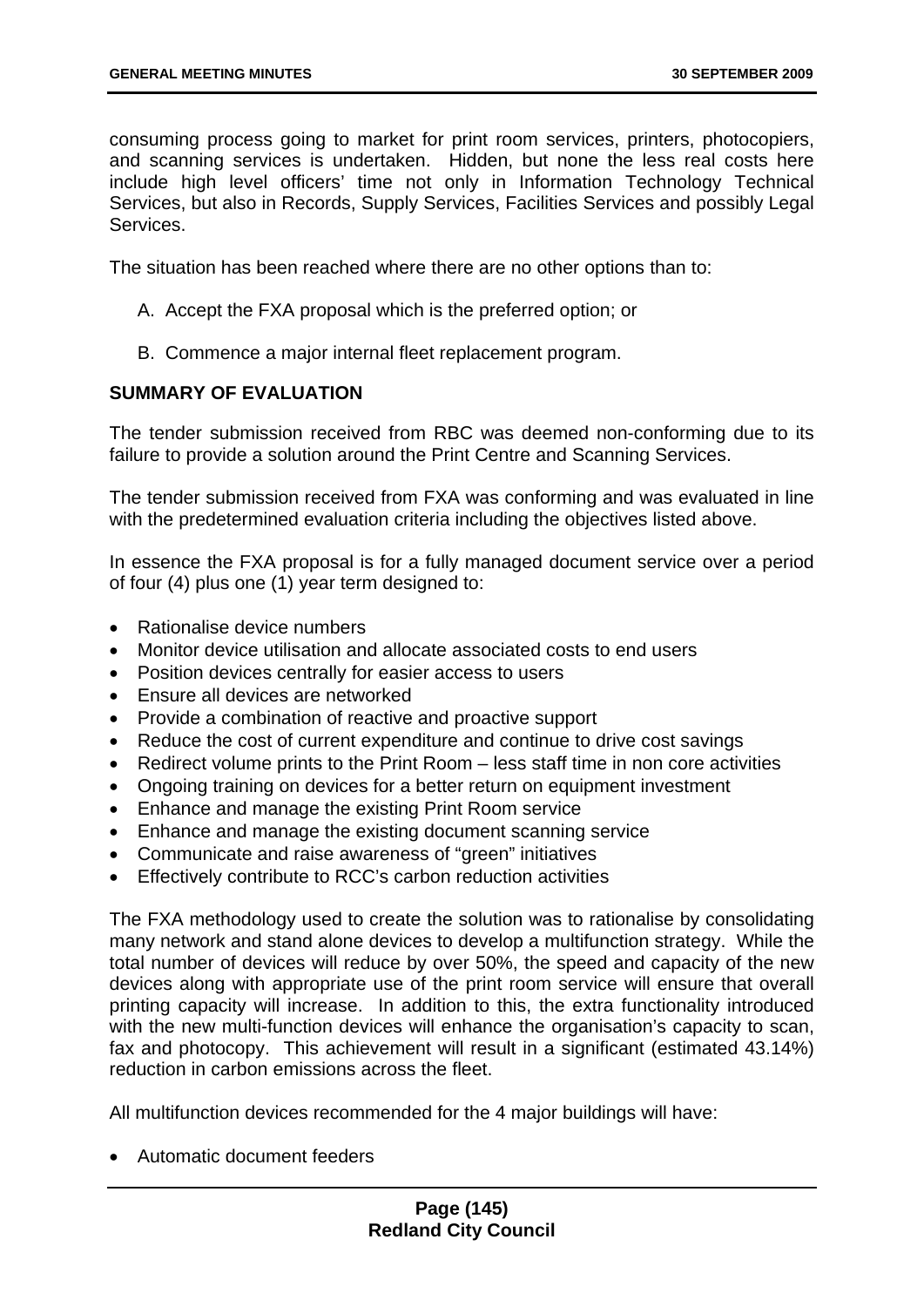- Automatic duplex units
- Facsimile kits walk up and LAN faxing
- Fax kits to allow for soft electronic receipt of faxes
- Automatic single and dual stapler/stackers
- 4 standard front loading 500 sheet paper trays and bypass

A comprehensive analysis of the cost of the FXA proposal has been undertaken which indicates that an overall operational cash injection of \$261,577 over the four (4) plus one (1) year term of the agreement is required to support it.

Apart from transferring some funds earmarked for printer replacement to an operational account there will be no overall changes to the 10 Year Capital Works Program.

The commitment to provision of additional operational funding will be required on an annual basis as follows:

| $\bullet$ 2009/10 | Nil | (\$69,462) Surplus (due to buy back) |  |  |
|-------------------|-----|--------------------------------------|--|--|
|                   | .   |                                      |  |  |

- 2010/11 \$88,082
- 2011/12 \$71,556
- $2012/13$  \$94.500
- 2013/14 \$76,901

Five Year Total \$261.577

Hard savings to offset this additional expenditure are difficult to calculate with certainty. Achievement of the three tender objectives with the largest quantifiable payback potential are as follows:-

- Redirected employee time (minimum estimate \$56,000 per annum)
- Increased Print Room utilisation (minimum estimate \$30,000 per annum)
- Reduction in external printing (minimum estimate \$25,000 per annum)

# **RELATIONSHIP TO CORPORATE PLAN**

The recommendation primarily supports Council's strategic priority to ensure the long term financial viability of the City and provide public accountability in financial management.

# **FINANCIAL IMPLICATIONS**

Information Management will need to submit a request for additional funding through the budget process for 2010/2011 to cover the additional operational funding of this contract.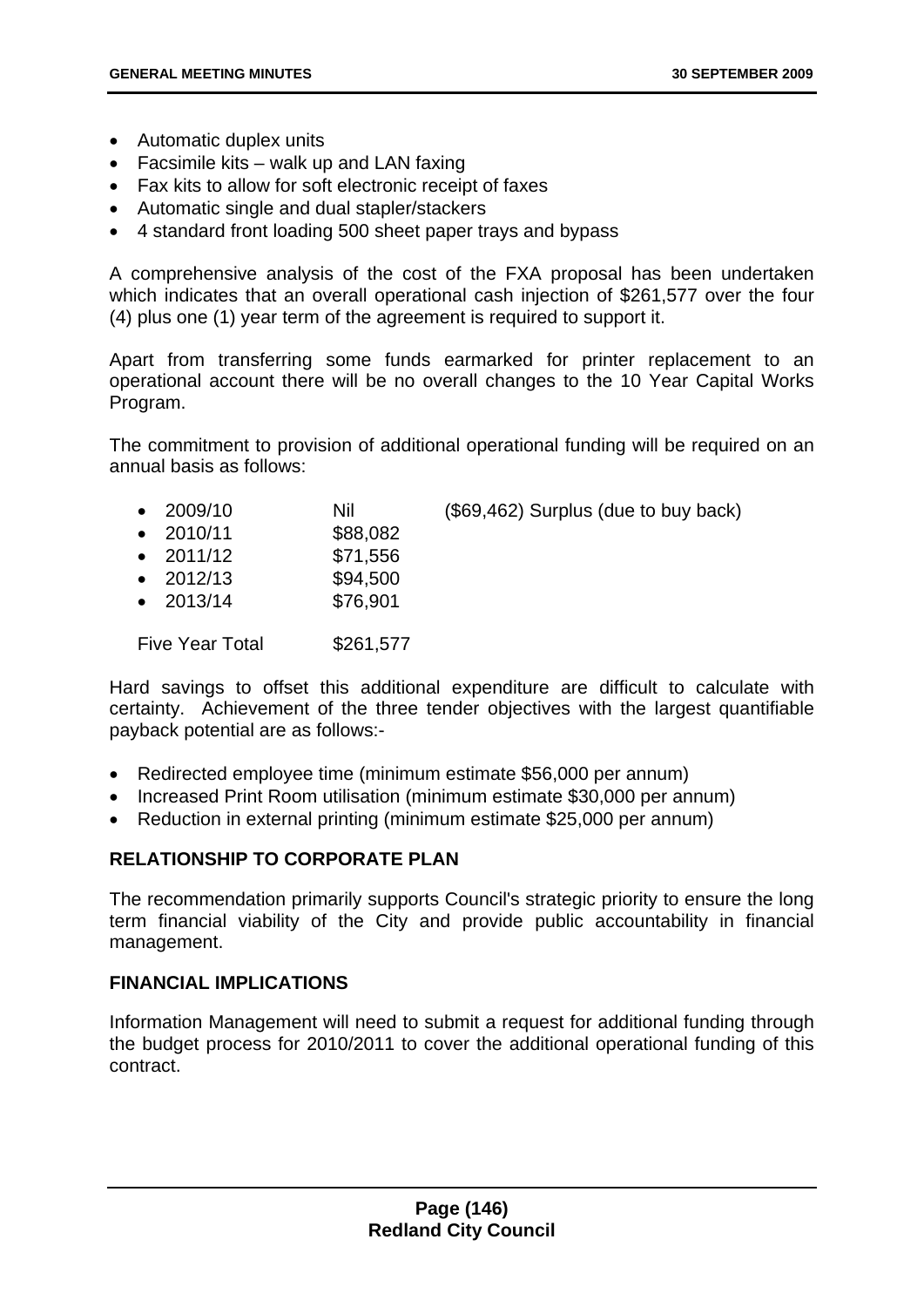# **PLANNING SCHEME IMPLICATIONS**

The Land Use Planning Group was consulted and it is considered that the outcome of recommendations in this report will not require any amendments to the Redlands Planning Scheme.

# **CONSULTATION**

Extensive consultation has occurred during this tender process including:

- Briefing Note to General Manager Corporate Services 1 July 2009
- FXA presentation to ELG 17 August 2009
- FXA presentation to Senior Managers, Service Managers, Senior Advisors, Executive Assistants and Personal Assistants – 2 and 10 September 2009
- Briefing Note to General Manager Corporate Services 16 September 2009
- FXA and IM attended follow up meetings with targeted groups to finalise printer locations and resolve any outstanding issues – 22 September 2009

In addition to the above, during the course of this tender process the following consultation has occurred with:

- General Manager Corporate Services
- Manager Information Management
- Manager Corporate Acquisitions Fleet and Facilities
- Supply Chain Manager
- Contracts Manager
- Service Manager IT Technical Service Unit
- Records Management Service Manager
- IM Group Team Leader
- Senior Contracts Officer

# **OPTIONS**

### **PREFERRED**

That Council resolve as follows:

- 1. To award a contract to Fuji Xerox Australia Pty Ltd for the provision of a Managed Print, Copy, Scan and Fax Service Incorporating a Document Production and Scanning Centre and the solution proposed commencing 1 October 2009 for a period of four (4) years with the option to extend for a further one (1) year at a cost of \$2,870,473.00 over the 4 year period;
- 2. Support the change management associated with the award of the tender specifying that a controlled change management and communication process will be undertaken over a six (6) month period in order to facilitate the introduction of the new service;
- 3. To delegate to the Chief Executive Officer the authority to:
	- a. make, vary and discharge the contract in accordance with the agreed contract terms for any changes; and
	- b. to sign all relevant documentation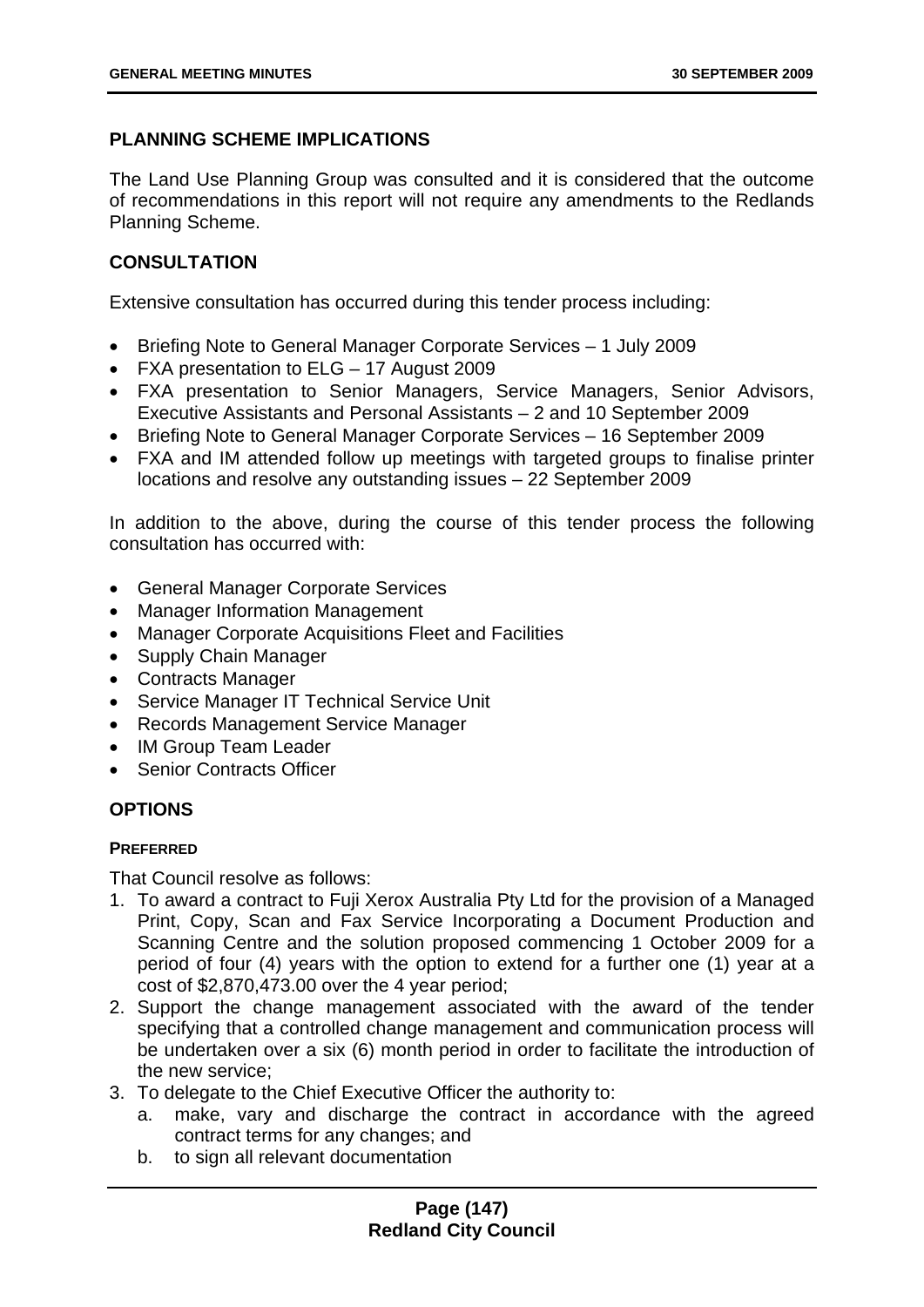#### **ALTERNATIVE**

Commence a major internal IT fleet replacement program.

## **OFFICER'S RECOMMENDATION/ COUNCIL RESOLUTION**

| Moved by:    | <b>Cr Bowler</b> |
|--------------|------------------|
| Seconded by: | Cr Henry         |

**That Council resolve as follows:** 

- **1. To award a contract to Fuji Xerox Australia Pty Ltd for the provision of a Managed Print, Copy, Scan and Fax Service Incorporating a Document Production and Scanning Centre and the solution proposed commencing 1 October 2009 for a period of four (4) years with the option to extend for a further one (1) year at a cost of \$2,870,473.00 over the 4 year period;**
- **2. Support the change management associated with the award of the tender specifying that a controlled change management and communication process will be undertaken over a six (6) month period in order to facilitate the introduction of the new service;**
- **3. To delegate to the Chief Executive Officer the authority to:** 
	- **a. make, vary and discharge the contract in accordance with the agreed contract terms for any changes; and**
	- **b. to sign all relevant documentation.**

## **CARRIED**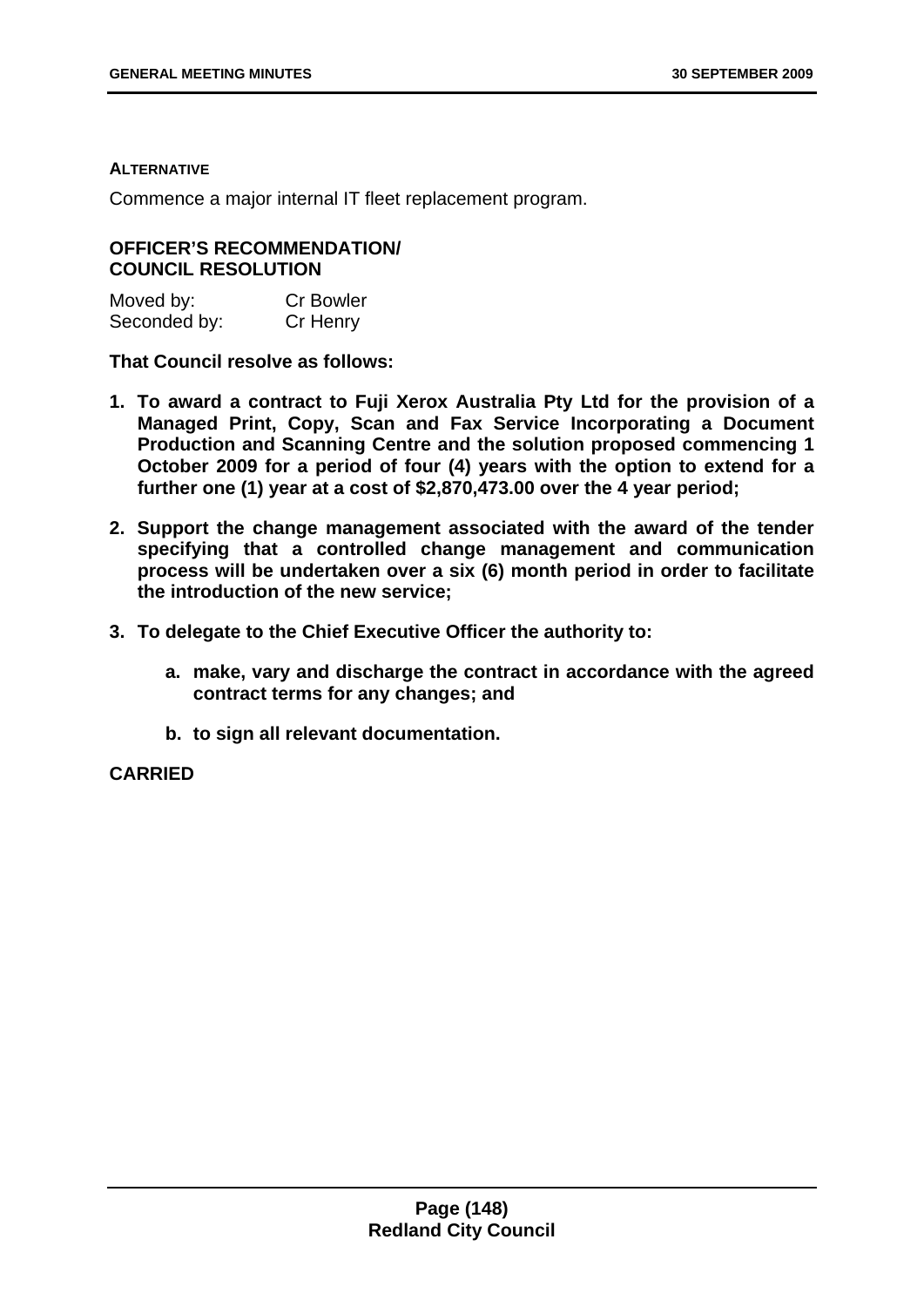## **16.1.2 WATER REFORM WATER BUSINESS THREE (WB3) MEMORANDUM OF UNDERSTANDING (MOU)**

| <b>Dataworks Filename:</b>       | <b>GOV WRAD WB3 Establishment Group</b>                            |
|----------------------------------|--------------------------------------------------------------------|
| <b>Responsible Officer Name:</b> | <b>Martin Drydale</b><br><b>General Manager Corporate Services</b> |
| <b>Author Name:</b>              | <b>Eleanor Bray</b><br><b>Manager Water Reform</b>                 |

### **EXECUTIVE SUMMARY**

This report seeks Council approval to amend the Memorandum of Understanding (MOU) for the formation of Water Business Three (WB3), Clause 15 to remove the reference to arbitration following request from Gold Coast City Council.

#### **PURPOSE**

The purpose of this report is to seek approval for the amendment to the Memorandum of Understanding (MOU) for the formation of Water Business Three (WB3) between Logan City Council, Gold Coast City Council and Redland City Council.

### **BACKGROUND**

On 11 September 2009 at a Special Meeting, Council considered various aspects of the establishment of Water Business Three (WB3) and passed a resolution to enter into a Memorandum of Understanding (MOU) that was presented at the meeting. Similar reports were presented to both Gold Coast City Council and Logan City Council during September 2009. Gold Coast City Council requested an amendment be made to the MOU regarding arbitration.

#### **ISSUES**

After consideration by the Establishment Group consisting of the three CEO's of respective councils within WB3 it was felt the removal of the arbitration reference within clause 15 of the MOU did not impact on any critical council decisions as these were also excluded from the MOU.

Detailed below is the extract from the MOU relating to relevant clause.

Clause 15

"Where there are disagreements about the interpretation of, or compliance with, the commitments in this MOU, they will be referred to the WB3 Establishment Group (WB3EG) for resolution. In the event the dispute cannot be resolved by the WB3EG, the dispute is to be referred to an independent arbitrator for determination. The three CEO's will agree on the appointment of the arbitrator or failing which the arbitrator will be appointed by the President of the Institute of Arbitrators and Mediators, Australia".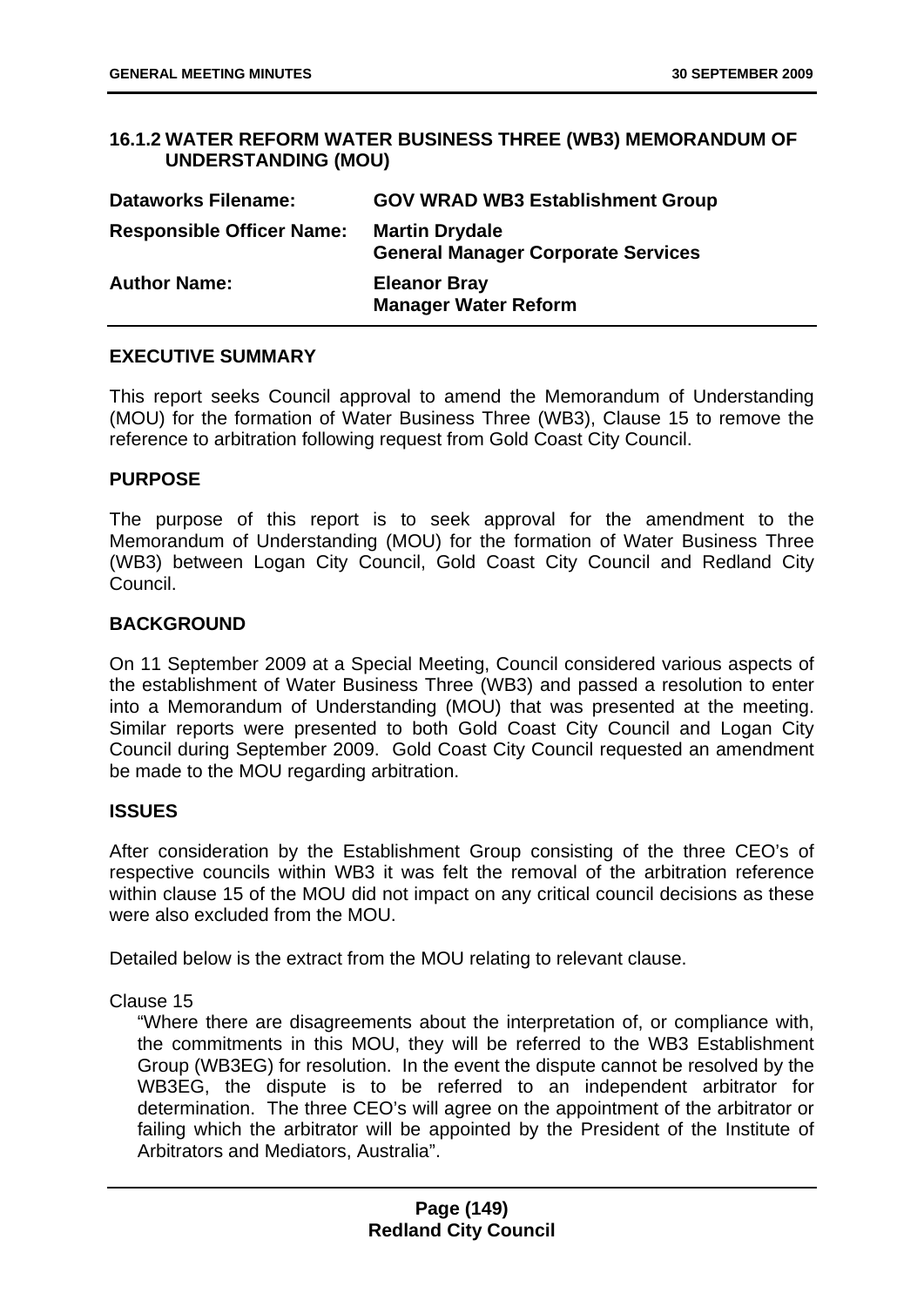# **RELATIONSHIP TO CORPORATE PLAN**

The recommendation in this report primarily supports Council's strategic priority to provide and maintain water, waste services, roads, drainage and support the provision of transport and waterways infrastructure.

## **FINANCIAL IMPLICATIONS**

There are no financial implications.

### **PLANNING SCHEME IMPLICATIONS**

There are no implications to the Planning Scheme.

## **CONSULTATION**

Consultation occurred between Chief Executive Officers and Senior Management Groups of Logan City Council, Gold Coast City Council and Redland City Council.

# **OPTIONS**

### **PREFERRED**

That Council agrees to the removal of arbitration provisions from Clause 15 of the Memorandum of Understanding for Water Business 3.

# **OFFICER'S RECOMMENDATION/ COUNCIL RESOLUTION**

Moved by: Cr Williams Seconded by: Cr Bowler

**That Council agrees to the removal of arbitration provisions from Clause 15 of the Memorandum of Understanding for Water Business 3.** 

# **CARRIED**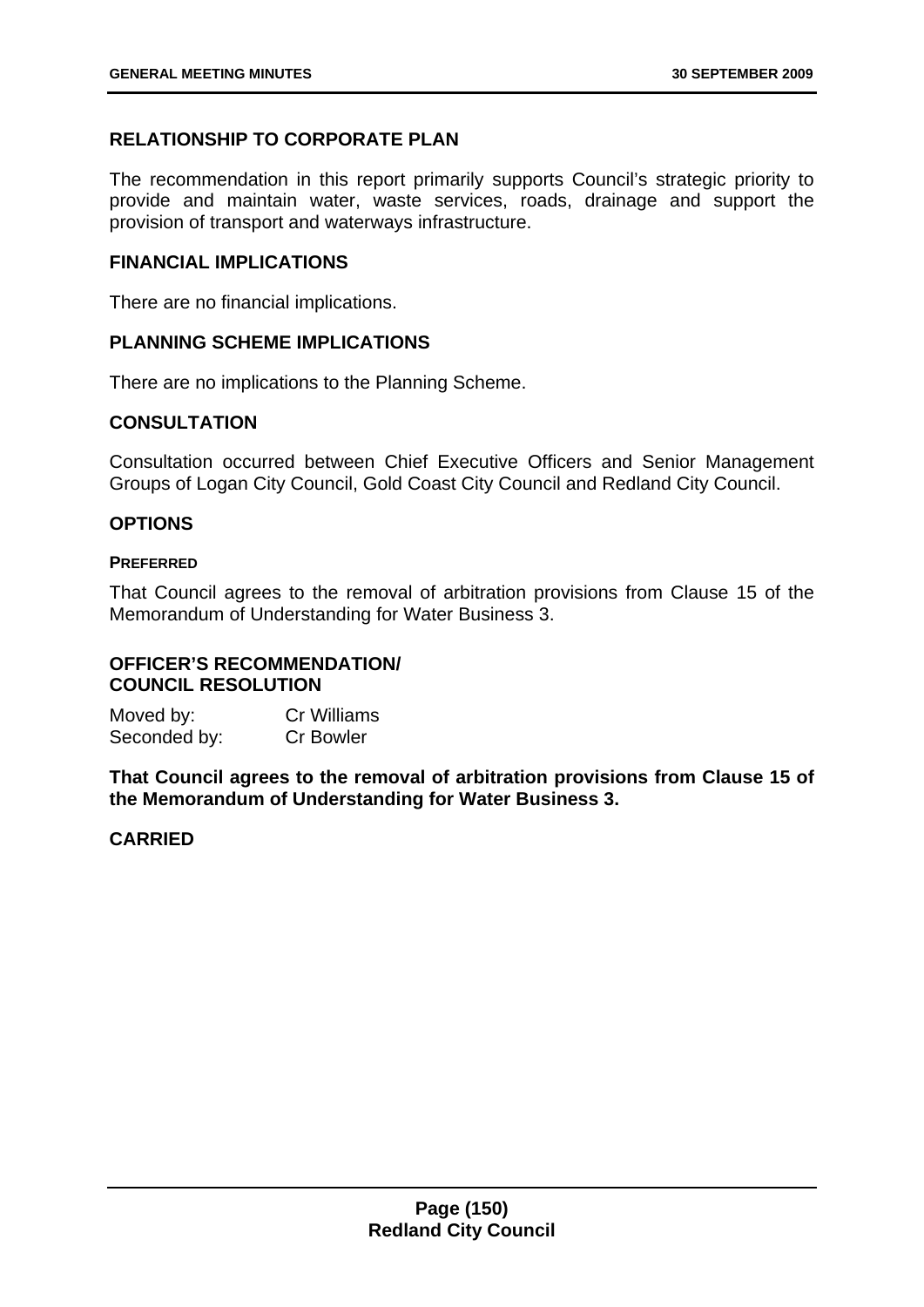## **17 URGENT BUSINESS WITHOUT NOTICE**

## **17.1 ITEM 16.3 OF MINUTES OF 26/08/09 – APPLICATIONS LODGED SPRINGACRE, WOODLANDS, TAYLOR & BOUNDARY ROADS, THORNLANDS**

| Moved by:    | Cr Henry    |
|--------------|-------------|
| Seconded by: | Cr Townsend |

That permission be granted for Cr Elliott to bring forward item as urgent business.

### CARRIED

Cr Elliott sought clarification on Council's position in relation to the resolution on item 16.3 of the previous General Meeting Minutes, where Council resolved to undertake a comprehensive media campaign to lobby the Minister for Infrastructure and Planning to call in or use other State powers to extinguish the applications lodged within the area of Springacre, Woodlands, Taylor and Boundary Roads, Thornlands, subject to legal advice. The Chief Executive Officer advised that this resolution still stands and that Council may make further resolutions if necessary, pending the Minister's action in this matter.

# **17.2 REITERATION OF COUNCIL'S OBJECTION TO PUBLIC HOUSING PROJECT, BIRKDALE RAILWAY STATION**

| Moved by:    | Cr Boglary |
|--------------|------------|
| Seconded by: | Cr Henry   |

That permission be granted for Cr Murray to bring forward this item as urgent business without notice.

CARRIED

### **COUNCIL RESOLUTION**

| Moved by:    | Cr Murray         |
|--------------|-------------------|
| Seconded by: | <b>Cr Reimers</b> |

**That the Chief Executive Officer reiterate Council's previous objection to the public housing project at the Birkdale Railway Station prior to the 21 October 2009.** 

## **CARRIED**